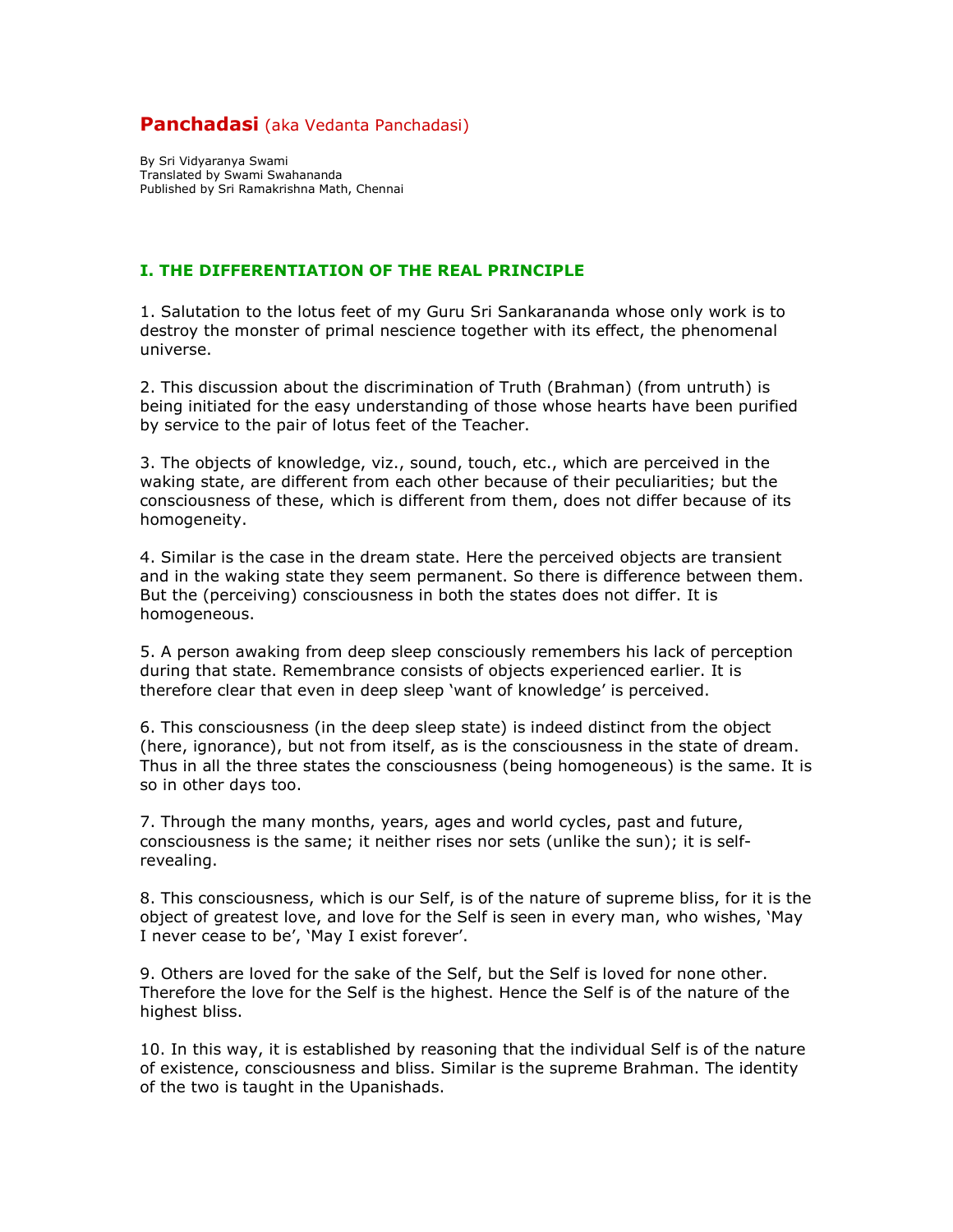11. If the supreme bliss of the Self is not known, there cannot be the highest love for it. (But it is there). If it is known, there cannot be attraction for worldly objects. (That too is there). So we say, this blissful nature of the Self, though revealed, is not (strictly speaking) revealed.

12. A father may distinguish the voice of his son chanting (the Vedas) in chorus with a number of pupils but may fail to note its peculiarities, due to an obstruction viz., its having been mingled with other voices. Similar is the case with bliss. Because of observation, it is proper to say that the bliss 'is known yet unknown'.

13. Our experience of the articles of everyday use is that they 'exist', they 'reveal'. Now an obstruction is that which stultifies this experience of existence and revelation and produces the counter-experience that they are not existing, they are not revealing.

14. In the above illustration the cause of the obstruction to the voice of the son being fully recognised is the chorus of voices of all the boys. Hence the one cause of all contrary experiences is indeed the beginningless Avidya.

15. Prakriti (i.e. primordial substance) is that in which there is the reflection of Brahman, that is pure consciousness and bliss and is composed of sattva, rajas and tamas (in a state of homogeneity). It is of two kinds.

16. When the element of sattva is pure, Prakriti is known as Maya; when impure (being mixed up with rajas and tamas) it is called Avidya. Brahman, reflected in Maya, is known as the omniscient Isvara, who controls Maya.

17. But the other (i.e. the Jiva, which is Brahman reflected in Avidya) is subjected to Avidya (impure sattva). The Jiva is of different grades due to (degrees of) admixture (of rajas and tamas with sattva). The Avidya (nescience) is the causal body. When the Jiva identifies himself with this causal body he is called Prajna.

18. At the command of Isvara (and) for the experience of Prajna the five subtle elements, ether, air, fire, water and earth, arose from the part of Prakriti in which tamas predominates.

19. From the sattva part of the five subtle elements of Prakriti arose in turn the five subtle sensory organs of hearing, touch, sight, taste and smell.

20. From a combination of them all (i.e. sattva portions of the five subtle elements) arose the organ of inner conception called antahkarana. Due to difference of function it is divided into two. Manas (mind) is that aspect whose function is doubting and buddhi (intellect) is that whose functions are discrimination and determination.

21. From the rajas portion of the five elements arose in turn the organs of actions known as the organ of speech, the hands, the feet, and the organs of excretion and generation.

22. From a combination of them all (i.e. the rajas portions of the five subtle elements) arose the vital air (Prana). Again, due to difference of function it is divided into five. They are Prana, Apana, Samana, Udana and Vyana.

23. The five sensory organs, the five organs of action, the five vital airs, mind and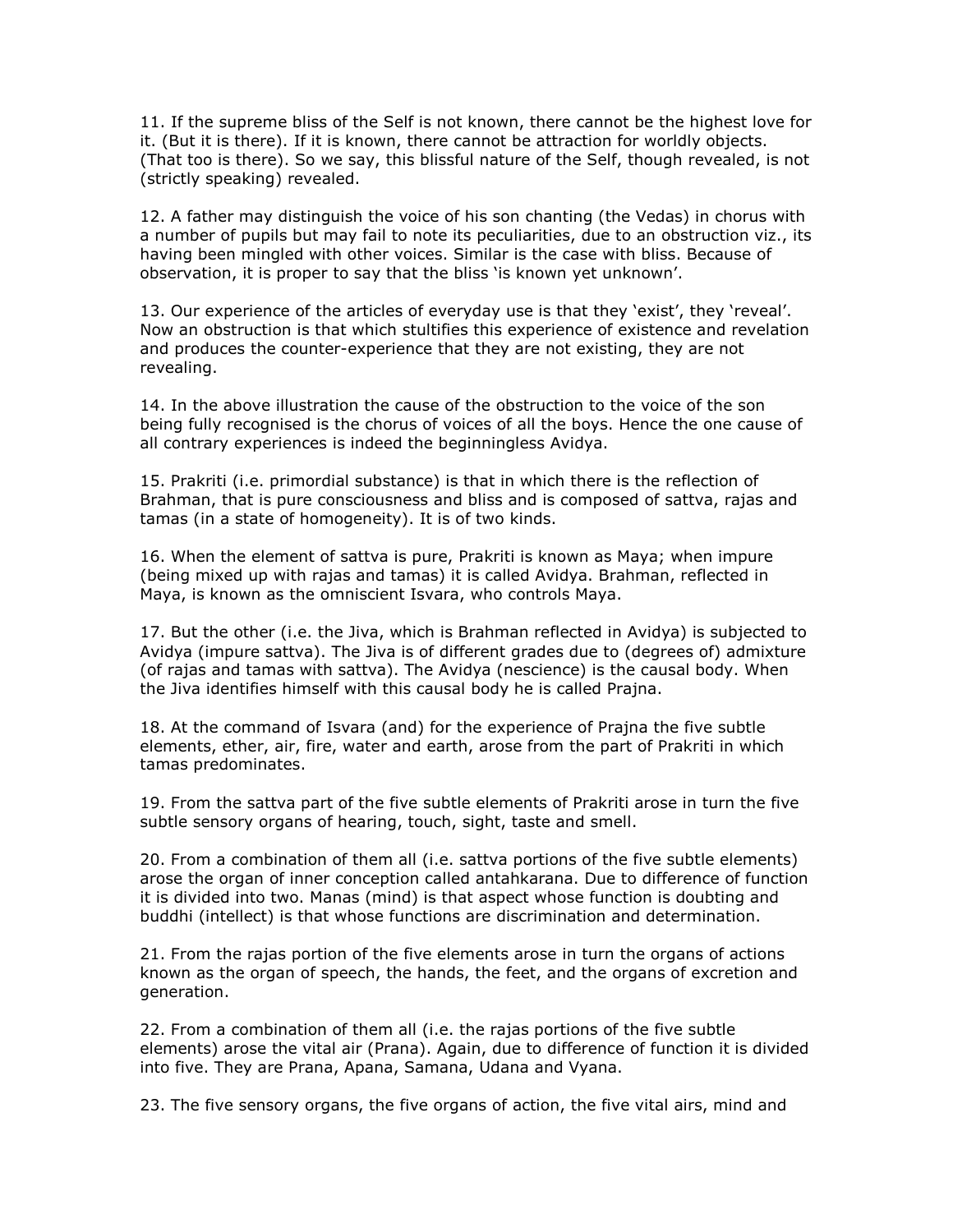intellect, all the seventeen together from the subtle body, which is called the Suksma or linga sarira.

24. By identifying himself with the subtle body (and thinking it to be his own), Prajna becomes known as Taijasa, and Isvara as Hiranyagarbha. Their difference is the one between the individual and the collective (i.e. one is identified with a single subtle body and the other with the totality of subtle bodies).

25. Isvara (as Hiranyagarbha) is called totality because of his sense of identification with all the subtle bodies (of the universe). The other (the Taijasa) is called 'individual" because it lacks this knowledge (and is conscious only of his self, being identified with his own subtle body).

26. To provide the Jivas with objects of enjoyment and make the bodies fit for such enjoyment, the all-powerful Isvara has made each of the (subtle) elements partake of the nature of all others.

27. Dividing each element into two equal halves and one half of each again into four (equal parts) the Lord mixed the subtle elements so that each gross element thus formed should contain one half of its own peculiar nature and one eighth of that of each of the other four.

28. From these composite elements the cosmic egg arose, and from it evolved all the worlds as well as all the objects of experience and the bodies in which the experience take place. When Hiranyagarbha identifies himself with the totality of gross bodies he is known as Vaisvanara; when Taijasas do so with individual gross bodies (e.g.) of the devas, men or lower animals, they are known as Visvas.

29. They see only external things and are devoid of the knowledge of their true inner nature. They perform actions for enjoyment, and again they enjoy for performing action.

30. They go from birth to birth, as worms that have slipped into a river are swept from one whirlpool to another and never attain peace.

31. When the good deeds performed by them in past births bear fruit, the worms enjoy rest being lifted from the river by a compassionate person and placed under the shade of a tree on the bank.

32. Similarly, the Jivas (finding themselves in the whirlpool of samsara), receive the appropriate initiation from a teacher who himself has realised Brahman, and differentiating the Self from its five sheaths attain the supreme bliss of release.

33. The five sheaths of the Self are those of the food, the vital air, the mind, the intellect and bliss. Enveloped in them, it forgets its real nature and becomes subject to transmigration.

34. The gross body which is the product of the quintuplicated elements is known as the food sheath. That portion of the subtle body which is composed of the five vital airs and the five organs of action, and which is the effect of the rajas aspect of Prakriti is called the vital sheath.

35. The doubting mind and the five sensory organs, which are the effect of Sattva,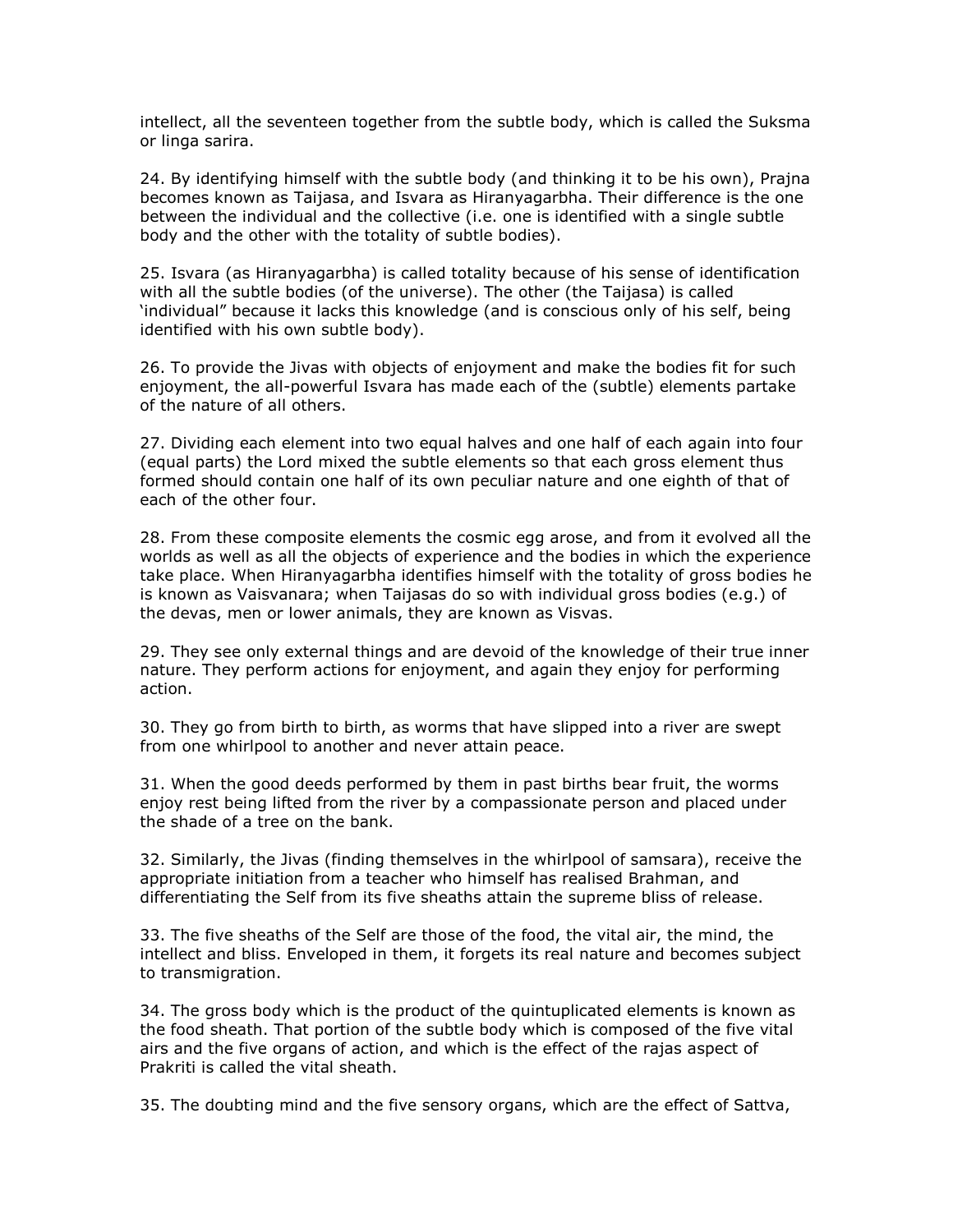make up the mind sheath. The determining intellect and the sensory organs make up the intellect sheath.

36. The impure Sattva which is in the causal body, along with joy and other Vrittis (mental modifications), is called the bliss sheath. Due to identification with the different sheaths, the Self assumes their respective natures.

37. By differentiating the Self from the five sheaths through the method of distinguishing between the variable and the invariable, one can draw out one's own Self from the five sheaths and attain the supreme Brahman.

38. The physical body present in one's consciousness is absent in the dreaming state, but the witnessing element, pure consciousness, persists (in both the waking and dreaming states). This is the invariable presence (anvaya) of the Self. Though the self is perceived, the physical body is not; so the latter is a variable factor.

39. Similarly, in the state of deep sleep, the subtle body is not perceived, but the Self invariably witnesses that state. While the self persists in all states the subtle body is not perceived in deep sleep and so it is called a variable factor.

40. By discrimination of the subtle body (and recognition of its variable, transient character), the sheaths of the mind, intellect, and vital airs are understood to be different from the Self, for the sheaths are conditions of the three gunas, and differ from each other (qualitatively and quantitatively).

41. Avidya (manifested as the causal body of bliss sheath) is negated in the state of deep meditation (in which neither subject nor object is experienced), but the Self persists in that state; so it is the invariable factor. But the causal body is a variable factor, for though the Self persists, it does not.

42. As the slender, internal pith of munja grass can be detached from its coarse external covering, so the Self can be distinguished through reasoning from the three bodies (or the five sheaths). Then the Self is recognised as the supreme consciousness.

43. In this way the identity of Brahman and Jiva is demonstrated through reasoning. This identity is taught in the sacred texts in sentences such as 'That thou art'. Their method of explaining the truth is through the elimination of incongruous attributes.

44. Brahman becomes the material and efficient cause of the world when associated with those aspects of Maya in which there is a predominance of tamas and sattva respectively. This Brahman is referred to as 'That ' in the text 'That thou art'.

45. When the supreme Brahman superimposes on Itself Avidya, that is, sattva mixed with rajas and tamas, creating desires and activities in It, then it is referred to as 'thou'.

46. When the three mutually contradictory aspects of Maya are rejected, there remains the one individual Brahman whose nature is existence, consciousness and bliss. This is pointed out by the great saying 'That thou art'.

47. In the sentence 'This is that Devadatta', 'this' and 'that' refer to different time, place and circumstances. When the particular connotations of 'this' and 'that' are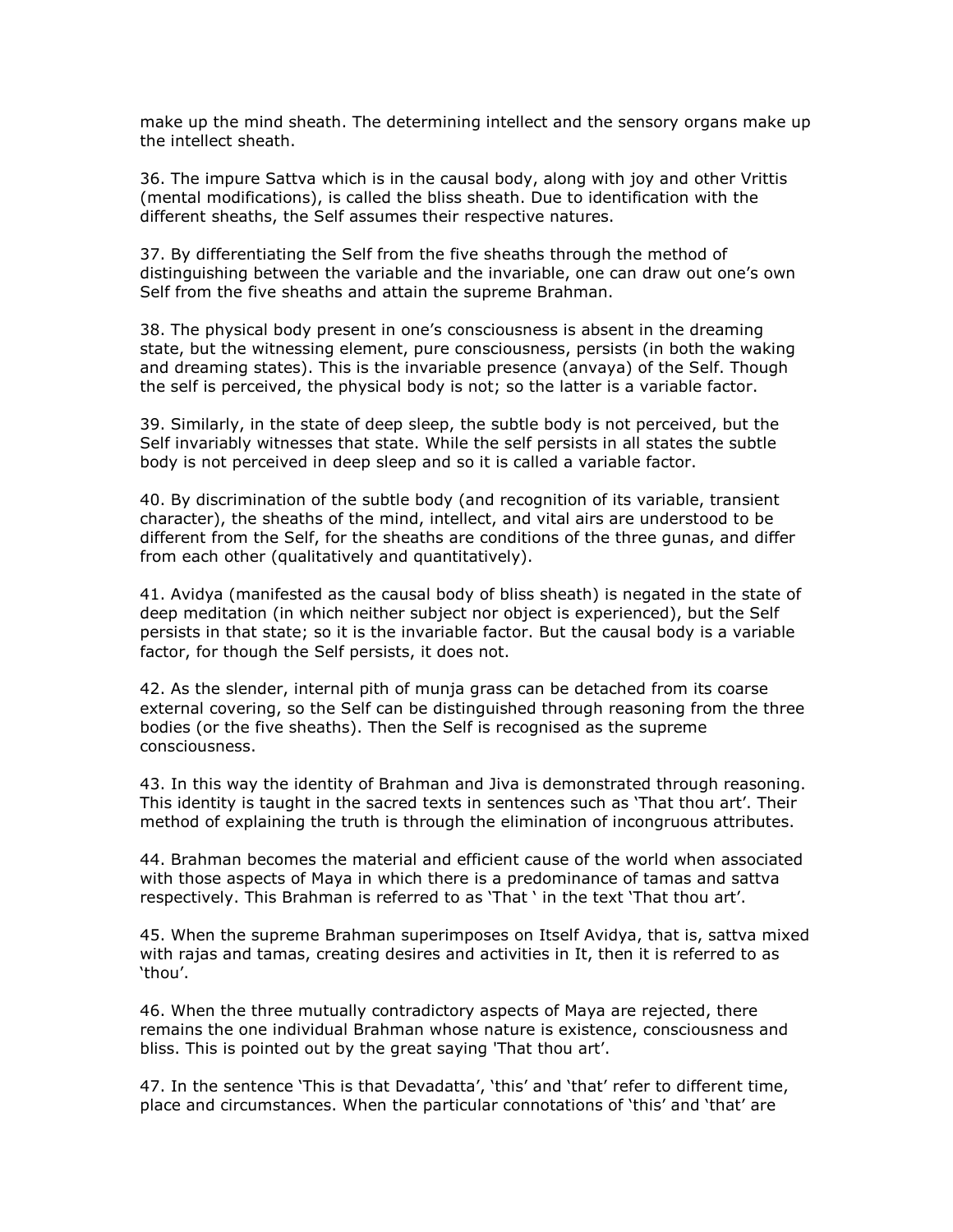rejected, Devadatta remains as their common basis.

48. Similarly, when the adjuncts, Maya and Avidya (the conflicting connotations in the proposition 'That thou art') of Brahman, and Jiva, are negated, there remains the indivisible supreme Brahman, whose nature is existence, consciousness and bliss.

49. (Objection): If the denoted object (of 'That thou art' i.e., Brahman) is with attributes, then it becomes unreal. Secondly, an object without attributes is neither seen nor is possible to conceive.

50. (Reply with a counter question): Does the objection you have raise relate to Brahman without attributes or with attributes ? If the first, you are caught in your own trap; if the second, it involves logical fallacies of infinite regress, resting on oneself, etc.

51. The same logical fallacies may be shown in any object having substance, species, quality, action, or relationship. So accept all these attributes as existing (superimposed on) by the very nature of things.

52. The Self is untouched by doubts about the presence or absence of associates, connotations and other adventitious relationships, because they are superimposed on it phenomenally.

53. The finding out or discovery of the true significance of the identity of the individual self and the Supreme with the aid of the great sayings (like Tattvamasi) is what is known as sravana. And to arrive at the possibility of its validity through logical reasoning is what is called manana.

54. And, when by sravana and manana the mind develops a firm and undoubted conviction, and dwells constantly on the thus ascertained Self alone, it is called unbroken meditation (nididhyasana).

55. When the mind gradually leaves off the ideas of the meditator and the act of meditation and is merged in the sole object of meditation. (viz., the Self), and is steady like the flame of a lamp in a breezeless spot, it is called the super-conscious state (samadhi).

56. Though in samadhi there is no subjective cognition of the mental function having the Self as its object, its continued existence in that state is inferred from the recollection after coming out of samadhi.

57. The mind continues to be fixed in Paramatman in the state of samadhi as a result of the effort of will made prior to its achievement and helped by the merits of previous births and the strong impression created through constant efforts (at getting into samadhi).

58. The same idea Sri Krishna pointed out to Arjuna in various ways e.g., when he compares the steady mind to the flame of a lamp in a breezeless spot.

59. As a result of this (nirvikalpa) samadhi millions of results of actions, accumulated in this beginningless world over past and present births, are destroyed, and pure dharma (helpful to the realisation of Truth) grows.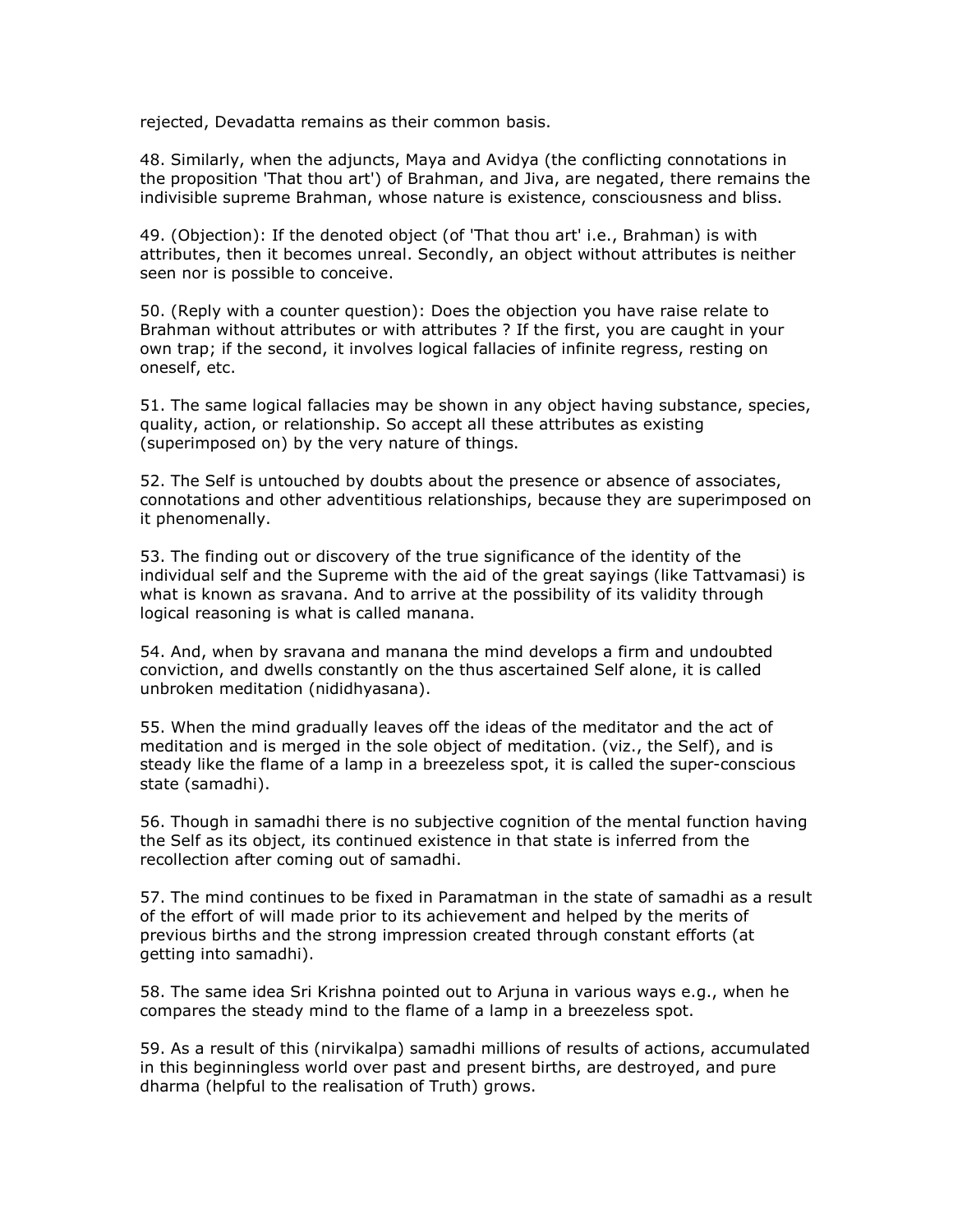60. The experts in Yoga call this samadhi 'a rain cloud of dharma' because it pours forth countless showers of the bliss of dharma.

61. The entire network of desires is fully destroyed and the accumulated actions known as merits and demerits are fully rooted out by this samadhi.

62. Then the great dictum, freed from the obstacles (of doubt and ambiguity), gives rise to a direct realisation of the Truth, as a fruit in one's palm – Truth which was earlier comprehended indirectly.

63. The knowledge of Brahman obtained indirectly from the Guru, teaching the meaning of the great dictum, burns up like fire all sins, committed upto that attainment of knowledge.

64. The direct realisation of the knowledge of the Self obtained from the Guru's teaching of the great dictum, is like the scorching sun, that dispels the very darkness of Avidya, the root of all transmigratory existence.

65. Thus a man distinguishes the Self from the five sheaths, concentrates the mind on It according to the scriptural injunctions, becomes free from the bonds of repeated births and deaths and immediately attains the supreme bliss.

### II. THE DIFFERENTIATION OF THE FIVE ELEMENTS

1. Brahman, who is, according to Shruti, the non-dual reality, can be known by the process of differentiation from the five elements. So this process is now being discusses in detail.

2. The properties of the five elements are sound, touch, colour, taste and smell. In Akasa (ether), air, fire, water and earth, the number of properties successively are one, two, three, four and five.

3. Echoes arise in the Akasa (ether), and hence we infer that the property of Akasa is sound. Air makes a rustling sound when it moves, and it feels neither hot nor cold to the touch. A fire in flame makes a characteristic crackling sound.

4. A fire feels hot, and its colour is red. Water makes a characteristic rippling sound; it is cold to the touch; its colour is white, and it is sweet in taste.

5. The earth makes a characteristic rattling sound; it is hard to the touch; its variegated colours are blue, red and so forth; it is sweet, sour and so forth in taste.

6. The earth emits smells, both pleasant and unpleasant. Thus the characteristic properties of the five elements are well classified. The five senses (which perceive them) are hearing, touch, sight, taste and smell.

7. The five senses successively function through the external apparatus, the gross organs, the ears, the skin, the eyes, the tongue and the nose. The senses are subtle; their presence is to be inferred from their functions. They often move outwards.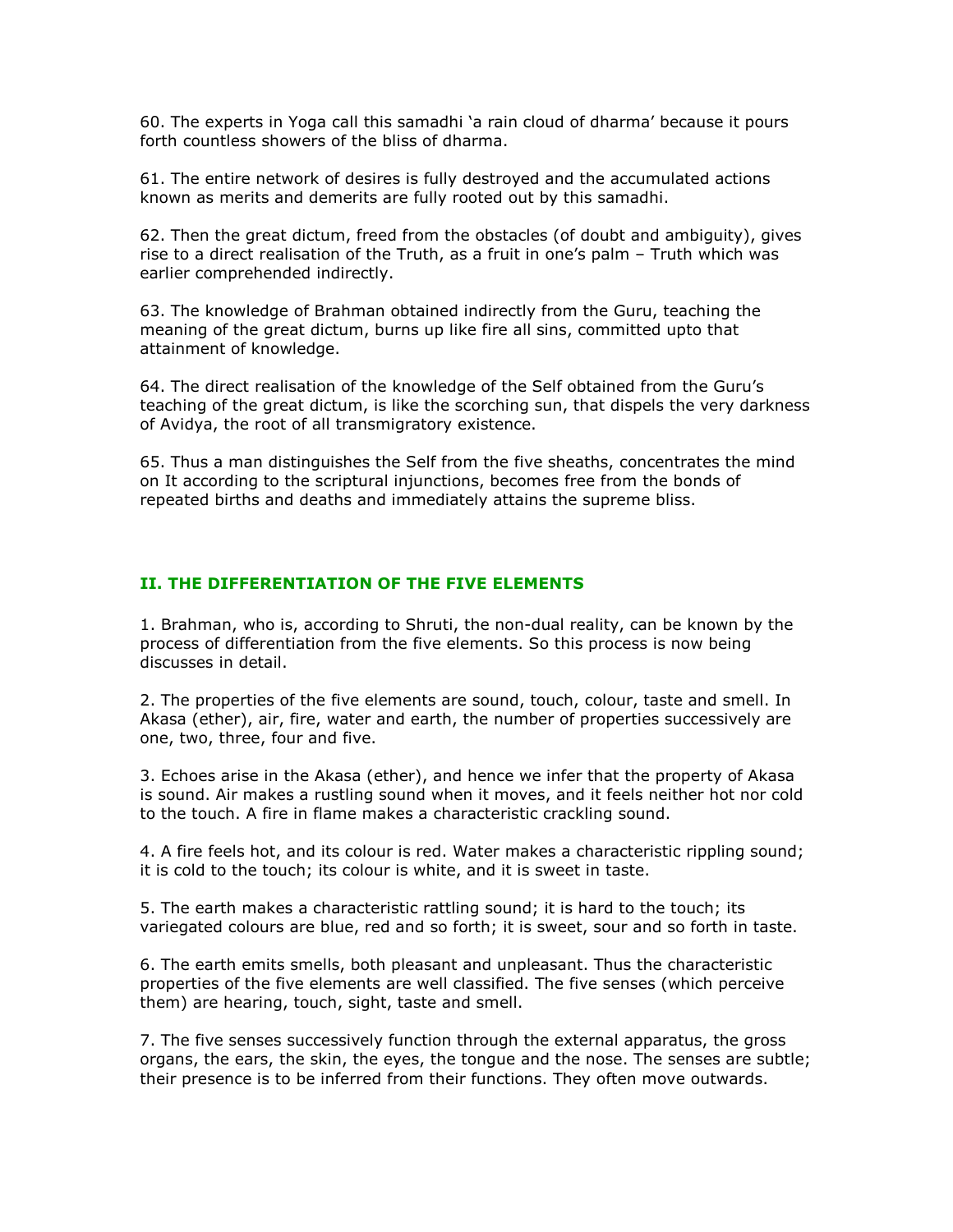8. But sometimes we hear the sounds made by our in-going and out-going breaths, and we hear buzzing sound when our ears are stopped. We feel an internal sensation of hot and cold when food and water are swallowed.

9. When our eyes are closed, we see inside the absence of light, and in belching we experience taste and odour. Thus the sense organs give rise to experience of things within the physical body.

10. The various actions of man can be classified into five groups; speech, grasping, movement, excretion and enjoyment of sexual intercourse. Action performed in agriculture, commerce, service and so forth may be included into one or other of the groups.

11. The five groups of actions are performed through the five organs of action – the mouth, the hands, the feet, the anus and the genitals.

12. The mind, the ruler of the ten organs of sense and action, is situated within the lotus of the heart. As it depends on the organs of sense and action for its functions in relation to external objects, it is called an internal organ (antahkarana).

13. The mind enquires into the merits and defects of the objects which are perceived by the senses. Sattva, rajas and tamas are its three constituents, for through them the mind undergoes various modifications.

14. Non-attachment, forgiveness, generosity, etc., are products of sattva. Desire, anger, avarice, effort, etc., are produced by rajas.

15. Lethargy, confusion, drowsiness, etc., are produced by tamas. When sattva functions in the mind, merit is acquired; when rajas functions, demerit is produced.

16. When tamas functions, neither merit nor demerit is produced, but life is wasted for nothing. Of the modifications of the mind that of I-consciousness is the agent. In the practical world also we do the same.

17. It is quite evident that the objects in which sound, touch etc., are clearly discernible are products of the five elements. With the help of scriptural texts and reasoning it can be conceived that even for the senses and the mind the subtle elements are the basis.

18. Whatever of this world is perceived by the senses, the organs of action, the mind, reasoning and the scriptural texts, is referred to as 'this' (idam) in the Shruti text that follows.

19. "Before all this was created there was Being alone, one only, without a second; there was neither name nor form", so said Aruni.

20. Differences are of three kinds: The difference of a tree from its leaves, flowers, fruits etc., is the difference within an object. The difference of one tree from another tree is the difference between objects of the same class. The difference of a tree from a stone is the difference between objects of different classes.

21. Similarly doubt may arise that the one and only reality (Sat or Brahman) may also have differences. So all the three kinds of differences have been negated by the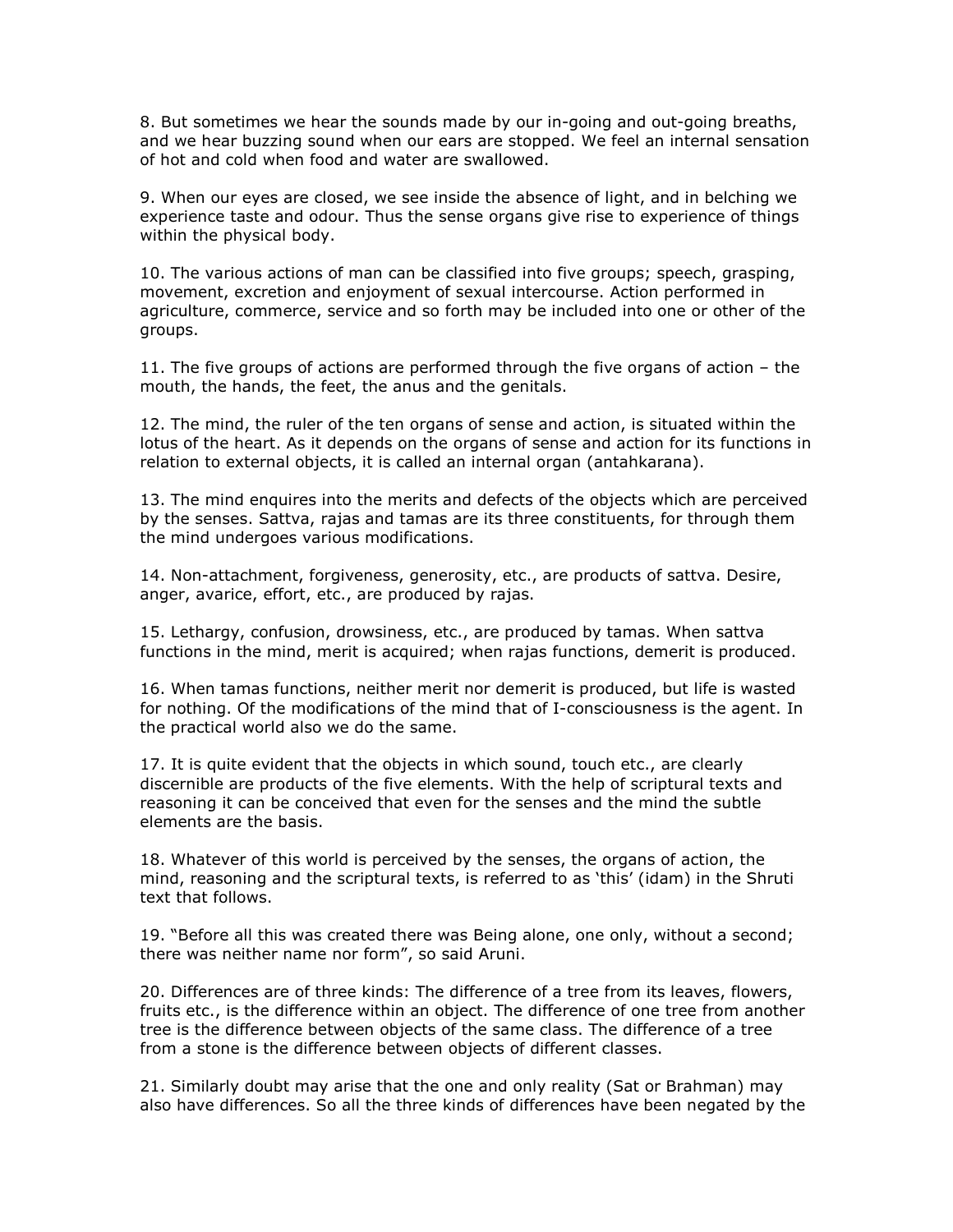Shruti in three words denoting the oneness of Brahman, Its definiteness and rejection of duality respectively.

22. One cannot doubt that Brahman, the one and only reality, has no parts, for Its parts cannot be conceived of. Names and forms cannot be Its parts, for before creation they did not arise.

23. As creation means the appearances of names and forms, they cannot exist before creation. Therefore like the Akasa, Brahman is partless (and there is no difference with It.)

24. The difference between objects of the same class can have no reference to Sat, for nothing else exists. One object differs from another on account of its name and form, whereas Brahman is absolutely without name and form.

25. And about non-existence: we cannot say that it (is something that) exists. So it cannot serve as a pratiyogin. If so, how can there be vijatiya difference ?

26. So it is established that Sat is one only without a second. But there are still some who get confused by texts and say that Asat (nothing) existed before creation.

27. As a man who ha fallen into the sea is bewildered and loses the power of exercising his senses, so they too become afraid and nervous when they hear of the Reality as one only without parts.

28. The teacher Gaudapada speaks of the great fear of some yogins who are devoted to Brahman with form, regarding the objectless super-conscious state.

29. This identification with the ungrasped and ungraspable Reality is difficult to achieve. They are indeed seeing fear in the fearless.

30. The highly respected Bhagavatpada Sankara also refers to the Madhyamikas, experts in dry ratiocination (contradicting the vedic view), as confused regarding the self-existent Brahman who is beyond thought.

31. These Buddhists, merged in darkness, and seeing through the one eye of inference and neglecting the authority of the Vedas, reached only the 'nothingness'.

32. (We ask the Buddhists): When you said, 'nothing existed' did you mean it (nothing) was connected with existence (Sat) or it (nothing) was of the nature of existence ? In either case its nothingness is contradicted.

33. The sun does not have the attribute of darkness; nor is it itself of the nature of darkness. As existence and non-existence are similarly contradictory, (you cannot predicate something about nothing, so) how do you say 'nothing existed' ?

34. (The Buddhists retort): (According to you Vedantins) The names and forms of Akasa and other elements are conjured up by Maya in (or on) Sat, the existence or Reality. Similarly (according to us) they (names and forms) are illusively produced by Maya in (or on) non-existence, Asat. (Reply): Our answer is, 'May you live long', i.e. you have fallen into a logical trap.

35. If you affirm that name and form attributed to an existing thing: are both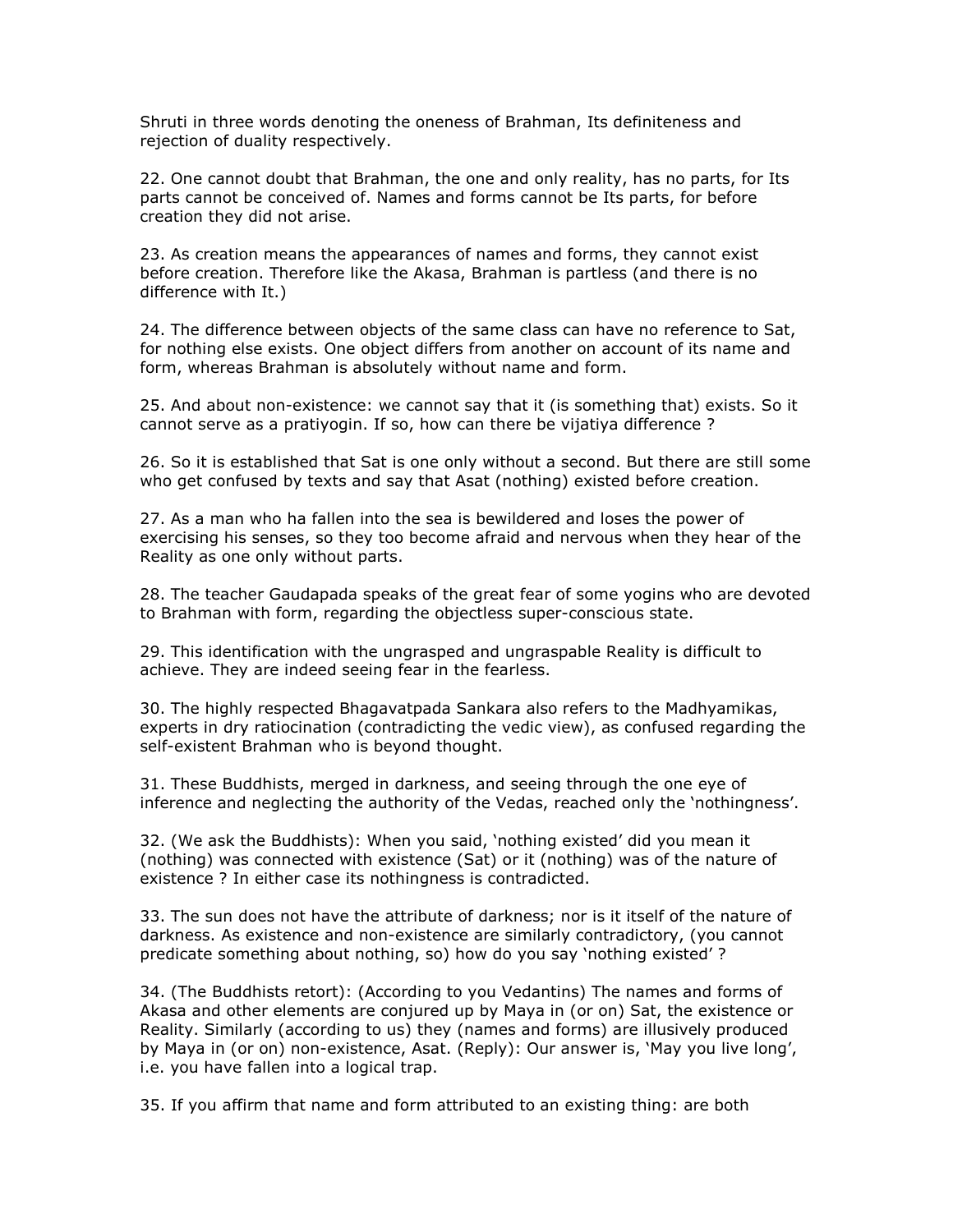creations of Maya (an illusory principle), then tell us what is the substratum upon which Maya creates names and forms; for illusion without a substratum, is never seen.

36. (The opponent says): In the Vedic text 'Existence was (sat asit)' if the two words mean differently then two separate things come in. If the words refer to the same thing, then there is tautology. (The Vedantins replies): Not that, i.e., the two terms certainly refer to the same thing, but identical statements like this are seen in usage.

37. We all use the expressions, 'What has to be done has been done', 'speech is spoken', and 'A burden is borne'. The Vedic text 'Existence was' is meant for those whose minds are accustomed to such expressions.

38. Such text as 'Before creation' spoken in reference to Brahman who is timeless, are meant for beginners who are used to the idea of time. They do not imply the existence of duality.

39. Objections are raised and answered from the point of view of duality. From the stand point of pure non-duality neither questions nor answers are possible.

40. What remains after dissolution is an unmoving and ungraspable, unnamed and unnamable, unmanifest, indefinite something, beyond light and darkness, and allpervading.

41. (Objection): When the molecules of the four elements earth, water, fire and air are dissolved, we may have an idea of the dissolution of those elements; but how can our intellect grasp the dissolution of ak which is not composed of molecules ? Hence Akasa is eternal.

42. (Reply): If your mind can conceive of the existence of Akasa in the total absence of the (atomic) world (of names, forms and motions) why could we not conceive of Sat without Akasa ?

43. If the opponent holds that Akasa can be perceived in the absence of the rest of the world, we may ask: Where can it be seen except as light and darkness ? (i.e. what you seem to perceive is not Akasa but light and darkness). Besides, according to the opponent's view Akasa cannot be perceived by the senses.

44. Brahman the pure existence (without any reference to the world) can be experienced without an iota of doubt, when all mentations cease. And what we experience is not nothing, for we are not conscious of the perception of nothing.

45. (Objection): The idea of existence is also absent in the state of quiescence. (reply): It does not matter. Brahman is self-revealing and the witness of the tranquil mind. It can be easily perceived by men inasmuch as it is the witness of the cessation of all mentations.

46. When the mind is void of all mentations we experience the witness or obscuring consciousness (in its purity) as calm and unagitated. Similarly prior to the functioning of Maya the existence, Sat, remained (in its purity) as quiescence, calm and unruffled.

47. As the power to burn exists in fire, so the power Maya, which has no existence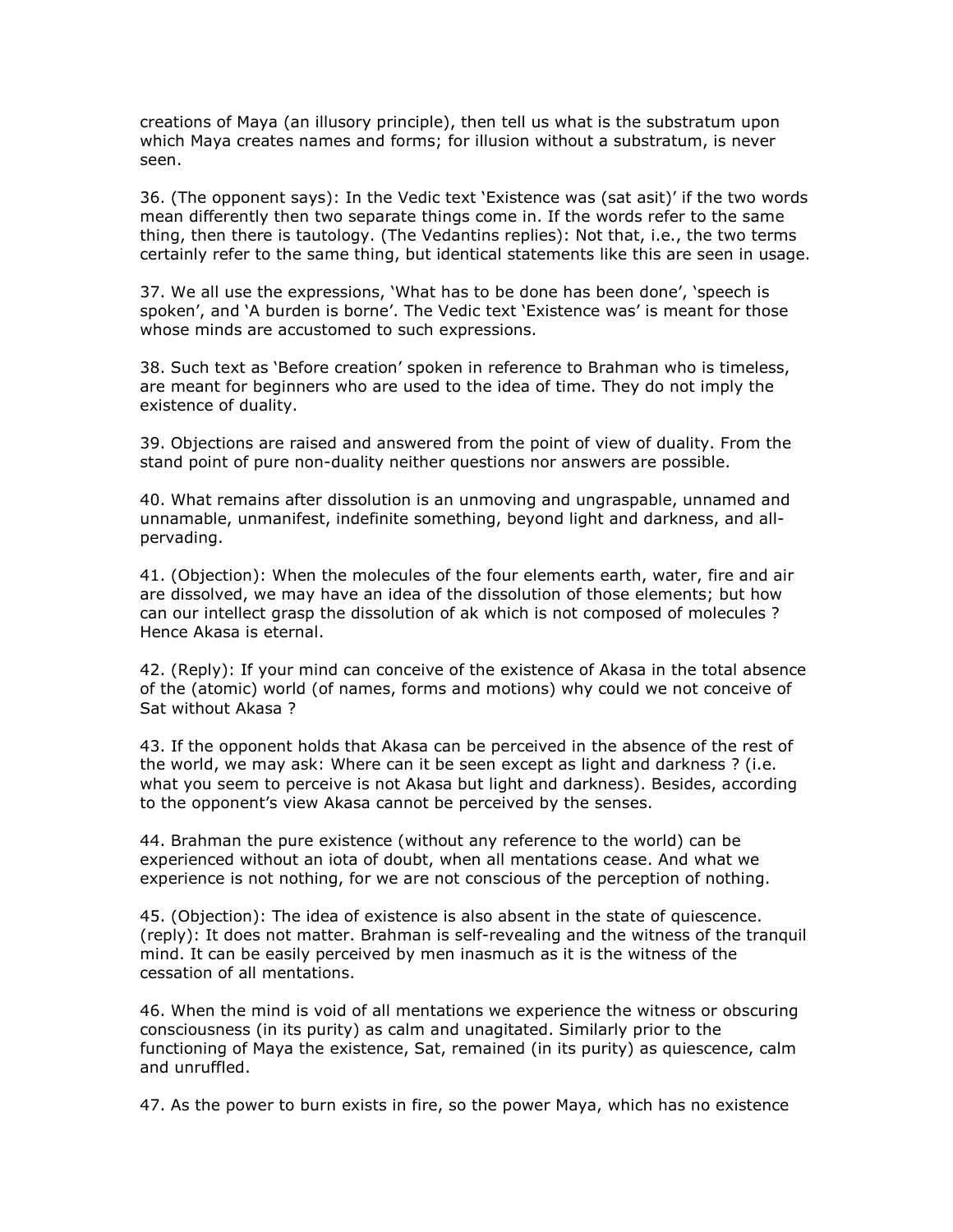independent of Brahman and which is inferred by its effect, exists in Brahman. Before the effect appears, the power behind the effect is not directly experienced by anyone anywhere.

48. The power of a substance is not the substance itself, as for instance, the power to burn is not the fire itself. (Similarly, Maya, which is the power of Brahman, is not Brahman). If Power is something other than Brahman, then define its nature.

49. (If you say the nature of) Maya is 'nothingness' (then you contradict yourself inasmuch as in verse 34) you said that 'nothing' is an effect of Maya (and an effect of a thing cannot be its nature, an effect being poterior to the thing). (So you will have to admit that) Maya is neither sunyam, non-existence nor Sat, existence, but it is as it is (i.e. something undefinable by the two terms).

50. This peculiar nature of Maya is corroborated by the Vedic text which purports, there was neither non-existence nor existence then (i.e., before creation) but there was darkness (by which is meant Maya). This attribution of existence to darkness (or Maya) is due to its association with existence, not by virtue of itself, in as much as it (existence) is denied to it (in the just mentioned Vedic passage).

51. Hence like nothingness, Maya also cannot be a distinct entity in its own right. In the world too, an able man and his ability are not considered two but one.

52. If it is argued that increase in one's power leads to the prolongation of his life (we counter it by saying that) the prolongation is not the result of power but the effects thereof, such as war, agriculture, etc.

53. Power is now here considered to be independent of its substratum. Before creation no effects of power existed. What grounds are there for assuming a duality ?

54. Power does not operate in the whole of Brahman but only in a part of it. Earth's power of producing pots is not seen in all earth but in a portion or mode of earth only, viz., in clay, i.e., earth mixed with water.

55. The Shruti says: 'Creation is only a quarter of Brahman, the other three quarters are self-revealing' (i.e., not dependent on Maya's effects for its revelation). Thus does the Shruti say Maya covers but a part of Brahman.

56. In the Gita, Sri Krishna says to Arjuna: 'The world is sustained by a part of Mine', indicating that the world is sustained by a part of the Lord.

57. The Shruti supports the same view: 'The supreme spirit, pervading the world on every side, yet extends ten fingers beyond it'. In the Sutras, too, Brahman is declared to transcend the world of differences.

58. Shruti, the well-wisher of the questioner, being asked whether Maya pervades the whole or part of Brahman, speaks of the partless as having parts in order to explain the non-dual nature of Brahman, by giving illustrations.

59. With Brahman as its basis, Maya creates the various objects of the world, just as a variety of pictures are drawn on a wall by the use of different colours.

60. The first modification of Maya is Akasa. Its nature is space i.e., it gives room to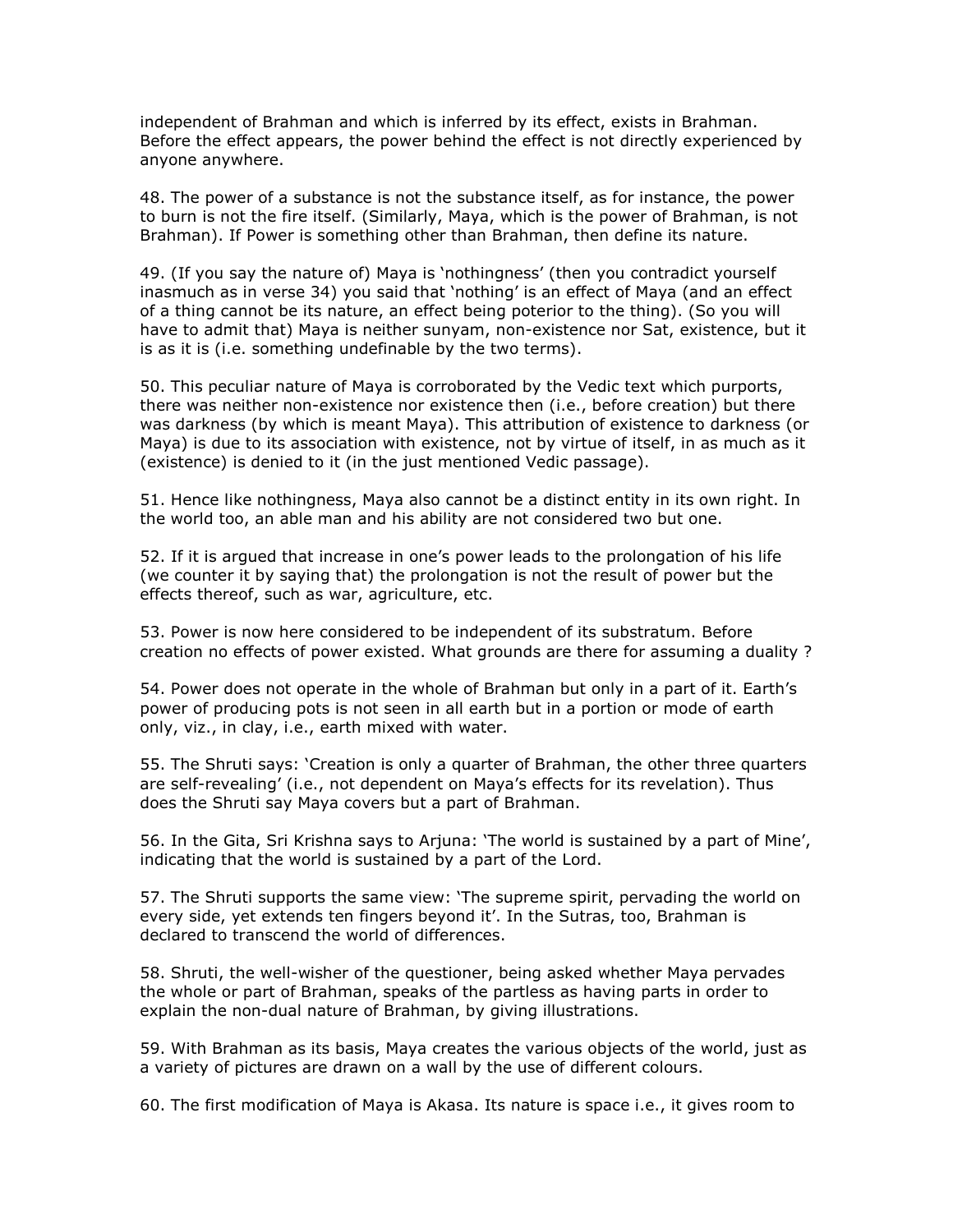things to exist and expand. Akasa derives its existence from Brahman, its substratum.

61. The nature of Brahman is existence only. Brahman is spaceless but Akasa has both space and existence as its nature.

62. Akasa also has the property of (conveying or communicating) sound, which Brahman does not have. Thus Akasa has two properties, sound and existence, whereas Brahman has only one existence.

63. The same Sakti (power) i.e. Maya which has conjured up Akasa in the real entity, Sat or Existence has also produced the difference between them, after having shown their identity.

64. It is Sat which appears as Akasa, but ordinary people, and the logicians say that existence is a property of Akasa. This is only to be expected, for Maya is the conjurer.

65. It is common knowledge that correct understanding makes a thing appear as it is in itself and illusion makes it appear differently.

66. A thing appears to be quite different after a thorough discussion of the Vedic passage (concerned) from what it appeared before such a discussion. So let us now discuss the nature of Akasa.

67. Brahman and Akasa are different entities. Their names are different, and the ideas conveyed by their names too are different. Brahman pervades air and other objects. Such is not the case with Akasa. This is what we know to be the difference.

68. The entity, Sat, being more pervading, is the locus or substance; and Akasa (being less pervading) a content or an attribute. When, by the exercise of reason or intellect, Sat is separated from Akasa, tell me what the nature of Akasa is (i.e., it is reduced to nothing).

69. If you hold that (when existence is abstracted from it) Akasa still remains as space, we reply, it should be ragarded as 'nothing'. If you say: 'It is different from Asat as well as from Sat' you shift your position (for you do not admit anything which is different from both, which we, of course, hold.

70. If you argue that Akasa is evident, then we reply: let it be; it is to the credit of the products of Maya. The appearance of an object which is in fact non-existent is an illusion (mithya) just as that of the elephant seen in a dream.

71. As there is a distinction between a class, and a member of a class, a living man and his body, and the possessor of an attribute and the attribute, so there is a distinction between existence (Brahman) and Akasa. What is there to wonder at ?

72. If you say that granting intellectually that there is a distinction between Akasa and Brahman, yet in practice one does not feel convinced of it, we ask, is such an absurd conclusion due to lack of concentration or tenacious doubt ?

73. If the first, be attentive by fixing the mind through meditation. If the other, then study the matter carefully with the help of reasoning and evidence. Then the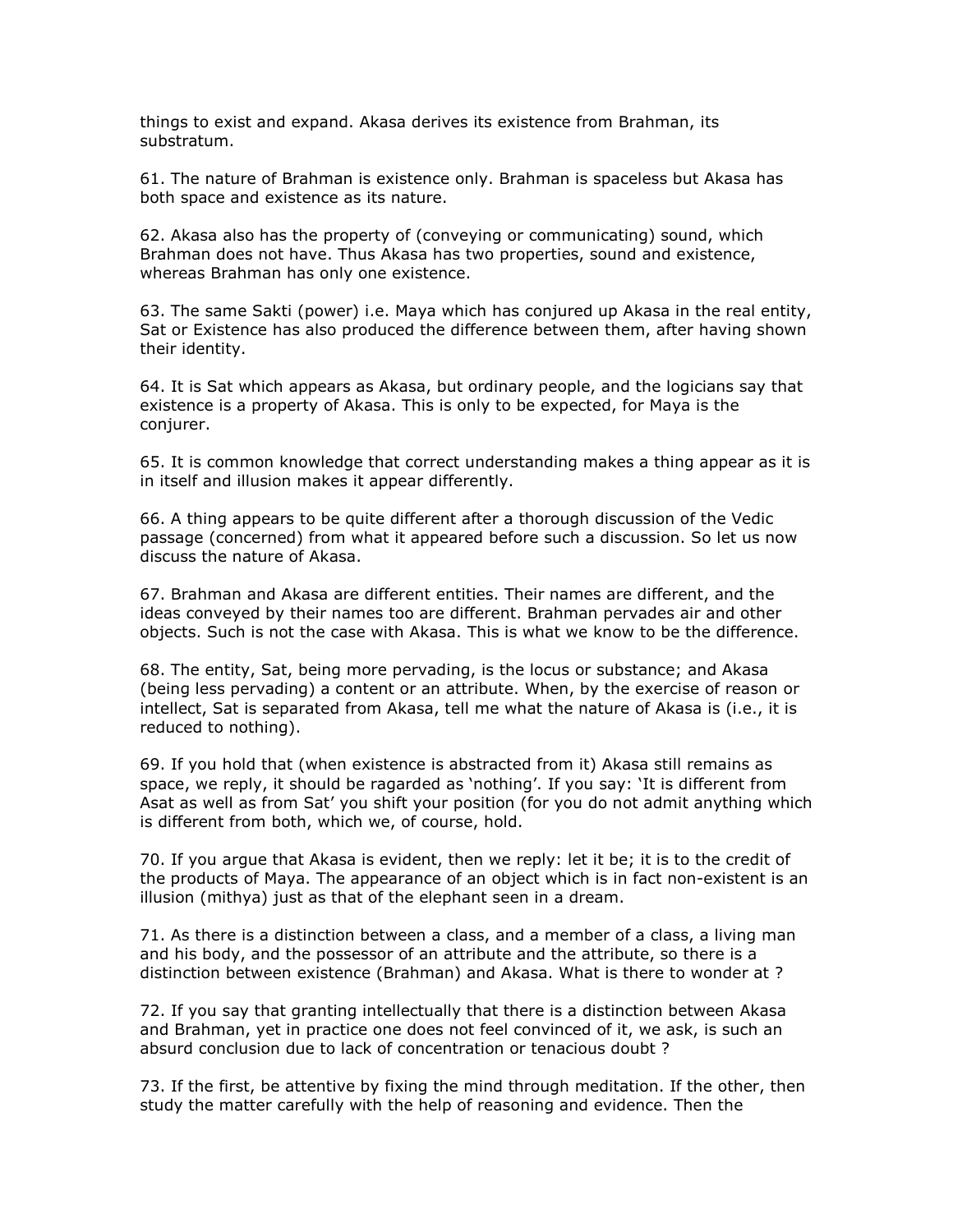conviction of the truth of the distinction between Brahman and Akasa will be firm.

74. By means of profound meditation, evidence and logical reasoning, Brahman and Akasa can be known to be different from one another. The Akasa will not appear as real nor Brahman as having the property of space-giving.

75. To a knower Akasa shows its illusoriness and Brahman also always shines unassociated with its properties.

76. When one's impressions (about the true natures of Sat and Akasa) are thus quite deepened (by constant reasoning and meditation) one is amazed to see a person attributing reality to Akasa and suffering from ignorance about reality being pure existence (void of all attributes).

77. Thus when the unreality of Akasa and the reality of Brahman are firmly established in the mind, one should follow the same method and differentiate Brahman, whose nature is pure existence, from air and other elements.

78. The real entity (Brahman) is all-pervasive; the range of Maya is limited, that of Akasa is more limited and that of the air yet more so.

79. The following are the properties air is known to possess: ability to absorb moisture, perceptibility to the same of touch, speed and motion. Existence and the properties of Maya and Akasa are also found in air.

80. When we say, air exists, we mean that it does so by virtue of the universal principle, existence. If the idea of existence is abstracted from air what is left is of the nature of Maya i.e. a non-entity. The property of sound that is found in air is of Akasa.

81. (Objection): It was stated before (in 67) that existence was a natural concomitant of every thing and that Akasa was not. Now you say that Akasa is concomitant of air. Do they not contradict ?

82. (Reply): We implied before that space as an attribute of Akasa was not found in air; we now say that the ability to produce sound, which is also the attribute of Akasa is found in air. Where is the contradiction ?

83. (Objection): If you argue that because air is different from the real entity it is unreal, why do you not infer that air, perceived by the senses being different from Maya, is not unreal like Maya ?

84. (Reply): Air is unreal because its nature partakes of the nature of Maya. Unreality is common to Maya, and its effects, because both differ from reality (existence), although Maya, being power, is not subject to perception whereas its effects are.

85. There may be sub-divisions within non-existence. But what is the use of considering them here ?

86. What is real in air is Brahman, Sat; other portions are unreal as in Akasa. Having made a deep impression (in your mind) about the unreality of air (by reason and meditation) give up (the false notion about the reality of) air.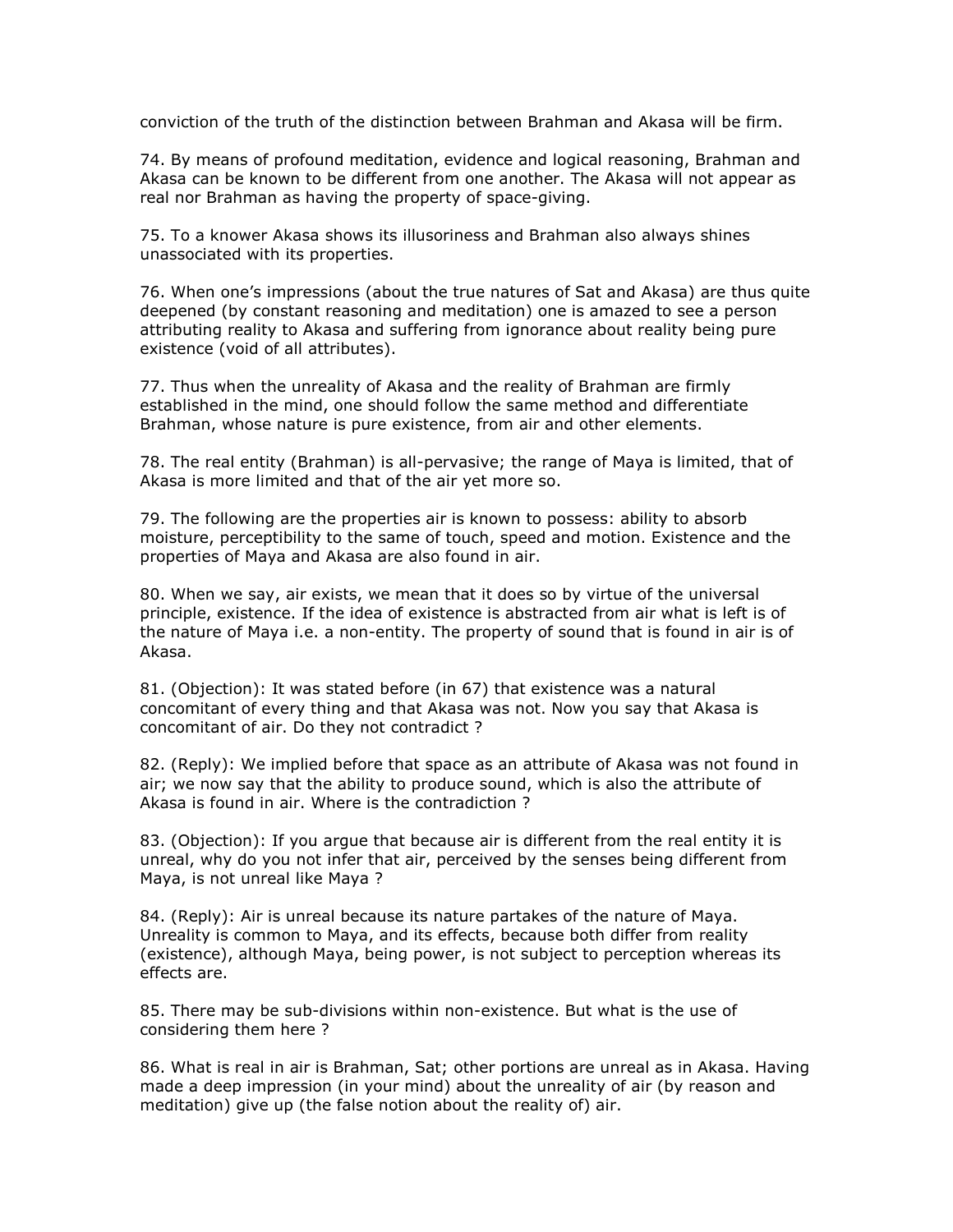87. In the same way we can think of fire which has a more limited range than air. A similar consideration will point to the relative extension of the other elements which envelop the universe (e.g. water and earth).

88. Fire is formed from a tenth part of air, and in this way each element is one tenth as extensive as the preceding one. This is the traditional theory described in the Puranas.

89. Heat and light are the specific properties of fire in addition to the properties of the entities from which it is derived, namely existence, a pseudo-reality apart from existence and perceptibility to the senses of sound and touch.

90. Endowed with these properties of Brahman, Maya, Akasa and air, respectively, fire has colour as its specific property; apart from existence, all the other properties of fire are unreal. Understand this by discrimination.

91. Since the reality of fire as Brahman and its unreality apart from Brahman has been established, it is easy to understand the unreality of water apart from Brahman since it consists of only one-tenth part of fire.

92. Its existence, its pseudo-reality apart from existence, its perceptibility to the senses of sound, touch and sight are taken from the entities from which it is derived (namely, Brahman, Maya, Akasa, air and fire respectively). Its specific property is perceptibility to the sense of taste.

93. Since the illusory character of water considered apart from existence has thus been established, let us now take the case of earth, which arises from one-tenth part of water.

94. The earth has for its properties existence, a pseudo-reality apart from existence and perceptibility to the senses of sound, touch, sight and taste. Its specific property is perceptibility to the senses of smell. Their difference from Brahman should be understood.

95. The illusory character of earth is realised when it is considered apart from existence. One-tenth part of it forms the cosmos.

96. The cosmos contains the fourteen worlds and all the living beings suited to each world.

97. If we abstract from the cosmos the existence which underlies it, all the worlds and all objects are reduced to a mere illusory appearance. What does it matter even if they still continue to appear ?

98. When a deep impression has been created in the mind about the elements and their derivatives and Maya being of the same category (viz., of non-existence), the understanding of the real entity as non-dual will never be subverted.

99. When the Reality has been comprehended as non-dual and the world of duality has been differentiated, their pragmatic action (however) will continue as before.

100. The followers of Sankhya, Vaisesika, the Buddhist and other schools have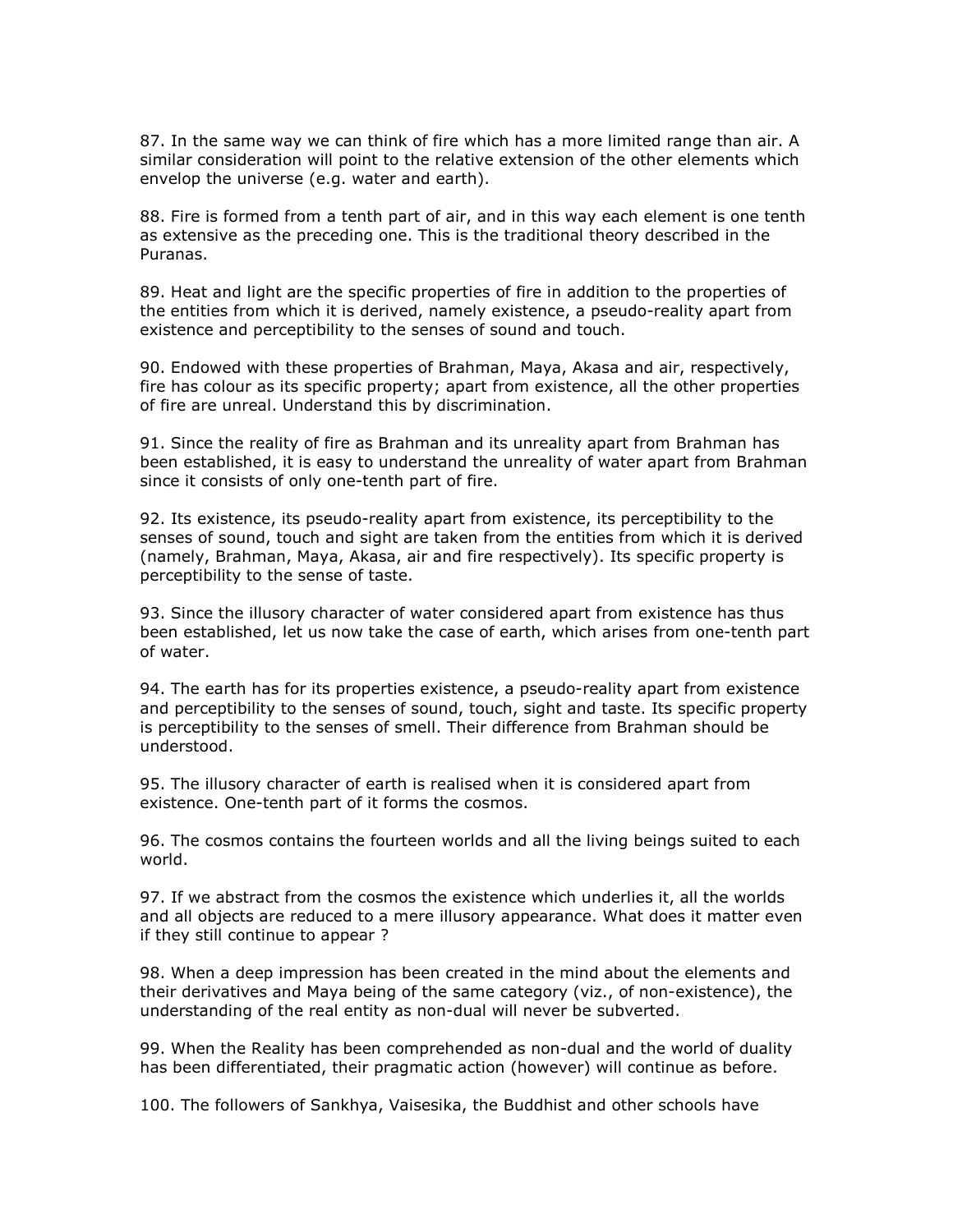established with quite an array of arguments (the real nature of) the multiplicity in the universe. Let them have these. We have no quarrel with them. (In the pragmatic world we too accept them all.)

101. There are philosophers who, holding an opposite view, disregard the real nondual entity. That does not harm us, who (following the Veda, reason and experience, are convinced of our own unshakable position and therefore) have no regard for their conclusion.

102. When the intellect disregards the notions of duality, it becomes firmly established in the conception of non-duality. The man who is firmly rooted in the conviction of non-duality is called a Jivanmukta (liberated in life).

103. Sri Krishna says in the Gita: 'This is called having one's being in Brahman, O Partha. None, attaining to this, becomes deluded. Being established therein, even at the last moment, a man attains to oneness with Brahman'.

104. 'At the last moment' means the moment at which the mutual identification of the illusory duality and the one secondless reality is annihilated by differentiating them from each other; nothing else.

105. In common parlance the expression 'at the last moment' may mean 'at the last moment of life'. Even at that time, the illusion that is gone does not return.

106. A realised soul is not affected by delusion and it is the same whether he dies healthy or in illness, sitting in meditation or rolling on the ground, conscious or unconscious.

107. The knowledge of the Veda acquired (during the waking condition) is daily forgotten during dream and deep sleep states, but it returns on the morrow. Similar is the case with the knowledge (of Brahman) – it is never lost.

108. The knowledge of Brahman, based on the evidence of the Vedas, is not destroyed unless proved invalid by some stronger evidence; but in fact there is no stronger evidence than the Vedas.

109. Therefore the knowledge of the non-dual Reality (thus) established by the Vedanta is not falsified even at the last moment (whatever interpretation be taken). So the discrimination of the elements (from the non-dual Reality) surely ensures peace abiding or bliss ineffable.

### III. THE DIFFERENTIATION OF THE FIVE SHEATHS

1. It is possible to know Brahman which is "hidden in the cave" (i.e., the five sheaths), by differentiating It from them. Hence the five sheaths are now being considered.

2. Within the 'physical sheath' is the 'vital sheath'; within the 'vital sheath' is the 'mental sheath'; still, within is the 'intellectual sheath' or the 'agent sheath' and still within is the 'blissful sheath' or the 'enjoyer sheath'. This succession (of one within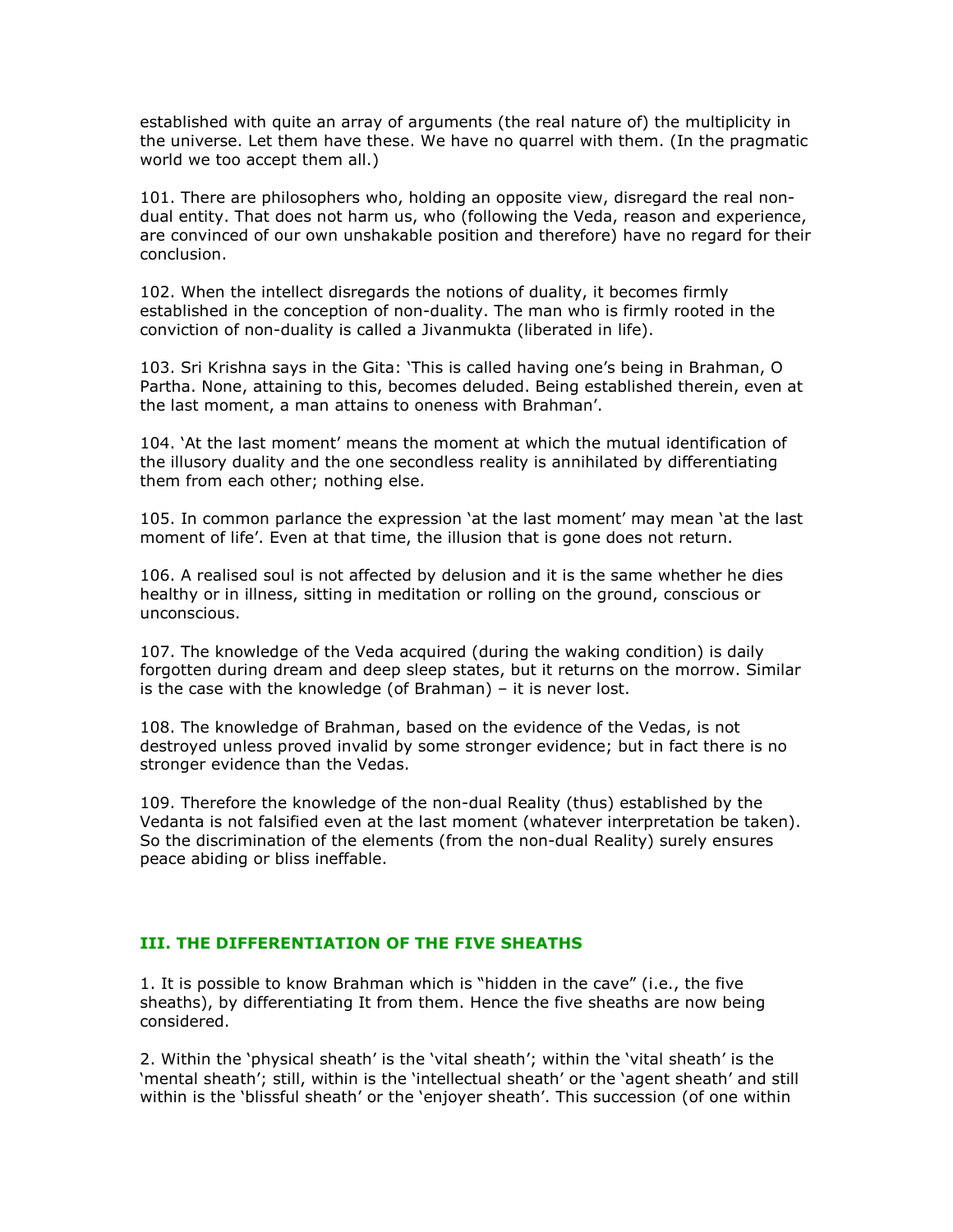another) is the 'cave' (that covers the Atman).

3. The body which is produced from the seed and blood of the parents, which are in turn formed out of the food eaten by them, grows by food only. It is not the Self, for it does not exist either before birth or after death.

4. This body did not exist in the previous birth; then how could it have produced this birth ? (For that would be an effect without a cause). Without existing in the future birth it cannot enjoy the results of action accumulated here (in this birth). (And hence it would be a case of 'one does and another enjoys the fruits thereof' – which is unreasonable).

5. The vital airs which pervade the body and give power and motion to the eyes and other senses constitute the vital sheath. It is not the Self because it is devoid of consciousness.

6. That which gives rise to the ideas of 'I' and 'mine' with regard to one's body, house and so forth, is the mind sheath. It is not the Self because it has desires and is moved by pleasure and pain, is subject to delusion and is fickle.

7. The intellect which has the reflection of pure consciousness, and which pervades the whole body up to the tips of the fingers in the waking state but disappears in deep sleep, is known as the intellect sheath. It also is not the Self because it too is changeable.

8. The inner organ functions as the agent and also the instrument. Hence though one, it is treated as two, viz., the intellect sheath and the mind sheath. Their fields of operation are the inner world and the outer world respectively.

9. There is a position or function (of the intellect) which, at the time of enjoying the fruits of good actions, goes a little farther inward and catches the reflection of the bliss and at the end of this enjoyment, merges in deep sleep. (This is what is known as the sheath of bliss).

10. This bliss sheath also cannot be the Self because it is temporal and impermanent. That bliss which is the source of this reflection is the Self; for it is eternal and immutable.

11. (Objection): By granting that the sheaths beginning with that of food (body) and ending in that of bliss (joy or sleep) are not the Self, yet (when they are negated), no further object remains to be experienced.

12. (Reply): True, bliss sheath etc., are experienced and not anything else. Yet who can deny that by which these are experienced ?

13. As the Self is Itself of the nature of experience only. It cannot be an object of experience. Since there is no experiencer nor any experience other than It, the Self is unknowable – not because It does not exist but because It cannot be an object of experience.

14. Objects of taste like sweet and bitter, impart their tastes to others, that is their nature, they do not stand in need of their being imparted to themselves. Nor are there other things to impart those tastes to themselves.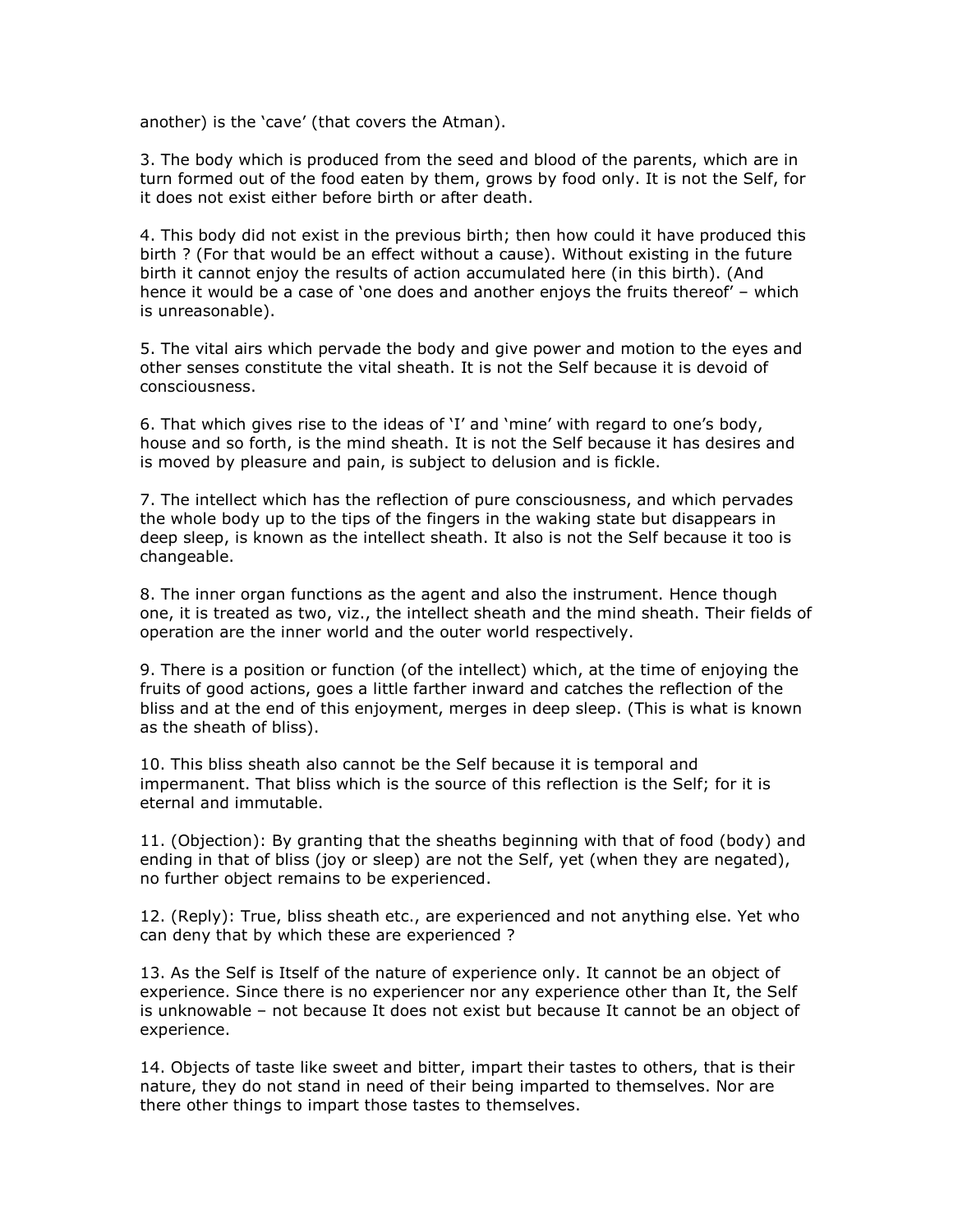15. Just as there is nothing to hinder a thing from possessing its natural flavour even without being flavoured by another thing, even so the Self there stands four-square as the experience (viz., the awareness) even when It is not experienced (as an object of experience).

16. The Shruti declares: 'This Atman is self-revealing'; 'Before the evolution of the universe, the Self alone was shining'. 'It shining, all follow (i.e., shine); by Its shine the universe shines (i.e., is revealed).'

17. How can that, by which the whole universe is known, by known by anything else ? By what can the knower be known ? The mind etc., the instruments of knowledge, can know their own percepts only.

18. The Self knows all that is knowable. There is no one to know It. It is consciousness or knowledge itself and is different from both the known and the unknown (as also of the knowable and the unknowable).

19. How can a man teach scriptures to one who is a man only in form but who is so dull as not to experience what consciousness is in every act of knowing a thing ?

20. As it is shameful for a man to express doubt if he has a tongue or not, so also it is shameful to say, 'I do not know what consciousness is. I must know it now'.

21. From whatever objects are perceived, dismiss the objects and what remains, viz., the pure consciousness, the awareness only, is Brahman. Such an understanding is called the determination of the nature of Brahman.

22. By dismissing the objective element, i.e., the five sheaths. That is the real nature of the Self (viz., pure consciousness). Non-existence cannot be attributed to it.

23. One's self is surely existing; there cannot be any opposition to that. Were it not so, who could be the opponent ?

24. Nobody, except through delusion, can entertain the idea that he does not exist. So the Shruti thus exposes the falsity of the position of one who denies the existence of the Self.

25. 'He who believes Brahman to be non-existent, becomes non-existent himself'. It is true the Self can never be an object of knowledge. But you must accept the existence of the Self (identified with one's own existence) as a fact.

26. If you ask what sort of thing the Self is, then we reply that the Self cannot be described as being 'this' or 'that'. It cannot be conceived as being 'like this' or 'like that'; so take it as your own real nature.

27. An object which the senses can perceive can be said to be 'like this'; an object which is beyond the range of sense perception is said to be 'like that'. That which is the subject cannot be an object of the senses. But as it is the very Self of everyone, it cannot be said to be beyond the ken of perception.

28. Though it cannot be made an object of knowledge, the Self is still felt very directly. So it must be self-revealing. Existence, consciousness and infinity, the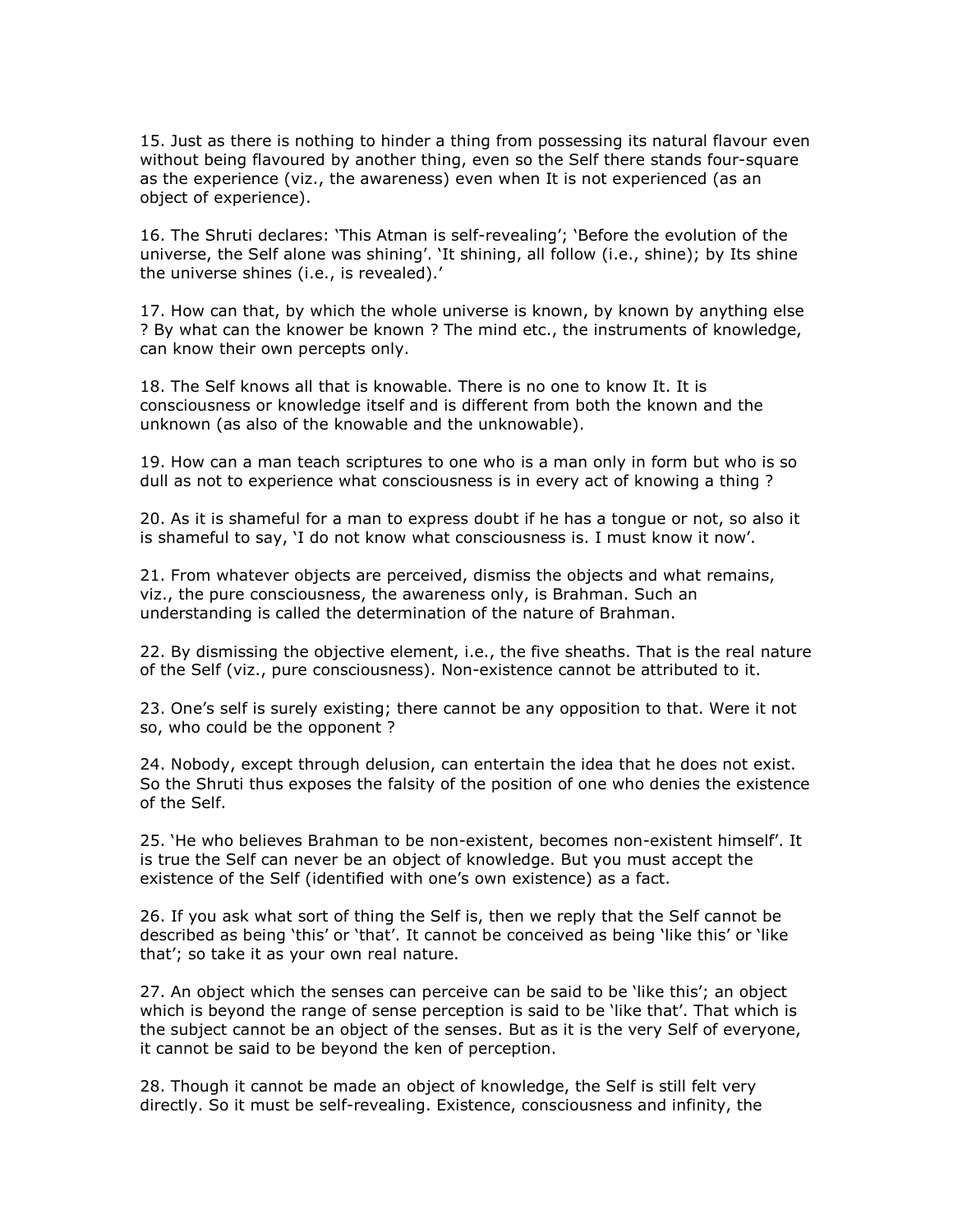indications used for Brahman, are all present here also (in the Self).

29. Existence is what cannot be negated. If the Self which is the witness of the perishable world becomes perishable, then who will be the witness to the fact of its perishability ? For destruction without a witness of it cannot be postulated.

30. When all forms are destroyed, the formless space still remains. So, when all the perishable things are destroyed, what remains is that, (i.e. the imperishable Brahman or Self).

31. In the opponent objects 'nothing remains' after everything (name and form) has been destroyed, then we reply that what you describe as 'nothing' is the Self. Here the language alone differs. But there surely remains something (viz., the witness) after the destruction of all.

32. It is for this that the Shruti in the passage "That Atman is 'not this, not this'" negates all objects (having names and forms), but keeps the 'that' (i.e. Atman) intact.

33. The entire world (severally and collectively) that can be referred to as 'this' can be negated, but the thing which is not 'this' can never be negated and this indestructible witness is the Self.

34. Thus has been established (here) the eternal existence of the Self which, according to the Shruti, is Brahman; and Its nature of pure consciousness has already been proved by statements like 'It is awareness itself'.

35. Being all-pervasive, Brahman is not limited by space; being eternal, It is not limited by time; and being of the nature of everything, It is not limited by any object. Thus Brahman is infinite in all three respects.

36. Space, time and the objects in them being illusions causes by Maya, there is no limitation of Brahman by them. Infinity of Brahman is therefore clear.

37. Brahman who is existence, consciousness and infinity is the Reality. Its being Ishvara (the Omniscient Lord of the world) and Jiva (the individual soul) are (mere) superimpositions by the two illusory adjuncts (Maya and Avidya, respectively).

38. There is a power (called Maya) of this Ishvara which controls everything. It informs all objects from the bliss sheath (to the physical body and the external world).

39. If the particular attributes of all objects are not determined by this power, there would be chaos in the world, for there would be nothing to distinguish the properties of one object from those of another.

40. This power appears as 'conscious' because it is associated with the reflection of Brahman. And because of Its association with this power, Brahman gets Its omniscience.

41. Brahman is called the individual soul (Jiva) when It is viewed in association with the five sheaths, as a man is called a father and a grandfather in relation to his son or his grandson.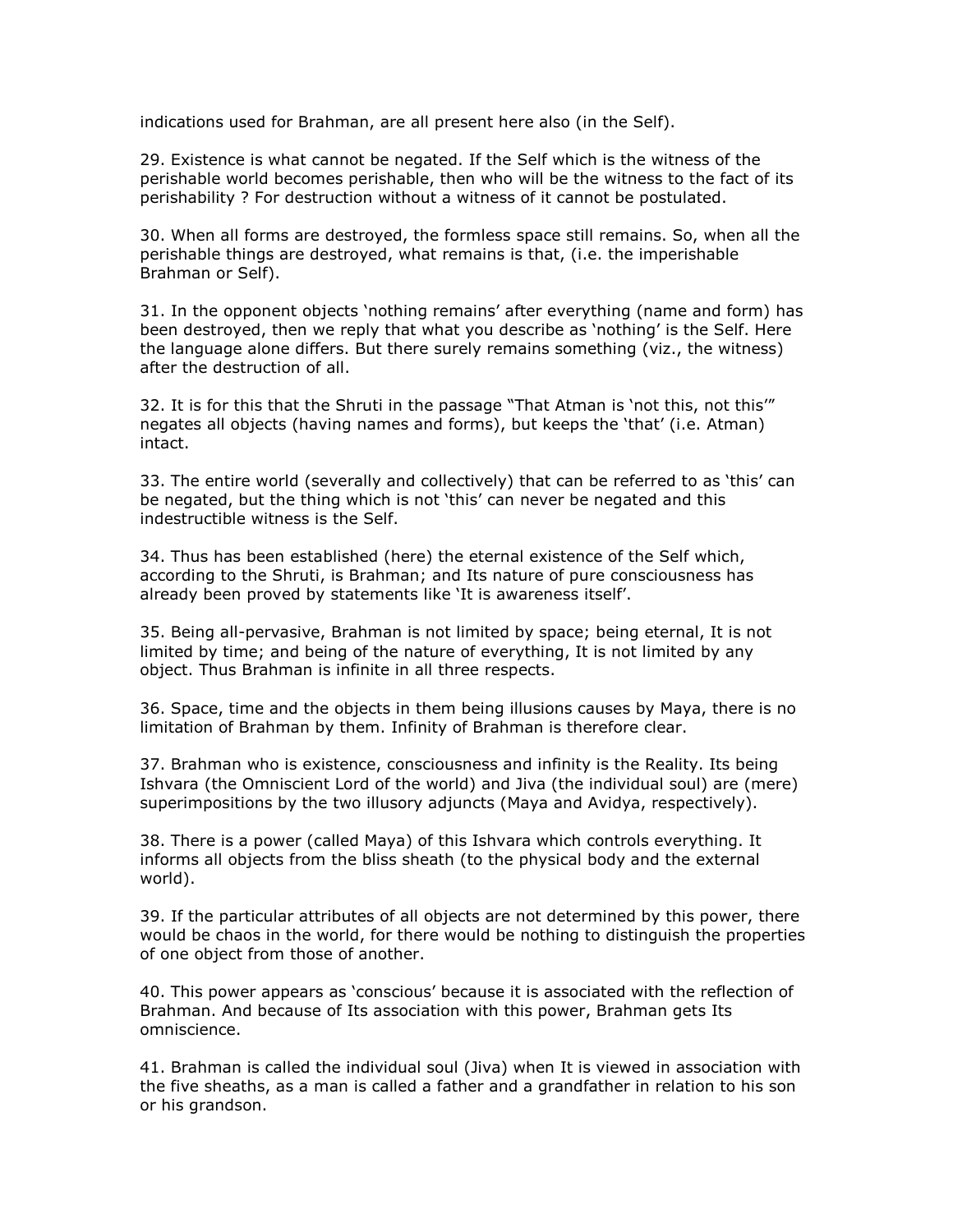42. As a man is neither a father nor a grandfather when considered apart from his son and his grandson, so Brahman is neither Ishvara nor Jiva when considered apart from Maya or the five sheaths.

43. He who knows Brahman thus becomes himself Brahman. Brahman has no birth. So he also is not born again.

#### IV. THE DIFFERENTIATION OF DUALITY

1. In this section we shall discuss the world of duality created by Ishvara and Jiva. By such critical discussion, the limit of duality causing the bondage which the Jiva has to renounce will be clear.

2. The Svetasvatara Upanishad says: 'Know Maya as Prakriti and Brahman associated with Maya as the great Ishvara' (who imparts existence and consciousness to it and guides it). It is He who creates the world.

3. The Aitareya Upanishad says that before creation there was Atman only, and He thought, 'Let me create the world', and then He created the world by His will (to create).

4. The Taittiriya Upanishad says that from the Self or Brahman alone arose in succession the whole creation including Akasa, (ether), air, fire, water, earth, vegetation, food and bodies.

5. The Taittiriya Upanishad says that desiring 'I shall be many, so I shall create', the Lord meditated; and thus created the world.

6. The Chandogya Upanishad says that before creation Brahman or the Self alone existed, and that His nature was pure existence. He desired to become manifold and created all things including fire, water, food and beings born of eggs and so forth.

7. The Mundaka Upanishad says that just as sparks emanate from a blazing fire, so from immutable Brahman arose different animate and inanimate things.

8. It is also said that before its manifestation the whole world existed in Brahman in a potential form; then, assuming name and form it came into being as Virat.

9. From Virat came into being the ancient law-givers, human beings, cattle, asses, horses, goats, and so on, both male and female, down to the ants. Thus says the Brihadaranyaka Upanishad.

10. According to these Shrutis Brahman or Atman Himself, assuming manifold forms as the Jivas, entered into these bodies. A Jiva is so called because it upholds vitality (the Pranas) (in a body).

11. The substratum or the pure consciousness, the subtle body and the reflection of pure consciousness on the subtle body – these three together constitute a Jiva.

12. Maya of the great Ishvara has, like its power of creation, another power which deludes all. It is this power which deludes the Jiva.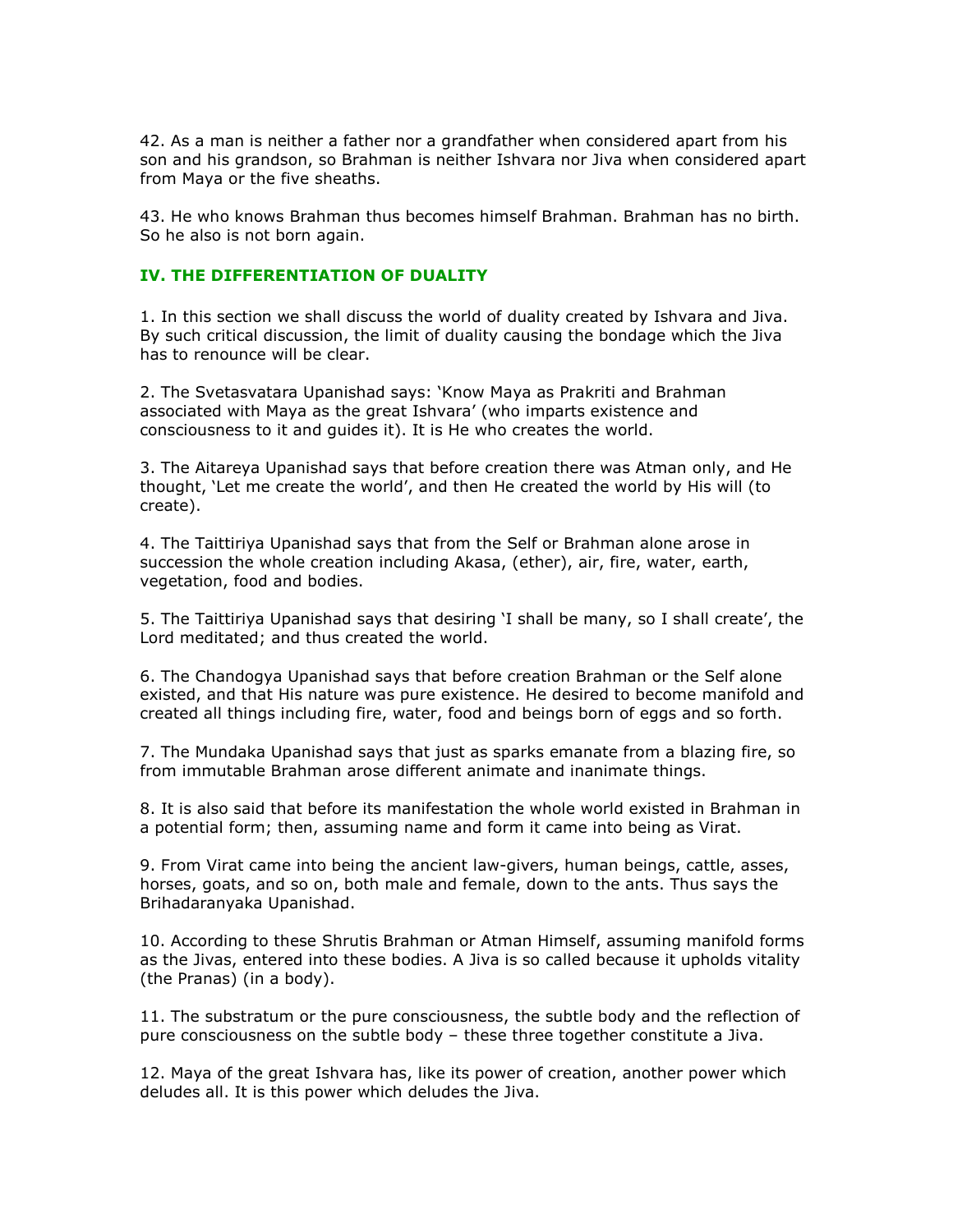13. The Jiva, thus deluded to believe himself to be powerless and identified with a body, becomes subject to grief. Thus is described in brief the duality created by Ishvara.

14. In the Saptanna Brahmana of the Veda there is a description of the duality created by the Jiva. By action and reflection the Jiva creates seven kinds of food (objects on experience).

15. One kind is meant for men, two for the celestial beings, the fourth for the lower animals and the remaining three for the Self. Thus the food is divided.

16. Grains such as wheat (are for men), (the ingredients of) the full-moon and the new-moon sacrifices (are for the Devas), milk (is for the lower animals); and the mind, the speech and the vital airs (are for the Self) – these are the seven kinds of food.

17. Though all these objects are in themselves created by Ishvara, still by action and reflection the Jiva has converted them into his objects of enjoyment, hence they are said to be his creation.

18. As they are created by Ishvara and become objects of experience and enjoyment for the Jiva, so they are related to both, just as a woman is related both to the parents who brought her into being and to the husband who loves her.

19. In the actual creation of the objects the modifications or functions of Maya, the power of the Lord are the cause; whereas for the actual enjoyment of those objects it is the modifications or functions of the inner organs of the Jivas that are responsible.

20. Objects created by Ishvara (e.g., gems) do not alter; they remain the same. But gems may affect different people differently according to their mental states.

21. One man may feel happy on obtaining a gem, whereas another may feel disappointed at failing to obtain it. And a man uninterested in it, may only look on and feel neither happy nor disappointed.

22. The Jiva creates these three feelings of happiness, disappointment or indifference with regard to the gem, but the nature of the gem as created by Ishvara remains the same throughout.

23. Through personal relationships, one and the same woman appears differently as a wife, a daughter-in-law, a sister-in-law, a cousin and a mother; but she herself remains unchanged.

24. (Objection): These different relationships may be seen, but no changes in the woman's appearance are seen to result from other people's ideas about her.

25. (Reply): Not so. The woman has a subtle body as well as a physical body composed of flesh etc. Although other people's ideas about her may not affect her physical body, yet they can change her mental state.

26. (Objection): Though it may affect the objects perceived in the states of delusion, dreaming, remembering and imagining, the mind cannot affect the objects perceived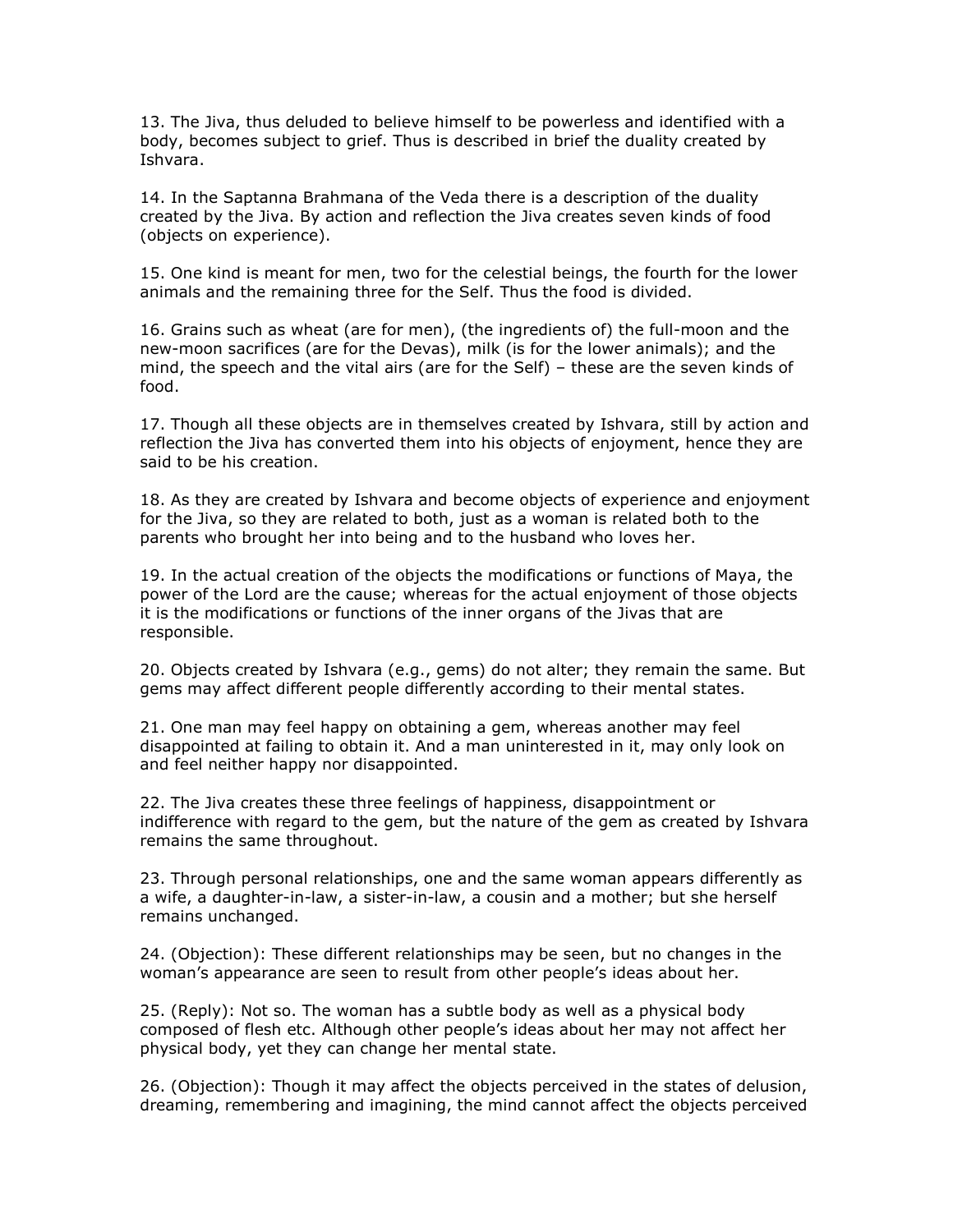through the senses in the waking state.

27. (Reply): True, Acharya Shankara, Sureshvara and others acknowledge the fact that the mind assumes the form of the external object with which it comes into contact and modifies that form to suit its purposes.

28. Sri Shankara says that just as melted copper assumes the form of the mould into which it is cast, so the mind assumes the form of the object perceived by it.

29. Or just as sunlight assumes the forms of the objects which it illumines, so the mind assumes the forms of the objects which it perceives.

30. (Sri Sureshvara holds): Out of the cogniser (i.e. the Jiva) cognition (an appropriate modification of the mind) is produced. Thus born, the modification proceeds towards the object of cognition until it gets into touch with the object, when it assumes the form of the object (which is known as the cognition of the object).

31. So we see there are two kinds of objects, the 'material' and the 'mental'. The 'material' is the object cognised by mind being modified, by the form of the material object. And the 'mental' is cognised by the witness-consciousness (as the Jiva being affected by the 'material' coming in contact with the mind and evoking its latent desire for enjoyment).

32. By the application of the double method of agreement and difference we come to the conclusion that it is the 'mental' creation which causes bondage to the Jiva, for when these 'mental' objects are there, pleasure and pain are also there; when they are not, there is neither pleasure nor pain.

33. In dream, when external (material) objects are absent, man is bound by the intellect to pleasure and pain, although outer objects are not perceived. In deep sleep, in a faint and in the lower Samadhi (when the mental functions are temporarily suspended), no pleasure or pain is felt inspite of the proximity of outer objects.

34. A liar told a man whose son had gone to a far-off country that the boy was dead, although he was still alive. The father believed him and was aggrieved.

35. If, on the other hand, his son had really died abroad but no news had reached him, he would have felt no grief. This shows that the real cause of a man's bondage is his own mental world.

36. (Objection): This amounts to pure idealism and it deprives external objects of all significance. (Reply): No, because we accept the fact that external objects give shape to the modifications of the mind (which create the mental world).

37. Or, we may admit that external objects serve little useful purpose, yet we cannot dispense with them altogether. In any case, cognition is concerned with the existence of objects and not with their utility.

38. (Objection): If the mind causes bondage by giving rise to the phenomenal world, the world could be made to disappear by controlling the mind. So only Yoga needs to be practised; what is the necessity of knowledge of Brahman ?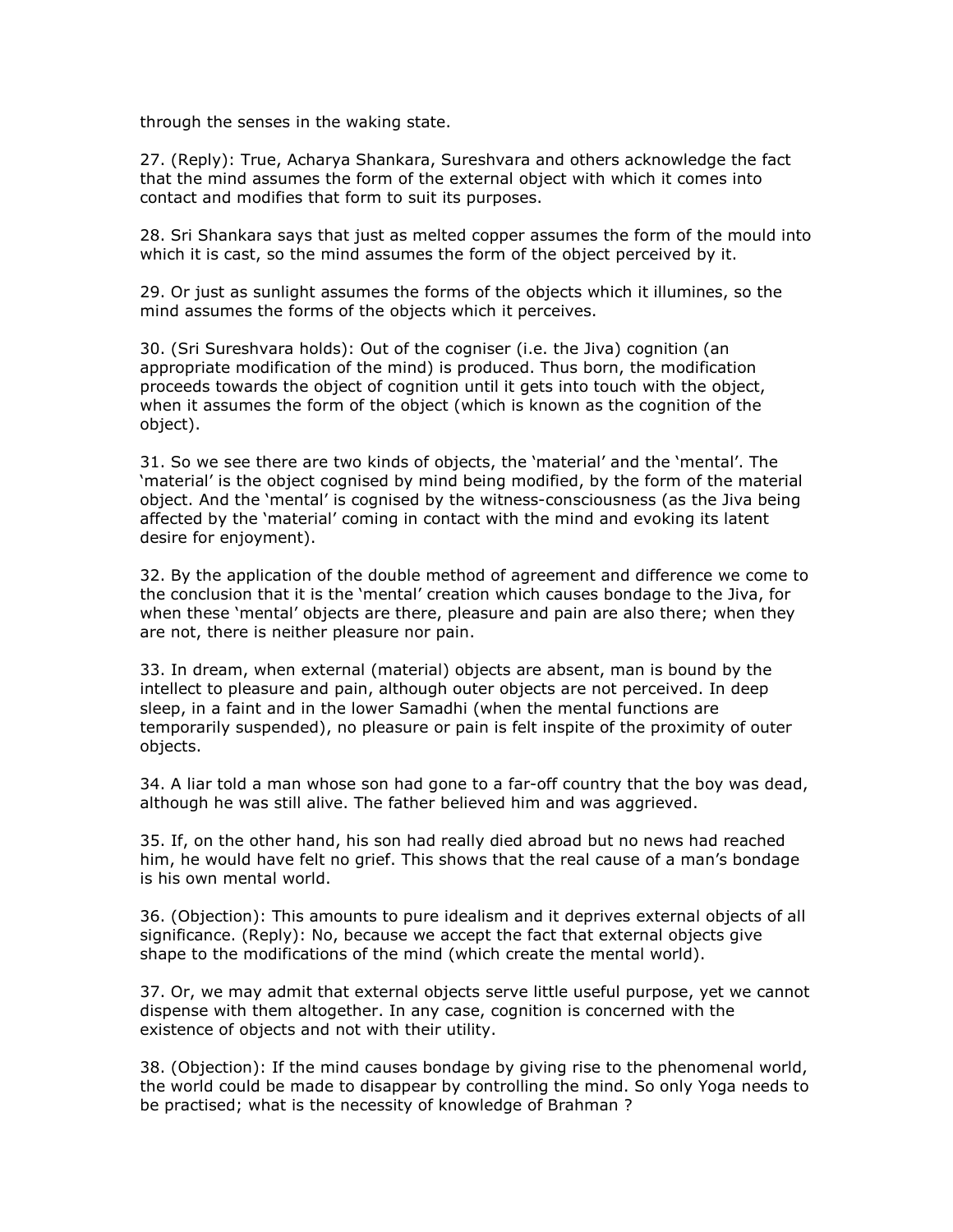39. (Reply): Though by controlling the mind duality can be made to disappear temporarily the complete and final destruction of the mental creation is not possible without a direct knowledge of Brahman. This is proclaimed by the Vedanta.

40. The duality of Ishvara creation may continue, but the non-dualist, when conceived of its illusoriness, can nonetheless know the secondless Brahman.

41. When all duality disappears at the time of the dissolution of the universe, the secondless Atman still remains unknown, because then, as in deep sleep, there is no teacher and no scripture, though there may be absence of duality.

42. The world of duality created by Ishvara is rather a help than an obstacle to a direct knowledge of the non-duality. Moreover, we cannot destroy the creation, so let it be. Why are you so much opposed to it ?

43. The world of duality created by Jiva is of two kinds: that which conforms and that which does not conform with the scriptural injunctions. The former should be kept in mind until Brahman is realised.

44. Reflection on the nature of the Self as Brahman is the mental world that conforms with the scriptural injunctions. Even this duality in conformity with the scripture is to be renounced after Brahman is realised. This is the direction of the Shruti.

45. 'An intelligent person, who has studied the scriptures and has repeatedly practised what they enjoin should renounce them after knowing the supreme Brahman, just as a man throws aside a flaming torch at the end of his journey'. [Amritanada Upanishad]

46. 'An intelligent person, who has studied the scriptures and has practised what they enjoin should discard them after experiencing Brahman as his Self, just as a man discards the husk when he has found the grain'. [Amrita-Bindu Upanishad]

47. 'A wise man, having experienced Brahman as his Self, should keep his higher intuitive faculty (prajna) united with Brahman. He should not oppress his mind with many words, for they are a mere waste of energy'. [Brihadaranyaka Upanishad]

48. It has been clearly told in the Shruti: 'Know that One and give up other talks' [Mundaka Upanishad] and 'A wise man should restrain his speech and keep it within the mind'. [Katha Upanishad]

49. The duality of the mental creation of man which is not in conformity with the scripture is of two kinds, violent and dull. That which gives rise to lust, anger and other passions is called violent and that which gives rise to day-dreams is called dull.

50. Before starting the study into the nature of Brahman it is necessary to give up both; for, mental poise and concentration are the two prerequisites for the study of Brahman, so says the Shruti.

51. in order to achieve and to be established in, the state of liberation these two must be given up. One who is subject to the urges of lust and other passions is unfit for liberation in life.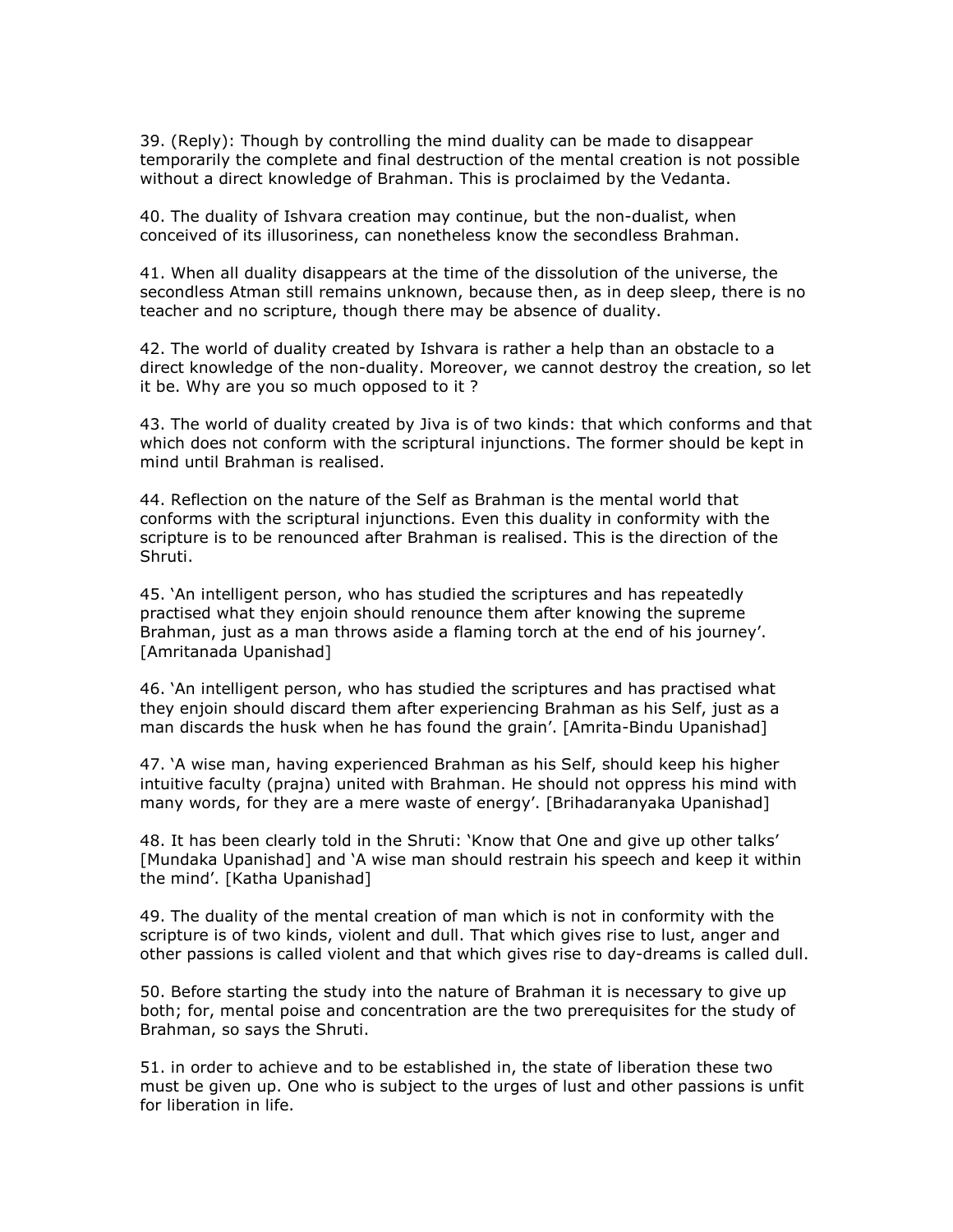52. You may say: Let there be no liberation in life; I am satisfied if there is no birth anymore. We reply: Then (if the desires remain), you will have births also. So be satisfied with heaven only.

53. If you say that the pleasures of heaven are defective, having waning and gradation, and so are to be renounced, then why don't you give up this source of all evils, the passions ?

54. If cherishing the false idea that you have attained liberation, you do not completely give up these passions, you transgress the laws of the scriptures and are self-willed.

55. Sri Sureshvara says that one who pretends to be a knower of Brahman and yet lives without moral restraint is like a dog that eats unclean things. [Naiskarmyasiddhi-IV-62]

56. Before knowledge, you suffered only from the pain of your own mental imperfections; but now, you suffer the censure of the world as well. How glorious is the effect of your knowledge ?

57. O ! Knower of Truth, do not sink to the level of pigs in the sty ! Freeing yourself from all the defects arising from your mind, be worshipped by the world like a god.

58. The scriptures dealing with liberation proclaim that these urges of passions can be overcome by (constantly) thinking over the fettering nature of the objects of desire. Adopt these means, conquer the passions and be happy.

59. (Objection): All right, let defects such as the impact of passions be removed, but what is the harm in letting the imagination play on the objects of desire ? (Reply): Such mental preoccupation with the objects of desire is the very seed of all evils, so says Lord Sri Krishna.

60. 'If a man dwells mentally on any object of desire, he will become attached to it. Attachment gives rise to a longing for it and the frustration of desire leads to anger.' [Gita-II.62]

60(a). 'From anger comes delusion and from delusion loss of memory. From loss of memory comes the ruin of discrimination and from the ruin of discrimination the man perishes'.

61. This tendency of thinking on objects may be overcome by meditation on the attributeless Brahman. This can gradually be done at ease by first meditating on Ishvara.

62. One who has understood intellectually the nature of the secondless Brahman and who is free from the defects of intellect, should live in solitude and over a long period practise the Japa of Aum and thus control the vagaries of the mind.

63. When the 'mental world' is thus conquered, (other) modifications of the mind (gradually) cease – the mind keeps mum like a dumb person. This method was variously explained by Vasistha to Rama.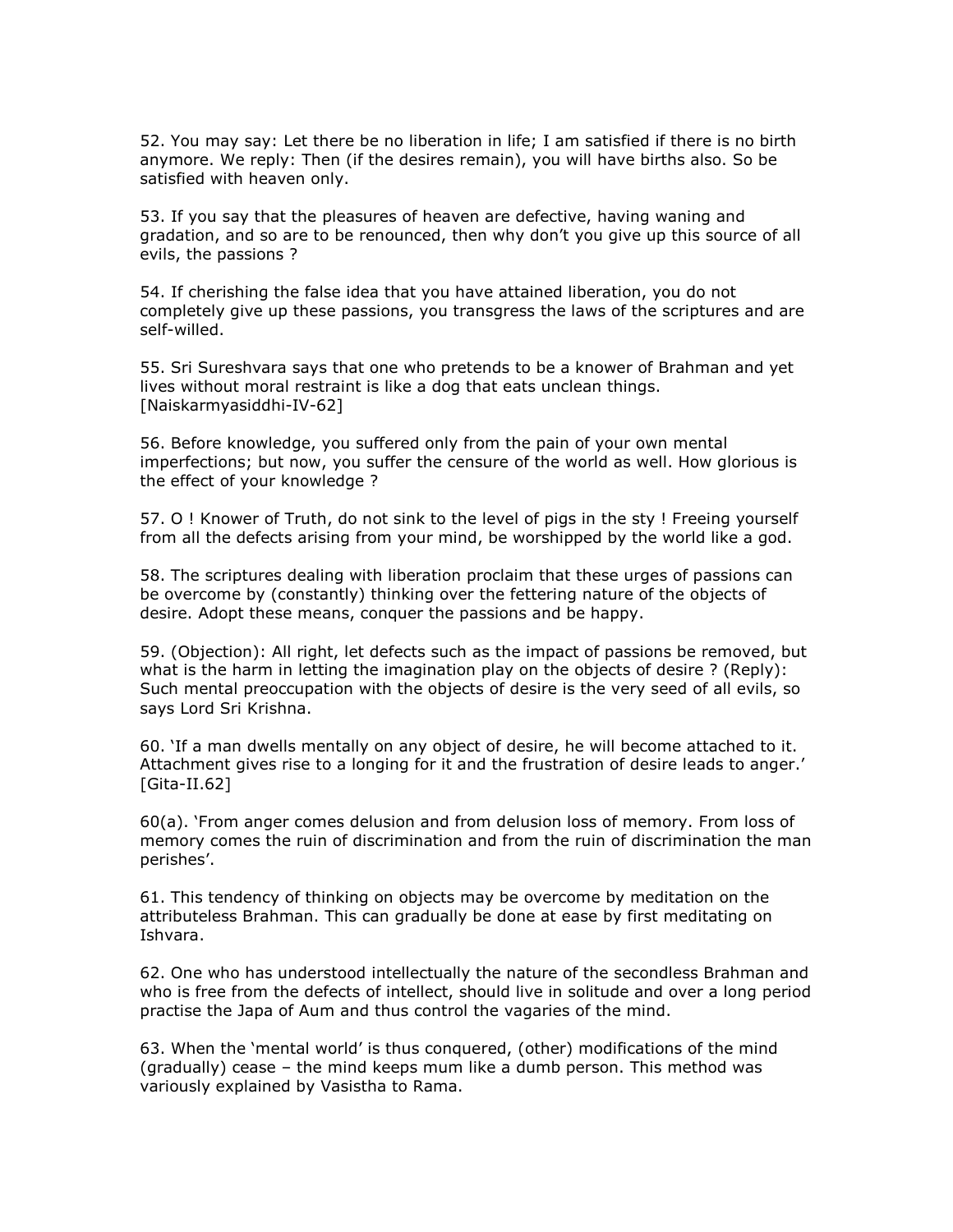64. With the direct knowledge of the unsubstantiality of the phenomenal world arises the profound bliss of Nirvana.

65. A steady and concentrated study of the scriptures and discussion on the truth with the teacher and other learned persons lead to the conviction that the calm of deep reflection born of the disappearance of the last vestiges of desires and passions is the highest state.

66. If sometimes owing to actions performed in previous births the mind of a reflective man is distracted by desire, then it may be brought back to a peaceful state by the constant practice of spiritual meditations.

67. That man whose mind is not subject to distraction is not merely a knower of Brahman but Brahman Itself – so declare the sages versed in the scriptures of Vedanta.

68. One whose mind does no longer dwell on whether he knows Brahman or not but who remains identified with pure consciousness or knowledge is not merely a knower of Brahman but Brahman Itself.

69. This liberation in life is the final step attained by sublating or removing the mental creations of the Jiva (projected on the world of Ishvara). So in this chapter we have described how the duality created by the Jiva differs from that created by Ishvara.

### V. FIXING THE MEANING OF THE GREAT SAYINGS

1. That by which a man sees, hears, smells, speaks and distinguishes sweet and bitter tastes etc., is called consciousness. ['Prajnanam Brahma' - Aitareya Upanishad III-i-1]

2. The one consciousness which is in Brahma, Indra and other gods, as well as in human beings, horses, cows, etc., is Brahman. So the consciousness in me also is Brahman.

3. The infinite, supreme Self remains manifested in this world as the witness of the functions of the intellect in the body, fit for Self-knowledge and is designated as 'I'.

4. By nature infinite, the supreme Self is described here by the word Brahman. The word 'Asmi' (am) denotes the identity of 'Aham' (I) and 'Brahman'. Therefore 'I am Brahman' (is the meaning of the text). ['Aham Brahmasmi' - Brihadaranyaka Upanishad I-iv-10]

5. Before the creation there existed the Reality, one only, without a second and without name and form. That is even now (after creation) exists in a similar condition is indicated by the word 'That'. ['Tattvamasi' - Chandogya Upanishad VIviii-15]

6. The principle of consciousness which transcends the body, senses and mind of the enquirer is here denoted by the word 'thou'. The word 'Asi' (art) shows their identity. That identity has to be experienced.

7. By (pronouncing) the word 'this' it is meant that the Atman is self-luminous and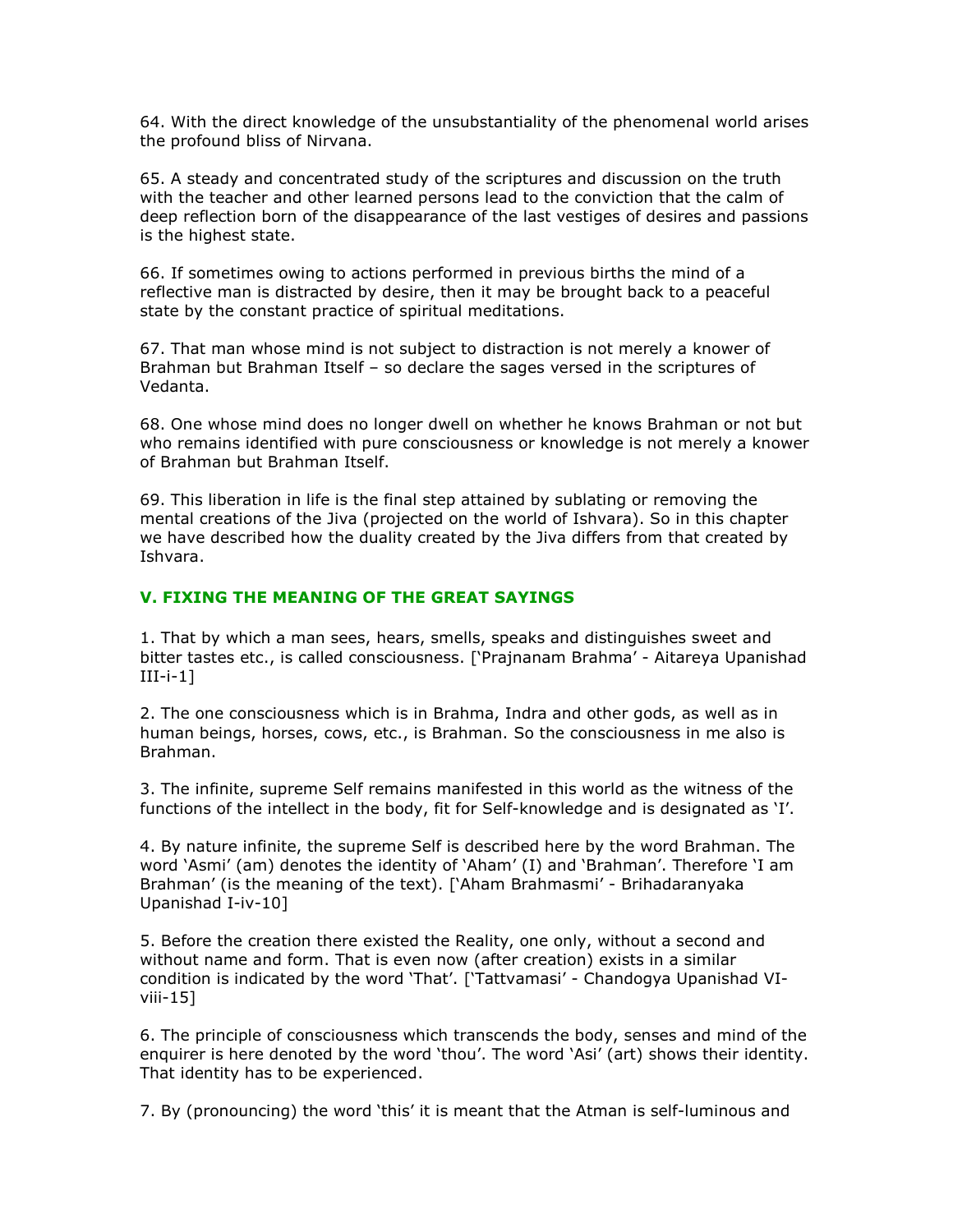directly experienced. That is known as Pratyagatman which is the indwelling principle covering everything between egoity and the body. ['Ayamatma Brahma' - Madukya Upanishad 2]

8. The essence of the entire visible universe is denoted by the word Brahman. That Brahman is of the nature of the self-luminous Atman.

# VI. THE LAMP OF THE PICTURE

1. As there are four stages in the painting of a picture, so there are four stages in the modification of the supreme Self.

2. In a picture we have the clean canvas, stiffening with starch, drawing of the outlines and the application of colour. In the case of the Self there are correspondingly the pure consciousness, the in-dwelling consciousness, the one identified with the totality of all the subtle bodies and that with the totality of all the physical bodies.

3. The naturally white canvas is the basis of the picture; by the application of starch it is stiffened; the outlines are drawn with a black pencil; and when the appropriate colours are applied to it, the picture is complete.

4. Brahman by nature is pure consciousness; with Maya He is called the in-dwelling spirit; in relation to the subtle bodies He is the totality of souls identifying Himself with them, and in relation to the gross bodies He is again the one identifying Himself with their totality.

5. As in a picture on a canvas there are superior and inferior objects, so in the supreme Lord there are grades of beings from Brahma down to the animate and inanimate objects.

6. The men in a picture are painted wearing clothes of different kinds and the clothes are so painted that they appear as real as the canvas of the picture.

7. On consciousness are superimposed various forms. In each of them there is a reflection, i.e., a special function of consciousness. They are known as the Jivas and are subject to the process of birth and death.

8. Ignorant people imagine that the colours representing the clothes of the figures are real clothes, as real as the canvas on which the picture is superimposed. Similarly the ignorant imagine that the transmigrations of the Jivas are undergone by the supreme Spirit, the substratum, on which the Jivas are superimposed.

9. Just as the hills etc., in a picture are not painted as dressed in clothes, so the inert objects like earth, are not endowed with the reflection of consciousness.

10. The confusion of considering this transmigration (with the attendant pain and pleasure) as real and affecting the supreme Self is called nescience. It is removed by the knowledge of Reality.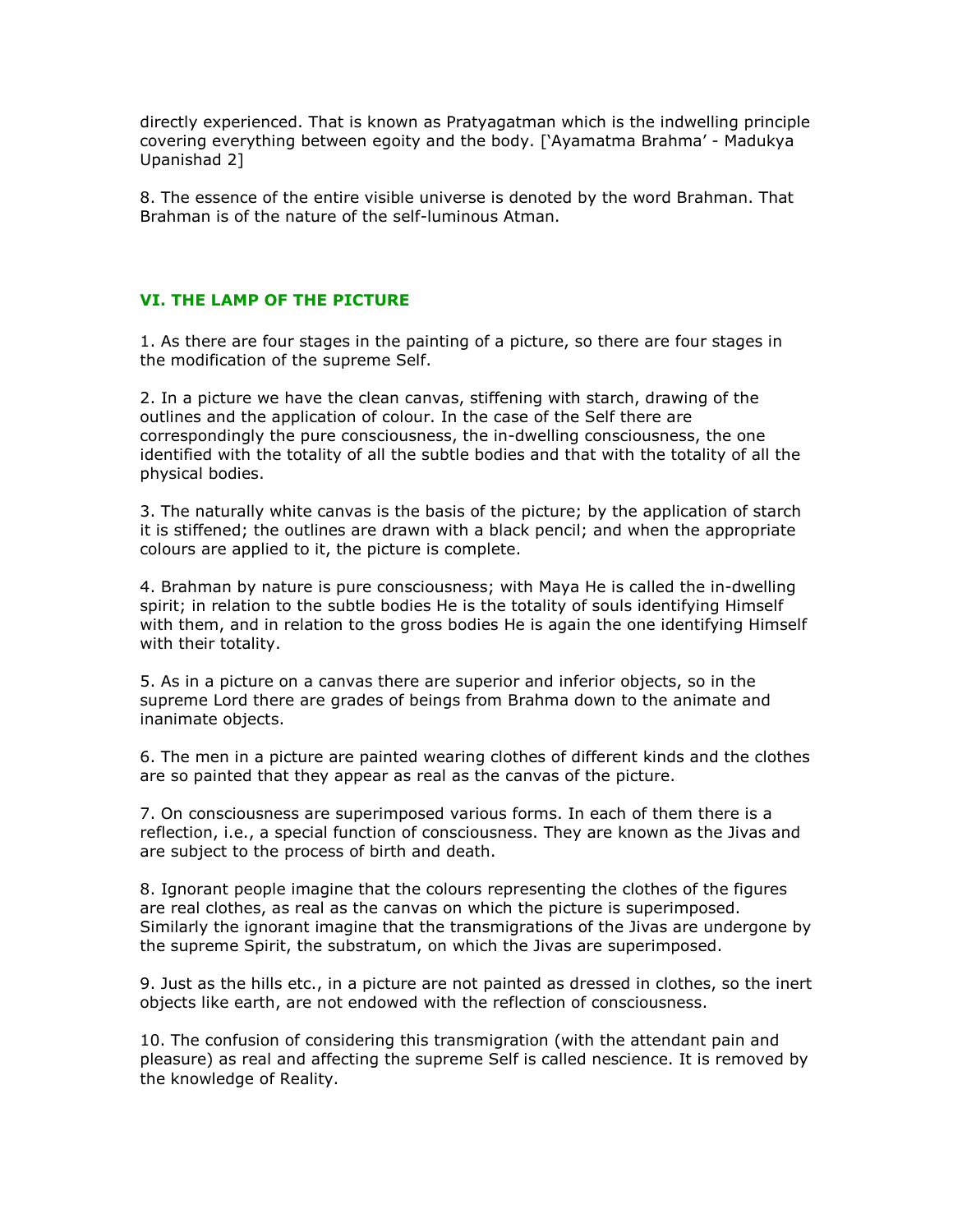11. It is the Jiva, a 'reflection' of the Self, which is affected by the pain and pleasure of this transmigratory life, but not the real Self. This understanding is called knowledge. It is achieved through discrimination.

12. Therefore one should always enquire into the nature of the world, the individual Self and the supreme Self. When the ideas of Jiva and Jagat (world) are negated, the pure Atman alone remains.

13. By negation it does not mean that the world and Jiva cease to be perceptible to the senses, it means the conviction of their illusory character. Otherwise people would be automatically liberated in deep sleep or in a faint.

14. 'The supreme Self alone remains' also means a conviction about Its reality and not non-perceiving of the world. Otherwise there would be no such thing as liberation in life.

15. The knowledge arising from discrimination is of two kinds, indirect and direct. This process of discrimination ends in the achievement of the direct knowledge.

16. The knowledge that 'Brahman is' is indirect, the knowledge that 'I am Brahman' is direct.

17. We now consider the nature of the Self with a view to having its direct experience, through which the Jiva is immediately liberated from all worldly fetters.

18. The Self as consciousness absolute is spoken of as Kutastha, Brahman, Jiva and Ishvara, just as, for instance, Akasa (ether) is called 'pot-Akasa', 'all embracing Akasa, Akasa conditioned by water' and 'Akasa conditioned by a cloud'.

19. The sky with clouds and stars reflected in water contained in a pot which encloses space, is known as 'Akasa in water'.

20. The sky reflected in water particles forming a cloud suspended in space is known as 'Akasa in a cloud'.

21. As a cloud is composed of a water in a particular state, it is therefore reasonable to assume the existence of the reflection of Akasa in a cloud.

22. The consciousness which is conditioned by the gross and subtle bodies, on which they are superimposed and which knows no change, is known as Kutastha.

23. On the Kutastha is superimposed by imagination in the intellect (buddhi). The reflection of Kutastha in the intellect is animated by vitality and is called the Jiva. It is subject to transmigration.

24. As the Akasa in a pot is concealed by the Akasa reflected in the water with which the pot is filled, so Kutastha is obscured by Jiva. This principle is called mutual obscuring or superimposition.

25. Under the delusion of mutual superimposition the Jiva cannot discriminate and realise that he is not Jiva but Kutastha. This non-discrimination is beginningless and is known as the primal nescience.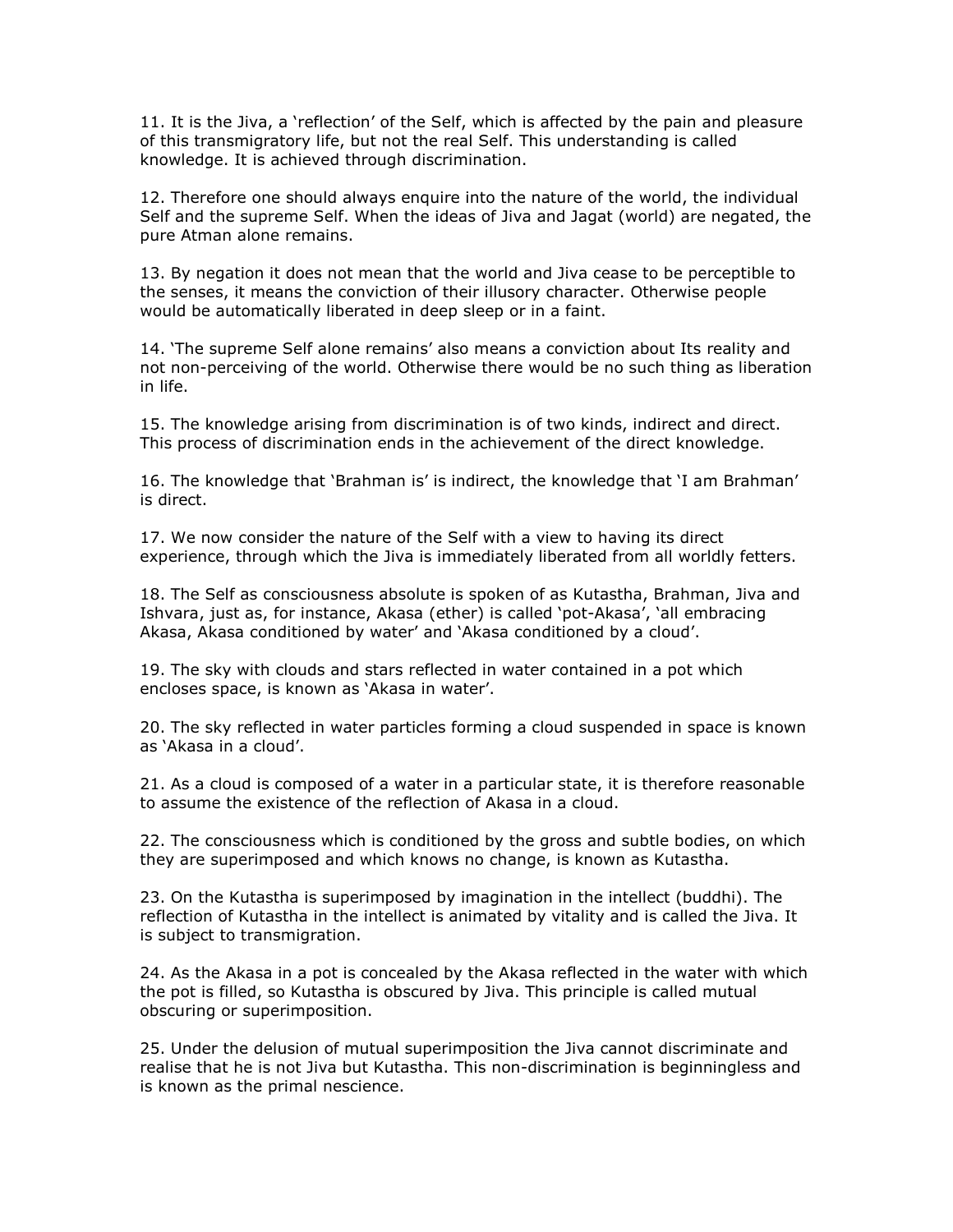26. Nescience or Avidya has two functions: Avarana or the power to conceal and Viksepa or the power to project. The power of Avarana creates such ideas as 'Kutastha shines not nor exists'

27. If a wise man asks an ignorant man about Kutastha, he replies: 'There is no such thing as Kutastha. It does not manifest nor exist'. Thus he feels and says.

28. The opponent may raise such questions as: 'How did the self-luminous Kutastha come to have ignorance; and without it how could there be obscuring ?' Such arguments are falsified by one's (direct) experience.

29. If one disbelieves one's own experience and since logic is not final, how can one know the truth about anything by mere reasoning ?

30. The chief function of reasoning is to explain things clearly. One should employ logic following one's own experience and not misuse it.

31. That we do have experience of ignorance and its obscuring power has already been shown. So rather argue that Kutastha and nescience are not contradictory.

32. If Kutastha were contradictory to ignorance and its obscuring power then who is the experiencer of this obscuring ? It is the discriminating knowledge which is contradictory to ignorance, as is seen in a knower of truth.

33. On Kutastha, covered over by (the concealing power of) ignorance, are projected or superimposed the subtle and gross bodies, thus producing the Chidabhasas or Jivas. It is like the superimposition of silver on a mother of pearl. This is called projection or Viksepa.

34. In the illusion 'This is silver', the pearl oyster shell is the thing perceived and is real, but by an error these notions, viz., 'this-ness' and its 'reality', are transferred to the imaginary silver. In the same way the ideas of 'Self' and 'existence' which belong to Kutastha are transferred to the Jiva through the error caused by nescience.

35. As the blue exterior and triangular form of the mother of pearl are lost to the vision, so the non-tactility and blissness of Kutastha are obscured by superimposition.

36. In the illustration that which is superimposed is called silver; so with the power of illusory projection that which is superimposed on Kutastha is called 'I', ego, or the sense of individuality.

37. As people think of 'this' (something seen) as silver though they really see the mother of pearl, so in self-cognition the Self is mistaken for the ego.

38. In the illustration the idea of 'this' and the idea of silver are not identical, similarly, in the human personality the idea of Self and the idea of ego are not identical. In both there is a common element and also a variable element.

39. People use such expression as 'Devadatta himself is going', 'you yourself see this', and 'I myself am unable'.

40. The demonstrative pronoun 'this' is common to such diverse perceptions as 'This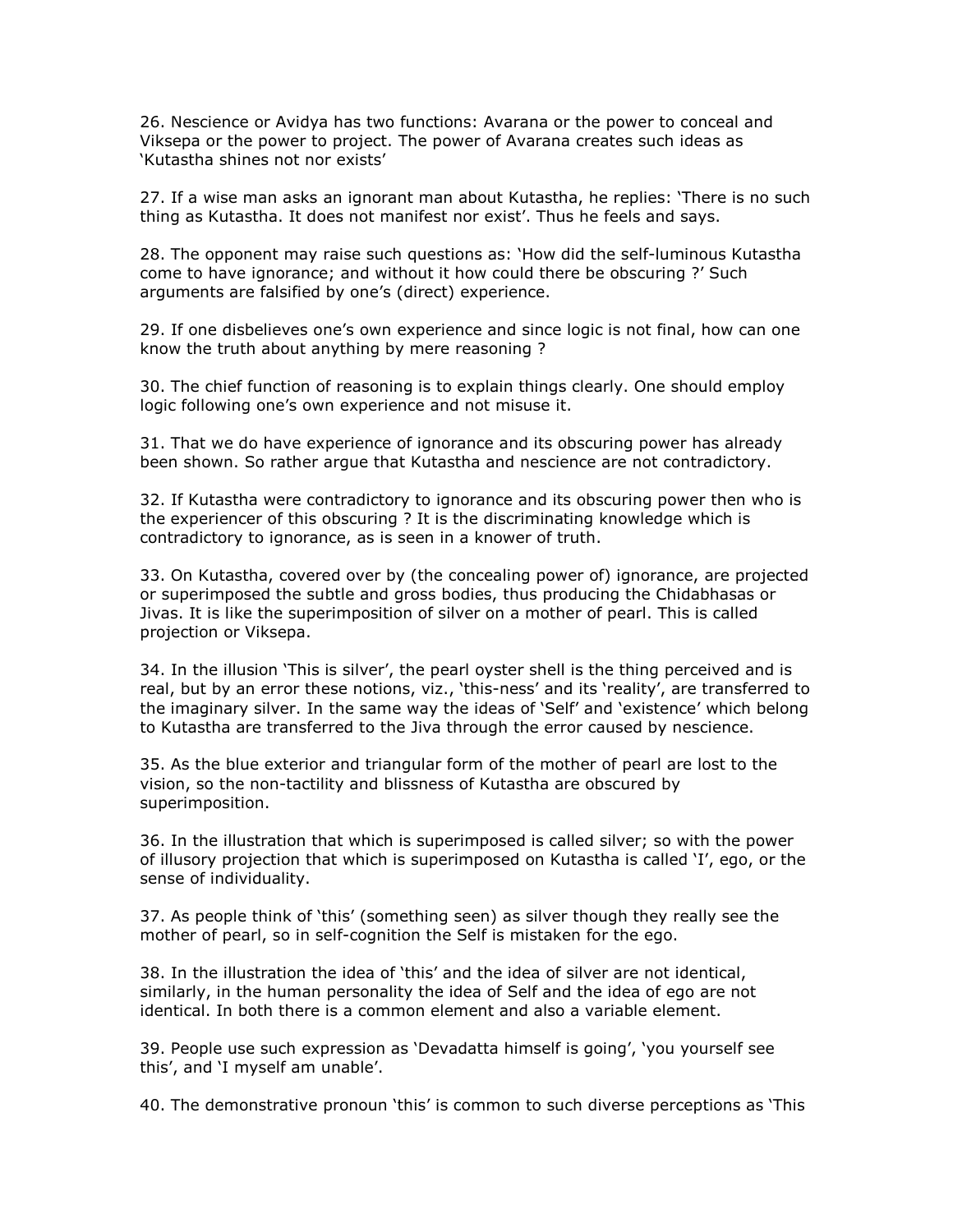is silver', 'This is cloth' and so forth. Similarly, the word 'self' is applied to all three persons, first, second and third 'I', 'you' and 'he'.

41. (Doubt): The concept 'I' (egoity) may be different from the concept of the Self (Atman), but what has this to do with Kutastha ? (Reply): The word 'self' denotes Kutastha and vice versa.

42. (Doubt): 'Self' merely excludes the idea of another and does not say anything about Kutastha. (Reply): This 'exclusion of others' is the 'Self' of Kutastha. So exclusion is in favour of our idea.

43. People ordinarily use Self and Atman as synonymous terms; and so both terms are never used together. In fact each of these terms excludes the idea of 'another'.

44. (Doubt): We often use such expressions as 'The pot itself does not know'. Hence the word 'Self' is applied to an inanimate object. (Reply): Such language is used because Atman is the basis of the inanimate objects also.

45. It is not the immutable Kutastha or Atman which makes the difference between the animate and the inanimate; it is the Jiva, the reflection of Kutastha in the intellect, which makes the difference.

46. Just as the conscious Jiva is created by illusion based on Kutastha, even so, on it the inanimate objects are created by Avidya.

47. (Doubt): Like the word 'Self' the words 'this' and 'that' can be applied to all persons, 'I' and 'he', etc. It is therefore reasonable to conclude that the objects denoted by 'this' and 'that' are also the Atman.

48. (Reply): 'This' and 'that' do not refer only to 'I' 'you' and 'he' (as distinct entities), but also to Atman, which is the common element in them all. They are like 'correctness', 'incorrectness', etc., not synonymous with Atman, (because they are of wider denotation.)

49. Besides, the ideas of 'this' and 'that' the 'Self' and 'the other' 'you' and 'I' are opposite pairs it is well known in society. There is no doubt about that.

50. The opposite of 'the other' is the Self, which is the same as the Kutastha. The opposite of 'you', however, is 'I', which is the egoism, the Jiva, which is superimposed on Kutastha.

51. As the distinction between 'silver' and 'this' is clear, so also the difference between 'I' and 'Self'. But the people in the grip of delusion identify 'I' with the immutable Self.

52. That the superimposition causing the identity of 'I' and 'Self' is caused by nescience has already been treated. When this nescience is negated, its effect is also terminated.

53. The veiling of the real nature of the Self and the identity superimposition, are caused by nescience, and they are destroyed when nescience is negated. But so long as the fructifying Karma continues, the mind and body, the effects of illusory projection of nescience, continue.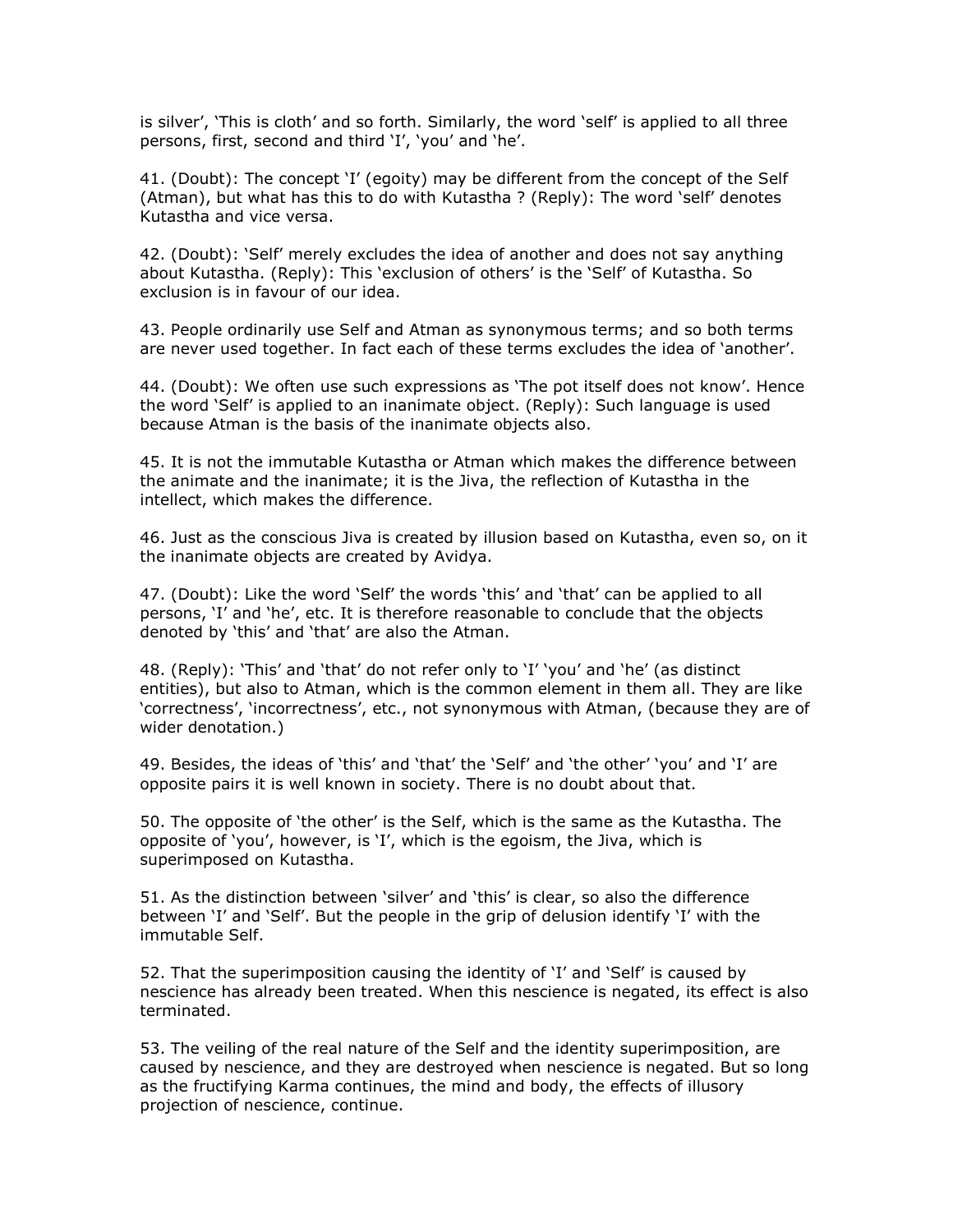54. The logicians hold that when the material cause of an object has been destroyed its effect continues to appear for the next moment. Similarly why cannot the body of a knower of truth persist for some time when its cause, the nescience, has been destroyed ?

55. According to the logicians the cloth keeps its form for the next second – the threads (its material cause) that last for a few days are destroyed. On the same reasoning, the body may persist for a proportionately long time when its cause, the ignorance of countless ages, is destroyed.

56. (Doubt): The logicians have assumed the truth of this theory without any proof. (Reply): We assume it on the ground of Shruti, experience and reasoning; why should it be improper ?

57. There is no use entering into a controversy with the unreasonable Logicians. The fact is that the difference between Jiva and Kutastha is caused by illusion.

58. People who consider themselves scholars and the hair-splitting logicians overlook the authority of the Veda and wander due to their imperfect reasoning.

59. Some others accept the authority of the Vedas; but owing to their inability to harmonise the meaning of the texts which have gone before with those that follow, they become confused. They take some isolated passages out of context and quote them in support of their own views.

60. The materialists (Lokayatas) and vulgar persons depending on false perceptual evidence, regard the aggregate beginning with the Kutastha and ending in gross body as the Atman.

61. To support their materialist views, they quote some passages from the Shruti to show that the gross body is the Atman, which is the doctrine of Virochana.

62. There are other thinkers who point out that the body dies and decays when life leaves it. They conclude that the Atman is something other than the gross body.

63. There are others who think that in such expressions as 'I am speaking', the senses together with the intellect are seen to be distinct from the gross body and that therefore they are the Atman.

64. In the Shruti we hear of the senses, such as speech and so forth, quarrelling among themselves, which implies that they have consciousness. Therefore some thinkers have concluded that the senses are the Atman.

65. The followers of the school of Hiranyagarbha hold the vital airs (Pranas) to be the Atman. They point out that when the eye and other senses are inoperative the vital airs still continue to function, keeping the man alive.

66. The vital airs continue functioning even in sleep. In some Shruti passages the vital sheath is given pre-eminence and dealt with in detail.

67. The people devoted to worship call the mind as the Atman. They argue that the vital airs have no faculty of enjoyment, but that the mind has.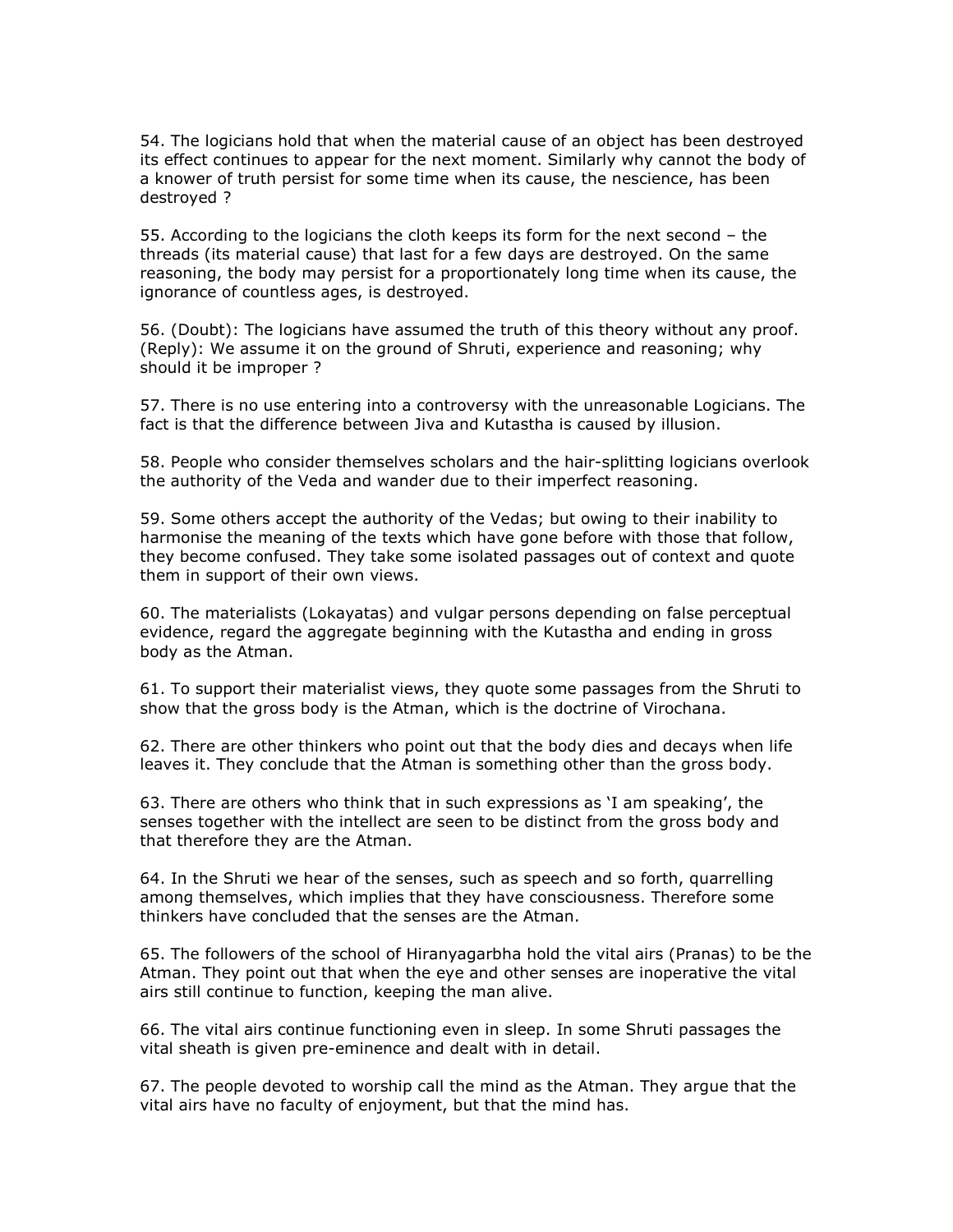68. The Shruti says that the mind is the cause of the bondage and the release of man and it speaks of the mind-sheath; therefore these people conclude that the mind is the Atman.

69. The Buddhists believe that the Atman consists of the momentary states of the intellect, because the intellect, endowed with the faculty of understanding, is the basis of the mind and through it the mind grasps matter.

70. The internal organ (Antahkarana) has two kinds of vrittis, viz., the 'I' consciousness, and 'this' consciousness. The first constitutes the intellect, the subject-consciousness and the second the mind, the object-consciousness.

71. Since without the sense of egoity, it is not possible to cognise the outer world, it is clear that the idea of egoity is the cause of the mind and without it the cognisance of the external world is impossible.

72. As 'I' - consciousness appears and disappears every moment, the intellect is transitory and it needs no further principle to illumine it.

73. The intellect sheath is the Self. The whole world is cognised by it, and birth and death, pleasure and pain, affect it. So say some Vedic texts.

74. The intellect is momentary like the flashes of lightning in a cloud or the twinkling of an eye, and that because we know of no other Self beyond the intellect, the Self is nothing or void. So say the Madhyamika Buddhists.

75. Quoting the Shruti, 'In the beginning all this was non-existent (Asat)', the Buddhists say that perception and the objects of perception are the creations of illusion.

76. The Vedantins refute them by saying that there can be no illusion without a substratum which is not an illusion. The existence of the Atman must be admitted. Even the void has a witness; if not, it would be impossible to say, 'There is a void'.

77. The Vedic view, say the Naiyayikas, in that beyond the intellect sheath there is yet another sheath, the bliss-sheath. It is existing (not something that does not exist).

78. Other philosophers, recognising the authority of the Shruti, still dispute variously as to whether the Atman is atomic in size or all-pervasive, or something between the two.

79. There are philosophers called Antaralas who hold that Atman must be atomic in size because it is said to pervade capillaries as fine as a thousandth part of a hair.

80. In support of their thesis they quote many Vedic texts, which describe Atman as 'smaller than the smallest', 'minuter than an atom' and 'more refined than the most refined'.

81. They produce as an authority the Vedic text which says: Jiva is the hundredth part of the tip of a hair which has already been divided into a hundred parts.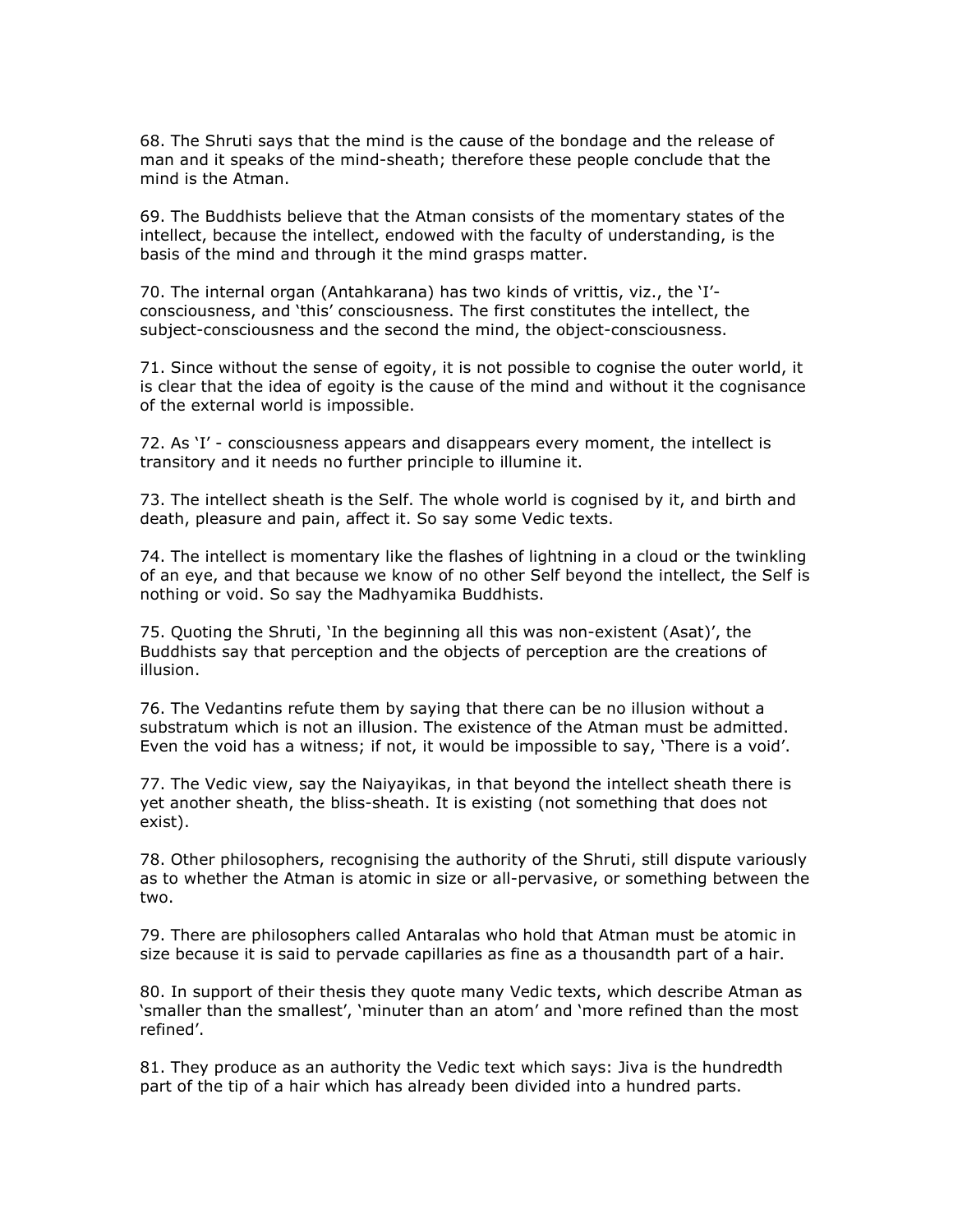82. The Digambaras hold that Atman is of medium size because it animates the body from head to foot. They too quote the Veda: 'Atman, the conscious principle, pervades the body from the head to the tips of the nails'.

83. They state that Atman become subtle and enters into the finest capillaries, as the arms of a man slip into the sleeves of a coat.

84. They conclude that the Atman is of medium size but that it is capable of adapting itself to any size. It enlarges or diminishes its size to accommodate itself to the parts of the bodies into which it enters.

85. This view is not valid, because if the Atman has parts it must be perishable like a pot. In that case there will arise the two logical fallacies viz., the cause will not produce any effect and an effect will have homogeneous cause.

86. So the Atman is neither atomic nor of medium size, but is infinite, partless and like Akasa all-pervasive. This view accords with the Shruti.

87. Thus about the nature of the Atman there are many differences of opinion, whether it is unconscious, conscious, or a compound of the two.

88. The followers of Prabhakara and the logicians state that Atman is by nature unconscious; it is a substance like Akasa and consciousness is its attribute, as sound is an attribute of Akasa.

89. They state that not only consciousness, but also desire, aversion, effort, virtue, vice, pleasure and pain, and also the impressions are the attributes of the Atman.

90. According to them, Atman and the mind combine together due to the effects of previous actions and this combination produces the different properties. When the past Karma ceases to operate as cause, the Jiva goes into deep sleep and the properties too become latent.

91. The Atman possesses intelligence and is therefore called intelligent; it manifests intelligence in the form of desire, aversion and effort. As a doer it performs good and bad deeds and is, in consequence, the experiencer of pleasure and pain.

92. In this life, subject to action, Atman sometimes experiences happiness; so too, when it takes birth in other bodies, desire, etc., arise due to Karma.

93. They further hold that despite its all-pervasiveness Atman goes from birth to death. The whole ritual part of the Veda (Karma-kanda), they say, supports them.

94. The first of the sheaths, the bliss-sheath which persists in the state of deep sleep and which does not manifest consciousness fully, is taken as Atman by the followers of Prabhakara and some logicians. What they state to be the nature of the Self, is in fact, characteristic of the bliss-sheath.

95. The followers of Bhatta hold that consciousness is hidden in Atman and that its nature is both consciousness and unconsciousness. This is inferred from the fact of the remembrance of sound sleep by the awakened man.

96. 'I became unconscious and slept', such feeling expresses the memory of that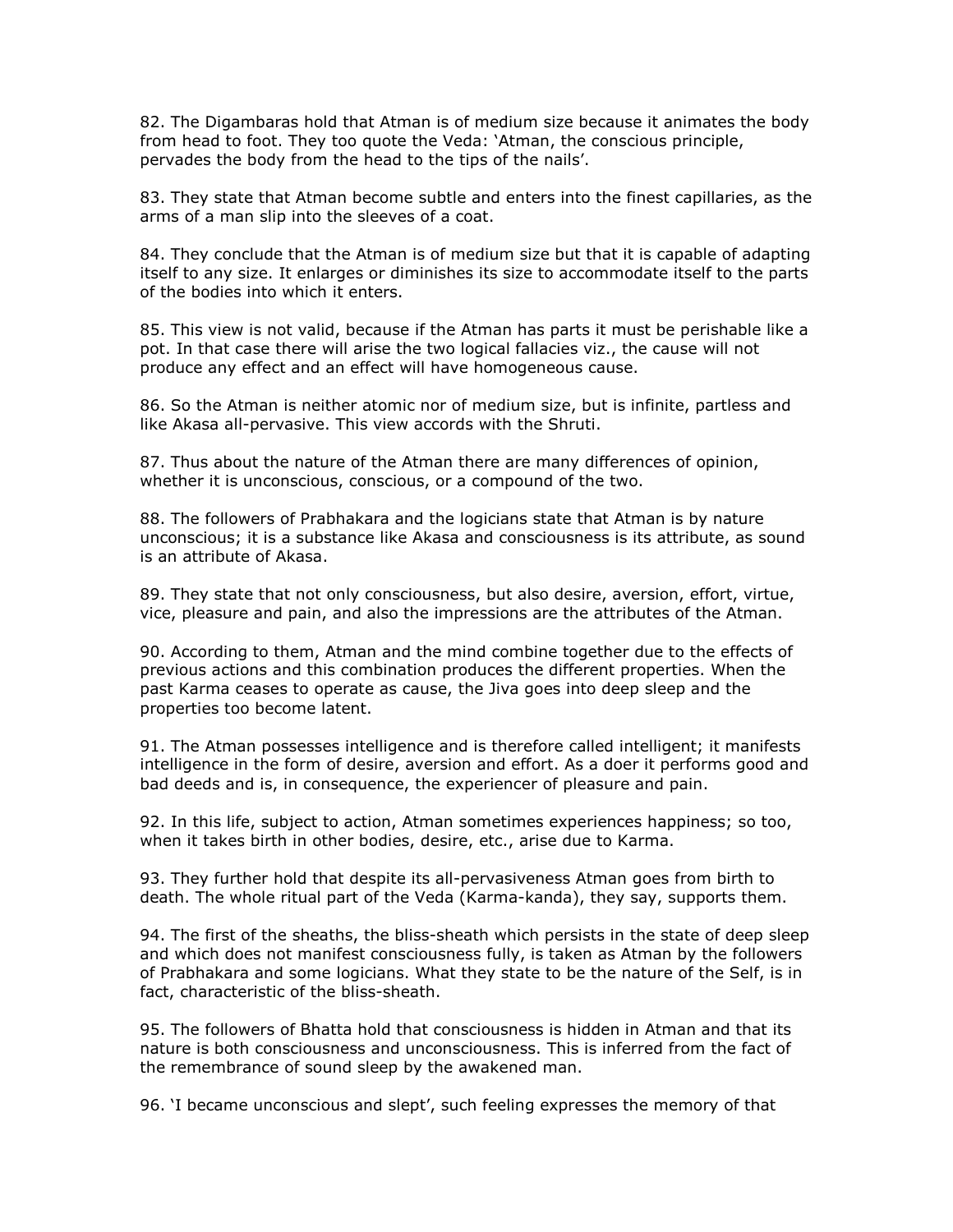inert state which he actually experienced. But this remembrance of unconsciousness in deep sleep would not be possible unless there were at the same time a conscious element.

97. The Bhattas say that the Shruti declares; 'In sleep neither the seer nor seeing is absent'. Therefore the nature of Atman is both luminous and dark, like that of a firefly.

98. The Sankhyas, who separate Purusha and Prakriti, reject the possibility of both consciousness and unconsciousness being the nature of Atman. According to them the Atman is without parts and must be of the nature of consciousness only.

99. Unconsciousness is the nature of Prakriti (the primordial substance) which is ever-changing and composed of three modes, Sattva, Rajas and Tamas. The Prakriti functions for experience and release of the Atman.

100. Though Purusha is non-contactible and pure, he is said to be subject to bondage and release because of a confusion between the natures of Prakriti and Purusha. The Sankhyas, like the earlier Naiyayikas, postulate a plurality of Selves and explain how different individuals have different destinies to fulfil in this life. The release of the individual Purusha is due to his knowledge of his real nature.

101. They quote the Shruti which says that Prakriti, the undifferentiated matter, which is unmanifested, is not the same as Mahat, the differentiated matter and that the Spirit is unattached and pure.

102. The Yogis postulate the existence of Ishvara. Prakriti functions owing to the proximity of consciousness and Ishvara is the controller of Prakriti. He is quite distinct from and superior to the Jivas, says the Shruti.

103. The Shruti declares that Ishvara is the Lord of Jivas and also of Prakriti. He controls the Gunas too. In the Aranyaka part of the Shruti He is respectfully called the Inner Controller.

104. Here too there are many philosophers who by their arguments maintain different views about Ishvara. They quote suitable texts from the Shruti and interpret them according to their light.

105. According to Patanjali, Ishvara is a Special Purusha free from miseries, actions, birth and death, enjoyment and suffering and the latent impressions; Ishvara, like Jiva, is non-attached and conscious.

106. As person with a special nature, Ishvara rules the universe. Without His rulership there would be no one to regulate bondage and release.

107. The Shruti declares that Nature functions in fear of Ishvara. He is the ruler though unattached. The rulership is appropriately vested in Ishvara, who is not affected by sufferings, works and so forth.

108. It is a fact that the Jivas, too, are not affected by sufferings etc., as they too are unattached; but when they fail to comprehend their real nature, they imagine that they are affected by sufferings, works and so forth.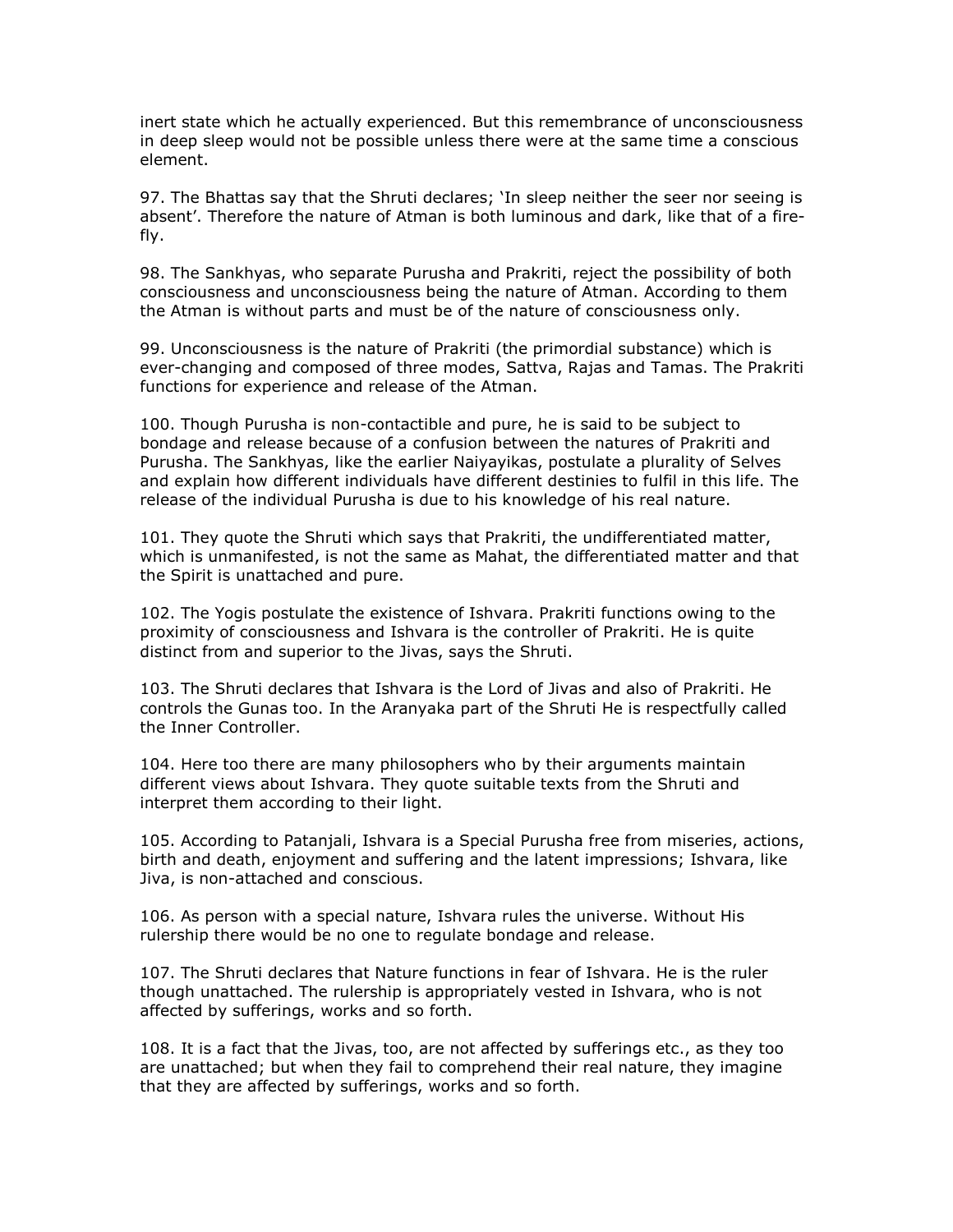109. The logicians deny the controlling power to Ishvara, because He is detached. They invest Him with the qualities of eternal knowledge, effort and desire.

110. They say that owing to His possessing these three qualities Ishvara is the Lord of the universe. In support they quote the Shruti verse: 'He has true desires and resolves'.

111. Ishvara being endowed with eternal knowledge and other cognate attributes must be ever engaged in the creation of the world. He must therefore be Hiranyagarbha who is endowed with a subtle body.

112. The glory of Hiranyagarbha has been given in detail in the Udgitha Brahmana. He, the totality of all subtle bodies, is not to be considered a Jiva because He is free from desires and Karma.

113. The worshippers of Virat hold that no subtle body is seen without a physical body. So Virat, who has a physical body with head and other organs, is the real Ishvara.

114. The Shruti says that the form of Virat is the form of the universe, extending in all directions with an infinite number of heads and eyes. So they meditate on Virat.

115. Then there are worshippers who object to the worship of Virat on the ground that according to this conception of Virat even insects and worms will have to be regarded as Ishvara. So the four-faced Brahma, the creator, is Ishvara and nobody else.

116. So say people who worship the creator Brahma for obtaining children and quote passages which say, 'Brahma created the people'.

117. The Bhagavatas call Vishnu the only Ishvara because the lotus-born Brahma issued from the navel of Vishnu.

118. The Saivas on the authority of their Agamas declare Shiva alone to be Ishvara, as according to a tradition in the Puranas, Vishnu in spite of all his efforts could not discover the feet of Shiva.

119. The followers of the creed of Ganesha say that the elephant-faced Lord is the only Ishvara for Shiva in order to conquer the demons of the three cities worshipped Ganesha.

120. There are many other sects which try to declare their own favourite deity to be the supreme. They quote hymns from Shruti and alleged traditions in support of their views.

121. So every entity from the Inner Ruler to inert objects is considered as Ishvara by someone or other, for we find that even the sacred fig tree, the sun-plant and the bomboo etc., are worshipped by the people as family deities.

122. Those who are desirous of ascertaining the real truth study the Shruti and logic. Their conclusion is the same, that Ishvara is one only and this fact we have set forth in this chapter.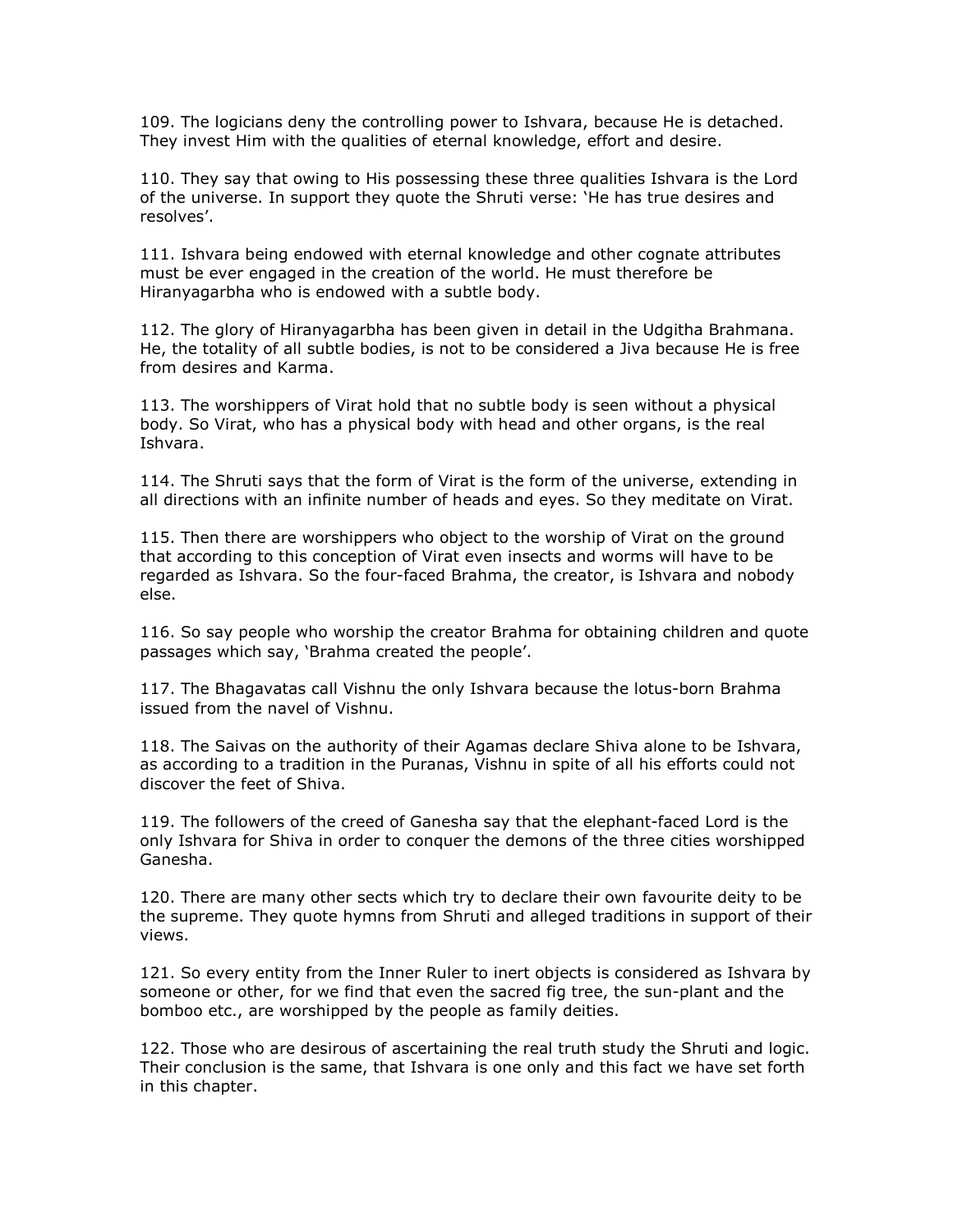123. The Shruti says that Maya is Prakriti, the material cause of the universe, and the Lord of Maya is the great Ishvara who pervades the whole universe, consisting of sentient and insentient objects which are like parts of that Ishvara.

124. The correct definition of Ishvara is available from the Shruti text. Then there will be no clash with even the worshippers of trees and so forth as Ishvara.

125. The [Nrisimha-Uttara-]Tapaniya Upanishad declares Maya to be Tamas or darkness. The empirical experience of all is evidence for the existence of Maya, says the Shruti.

126. The Shruti points to the universal experience of the insentient and illusory nature of Maya, as displayed by persons of undeveloped intellect, such as children and dullards.

127. The nature of the poet and other inert objects exhibits insentiency (which is a characteristic of Maya). People say that the intellect feels shy to fathom the depths of Maya.

128. All people admit in their experience existence of Maya. From the logical point of view Maya is inexplicable. Shruti too declares it to be neither existence nor nonexistence.

129. Since the effects of Maya are undeniably manifest, its existence cannot be denied. Being stultified by knowledge, it cannot really be said to exist. From the point of view of (absolute) knowledge (of the Atman) it is always inoperative and hence negligible.

130. Maya is looked upon in three ways. From the point of view of knowledge and Shruti it is negligible; for empirical reason it is indefinable and for the ordinary people it is real.

131. Maya exhibits the appearance and disappearance (in waking or sleeping state) of the world, just as by rolling and unrolling a picture on a canvas it is exhibited or withdrawn.

132. Maya is dependent, for in the absence of the cognising faculty the effects of Maya cannot be experienced. Again in one sense it is independent too, for it can make the non-attached Atman appear to be attached.

133. Maya transforms the immutable Kutastha, the ever association-less Atman, phenomenally into the form of the universe. Casting the reflection of Atman on itself, Maya Creates Jiva and Ishvara.

134. Without in any way affecting the real nature of Atman, Maya creates the world. It makes the impossible look possible. How astonishingly powerful Maya is !

135. As fluidity is the nature of water, heat of fire and hardness of stone, so the making of the impossible possible is the nature of Maya. It is unique in this respect.

136. The magic show looks wonderful and inexplicable as long as the magician is not directly known, but when the magician is so known, the magic show is known as such and is no longer wonderful.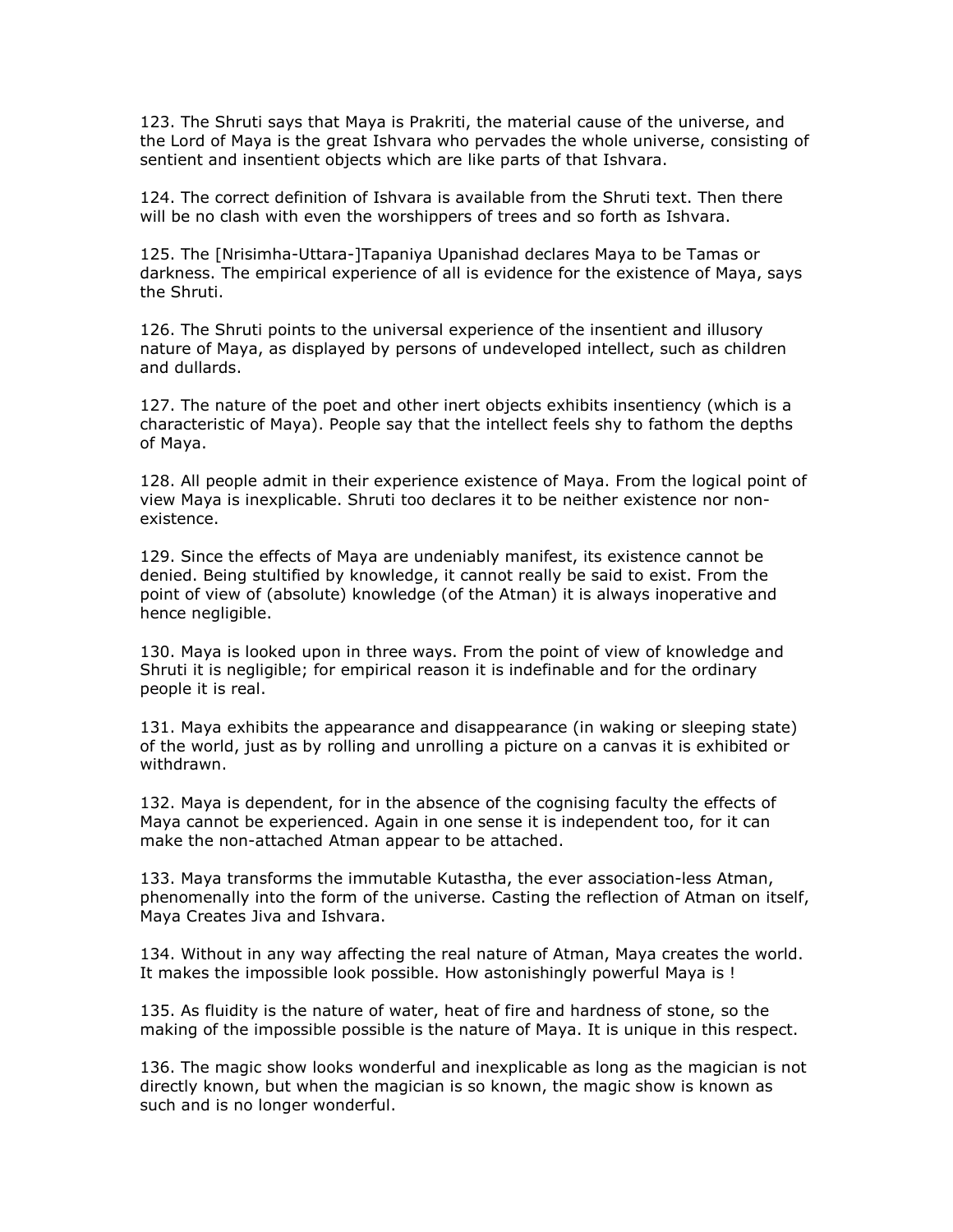137. Those who believe in the reality of the world regard the effects of Maya as wonderful. But since the nature of Maya itself is astonishing, one need not wonder at its power.

138. By raising objections to the wonderfulness of Maya we do not solve the mystery. Besides, we also can raise serious counter objections. What is essential is that we should eradicate Maya by systematic enquiry. Further arguments are useless, so do not indulge in them.

139. Maya is an embodiment of marvellousness and doubt; the wise must carefully find out means and make effort to remove it.

140. (Doubt): But the nature of Maya must be determined before trying to eradicate it. (Reply): All right, do so ! Apply the popular definition of magic on Maya.

141. People understand that to be Maya which though clearly seen is at the same time beyond all determination, as in the case of magic.

142. The world is clearly seen, but its nature defies definition. Be impartial, and regard the world as nothing but a delusion, the product of Maya.

143. Even if all the learned people of the world try to determine the nature of this world, they will find themselves confronted at some stage or other by ignorance.

144. Tell us, if you can, how the body and senses came out of the seed, or how consciousness was born in the foetus. What answers will you give to these questions ?

145. (The naturalist says): It is the nature of the seed to evolve into the body with the sense-organs and so forth. (Reply): What is the basis of your belief ? You will perhaps say, application of the double method of agreement and difference. But it is not confirmed because in a barren woman seed produces nothing.

146. In the end you will have to say, 'I do not know'. Therefore the wise declare this world to be like a magic show.

147. What can be more magical than the fact that the seed in the uterus becomes a conscious individual, that it develops head, hands, feet and other organs, that it passes through the states of childhood, youth and old age and that it perceives, eats, smells, hears, comes and goes ?

148. Like the human body carefully consider also a tiny fig seed. How different the tree is from the seed from which it grows ! Therefore know all this to be Maya.

149. The logicians and others, proud of their dialectical ability, may feel satisfied with their logical explanations; but the philosopher Sri Harsha Mishra has exposed the error of their positions in his classic 'Khandana' [Khandana-Khandakhadya].

150. Things that are inconceivable should not be subjected to canons of logic; and this world is one such, for the mind cannot conceive of the very mode of its creation.

151. Be convinced that Maya is the cause of this world, whose comprehension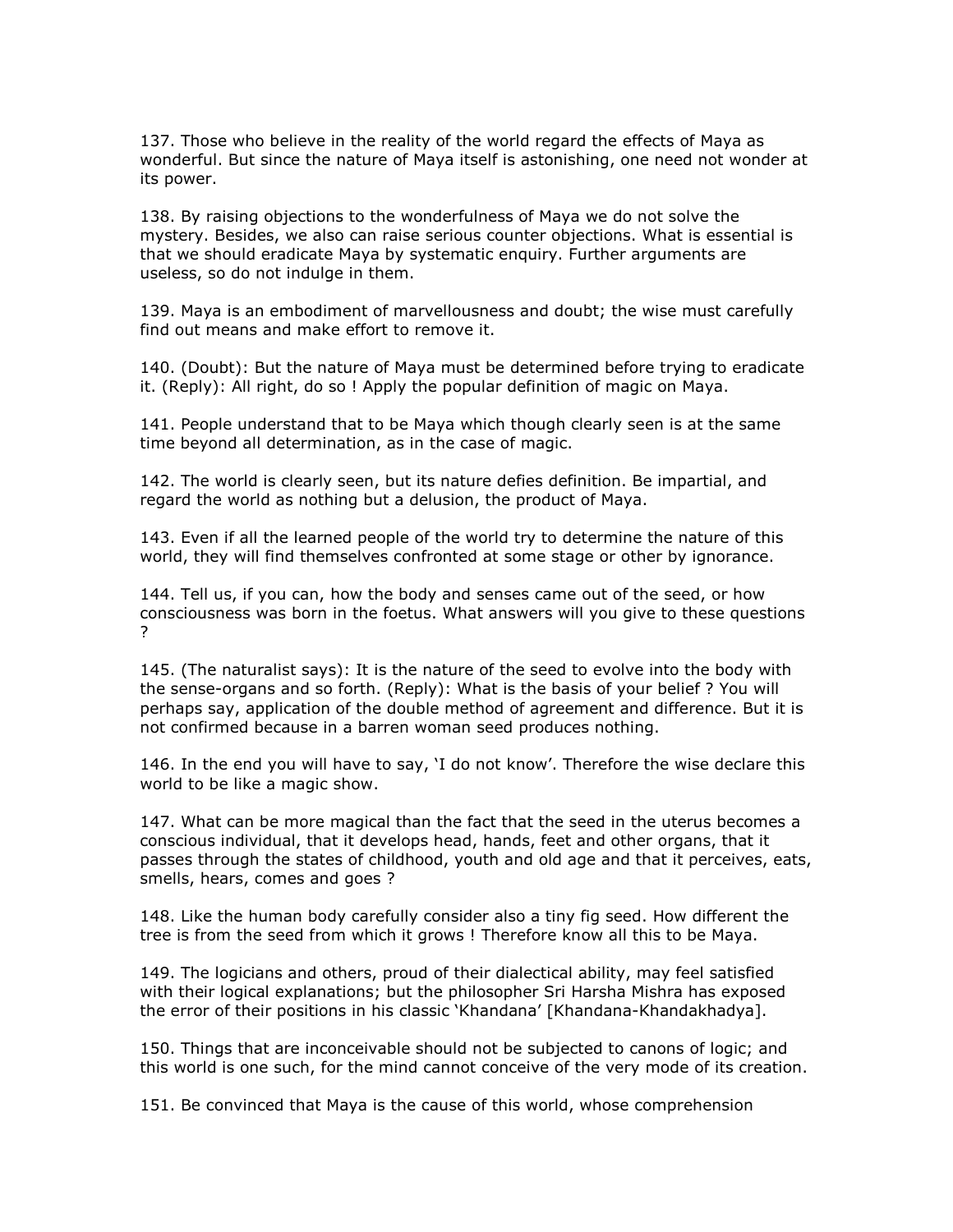surpasses the imagination. In the state of deep sleep we are partly aware of this Maya, the seed of this world.

152. As the tree is latent in the seed, so the waking and dreaming worlds are implicit in deep sleep. Similarly, the impressions of the entire universe are latent in Maya.

153. On the impressions of the whole world, thus latent in the intellect (during sleep) is reflected the immutable consciousness. Though it is not experienced owing to vagueness it can be inferred to exist, in the same way as the reflection of the sky is inferred to exist in the water-particles of a cloud.

154. This seed, the Maya, in association with the reflection of consciousness, which is not fully grasped, develops into the intellect; and in this intellect, the reflection of consciousness becomes plainly visible as the ego.

155. It is said by the Shruti that Jiva and Ishvara are creations of Maya, being reflections of Atman in it. Ishvara is like the reflection of the sky in the cloud; Jiva is like the reflection of the sky in water.

156. Maya is comparable to a cloud and the mental impressions in the Buddhi are like the water-particles which make up the cloud. The reflected consciousness in Maya is like the sky reflected in the water-particles of the cloud.

157. Shruti says that this (pure universal) consciousness reflected in Maya is Ishvara which controls Maya as well. The great Ishvara is the inner ruler, omniscient and cause of the universe.

158. The Shruti, in the passage beginning with 'the consciousness in the deep sleep' and ending in 'He is the Lord of all' describes this 'sheath of bliss' as the Ishvara. [Mandukya Upanishad: 5-6; Brihadaranyaka Upanishad: IV-iv-22]

159. The omniscience and other properties of the bliss sheath are not to be questioned, because the assertions of the Shruti are beyond dispute and because everything is possible in Maya.

160. Since nobody has the power to alter the world of waking and dream states which are projected from the bliss-sheath, it is proper to call it the Lord of all.

161. In the bliss-sheath inhere all the desires and mental impressions of all living beings. In as much as it knows them (impressions) all, it is called omniscient.

162. (Doubt): The omniscience, alleged to be the nature of the bliss-sheath, is not evident because the impressions are not known directly. (Reply): Its knowledge of the impressions (though not directly felt) is inferred from observation of its presence in all mentations.

163. Since Ishvara (the consciousness in the bliss-sheath) abides in and activates and controls all the functions of all other sheaths beginning with that of the intellect and elsewhere also in creation, it is called the inner controller.

164. The Shruti says that the Lord abides in the intellect and has the intellect as His body (instrument); but the intellect does not know Him; it is itself controlled by Him.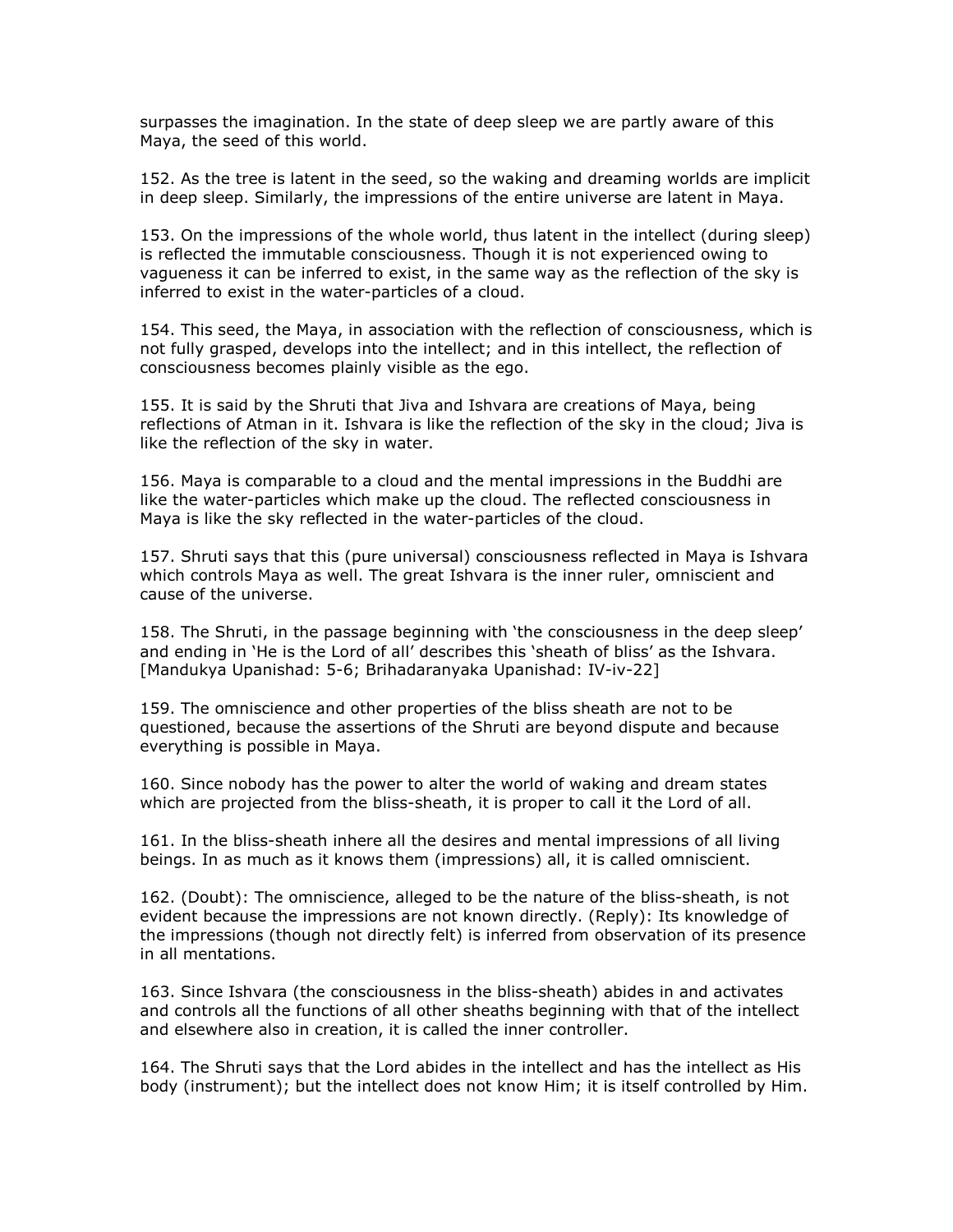165. As threads pervade a piece of cloth and constitute its material cause, so the Inner Ruler, pervading the whole universe, is the material cause of the universe.

166. Just as the threads are subtler than the cloth and the fibres of the threads subtler than the threads themselves, even so, where this progress from the subtle to the subtler stops, there do we confront the Inner Ruler.

167. Being minuter than the minute of the second and third degree, the inmost Being is not subject to perception; but by reasoning and by Shruti His existence is ascertained.

168. As a piece of cloth is said to be the body of the threads which become the cloth, so when He has become the universe it is described as His body.

169. When threads are contracted or expanded, or any motion is imparted to them, the cloth similarly behaves – it has no independence at all.

170. Similarly the worldly objects assume the forms in the manner He transforms them according to their past desires and impressions. There is no doubt about it.

171. In the Gita Sri Krishna says: 'O Arjuna, the Lord abides in the hearts of all beings and makes them revolve by His Maya as if mounted on a wheel'. [Gita: XVIII-61]

172. 'All beings' in the above passage means the Jivas or the sheaths of intellect which abide in the hearts of all beings. Being their material cause, the Lord appears to undergo changes with them.

173. By the word 'wheel' is meant the cage of the body with sheaths etc. By saying that all beings are 'mounted on the wheel' is meant that they have come to consider the body as the ego. By the word 'revolve' is meant the performance of good and bad deeds.

174. The meaning of the expression 'The Lord makes them revolve by His Maya', is that the Lord by his power of Maya becomes involved in the intellect-sheath and seems to change with the operations of the intellect.

175. The same meaning is expressed by the Shruti saying that the Lord is called the inner controller. By applying this reason one can come to the same conclusion with regard to the physical elements and all other objects.

176. 'I know what is virtue, but my inclination is not mine to practise it; I know what is vice, but my desisting from it is not mine but His. I do as I am prompted by some god seated in my heart.'

177. From the above verse do not think that individual efforts are not necessary, for the Lord transforms Himself as those efforts.

178. This theory does not contradict the idea of the Lord prompting every thing, for one who has known Ishvara to be the controller of things knows his Self as nonattached.

179. Both the Shruti and the tradition declare this knowledge of the non-attachment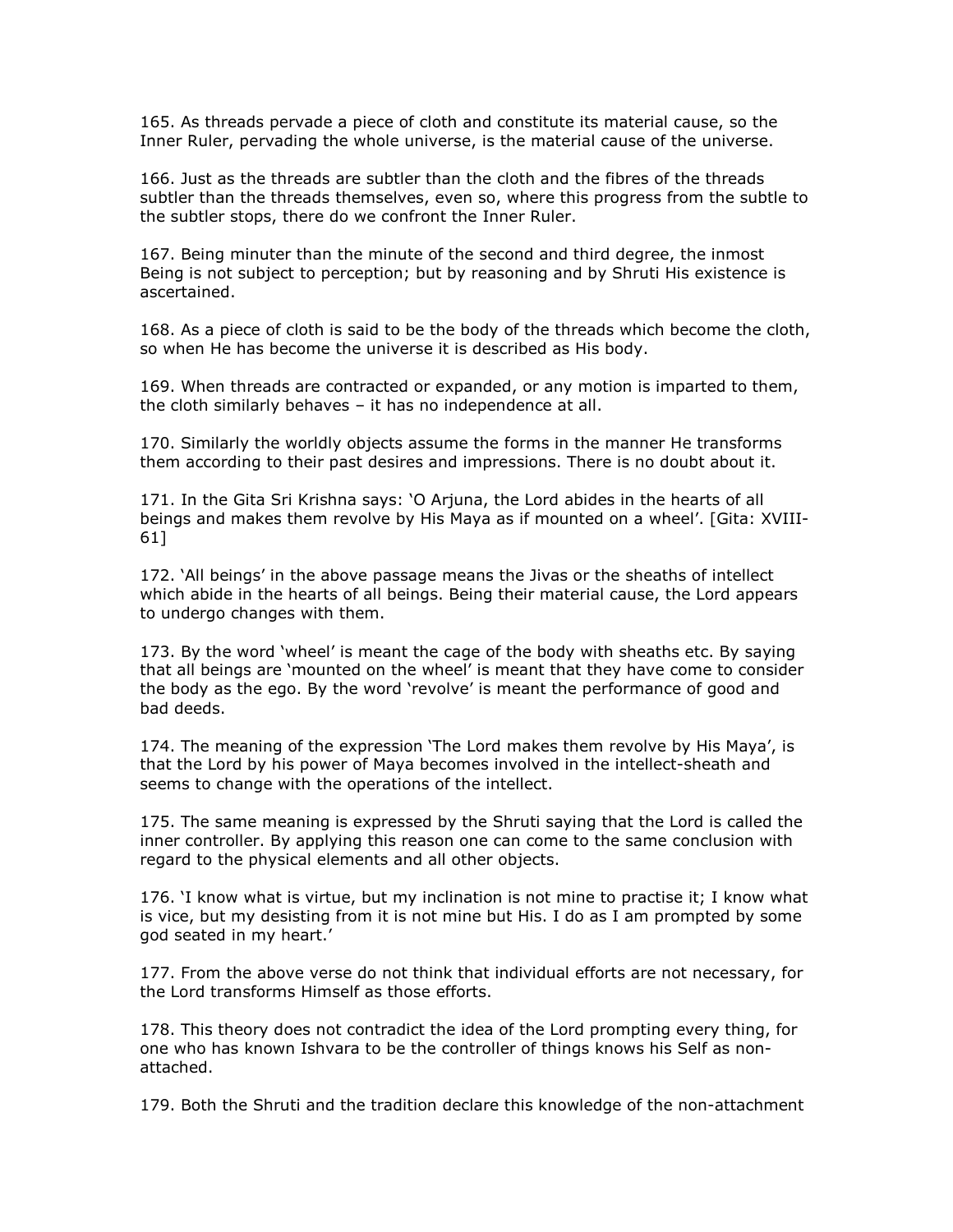of the Self to be the cause of release. It is also stated in Varaha-Purana that both the scriptural and the traditional truths are from the Lord.

180. The Shruti declares that in fear of Him the forces of nature operate, showing that His commandments engender fear. So His lordship over all beings is different from His inner Rulership of them.

181. One Shruti passage says that the suns and planets move at the command of the Lord. Another Shruti passage says that the Lord entering the human body controls it from within.

182. The Lord is said to be the source of the universe, for He causes the creation and dissolution of the world. By creation and dissolution are meant the manifestation and demanifestation of the world.

183. The world remains potential as impressions in the Lord and He causes its manifestation in accordance with the past deeds of beings. Creation is like the unrolling of a painted canvas.

184. If the painted canvas is rolled up, the picture is no longer visible. In the same way, when the Karma of beings is exhausted, the Lord withdraws into Himself the universe with all that it contains (i.e., all remain in a latent form).

185. The creation and destruction of the world are comparable to day and night, to the waking and sleeping states, to the opening and closing of the eyes and the activity and quiescense of the mind.

186. Ishvara is endowed with the power of Maya which is the power of manifesting and demanifesting, so the objections to the theory that creation has a beginning or that it is evolutionary or that things are naturally endowed with certain special qualities do not apply to it.

187. Ishvara through the Tamas of Maya is the cause of the inanimate objects and through the reflection of the supreme intelligence Ishvara is the cause of the Jivas.

188. It is objected that the cause of the bodies is that aspect of Paramatman in which Tamas predominates and that of the Jivas is that aspect where intelligence predominates. So Paramatman alone is their cause in accordance with their inner impressions, moral and spiritual actions.

189. Thus Sureshvaracharya, the author of Vartika, has attributed the cause of the animate and inanimate creation to Paramatman and not to Ishvara.

190. Our reply is that Acharya Sureshvara holds Brahman to be the cause of the world, but he has taken for granted the mutual superimposition of Ishvara and Brahman even as that of Jiva and Kutastha.

191. The Shruti explains clearly that from Brahman, who is truth, knowledge and infinity, arose Akasa, air, fire, water, earth, herbs, food, bodies and so forth.

192. Superficially it looks as if Brahman were the cause of the world and that Ishvara were a real entity. This cannot be explained except by the mutual superimposition of the true nature of Brahman on Ishvara and the creativity of Ishvara on Brahman.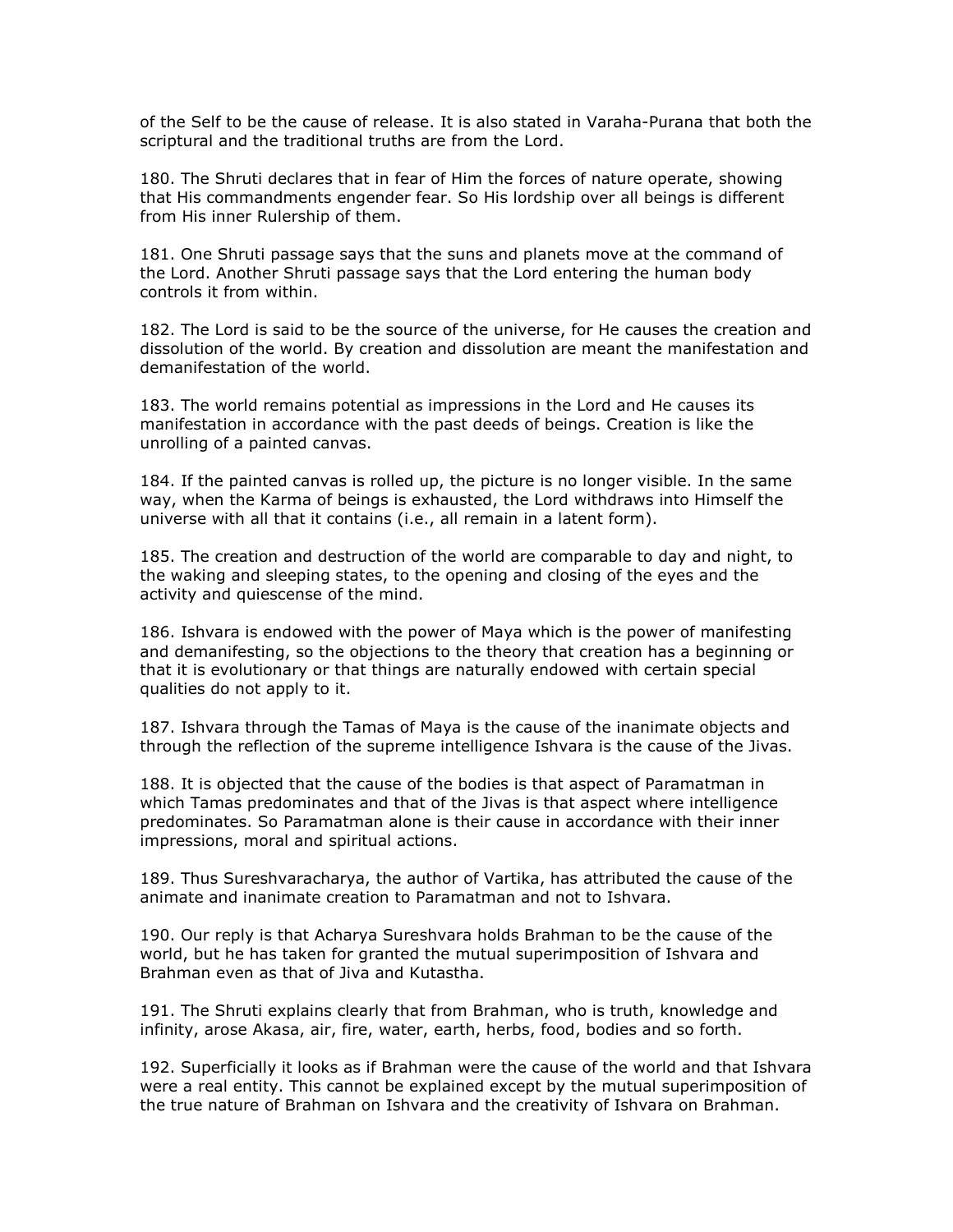193. In a piece of cloth stiffened with starch, the starch becomes one with the cloth; so by the process of mutual superimposition the ignorant conceive Ishvara to be one with Paramatman.

194. As the dull-witted imagine that the Akasa reflected in a cloud is the Akasa absolute, so the undiscriminating do not see the distinction between Brahman and Ishvara.

195. By deep enquiry and by the application of the rules of interpretation to the Vedic text we come to know that Brahman is associationless and unconditioned by Maya, whereas Ishvara is the creator conditioned by Maya.

196. The Vedas declare Brahman to be truth, knowledge and infinity and also that speech and the other organs cannot grasp it. Thus it is determined that Brahman is associationless.

197. Another Shruti says that Ishvara, the Lord of Maya, creates the universe, whereas the Jiva is controlled by Maya. So Ishvara, associated with Maya, is the creator.

198. As the deep sleep state passes into dream state, so Ishvara who is known as the sheath of bliss, transforms Himself into Hiranyagarbha, when He, the one, wills to be many.

199. There are two types of Shruti text describing the creation of the world either as a gradual evolution or as instantaneous. There is no contradiction, for the dream world sometimes arises gradually out of deep sleep, but at other times it arises instantaneously.

200. Hiranyagarbha or Sutratman, otherwise called the subtle-body, is the totality of the subtle bodies of all Jivas. He conceives Himself as the totality of all egos or 'I' consciousnesses, like the threads of a piece of cloth; and He is said to be endowed with the powers of volition, conation and cognition.

201. The world in its course of evolution comes to rest in Hiranyagarbha, but at this stage it is indistinct, just as an object seen in partial darkness, at dawn or dusk.

202. As the outlines of a picture are drawn in black pencil on a stiffened piece of canvas, so also the subtle bodies indistinctly appear in Hiranyagarbha.

203. Like a tender offshoot of a germinated corn or like a tender plant sprouting, Hiranyagarbha is the tender bud of the world which is still indistinct.

204. In Virat the world appears distinct and shining, like objects in broad day-light or like the figures of a fully painted picture or the fruit of a fully matured tree. In Virat all the gross bodies are plainly seen.

205. In the Vishvarupa chapter and in the Purusha Sukta there is a description of Virat. From the creator Brahma to a blade of grass, all objects in the world form part of Virat.

206. The forms of Virat, such as Ishvara, Hiranyagarbha, Virat, Brahma, Vishnu,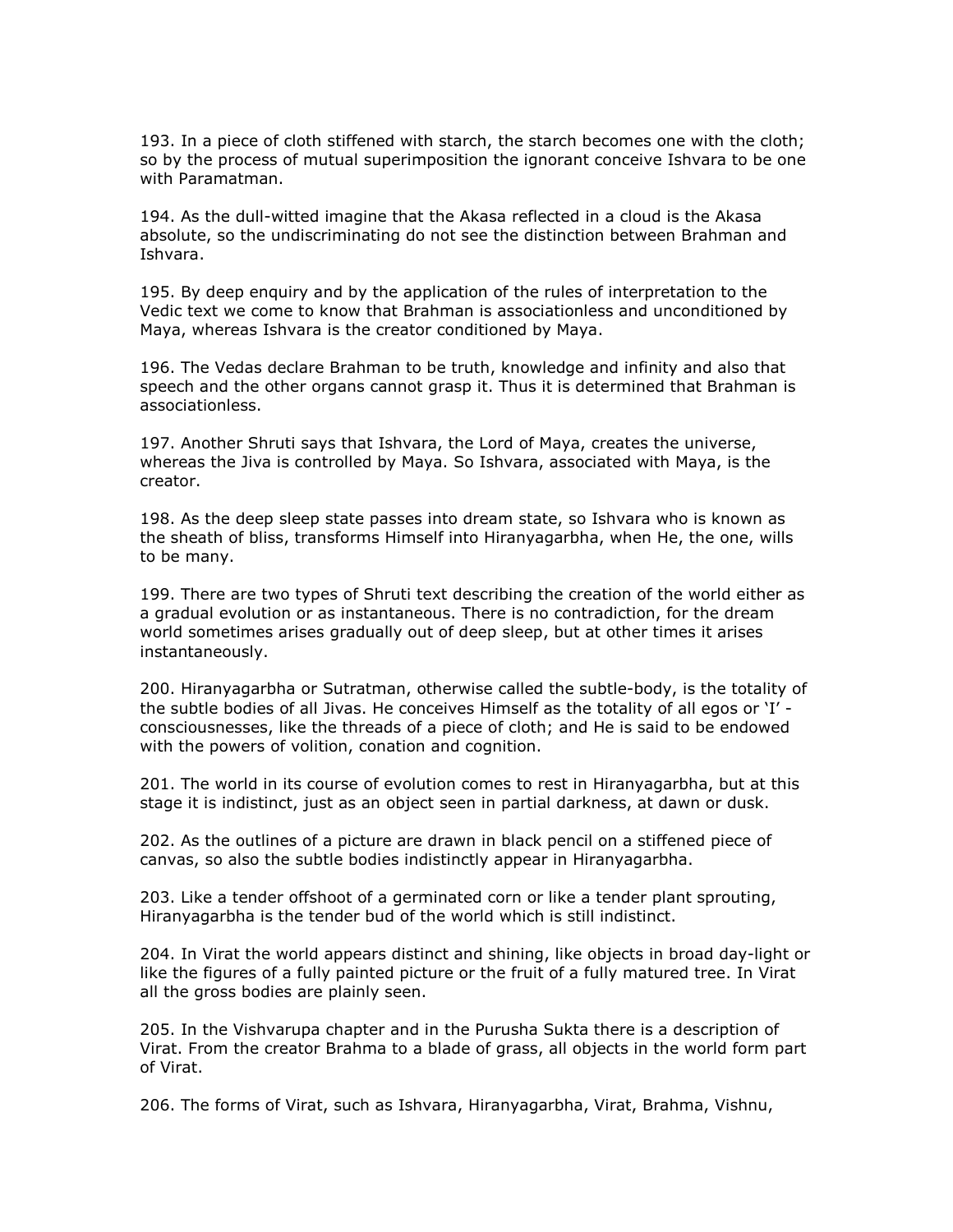Shiva, Indra, Agni, Ganesha, Bhairava, Mairala, Marika, Yakshas, demons.

207. Brahmanas, Kshatriyas, Vaishyas, Sudras, cows, horses and other beasts, birds, fig, banyan and mango trees, wheat, rice and other cereals and grasses;

208. Water, stone, earth, chisels, axes and other implements are manifestations of Ishvara. Worshipped as Ishvara they grant fulfilment of desires.

209. In whatever form Ishvara is worshipped, the worshipper obtains the appropriate reward through that form. If the method of worship and the conception of the attributes of the deity worshipped are of a high order, the reward also is of a high order; but if otherwise, it is not.

210. The Liberation, however, can be obtained through the knowledge of reality and not otherwise. The dreaming does not end until the dreamer awakes.

211. In the secondless principle, Brahman, the whole universe, in the form of Ishvara and Jiva and all animate and inanimate objects, appears like a dream.

212. Maya has created Ishvara and Jiva, represented by the sheath of bliss and the sheath of intellect respectively. The whole perceptible world is a creation of Ishvara and Jiva.

213. From the determination of Ishvara to create, down to His entrance into the created objects, is the creation of Ishvara. From the waking state to ultimate release, the cause of all pleasures and pains, is the creation of Jiva.

214. Those who do not know the nature of Brahman, who is secondless and associationless, fruitlessly quarrel over Jiva and Ishvara, which are creations of Maya.

215. We always approve those who appear to us to be devoted to truth and pity others but do not quarrel with those who are deluded.

216. From the worshippers of objects like grass to the followers of Yoga, all have wrong ideas about Ishvara. From the materialist Charvakas to the followers of Sankhya, all have confused ideas about Jiva.

217. As they do not know the truth of the secondless Brahman, they all are wrong. Where is their liberation or where is their joy in this world ?

218. Some may say that these people represent grades of enjoyment from the lowest to the highest. But of what use is it ? A man when awake derives no good from the dreams in which he may have played the part of a king or a beggar.

219. Therefore the aspirants to liberation should never engage themselves in disputations about the nature of Jiva and Ishvara. They ought to practise discrimination and realise the reality of Brahman.

220. (Doubt): Such disputation is a means to the understanding of Brahman. (Reply): It may be so, but be careful to avoid being drowned helplessly in the sea of confusion.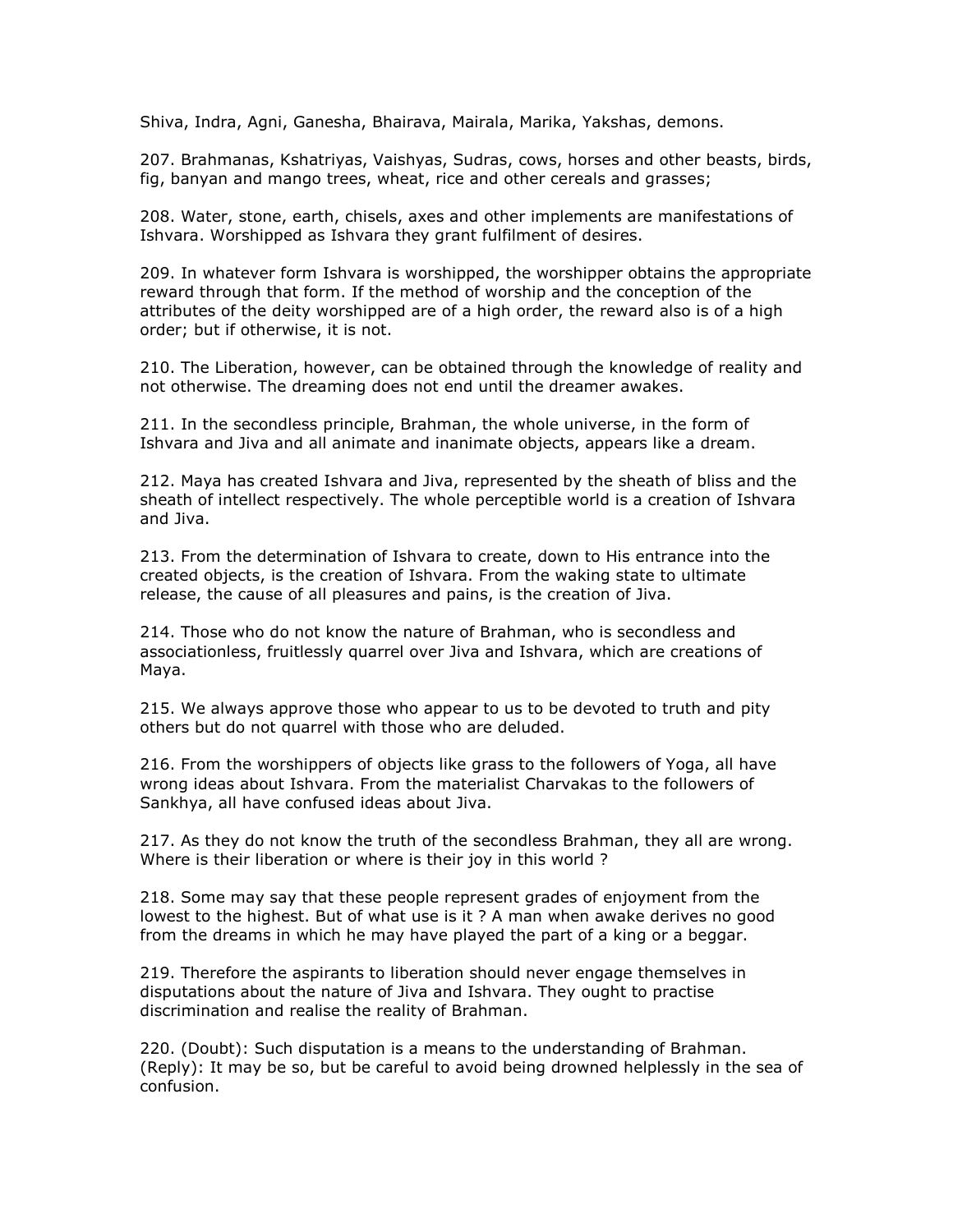221. (Doubt): All right, but the Vedantins must accept the Sankhya doctrine that Jiva and Ishvara are associationless, pure consciousness and eternal and the Yoga doctrine that Jiva and Ishvara, referred to as 'thou' and 'that' respectively in the dictum 'That thou art', are of a pure nature.

222. (Reply): These two meanings do not accord with the Advaita view. They postulate a difference between Jiva and Ishvara, but in the Advaita doctrine there is no distinction between 'That' and 'Thou'. Statements appearing to make such a distinction are only steps towards understanding of non-duality.

223. Influenced by the beginningless Maya, people think that Jiva and Ishvara are totally different from each other. In order to eliminate this erroneous belief the Vedantin enquires into the meaning of 'That' and 'Thou'.

224. In order to demonstrate the truth of Advaita we have cited the illustration of the Akasa conditioned by a pot, the unlimited Akasa, the Akasa reflected in water and the Akasa reflected in a cloud.

225. In the last two aspects of Akasa the conditioning adjuncts are the water and the cloud, but their basis, the Akasa of the pot and the unlimited Akasa, is pure and unaffected.

226. The sheath of bliss and the sheath of intellect have as their conditioning adjuncts Maya and the modification of Maya called Buddhi respectively, but the basis of both is the one pure Atman, which is immutable.

227. As steps to our doctrine we use as illustrations the doctrines of Sankhya and Yoga. Similarly we accept and make use of the doctrine of the sheath of food, though we do not mean that the food-sheath is really to be identified with the Atman.

228. The Vedantins will accept the doctrines of the followers of Sankhya and Yoga provided they give up the doctrine of the existence of distinction in Atman, the doctrine of the reality of the world and the doctrine of Ishvara being a separate and special Purusha.

229. The Sankhyas hold that, for the Jiva to achieve his object and be liberated, a knowledge of the eternal associationlessness of Atman is enough. We reply that in their view he might just as well think that the pleasures which he obtains from flowers, sandalwood and so forth are also eternal.

230. Just as it is impossible to establish the eternal existence of pleasure derived from flowers and sandalwood, so it is impossible to establish the associationlessness of Atman as long as the world and Ishvara are believed to be realities and everexisting.

231. If Prakriti is imperishable as the Sankhyas say, she will continue to produce attachment in the Purusha even after the dawn of the knowledge of his complete isolation. If Ishvara is eternal, He will continue to exercise control over the Purusha. In that case the poor Purusha will never have emancipation; his bondage will be real.

232. (Doubt): The idea of attachment to the body and of control is due to ignorance. (Reply): Then you accept the conception of Maya, which is a violation of the shortsighted Sankhya doctrine.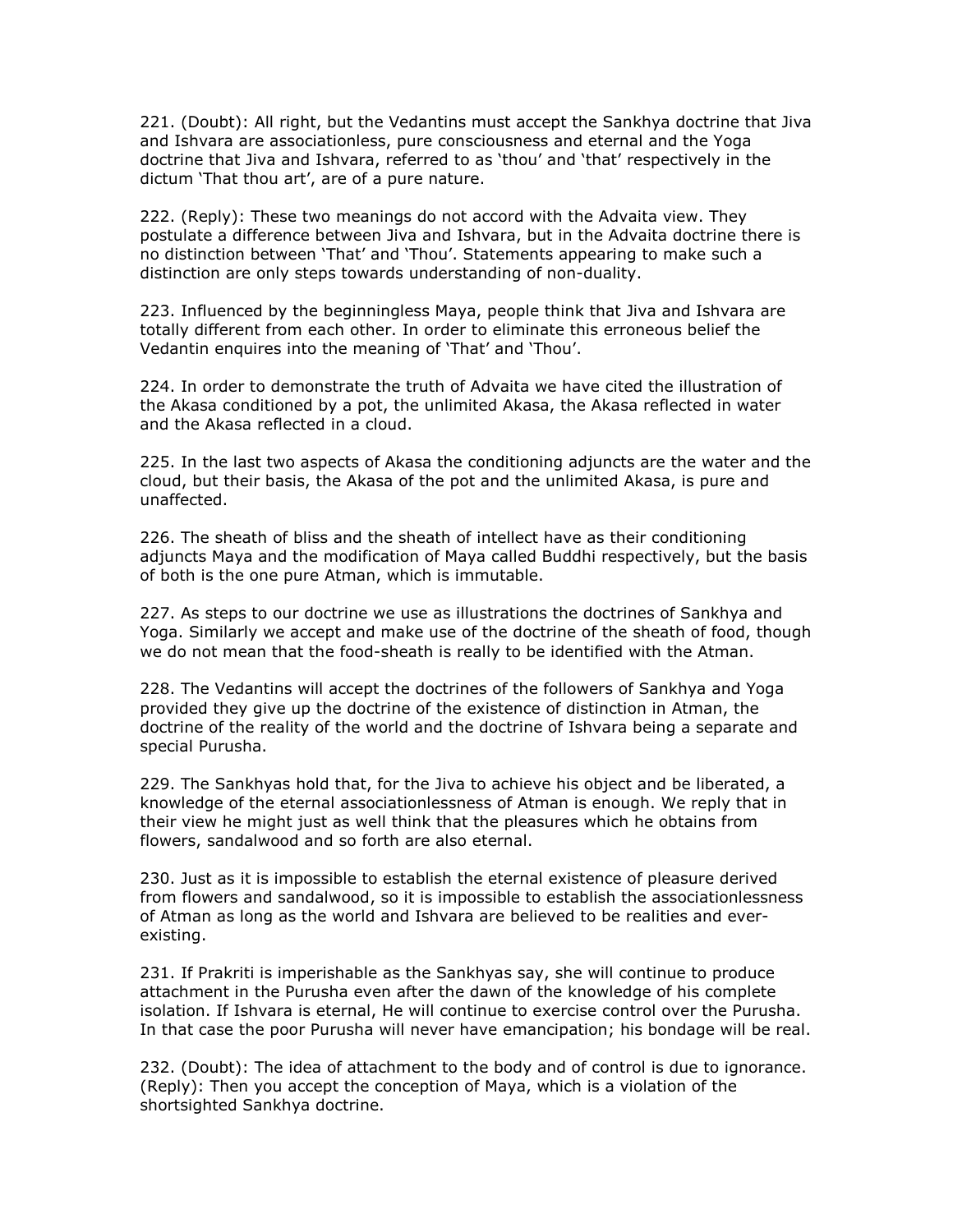233. (Doubt): To account for the idea of individual bondage and release, the plurality of Selves must be accepted. (Reply): This is unnecessary because Maya is responsible for bondage and release.

234. Don't you see that Maya can make the impossible appear possible ? In fact, the Shruti can tolerate neither bondage nor release as real.

235. The Shruti declares that in fact there is no destruction and no origination; none in bondage and none engaged in practice for liberation; no aspirant for liberation and none liberated. This is the transcendental truth.

236. Maya is said to be the desire-fulfilling cow. Jiva and Ishvara are its two calves. Drink of its milk of duality as much as you like, but the truth is non-duality.

237. The difference between Kutastha and Brahman is only in name; in reality there is no difference. The Akasa in the pot and the unlimited Akasa are not distinct from one another.

238. The non-dual reality, as declared in the Shruti, existed before creation, exists now and will continue to exist in dissolution; and after liberation Maya deludes the people in vain.

239. (Doubt): Even the knowers, who attribute the world to Maya, are seen to be engaged in worldly pursuits. So what is the use of realisation ? (Reply): No, he is not deluded as before.

240. The ignorant are convinced that the happiness and grief which the world and heaven offer are real; so they do not perceive non-duality, nor think it exists.

241. It is clearly seen that the conviction of the knowers is opposed to the conviction of the ignorant. They are free or fettered according to their conviction.

242. (Doubt): The non-dual reality is not directly perceptible. (Reply): This is not so, for reality is self-evident in the form of consciousness. (Doubt): It is not fully known. (Reply): Is the world fully known to you ?

243. Both duality and non-duality are partially known. If from this partial experience you infer the truth of duality, why should you not from same premises infer the truth of non-duality?

244. (Doubt): Duality contradicts non-duality. So when duality is seen manifest everywhere, how can you infer its opposite principle, non-duality ? Our consciousness does not contradict duality; so our position is stronger than yours.

245. (Reply): Then listen. Duality is unreal and has no independent existence, for it is a product of Maya. So when duality is negated what remains as reality is nonduality.

246. The whole world is a product of the inscrutable Maya; be convinced of this and know that the fundamental real principle is non-duality.

247. (Doubt): If the idea that duality is real occurs again and again in daily life ?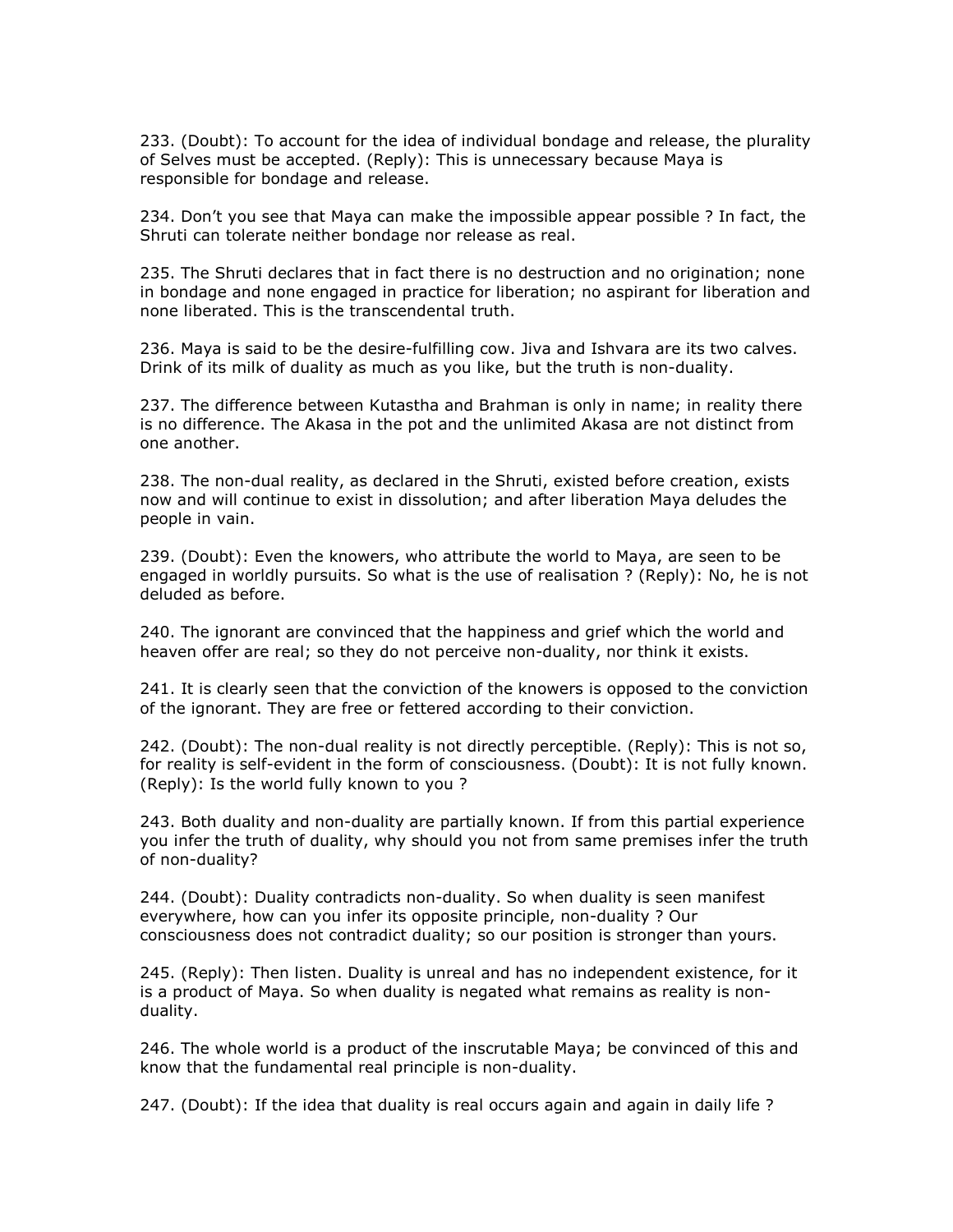(Reply): Repeatedly practise negating this erroneous idea of duality. What is the difficulty in doing so ?

248. (Doubt): How long should one continue this practice ? (Reply): It is a trouble to continue the pursuit of unreal duality, not so is that of non-duality. For by the practice of non-duality all miseries are destroyed.

249. (Doubt): But even after realisation I suffer from hunger and thirst. (Reply): Who denies it? This suffering is in your egoity (a product of duality) expressed in your use of 'I'.

250. (Doubt): The sufferings may come to the immutable Self, because of identification with the body. (Reply): Do not subject yourself to this identification which is due to mutual superimposition, but practise discrimination for its removal.

251. (Doubt): The superimposition, which is due to the first impressions, suddenly may occur, because of the beginningless association of Jiva and Avidya. (Reply): Then begin new impressions of non-duality by means of repeated discrimination of the truth.

252. Do not say it is reasoning alone which demonstrates the unreality of duality and not our experience, for we daily experience that mysterious is the nature of the world.

253. (Doubt): Consciousness too is mysterious. (Reply): Let it be. We do not say that consciousness is not mysterious, for it is eternal.

254. Consciousness is eternal, for its non-existence can never be experienced. But the non-existence of duality is experienced by consciousness before the duality assumes manifestation.

255. That duality of the phenomenal world is like the pot which is non-existent before it comes into being. Still, its creation is inexplicable. So it is unreal like a product of magic.

256. Now you see that both consciousness and the unreality of the world are immediately experienced, so you cannot still maintain that non-duality is not experienced.

257. (Doubt): Tell me why some who know this truth of Vedanta are still not satisfied with it ? (Reply): First tell me why the materialists, who know logic, still believe the body to be the Self ?

258. (Doubt): The materialists cannot properly discriminate owing to some defect in their intellect. (Reply): Similarly all those who are dissatisfied with Vedanta have an inadequate comprehension of the truth.

259. The Shruti says that he who has banished from his heart all indwelling desires attains immortality. This is not merely a statement; a knower's actual experience proves it.

260. In another passage it is stated that all the knots of the heart are loosened at the rise of true knowledge. The term 'knots of the heart' has been explained in the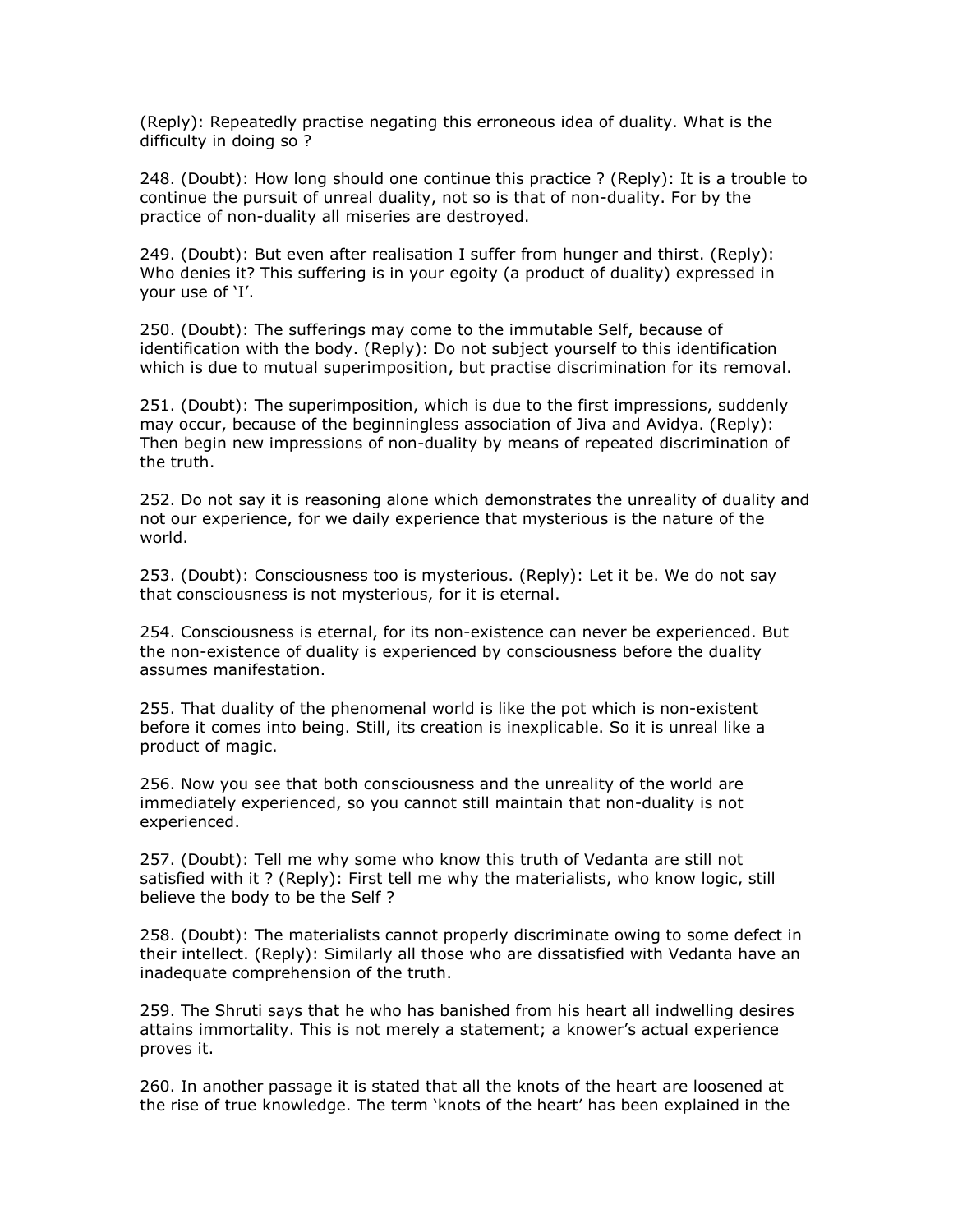commentary to mean the desires of the heart.

261. Owing to lack of true discrimination a man identifies egoism with the Self, and then thinks: 'May this object be mine', and so forth. This is called desire.

262. When a man can disidentify the Self from egoism, and realise that the Self is in no way connected with egoism, then though he may have crores of desires they will not bind him, because he has cut the 'knot of the conscious with the unconscious'.

263. By the force of the fructifying Karma, a knower may be subject to desires, as in spite of theoretically knowing the truth you are not satisfied.

264. A man who has overcome egoity and realised identity with the changeless consciousness is not distressed by desires or diseases and other changing conditions of body and fortune, just as the growth and death of trees in a forest do not affect him.

265. (Doubt): But it is well known that the immutable Self is ever unaffected by desires even before illumination. (Reply): Do not forget this truth. The realisation that Kutastha is ever dissociated from desires is called the 'snapping of the knot of ignorance'. It is this knowledge which leads to the attainment of the purpose of life.

266. (Doubt): The dull-witted are ignorant of this truth. (Reply): This is what we mean by the 'knot of ignorance', nothing else. The difference between the ignorant and the wise, is the existence of doubt in the former group and its destruction in the latter.

267. From the point of view of the body, senses, mind and intellect, there is no difference between the ignorant and the illumined when they engage themselves in action or abstain from them.

268. The difference between one who has been initiated into the life of Brahmacharya and one who has not is that the former studies the Veda, whereas the latter does not. But as regards food etc., there is no difference. The same applies to the wise and the ignorant.

269. In the Gita it is said that the wise man who has destroyed his desires does not hate what is present nor does he hanker after what he has not. He sits like one who is disinterested. This is called 'snapping the knot of ignorance'.

270. (Doubt): Does the Gita enjoin want of interest ? (Reply): No, if it were so, the word 'like' (vat) would be meaningless. (Doubt): He may be disinterested because his bodily organs have lost the power of action. (Reply): Then he is a sick man and not a wise one !

271. These highly intellectual men who equate the knowledge of truth with the disease of consumption are indeed remarkable for the clarity of their intellect ! There is, verily, no deed too impossible for such people to perform !

272. (Doubt): Why, the Puranas speak about Jadabharata and others who were completely withdrawn and performed no action. (Reply): But have you not heard also the Vedas speaking of other knowers who ate, played and enjoyed pleasures ?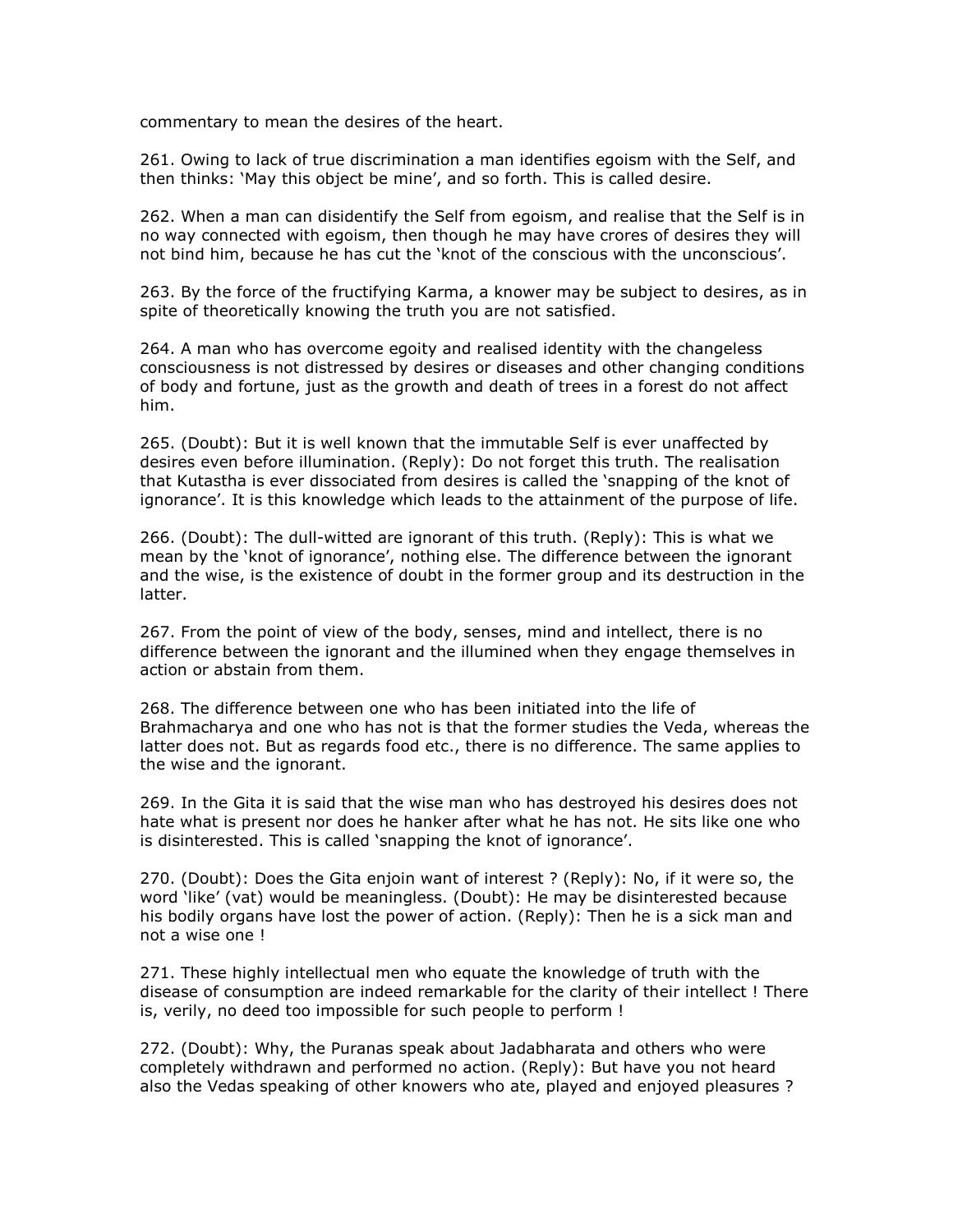273. Jadabharata and others never gave up food and sleep nor were like sticks and stones. It was because they were afraid of forming attachments that they behaved as if they were completely disinterested.

274. The man who is attached to objects is troubled by the world; happiness is enjoyed by the unattached. Therefore give up attachment if you desire to be happy.

275. The slow-witted who do not understand the essence of the scriptures, express their opinions in various ways. Let them form any opinion they like. We will express our own, which accord with the Vedantic doctrine.

276. Absence of desires, knowledge of reality and withdrawal from action mutually assist one another. Generally all three of them are found together, but sometimes separately too, without the third.

277. The origin, the nature and the result of these virtues differ. The real distinctions between them will be clear to a keen student of scriptures.

278. The origin of detachment is an understanding that the joys derived from objects are impermanent; its nature is a distaste for the enjoyment of those objects; and its result is the feeling of being independent of them. These three are peculiar to detachment.

279. The origin of the knowledge of reality is hearing, reflecting and meditating on the reality; its nature is discrimination between the real and the unreal; and its result is the restraint of fresh doubts from arising. These three are peculiar to knowledge.

280. The origin of withdrawal from action is the cultivation of inner and outer control and so forth; its nature is the control of the mind; and its result is the cessation of worldly activities. Thus their differences are described.

281. Of all the three virtues the most essential is the knowledge of the Reality as it is the direct cause of liberation. The other two, detachment and withdrawal, are necessary auxiliaries to knowledge.

282. The existence of the three virtues highly developed in a man is the result of vast store of merit acquired in innumerable past lives. The absence of any one of them is the result of some demerit acquired in the past.

283. Without the knowledge of Reality even perfect detachment and complete withdrawal from worldly actions cannot lead to liberation. A man endowed with detachment and withdrawal, but failing to obtain illumination, is reborn in the superior worlds because of great merit.

284. On the other hand by the complete knowledge of the Reality a man is sure to have liberation, even though his detachment and withdrawal are wanting. But then his visible sufferings will not come to an end owing to his fructifying Karma.

285. The height of detachment is such a conviction of the futility of all desires that one considers like straw even the highest pleasures of the world of Brahma; and the height of spiritual knowledge is reached when one feels one's identity with the supreme Self as firmly as an ordinary man instinctively feels his identity with the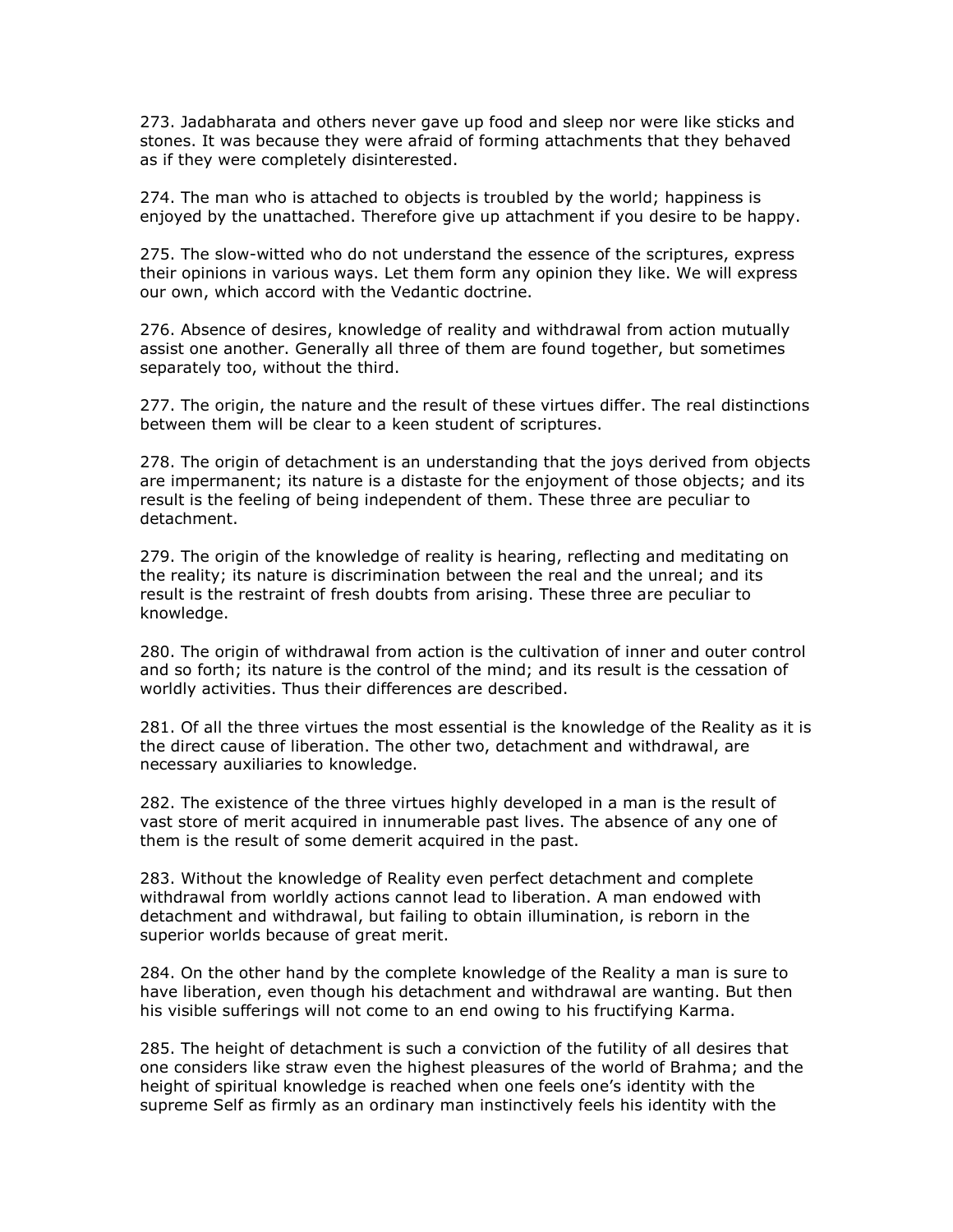physical body.

286. The height of withdrawal from action is the complete forgetfulness of all worldly affairs in the waking state as in the state of deep sleep. There are several intermediate grades which can be known by actual observation.

287. Enlightened men may differ in their behaviour because of the nature of their fructifying Karma. This should not make the learned think otherwise about the truth of knowledge resulting in liberation.

288. Let the enlightened people behave in any way according to their fructifying Karma, but their knowledge is the same and their liberation is the same.

289. On the supreme consciousness the world is drawn like a picture on canvas; thus is Maya superimposed on consciousness. When we forget the adventitious distinctions, consciousness alone remains.

290. This chapter called the 'Lamp of the Picture', when regularly studied, gives an intelligent aspirant freedom from the delusion due to illusive appearances, even though he may see them as before.

## VII. THE LAMP OF PERFECT SATISFACTION

1. 'When a man (Purusha) has realised the identity of his own Self with the Paramatman, desiring what and for whose sake should he allow himself to be afflicted following the body's affliction ?'

2. In this chapter we exhaustively analyse the meaning of this Shruti. Thereby the perfect satisfaction of a man liberated in this life will be clearly known.

3. The Shruti says that Maya reflecting Brahman, creates both Jiva and Ishvara. Jiva and Ishvara, in their turn, create the whole of the rest of the universe.

4. From the determination of Ishvara to create, down to his entrance into the created objects, is the creation of Ishvara. From the waking state to ultimate release, the cause of all pleasures and pains, is the creation of Jiva.

5. The substratum of illusion is Brahman, the immutable, associationless, pure consciousness, the Self of all beings. When through mutual superimposition Brahman becomes associated with the intellect, an association which is phenomenal and not real, He is known as Jiva or Purusha.

6. Jiva, with Kutastha as his substratum, becomes an agent and seeks liberation or the pleasures of heaven and earth. Chidabhasa, the reflection of pure consciousness alone cannot be so, for superimposition is not possible without a substratum.

7. When Jiva, having the immutable Kutastha as his basis, wrongly identifies himself with the gross and subtle bodies, he comes to think of himself as bound by the pleasures and pains of this world.

8. When Jiva gives up his attachment to his illusory portion, the nature of the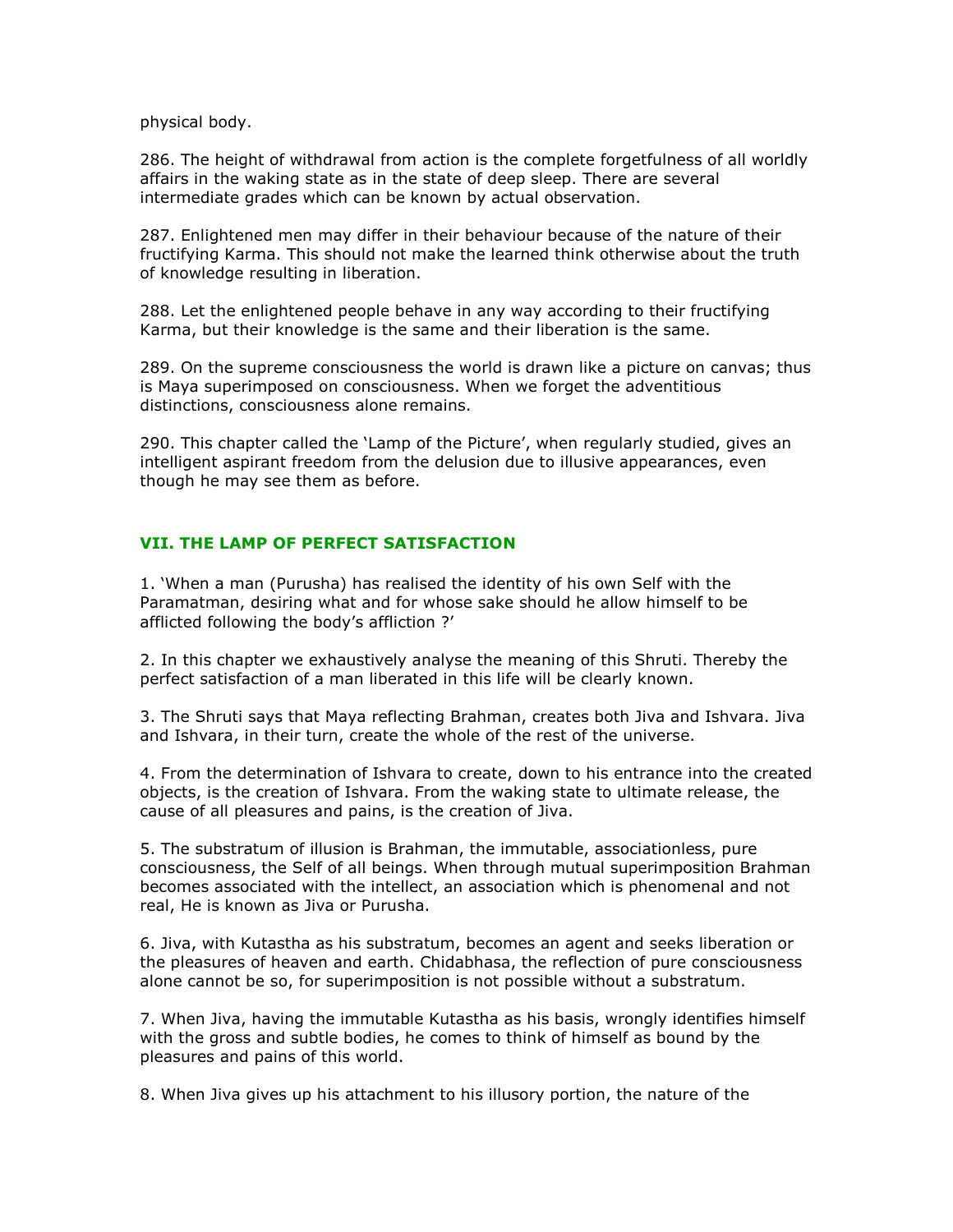substratum becomes predominant and he realises that he is associationless and of the nature of pure consciousness.

9. (Doubt): How can the idea of egoity arise in the detached Kutastha ? You have to attribute egoity to it. (Reply): 'I' is used in three senses, of which one is primary and the other two secondary.

10. The immutable Kutastha becomes identified with the reflected intelligence, Chidabhasa, due to mutual superimposition. This is the primary meaning of 'I' in which the spiritually dull people use it.

11. 'I' in the two secondary senses refer to either Kutastha or Chidabhada but one is differentiated from the other. The wise use the same word 'I' either in the worldly or in the philosophical sense, meaning Chidabhasa or Kutastha respectively.

12. From the conventional standpoint, the wise use the expression 'I am going', meaning Chidabhasa, differentiating it from Kutastha.

13. From the philosophical standpoint the wise mean by their 'I' the pure Kutastha. In this sense they say: 'I am unattached. I am the Spirit Itself'.

14. (Doubt): Wise or ignorant are terms that can be applied to Chidabhasa and never to Kutastha. Then how can Chidabhasa who is different from Kutastha, say: 'I am Brahman or Kutastha ?'

15. (Reply): There is no harm, for Chidabhasa has no real existence independent of Kutastha. An image in a mirror is not distinct from the object of which it is a reflection. When the adventitious factors are negated, only Kutastha remains.

16. (Doubt): The idea 'I am Kutastha' is also illusory. (Reply): Who denies it ? Any motion attributed to the snake superimposed on a rope is unreal and cannot be admitted.

17. The idea 'I am Brahman' leads to the cessation of pleasure and pain of the world. There is a common saying that a sacrifice offered to a deity must be appropriate to that deity.

18. The Shruti says that Chidabhasa, based on Kutastha and known as Purusha, should differentiate Kutastha from illusion and that he is then justified in saying 'I am Kutastha (Brahman)'.

19. In speaking of himself the common man seems to be convinced of his identity with the body. A similar conviction about this Self as Brahman is necessary for liberation. This is the meaning of 'this' in 'I am this'.

20. When a man is as firmly convinced of his identity with Brahman as an ordinary man is convinced of his identity with the body, he is liberated even if he does not wish for it.

21. (Doubt): The term 'this' in 'I am this' refers to something knowable and that it cannot apply to Brahman, who is unknown. (Reply): All right. Brahman as the Self is self-luminous and can always be directly experienced.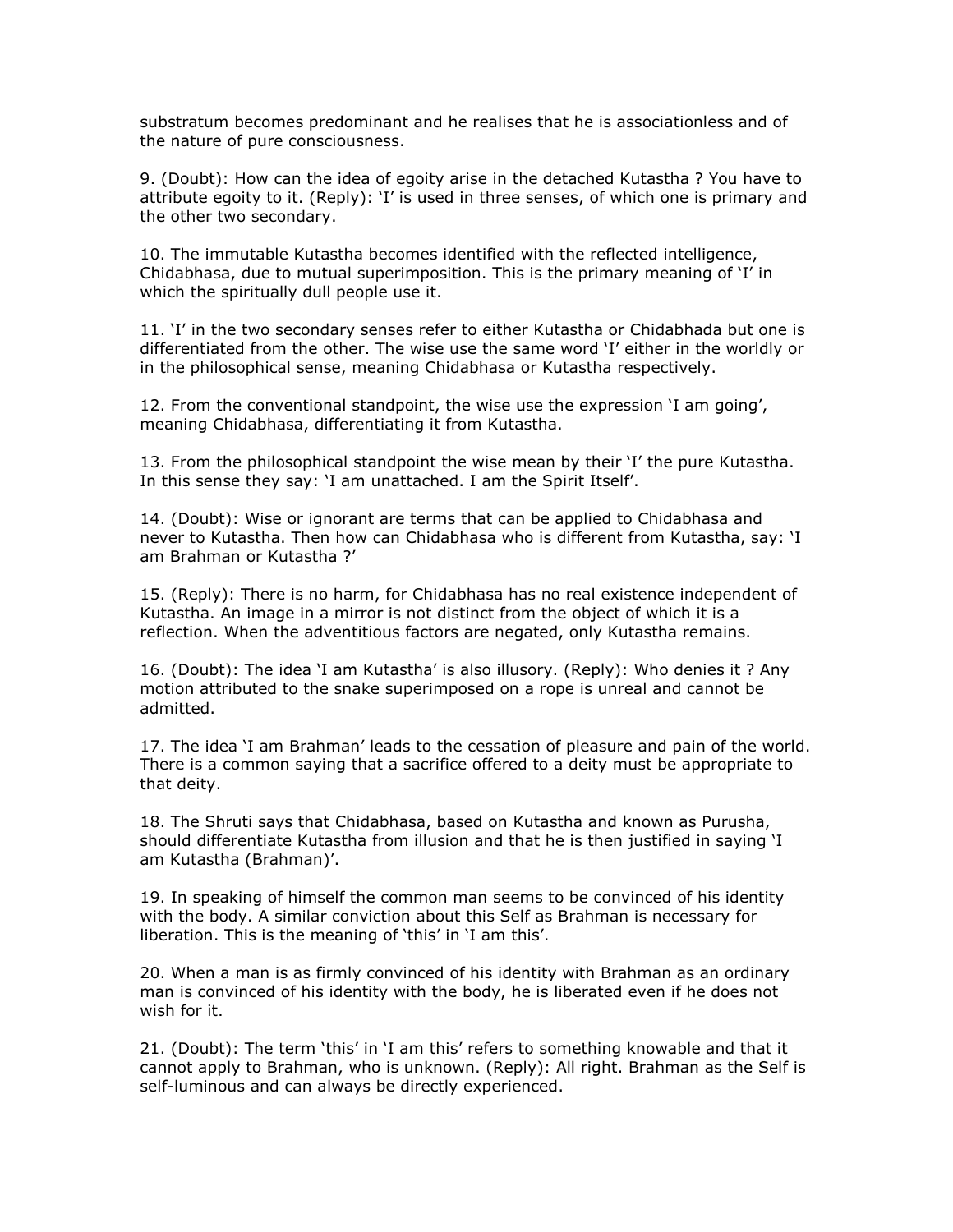22. The Self is ever cognised. We speak of Its being known directly or indirectly, being known or unknown, as in the illustration of the tenth man.

23. The tenth man counts the other nine, each of whom is visible to him, but forgets himself the tenth, though all the time seeing himself.

24. Being himself the tenth, he does not find him. 'The tenth is not visible, he is absent', so he says. Intelligent people say that this is due to his presence being obscured by ignorance or Maya.

25. He is grieved and cries, because he believes the tenth to have been drowned in the river. The act of weeping, a result of false superimposition, is due to illusion.

26. When told by a competent person that the tenth is not dead, he believes by indirect knowledge that he is alive, just as one believes in the existence of heaven on the authority of the Shruti.

27. When each man is told: 'You are the tenth' and he counts himself along with the others, he stops weeping and grieving owing to the direct knowledge of the tenth, that is, himself.

28. Seven stages can be distinguished in respect of the Self: ignorance, obscuration, superimposition, indirect knowledge, direct knowledge, cessation of grief and the rise of perfect satisfaction.

29. Chidabhasa with his mind devoted to the worldly existence does not know that he is the self-evident Kutastha.

30. 'Kutastha is not manifest, there is no Kutastha' are the ideas that characterise the obscuring stage caused by ignorance. The Jiva further says 'I am the doer and enjoyer' and experiences pains and pleasures, the result of superimposition.

31. From the teacher he comes to know of the existence of Kutastha indirectly. Then, by means of discrimination, he directly realises 'I am Kutastha'.

32. Now he is free from the erroneous idea that he is a doer and an enjoyer of the fruit of his actions. With this conviction his grief comes to an end. He feels that he has accomplished all that was to be accomplished and experiences perfect satisfaction.

33. These are the seven stages of Jiva: ignorance, obscuration, superimposition, indirect knowledge, direct knowledge, freedom from grief and unrestricted bliss.

34. The reflected consciousness, Chidabhasa, is affected by these seven stages. They are the cause of bondage and also of release. The first three of them are described as causing bondage.

35. Ignorance is the stage characterised by 'I do not know' and is the cause of the indifference about truth, lasting as long as discrimination does not mature.

36. The result of the obscuring of the spiritual truth caused by ignorance is such thoughts as 'Kutastha does not exist', 'Kutastha is not known', which is contrary to truth. This happens when discrimination is not conducted along scriptural lines.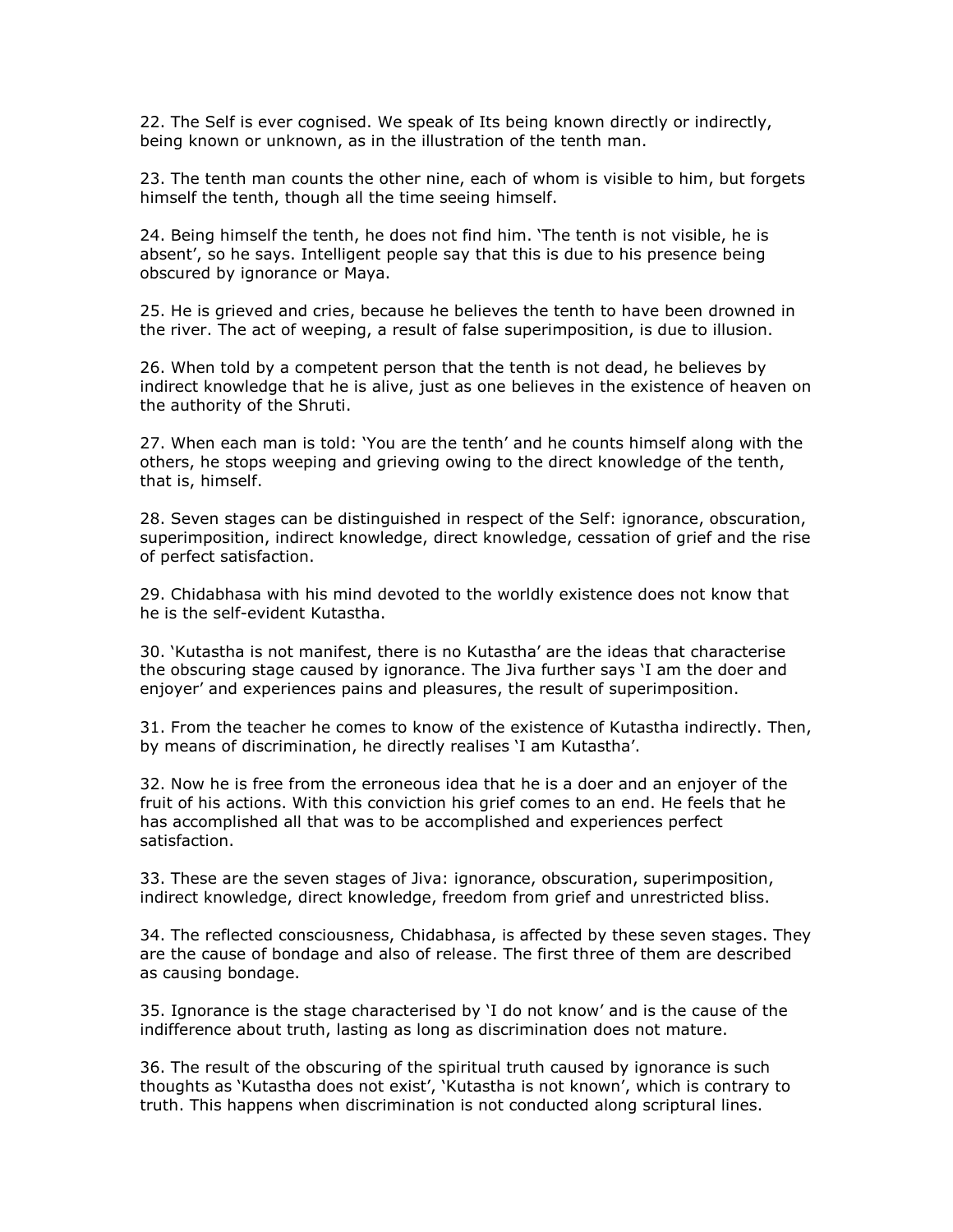37. The stage in which Chidabhasa identifies himself with the subtle and gross bodies is called superimposition. In it he is subject to bondage and suffers as a result of the idea of his being the doer and enjoyer.

38. Though ignorance and the obscuring of the Self precede superimposition and Chidabhasa himself is the result of this superimposition, still the first two stages belong not to Kutastha but to Chidabhasa.

39. Before the rise of superimposition the impressions or seeds of superimposition exist. Therefore, it is not inconsistent to say that the first two stages belong to Chidabhasa alone.

40. These two stages do not exist in Brahman, although they are superimposed on Him, as Brahman is the basis on which the superimposition stands.

41. (Doubt): 'I am worldly', 'I am endowed with knowledge', 'I am griefless', 'I am happy' and so forth are expressions which refer to states of the Jiva and they have no relation to Brahman.

42. (Reply): Then the two stages prior to superimposition also should be attributed to the Jiva, for he says: 'I do not know', 'I do not see Brahman', referring to ignorance and obscuring.

43. The ancient teachers said of Brahman as the support of ignorance as a substratum, but ignorance is attributable to Jiva because he identifies himself with it and feels 'I am ignorant'.

44. By the two kinds of knowledge ignorance is negated and with it, its effects, and the ideas 'Brahman does not exist' and 'Brahman is not manifest' also perish.

45. By indirect knowledge the misconception that Kutastha does not exist is negated. Direct knowledge destroys the result of the obscuring of reality expressed in the idea that Brahman is not manifest or experienced.

46. When the obscuring principle is destroyed, both the idea of Jiva, a mere superimposition and the grief caused by the worldly idea of agentship are destroyed.

47. When the world of duality is destroyed by the experience of one's being ever released, there arises, with the annihilation of all grief, an unrestricted and everlasting satisfaction.

48. The Shruti quoted at the beginning of this chapter refers to two of the stages, direct knowledge and the destruction of the grief from which Jiva suffers.

49. The direct knowledge of the reality referred to in the Shruti as 'this' (in 'This is the Self') is of two kinds: Atman is self-luminous and the intellect perceives it as selfevident.

50. In indirect knowledge this intellect is aware of the fact that Brahman is selfevident and the self-evidence of Brahman is not the least affected in such intellectual comprehension.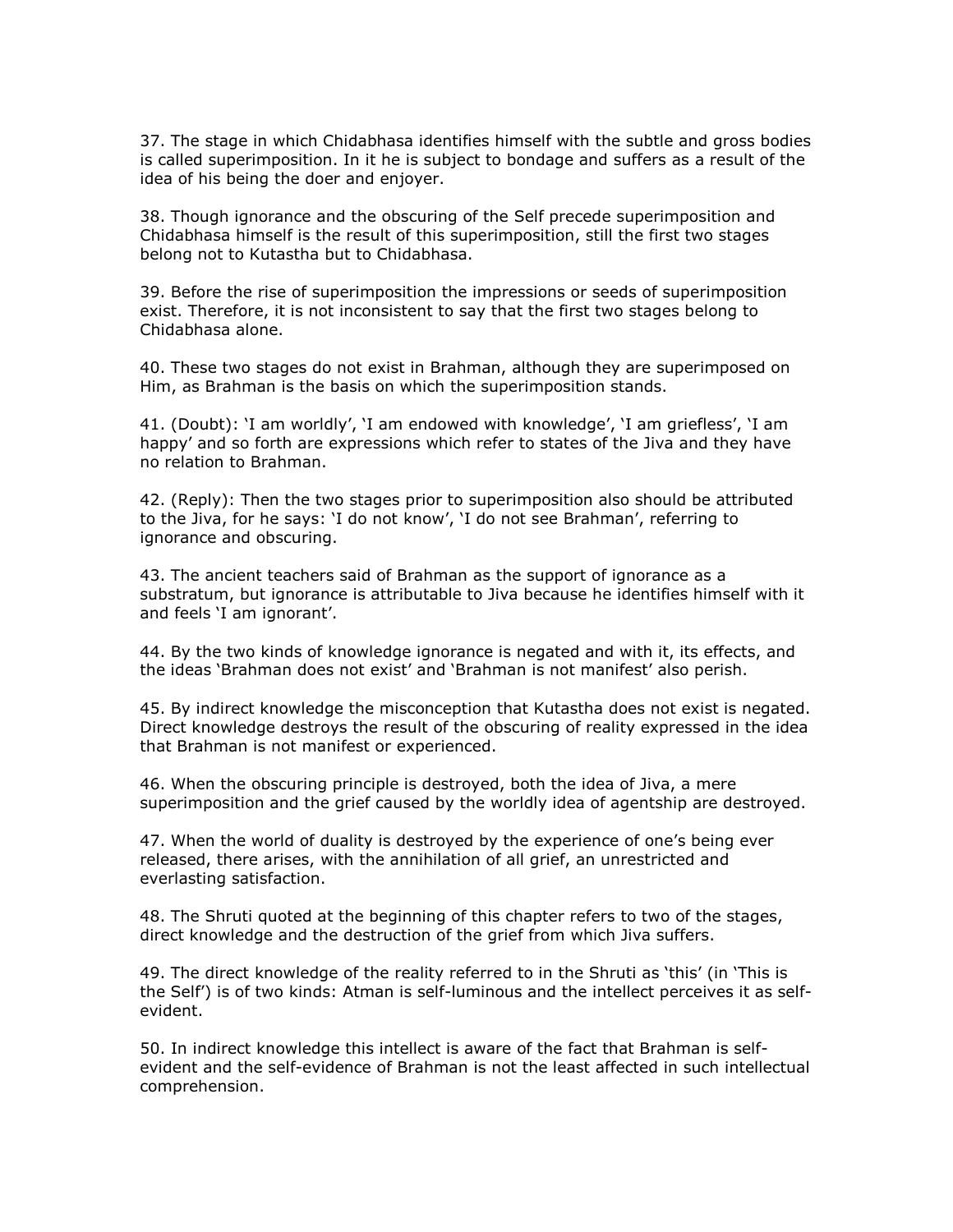51. Indirect knowledge, which is the cognition 'Brahman exists' and not the cognition 'I am Brahman', is not erroneous; because in the state of direct knowledge this indirect knowledge is not contradicted but confirmed.

52. If it could be proved that Brahman does not exist, this indirect knowledge would be subject to refutation, but it is well known that there is no valid evidence to refute the fact that Brahman exists.

53. The indirect knowledge of Brahman cannot be called false simply because it does not give a definitive idea of Brahman. On that basis the existence of heaven should also be false.

54. Indirect knowledge of Brahman, that is an object of direct knowledge, is not necessarily false. For it does not aver that Brahman is an object of indirect knowledge only. (Why do we then call it indirect knowledge ? For it does not say 'This is Brahman' which is direct knowledge).

55. The argument that indirect knowledge is false because it does not give a full knowledge of Brahman does not hold good. We may know only a part of a pot, but this partial knowledge is not false on that account. Though Brahman has no real parts, It appears to have parts due to false superimposed adjuncts, which indirect knowledge removes.

56. Indirect knowledge removes our doubt that Brahman may not exist. Direct knowledge rebuts our poser that It is not manifest or experienced.

57. The statement 'The tenth exists, is not lost' is indirect knowledge and it is not false. Similarly, the indirect knowledge 'Brahman exists' is not false. In both cases the obscuring of the truth due to ignorance is the same.

58. By a thorough analysis of 'Self is Brahman' the direct knowledge 'I am Brahman' is achieved, just as the man after having been told that he is the tenth comes to realise it through reflection.

59. If one of the ten asks who is the tenth, the answer is that it is he himself. As he counts he comes to himself and then realises that he himself is the tenth (which is direct knowledge).

60. His knowledge that he is the tenth is never negated. Whether he comes to himself at the beginning, the middle or the end of his counting, his knowledge that he is the tenth is never in doubt.

61. The Vedic texts, such as 'Before the creation Brahman alone existed', give indirect knowledge of Brahman; but the text 'That thou art' gives direct knowledge.

62. When a man knows himself to be Brahman, his knowledge does not vary whether in the beginning, middle or end. This is direct knowledge.

63. The sage Bhrigu, in ancient times, acquired indirect knowledge of Brahman by reflecting on Brahman as the cause of the origin, sustenance and dissolution of the universe. He acquired direct knowledge by differentiating the Self from the five sheaths.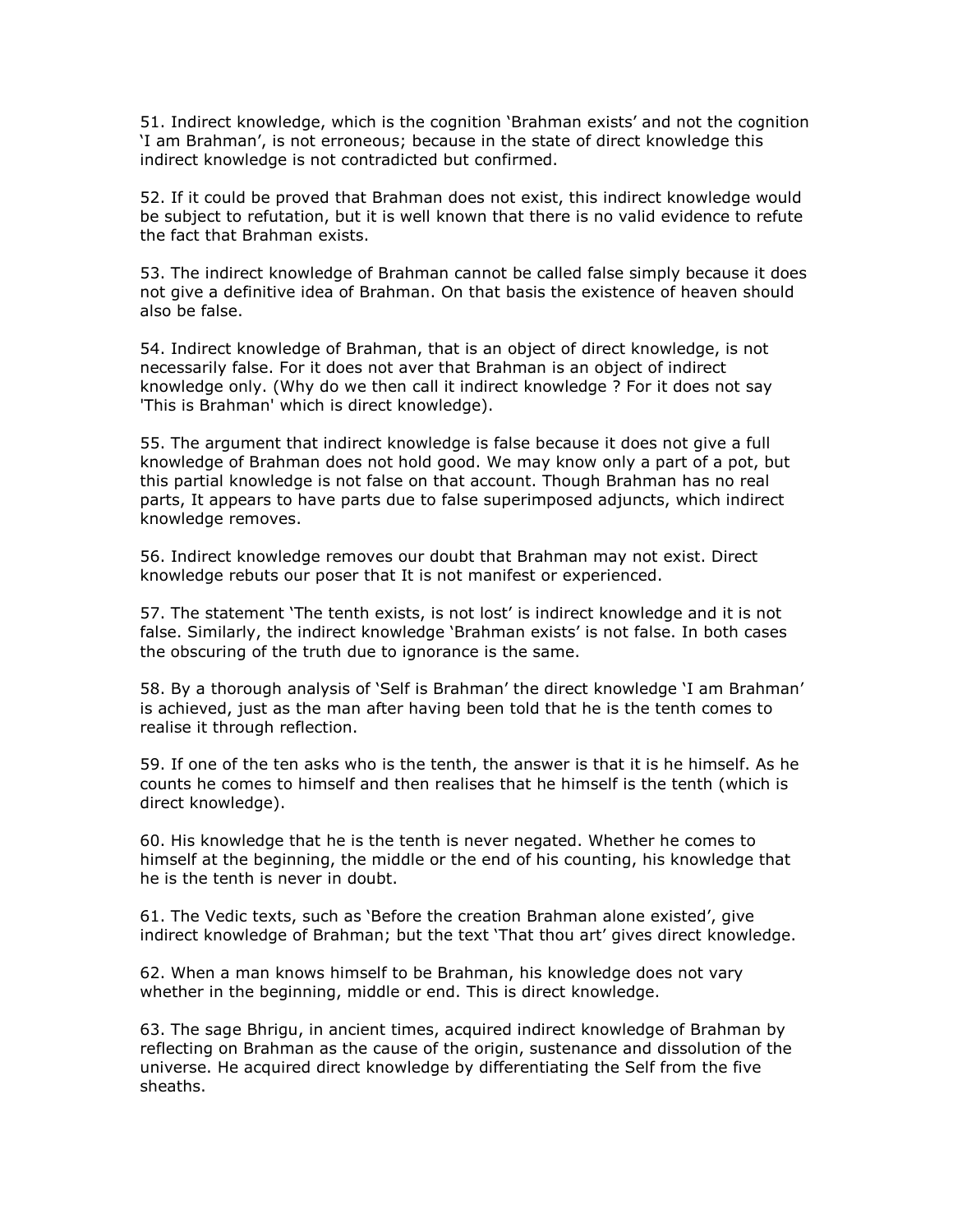64. Though Varuna, father of Bhrigu, did not teach him by means of the text 'That thou art', he taught him the doctrine of the five sheaths and left him to his discriminative enquiry.

65. Bhrigu considered carefully the nature of the food-sheath, the vital-sheath and so forth. He saw in the bliss-sheath the indications of Brahman and concluded: 'I am Brahman'.

66. The Shruti first speaks of the nature of Brahman as truth, knowledge and infinity. It then describes the Self hidden in the five sheaths.

67. Indra acquired indirect knowledge of Brahman by studying Its attributes. He then went to his teacher four times with a view to gaining direct knowledge of the Self.

68. In the Aitareya Upanishad an indirect knowledge of Brahman is imparted by such texts as 'There was only Atman before creation'. The Upanishad then describes the process of superimposition and negating it shows that consciousness is Brahman.

69. An indirect knowledge of Brahman by the intellect can be gained from other Shruti passages also; but direct knowledge is achieved by meditating on the great Sayings of the Shruti.

70. In Vakyavritti it is said that the great Sayings are intended to give direct knowledge of Brahman. There is no doubt about this fact.

71. "In 'That thou art' 'thou' denotes the consciousness which is limited or circumscribed by the adjunct the inner organ and which is the object of the idea and word 'I'."

72. "The (absolute) consciousness conditioned by the primeval ignorance, Maya, which is the cause of the universe, is all-knowing etc., and can be known indirectly and whose nature is truth, knowledge and infinity, is indicated by the word 'That'."

73. "The qualities of being mediately and immediately known and those of existence with a second and absolute oneness are incompatible on the part of one and the same substance. An explanation by implication or what is called an indirectly expressed meaning has, therefore, to be resorted to."

74. "In sentences like 'That thou art' only the logical rule of partial elimination is to be applied, as in the terms of 'that is this, not others'." (i.e., In 'This is that Devadatta' we negate the attributes of time and place, both present and past and take into account only the person himself. Similarly, in the text 'That thou art' we negate the conflicting attributes such as the omniscience and the limited knowledge which characterise Ishvara and Jiva respectively and take into account only the immutable consciousness.)

75. The relation between the two substantives ('thou' and 'that') should not be taken as that of one qualifying the other or of mutual qualification, but of complete identity, of absolute homogeneity. That is, the meaning of the expression, according to competent persons is "what is 'thou' is wholly and fully 'that' and that which is 'that' is wholly and fully 'thou'" – both the terms indicate absolute homogeneous consciousness.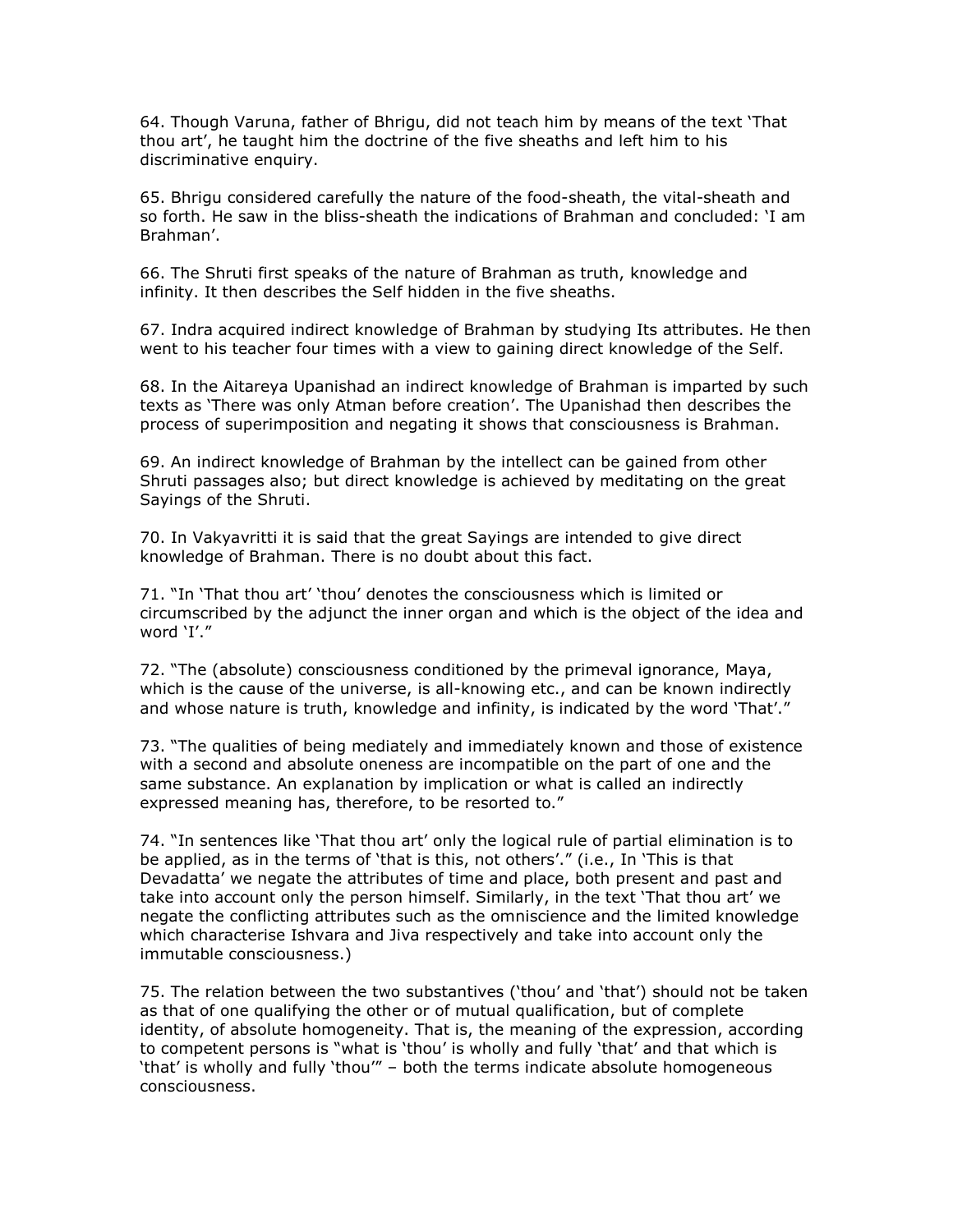76. What appears to be the individual conscious Self is of the nature of non-dual bliss; and non-dual bliss is no other than the individual conscious Self (so Brahman is Self and Self is Brahman).

77. When, by mutual identification, it has been irrefutably demonstrated that the consciousness within and Brahman are same, then the notion that Jiva, who is denoted by the word 'thou', is different from Brahman, at once disappears.

78. Then the indirectness in the knowledge of Brahman, implied by the word 'thou' in the text, also vanishes; and there remains only the consciousness within in the form of absolute bliss.

79. Such being the case, those who suppose that the great Sayings can give only an indirect knowledge of Brahman, furnish brilliantly shallow understanding of the scriptural conclusions.

80. (Doubt): Let alone the conclusion of the scriptures, the knowledge which the scriptural statements give of Brahman can only be indirect, like that which they give of heaven and so forth. (Reply): This is not invariably so, for the statement 'Thou art the tenth' leads to direct knowledge.

81. Everyman's knowledge of himself is a direct experience. It is indeed a remarkable argument to suggest that in our attempt at identification of ourselves with Brahman this direct knowledge, already present, will be destroyed !

82. You are gracious enough to afford us an example of the well-known proverb: In going for the interest the capital is lost.

83. (Doubt): Jiva, who is conditioned by the inner organ, can be an object of direct knowledge with the aid of this conditioning adjunct; but as Brahman has no such real adjunct, a direct knowledge of It is impossible.

84. (Reply): Our knowledge of Brahman is not altogether unconditioned, as long as our own bodies, the conditioning adjuncts, persist. That is, adjuncts that condition us positively condition Brahman negatively.

85. The difference between Jiva and Brahman is due to the presence or absence of the conditioning medium of Antahkarana; otherwise they are identical. There is no other difference.

86. If the presence of something (here the internal organ in Jiva) is a conditioning adjunct, why not its absence (here of internal organ in Brahman) ? Chains whether of gold or iron are equally binding.

87. The teachers affirm that the Upanishads speak of Brahman both by negating what is not Brahman and by affirming positive characteristics.

88. (Doubt): If the idea of 'I' is given up, how is the knowledge 'I am Brahman' possible ? (Reply): It is the false parts of 'I' which are to be given up and the true part retained, following the logical rule of partial elimination.

89. When the internal organ is negatived what remains is the mere inner consciousness, the witness. In it one recognises Brahman in accordance with the text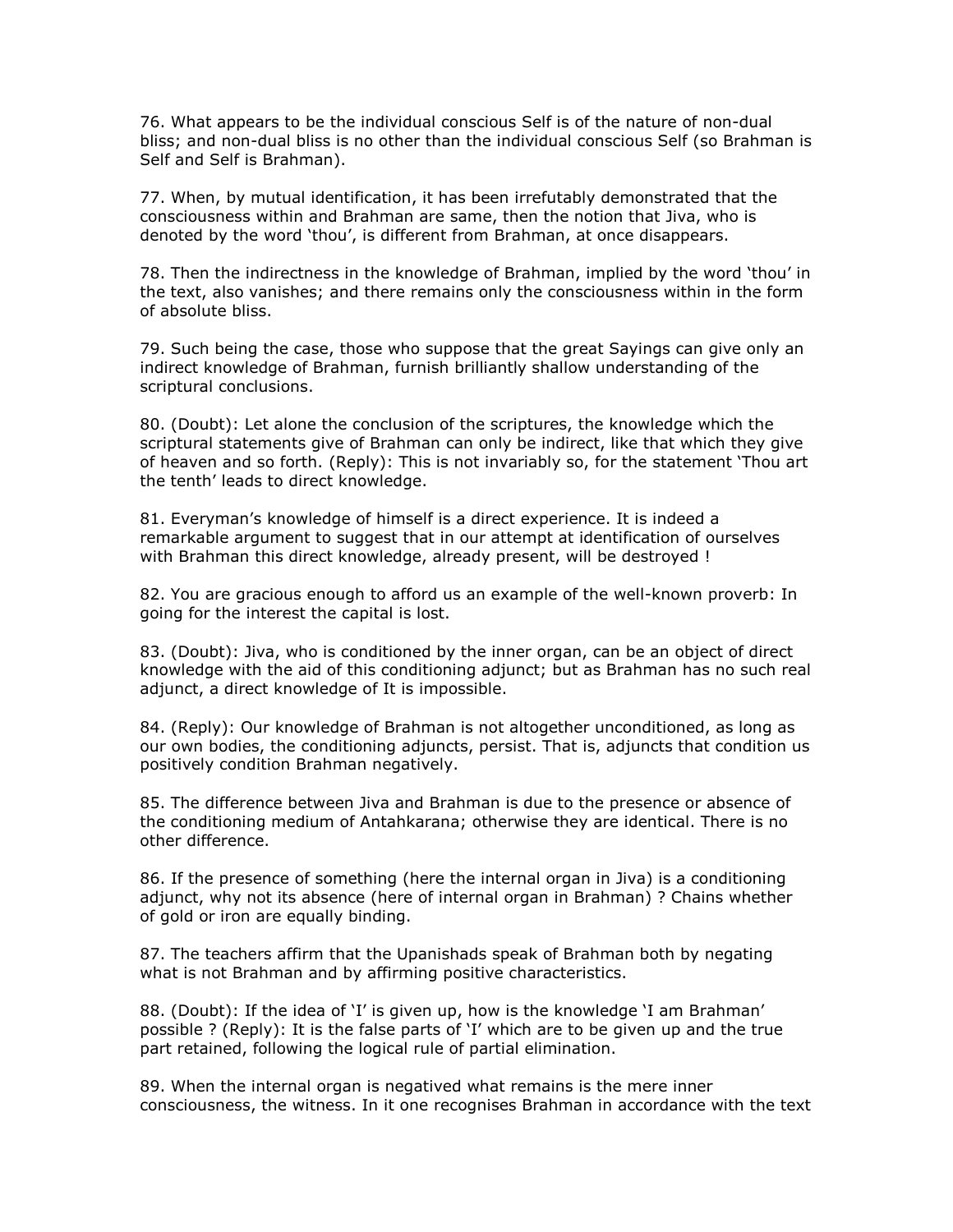'I am Brahman'.

90. The inner consciousness, though self-luminous, can be covered by the modifications of the intellect just as other objects of knowledge are. The teachers of scriptures have denied the perception of Kutastha by Chidabhasa, or consciousness reflected on the intellects.

91. In the perception of a jar the intellect and Chidabhasa are both concerned. There the nescience is negated by the intellect and the pot is revealed by Chidabhasa.

92. In the cognition of Brahman the modification of the intellect is necessary to remove ignorance; but, as Brahman is self-revealing the help of Chidabhasa is not needed to reveal It.

93. To perceive a pot two factors are necessary, the eye and the light of the lamp; but to perceive the light of the lamp only the eye is necessary.

94. When the intellect functions, it does so only in the presence of Chidabhasa, but in the cognition of Brahman Chidabhasa is merged in Brahman. In external perception of a pot, Chidabhasa reveals the pot by its light and yet remains distinct from it.

95. That Brahman cannot be cognised by Chidabhasa is corroborated by the Shruti: 'Brahman is beginningless and beyond cognition'. But Its cognition by the intellects (in the sense of removing ignorance about It), is admitted by the Shruti 'Brahman can be cognised by the intellect'.

96. In the first Shruti verse of this chapter, 'When a man has realised the identity of his own Self with That (Paramatman)...', it is the direct knowledge of Brahman (i.e., I am Brahman') that is meant.

97. From the great Sayings a direct knowledge of Brahman is obtained, but it is not firmly established all at once. Therefore Sri Shankaracharya emphasises the importance of repeated hearing, reflection and meditation.

98. "Until the right understanding of the meaning of the sentence 'I am Brahman' becomes quite firm, one should go on studying the Shruti and thinking deeply over its meaning as well as practising the inner control and other virtues."

99. The causes of the lack of firmness in the direct knowledge of Brahman are: the occurrence of apparently contradictory texts, the doubt about the possibility of such a knowledge and radically opposed ways of thinking leading to the idea of doership.

100. Owing to the existence of different systems, dispositions and desires, the Shruti enjoins different kinds of sacrifices etc., in the Karmakanda. But about the knowledge of Brahman preached in the Upanishads there is no scope for doubts; so practise repeated 'hearing' etc., about the truth (for firm conviction).

101. 'Hearing' is the process by which one becomes convinced that the Vedas in their beginning, middle and end teach the identity of Jiva and Brahman and this is the gist of Vedanta.

102. This subject is well explained by Acharya Vyasa and Shankara in the Brahma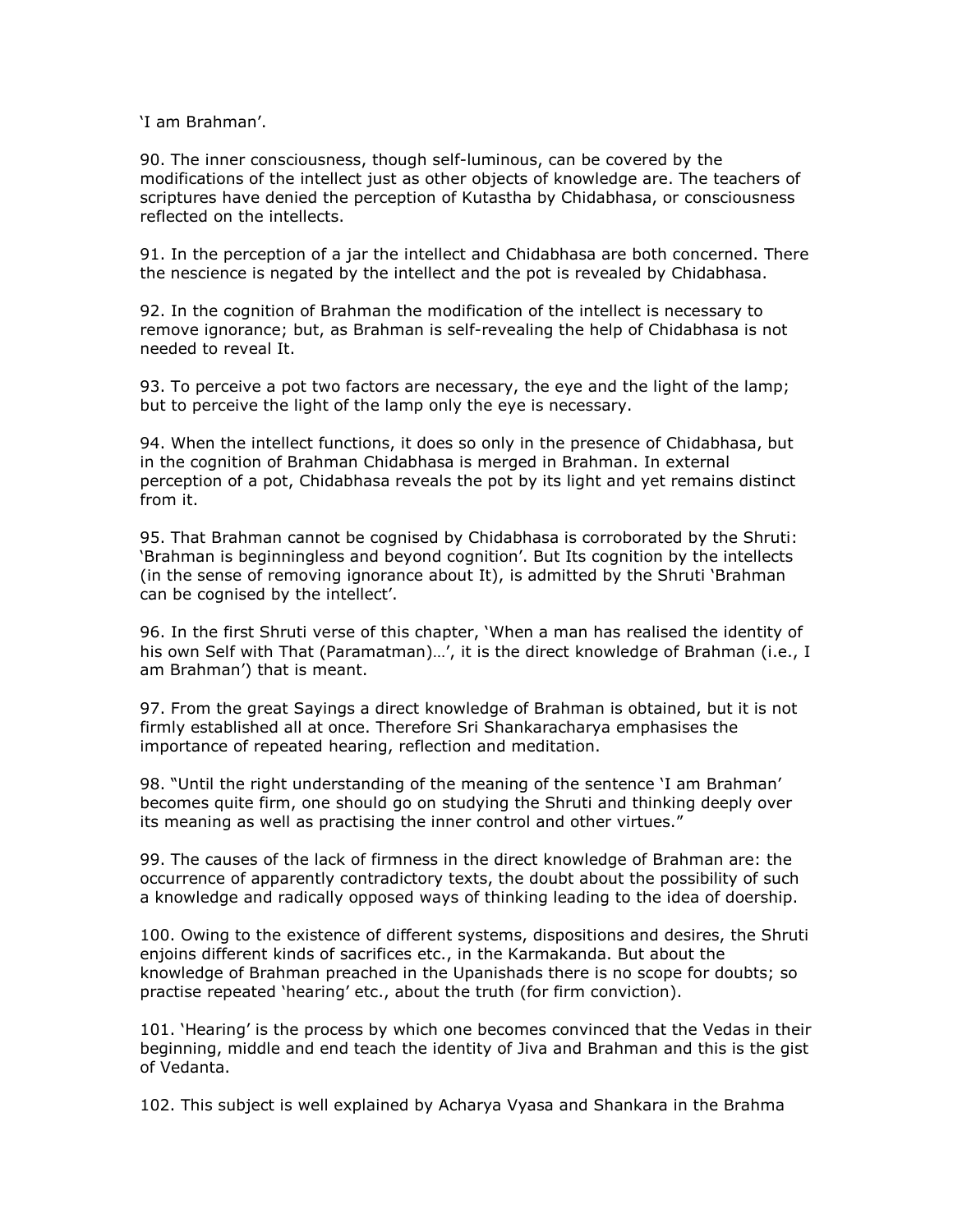Sutras in the section treating of the correct view of the Vedic texts. The second chapter of the same classic treats of 'reflecting' by which one is enabled to establish the doctrine of non-duality by reasoning which satisfies the intellect and refutes all possible objections.

103. The Jiva, as a result of the firm habit of many births repeatedly, moment by moment, thinks that the body is the Self and that the world is real.

104. This is called erroneous thinking. It is removed by the practice of one-pointed meditation. This concentration arises out of worship of Ishvara, even before the initiation regarding attributeless Brahman.

105. Therefore in the books of Vedanta many types of worship of Ishvara have been discussed. Those who have not done worship before the initiation into Brahman will have to acquire this power of concentration by the practice of meditation on Brahman.

106. 'The practice of meditation on Brahman, the wise consider, means reflection on It, talking about It, mutually producing logical arguments about It  $-$  thus to be fully occupied with It alone'.

107. 'The wise man, having known Brahman beyond doubt, ought to generate a flow of unbroken thought-current on It. He should not engage in much discussion, for that has but one effect – it tires the organ of speech'.

108. The Gita says: 'Those who one-pointedly concentrate their mind on Me and meditate on Me as their own Self, I give what those ever-devoted ones need and protect what they have'.

109. Thus both Shruti and Smriti enjoin constant concentration of the mind on the Self to remove the erroneous conviction concerning the Self and the world.

110. An erroneous conviction is ignorance of the true nature of an object and taking it as the opposite of what it really is. It is like a son treating his father as an enemy.

111. The erroneous conviction consists in thinking the body to be the Self and the world to be real, whereas the truth is that the Self is different from the body and the world is unreal.

112. This conviction is destroyed by meditation on the real entity. An aspirant, therefore, meditates on the Self as different from the body and on the unreality of the world.

113. (Question): Are the ideas of difference of the Self from the body and the unreality of the world to be repeated like the recitation of a holy formula or the meditation on the form of a deity or by some other method ?

114. (Reply): No, there is no injunction, for the result of the process is directly perceived as every morsel of food going down the throat satisfies hunger to that extent. A hungry man cannot be subjected to any rules about the eating of food, as is done in ceremonial repetition.

115. A hungry man when he gets food, may eat it anyway he likes. And in the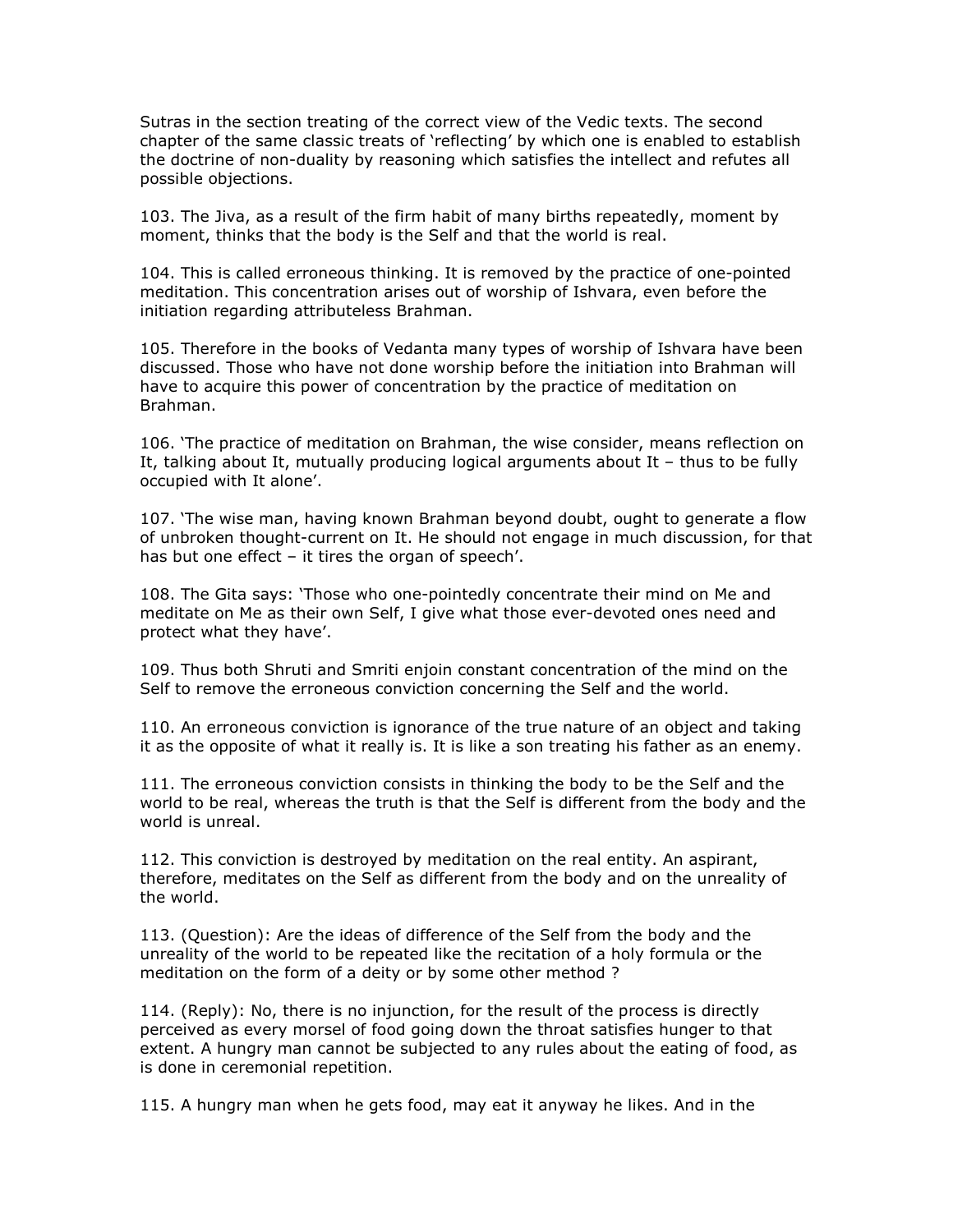absence of food he may divert his mind to some absorbing work to allay the pain of hunger by whatever means available.

116. On the other hand Japa should be done according to prescribed rules, otherwise one will acquire demerit. There is a risk of running into distress if it is done irregularly by changing the letter or the pitch of tone.

117. Now the erroneous conviction, like hunger, causes visible pain. It must be conquered by any means available. Here there is no order or rule regarding it.

118. The practice of thinking or talking of Brahman, etc., which helps to remove the erroneous conviction has already been described. In one-pointed devotion to the non-dual Brahman there is no fixed rule, as in meditation on a form of God.

119. Meditation means the constant thinking of the form of some deity without the intervention of any other thought. By such meditation the mind which is naturally fickle, must be fully controlled.

120. In the Gita, Arjuna says: 'O Krishna, the mind is fickle, impetuous, uncurable and strongly attached. I consider it as difficult to control as the wind'.

121. In the Yoga-Vasistha it is said: 'It is more difficult to curb the mind than to drink up the whole ocean or to dislodge Mount Meru or to eat fire'.

122. The mind cannot be chained like the body, so practise hearing about Brahman. The mind is entertained by many religious stories and other accounts, as by a dramatic performance.

123. The purpose of such account is to realise that the nature of the Self is pure consciousness and that the universe is illusory. So they are not a hindrance to the one-pointedness of meditation.

124. But when one is engaged in agriculture, commerce, service of others, study of unspiritual literature, dialectics and other branches of learning, there is no dwelling of the mind on the real entity.

125. The aspirant, engaged in keeping his mind on truth, however, is not disturbed by taking food and so forth, as there is not much disturbance in continuing the meditation. And even if forgotten for a moment the truth can be easily revived.

126. Merely momentary forgetfulness of the truth is not disastrous; but the erroneous conviction IS. As (in the former case) the recollection immediately returns, there is no time for intensification of the erroneous conviction.

127. A man who is excessively engaged in subjects other than Vedanta ceases to meditate on Brahman. Such an engagement compels him to neglect intense meditation on Brahman and a break in the practice is a great obstacle.

128. The Shruti says 'Know that One alone and give up all vain talk' and again 'Arguments and talks only fatigue the faculty of speech'.

129. If you give up food, you will not live; but will you not be alive if you give up studies (other than scriptures)? So why so much insistence on pursuing such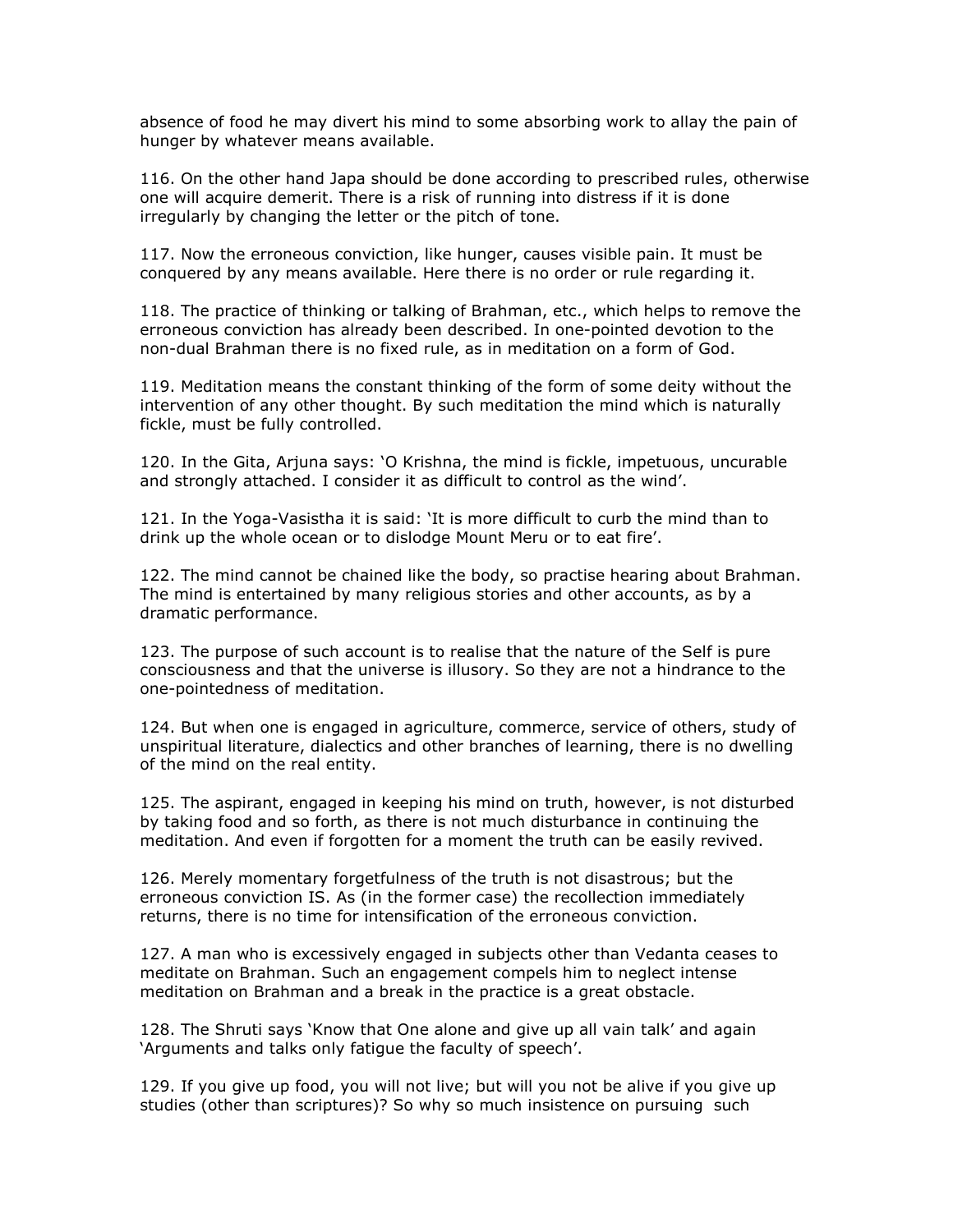## studies?

130. (Doubt): How then the ancient knowers like Janaka administered kingdoms ? (Reply): They were able because of their conviction about the truth. If you have that, then by all means engage yourself in logic or agriculture or do whatever you like.

131. Once he is convinced of the unreality of the world, a knower, with mind undisturbed, allows his fructifying Karma to wear out and engages himself in worldly affairs accordingly.

132. Do not fear irregularity when the wise engage themselves in actions according to their Karma. Even if it happens, let it be; who can prevent the Karma ?

133. In the experience of their fructifying Karma the enlightened and the unenlightened alike have no choice; but the knower is patient and undisturbed, whereas an ignorant man is impatient and suffers pain and grief.

134. Two travellers on a journey may be equally fatigued, but the one who knows that his destination is not far off goes on quicker with patience, whereas the ignorant one feels discouraged and stays on longer on the way.

135. He who has properly realised Brahman and is not troubled by erroneous conviction, 'desiring what and to please whom will he suffer following the afflictions of his body and mind ?'

136. When the conviction of the unreality of the world has been reached, there is neither desire, nor the desirer. In their absence the pain caused by unfulfilled desires ceases like the flame of a lamp without oil.

137. When the visitor knows the magician's city of Gandharvas and its objects as unreal, he desires nothing and laughs at its deceptive nature.

138. Similarly a wise man does not seek enjoyment in the pleasing objects. He is convinced of their defects, their impermanence and illusoriness and gives them up.

139. 'Wealth brings worry in earning, anxiety in maintenance, grief in loss and sorrow in spending. Woe unto this sorrow-producing wealth!'.

140. What real beauty is there in women, who are but a conglomeration of fleshy muscles, bones and glands ? They are a mass of flesh engaged in restless limbs.

141. Such are the defects of worldly pleasures, elaborately pointed out by the scriptures. No wise man, aware of these defects, will allow himself to be drowned in afflictions caused by them.

142. Even a man afflicted with great hunger does not wish to eat poison, much less one who is already satisfied with sweetmeats.

143. If by the force of his fructifying Karma a wise man is compelled to enjoy the fruits of desires, he does so with indifference and great reluctance like a man who is impressed for labour.

144. The wise, having spiritual faith, if forced by their fructifying Karma to live a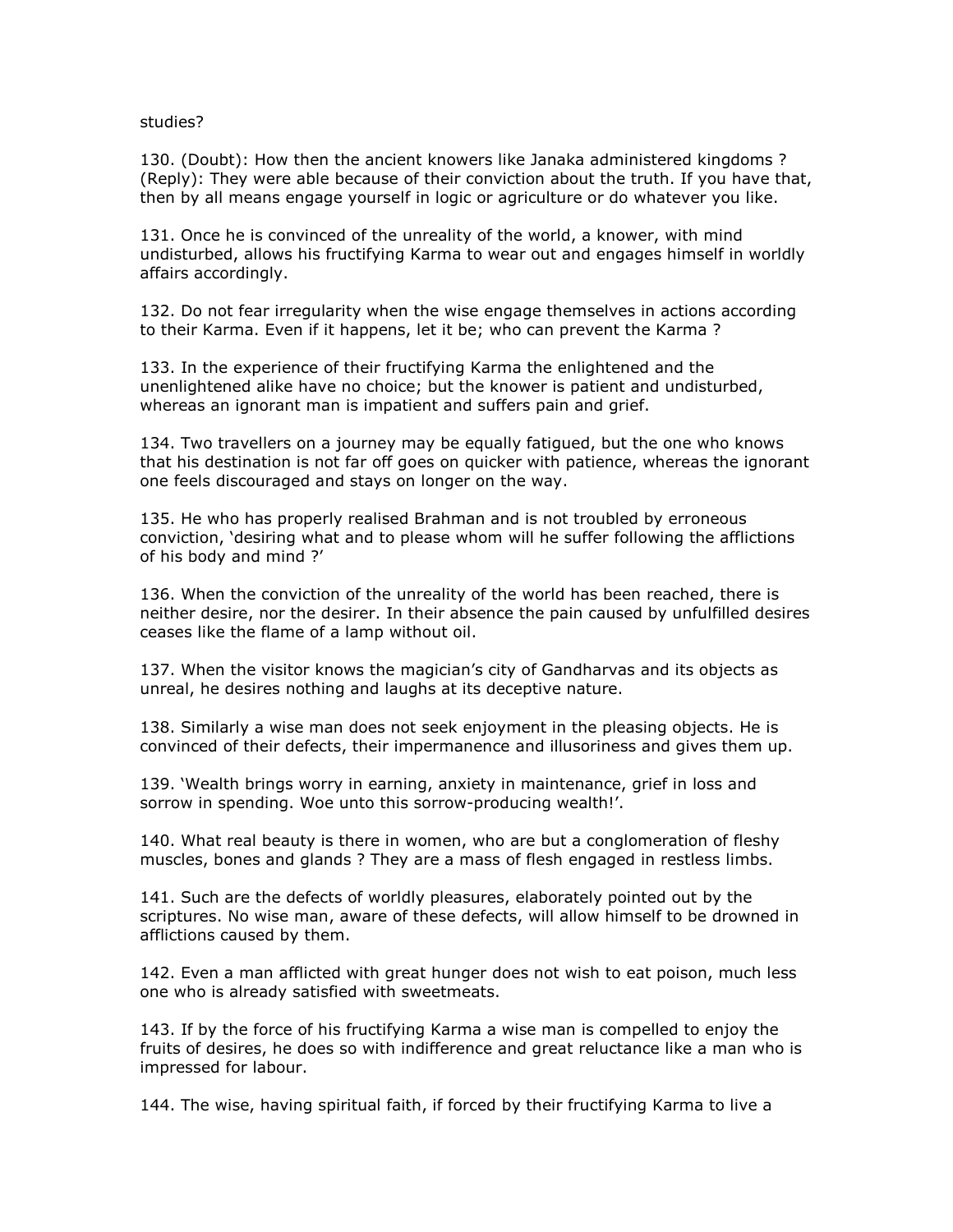family life, maintaining many relations, always sorrowfully think 'Ah, the bonds of Karma are not yet torn off'.

145. This sorrow is not due to the afflictions of the world but a dislike for it, for the worldly afflictions are caused by erroneous conviction about its reality.

146. A man endowed with discrimination sees the defects of enjoyment and is satisfied even with little, whereas he who is subject to illusion is not satisfied even with endless enjoyments.

147. 'The desires are never quelled by enjoyment but increase more like the flame of a fire fed on clarified butter'.

148. But when the impermanence of pleasure is known, the gratification of desires may bring the idea of 'enough of it'. It is like a thief, who having been knowingly employed in service does not behave like a thief but like a friend.

149. A man who has conquered his mind is satisfied with even a little enjoyment of pleasure. He knows well that pleasures are impermanent and are followed by grief. To him even a little pleasure is more than enough.

150. A king who has been freed from prison is content with sovereignty over a village, whereas when he had neither been imprisoned nor conquered he did not attach much value even to a kingdom.

151. (Doubt): When discrimination is ever awake regarding the defects of the objects of enjoyment, how can the desire for enjoyment be forced upon him by his fructifying Karma ?

152. (Reply): There is no inconsistency here, for the fructifying Karma expends itself in various ways. There are three kinds of fructifying Karma 'producing enjoyment with desire', 'in the absence of desire' and 'through the desire of another'.

153. The sick attached to harmful food, the thieves and those who have illicit relationships with the wives of a king know well the consequence likely to follow their actions, but in spite of this they are driven to do them by their fructifying Karma.

154. Even Ishvara cannot stop such desires. So Sri Krishna said to Arjuna in the Gita:

155. 'Even wise men follow the dictates of their own nature. Beings are prompted by their own innate tendencies; what can restriction do ?'

156. If it were possible to avert the consequences of fructifying Karma, Nala, Rama and Yudhisthira would not have suffered the miseries to which they were subjected.

157. Ishvara Himself ordains that the fructifying Karma should be inexorable. So the fact that He is unable to prevent such Karma from fructifying is not inconsistent with His omnipotence.

158. Listen to the questions and answers between Arjuna and Sri Krishna from which we know that a man has to experience his fructifying Karma though he may have no desire to experience it.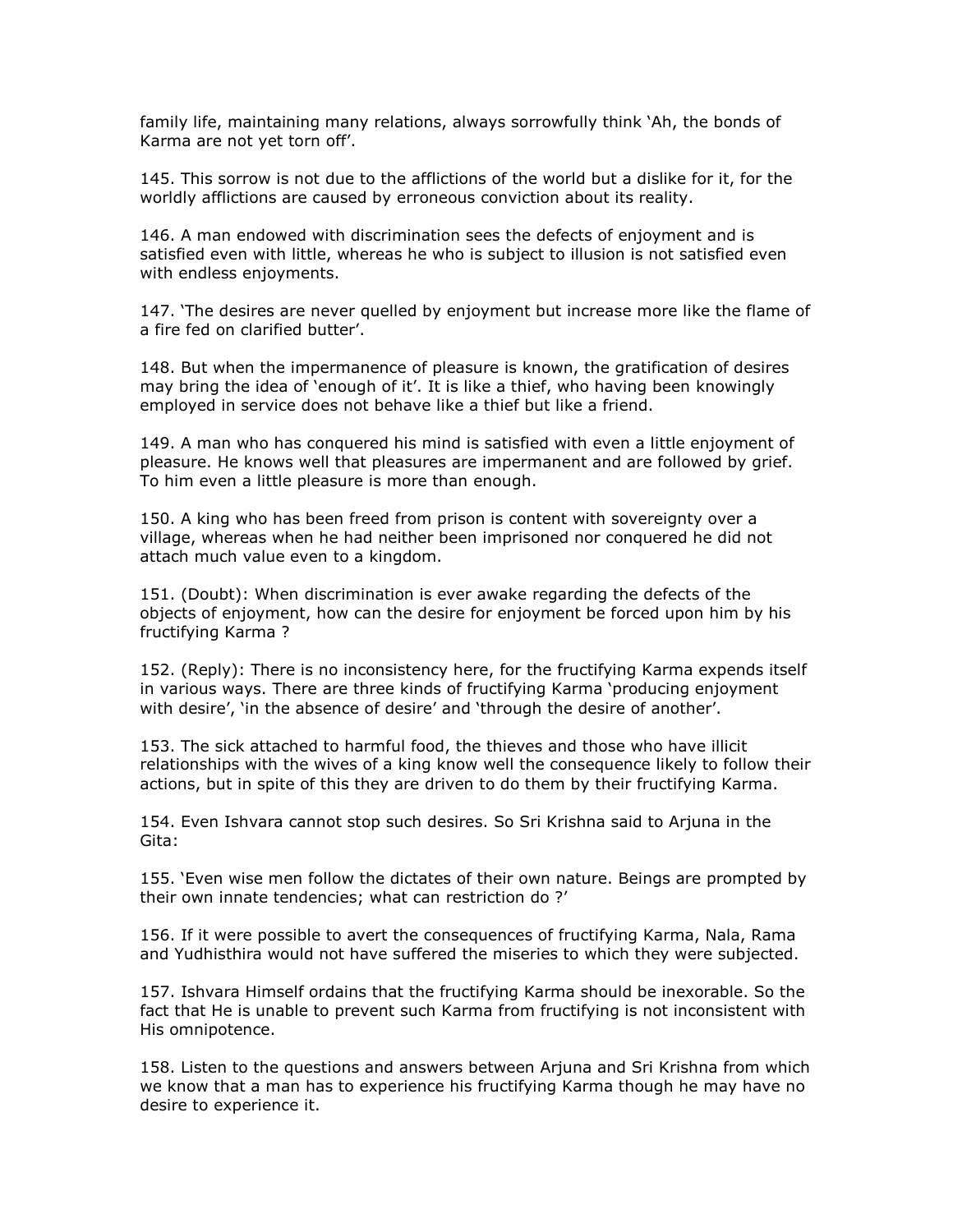159. 'O Krishna, prompted by what does a man sin against his will, as if some force compels him to do so ?'

160. 'It is desire and (its brood) anger, born of the quality of Rajas. It is insatiable, the great source of all sins; know it to be your enemy.'

161. 'O Arjuna, your own Karma, produced by your own nature, compels you to do things, even though you may not want to do them'.

162. When a man is neither willing nor unwilling to do a thing but does it for the feelings of others and experiences pleasure and pain, it is the result of 'fructifying Karma through the desire of others'.

163. (Doubt): Does it not contradict the text at the beginning of this chapter which describes the enlightened man as desireless ? (Reply): The text does not mean that desires are absent in the enlightened man, but that desires arising in him spontaneously without his will produce no pleasure or pain in him, just as the roasted grain has no potency.

164. Roasted grain though looking the same cannot germinate; similarly the desires of the knower, well aware of the unreality of objects of desire cannot produce merit and demerit.

165. Though it does not germinate, the roasted grain can be used as food. In the same way the desires of the knower yield him only a little experience, but cannot lead to varieties of enjoyment producing sorrow or abiding habits.

166. The fructifying Karma spends its force when its effects are experienced; it is only when, through ignorance, one believes its effects to be real that they cause lasting sorrow.

167. 'Let not my enjoyment be cut short, let it go on increasing, let not obstacles stop it, I am blessed because of it' – such is the nature of that delusion.

168. That which is not destined to happen as a result of our past Karma will not happen; that which is to happen must happen. Such knowledge is a sure antidote to the poison of anxiety; it removes the delusion of grief.

169. Both the illumined and the deluded suffer from their fructifying Karma; the deluded are subject to misery, the wise are not. As the deluded are full of desires, of impracticable unreal things, their sorrow is great.

170. The illumined man knows that the enjoyment of desires is unreal. He therefore controls his desires and prevents impossible or new ones from arising. Why should such a man be subject to misery ?

171. The wise man is convinced that worldly desires are like dream objects or magical creations. He knows further that the nature of the world is incomprehensible and that its objects are momentary. How can he then be attached to them ?

172. One should, when awake, first picture to himself vividly what he has seen in a dream and then carefully and constantly think over the conditions of dreaming and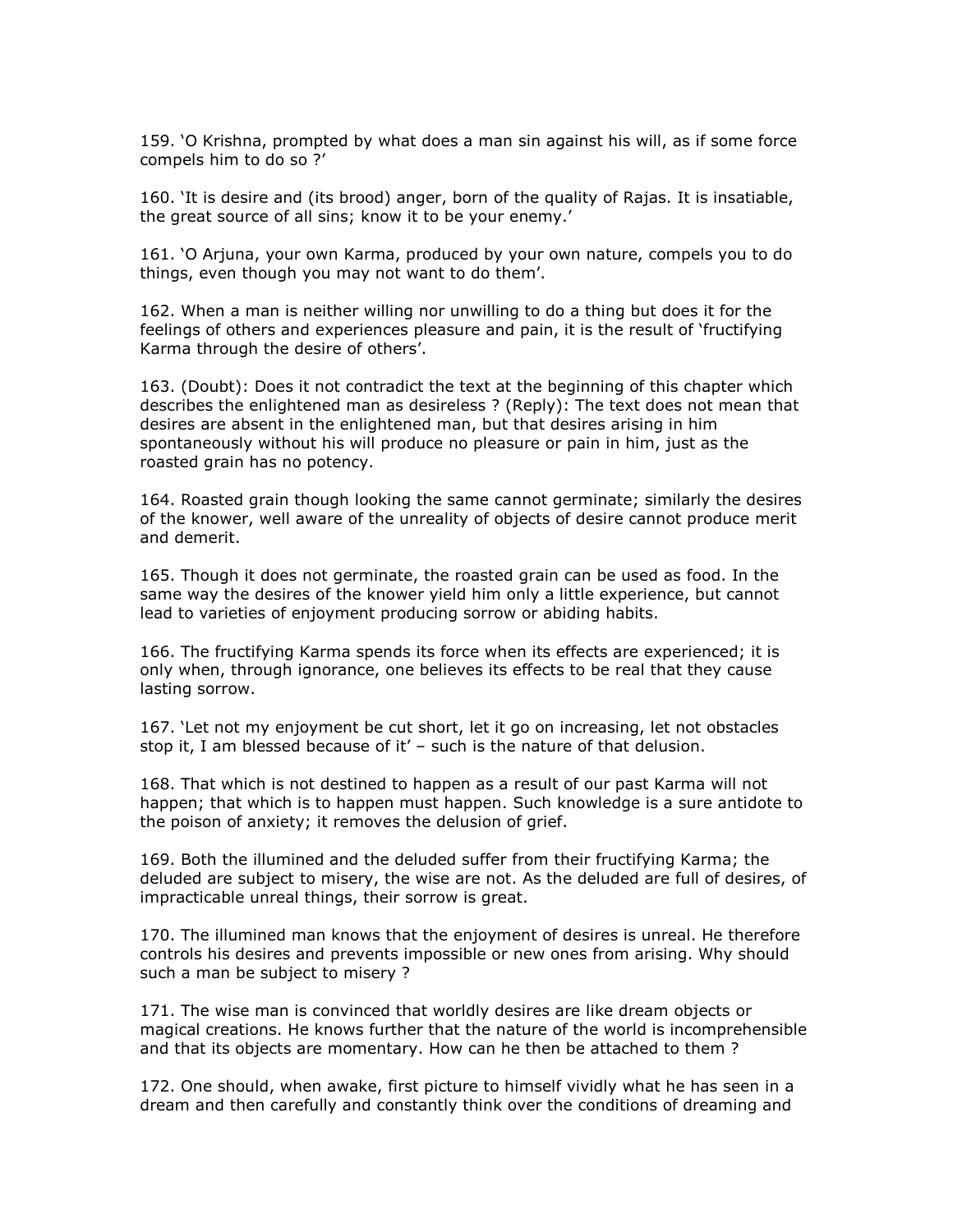wakefulness.

173. An aspirant must observe long and find out the essential similarity of the dream and waking worlds. He should then give up the notion of the reality of worldly objects and cease to be attached to them.

174. This world of duality is like a magical creation, with its cause incomprehensible. What matters it to the wise man who does not forget this, if the past actions produce their results in him ?

175. The function of knowledge is to show the illusory nature of the world and the function of fructifying Karma is to yield pleasure and pain to the Jiva.

176. Knowledge and fructifying Karma are not opposed to one another since they refer to different objects. The sight of a magical performance gives amusement to a spectator in spite of his knowledge of its unreality.

177. The fructification of Karma would be considered to be opposed to the knowledge of truth if it gave rise to the idea of the reality of the transitory world; but the mere enjoyment does not mean that the enjoyed thing is real.

178. Through the imaginary objects seen in a dream there is experience of joy and sorrow to no small extent; therefore you can infer that through the objects of the waking state also there can be the same experience (without making them real).

179. If the knowledge of truth would obliterate the enjoyable world, then it would be a destroyer of the fructifying Karma. But it only teaches its unreality and does not cause its disappearance.

180. People know a magical show to be unreal, but this knowledge does not involve the destruction of the show. So it is possible to know the unreality of external objects without causing their disappearance or the cessation of enjoyment from them.

181. (Doubt): The Shruti passages say that he who perceives his own Self to be all, 'what can he hear or see, or smell or speak ?'

182. Therefore knowledge arises with the destruction of duality and in no other way. This being so, how can the knower of truth enjoy the objective world ?

183. (Reply): The Shruti upon which this objection is based applies to the states of deep sleep and final liberation. This has been amply cleared in aphorism 4-4-16 in the Brahma Sutras.

184. If this is not accepted, we cannot account for Yajnavalkya's and other sages' efforts to teach. Without a recognition of duality they could not teach and with it their knowledge is incomplete.

185. (Doubt): Direct knowledge is achieved in subject-objectless contemplation in which there is no duality. (Reply): Then why not apply the same argument to the state of deep sleep ?

186. (Doubt): In the state of deep sleep there is no knowledge of the Self. (Reply):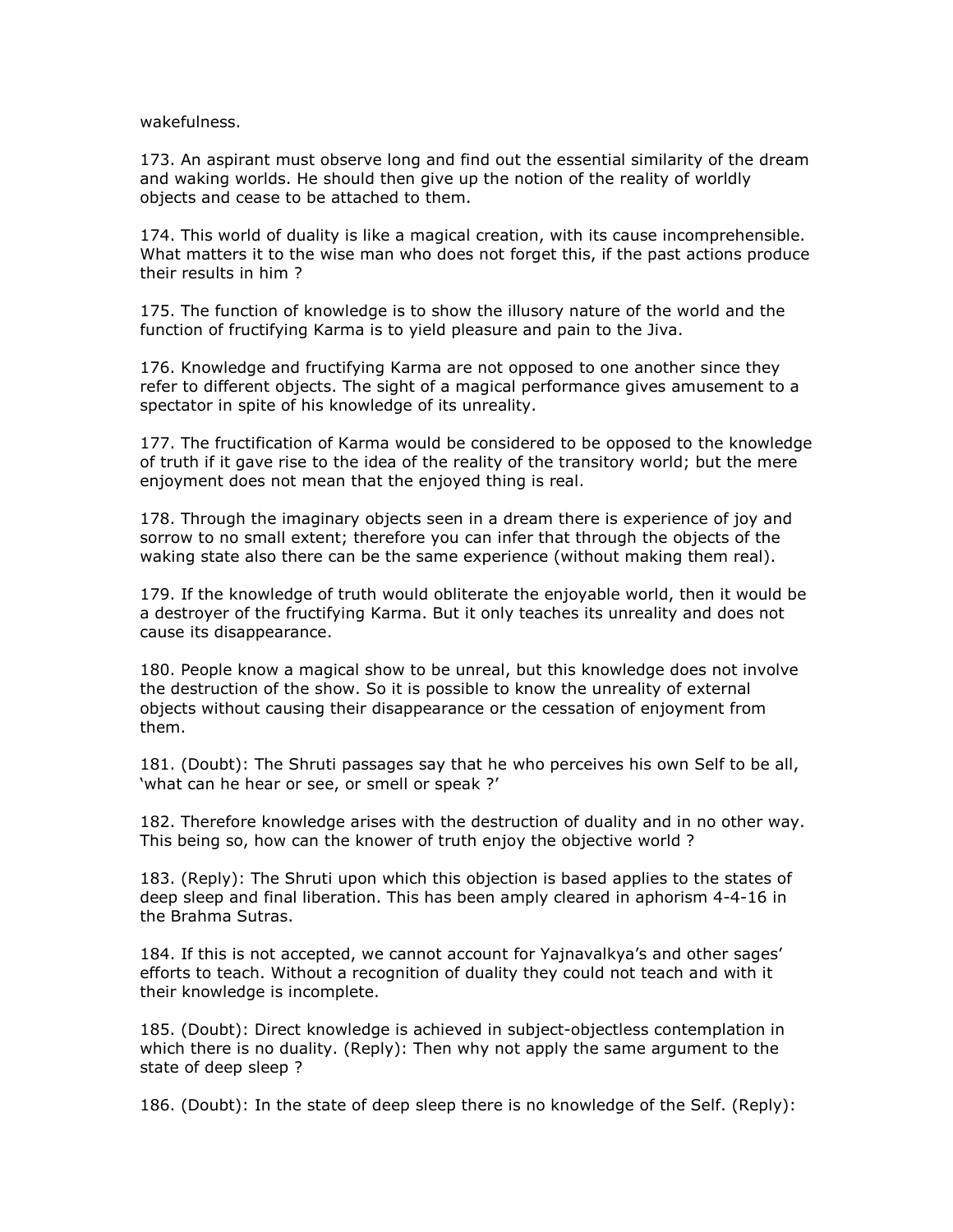Then you admit that it is not mere absence of duality but the knowledge of the Self that really matters.

187. (Doubt): True knowledge combines in itself both the knowledge of Self and the absence of knowledge of duality. (Reply): Then inanimate objects like pots in which the knowledge of duality is absent are already half enlightened !

188. Then the pots are superior to you, for even the buzzing of mosquitoes often distracts your attention and they have no such awareness of duality !

189. If, however, you admit, the knowledge of the Self alone constitutes realisation you have accepted our position. Again if you say, to have realisation the troubling mind is to be controlled, we bless you. Be happy, do control the mind.

190. We also like it, for the control of the mind is essential for the realisation of the illusory character of the world. But although the wise man may have desires, they are not binding as are the desires of an ignorant man. This is the drift of the text 'Desiring what …'.

191. There is therefore no contradiction between the two statements in the scriptures that 'desires are a sign of ignorance' and that 'the wise man may have desires', because the desires of a wise man are too weak to bind.

192. Since he is convinced of the associationlessness of the Self like the illusoriness of the world, the knower has no idea of himself as a doer and enjoyer. The verse quoted at the beginning of this chapter, 'For whom should he desire ?' applies to him.

193. Many Shruti texts declare that a husband loves his wife not for her sake and the wife loves him not for his sake, but for their own sake.

194. Now who is the doer and enjoyer ? Is it the immutable Kutastha or the reflected consciousness, Chidabhasa, or a union of the two ? Kutastha cannot be the enjoyer since it is associationless.

195. Enjoyment signifies the change that results from identification with the sensations of pleasure and pain. If the immutable Kutastha is the enjoyer, it becomes mutable, then would it not be self-contradictory ?

196. Chidabhasa is subject to the changing conditions of the intellect and he undergoes modifications; but Chidabhasa being illusory exists only by virtue of his real substratum and therefore he cannot by himself be the enjoyer.

197. In common parlance, therefore, Chidabhasa in conjunction with Kutastha is considered to be the enjoyer. But the Shruti begins with both the types of Self and concludes that Kutastha alone remains.

198. When King Janaka asked Yajnavalkya about the nature of the Self, the sage first told him of the sheath of intellect and then, pointing out its inadequacy (to be the Self), ended in teaching him of the immutable Kutastha.

199. In fact, Aitareya and other Shruti texts, concerned with the consideration of the Self, begin with an enquiry into the nature of the enjoyer and end in a description of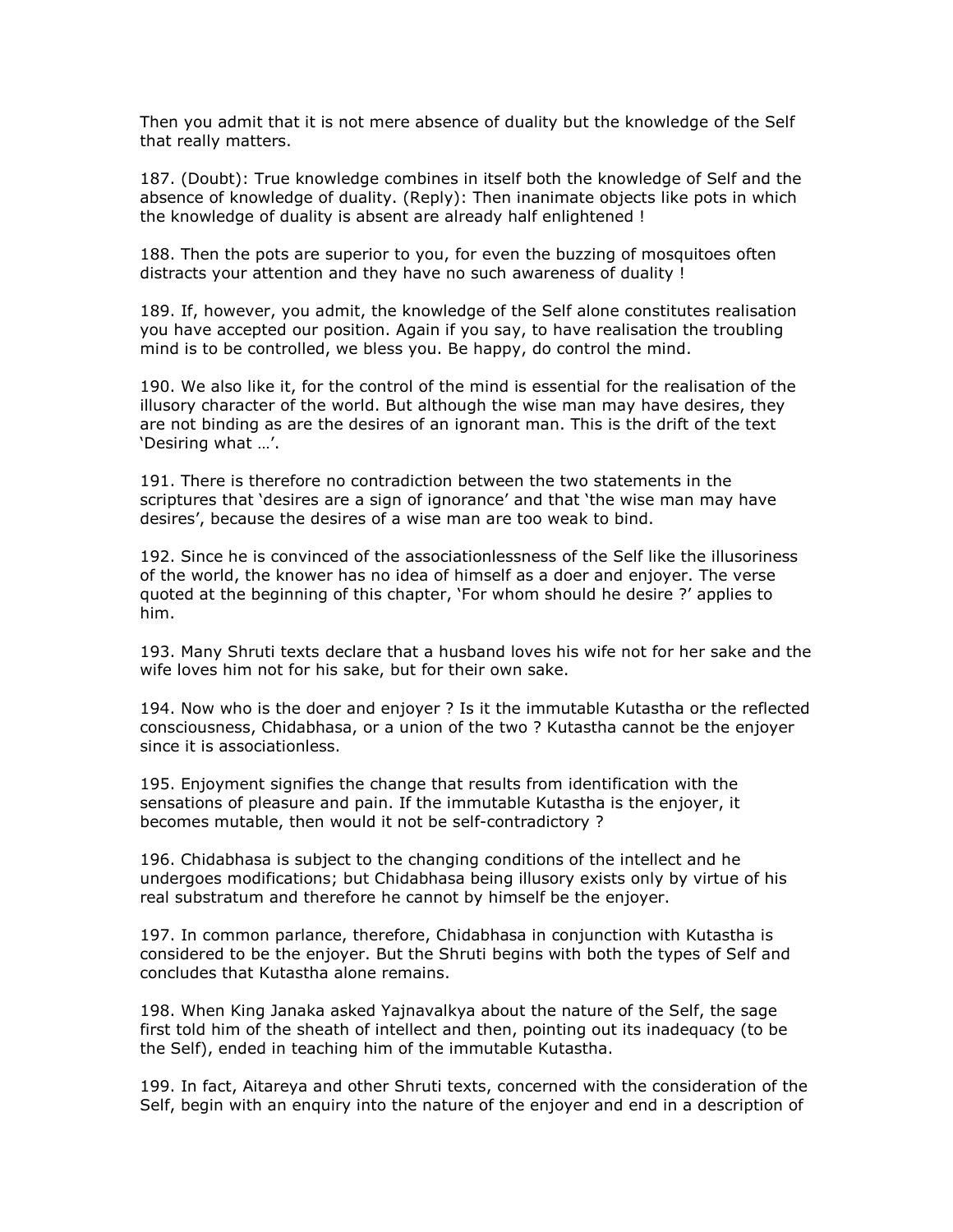the immutable Kutastha.

200. Owing to ignorance the enjoyer superimposes the reality of Kutastha on to himself. Consequently he considers his enjoyment to be real and does not want to give it up.

201. The enjoyer desires to have a wife and so forth for his own pleasures. This popular notion has been well described in the Brihadaranyaka Upanishad.

202. The Shruti says that since the enjoyable objects are for the sake of the enjoyer, they should not be loved for their own sake. Since the enjoyer is the central factor, love should be given to him.

203. Prahlada prays in the Vishnu Purana: 'Let the unending love which the undiscriminating have for transient objects, be not removed from me, O Lord but directed towards Thee so that I may have incessant flow of Thy remembrance'.

204. Following this method an aspirant should become indifferent to all enjoyable objects in the external realm and direct the love he feels for them towards the Self and desire to know It.

205. As the fallen ones keep their minds ever concentrated on objects of enjoyment, such as garlands, sandal ointment, young women, clothes, gold and so forth, so an aspirant for liberation ought to keep his attention fixed on the Self and never falter.

206. As a man desirous of establishing his superiority over his opponents engages himself in the study of literature, drama, logic and so forth, so an aspirant for liberation should discriminate about the nature of the Self.

207. As a man desirous of heaven repeats the holy formula and performs sacrifices, worship and so forth with great faith, so should an aspirant for liberation put all his faith in the Self.

208. As a Yogi devotes himself with perseverance to obtaining concentration of the mind in order to acquire supernatural powers, like making oneself small or great, so should an aspirant for liberation (perseveringly) differentiate the body from the Self.

209. As these people through perseverance increase their efficiency in their fields, so for the aspirant for liberation through continuous practice the idea of separateness of the Self from the body becomes stronger.

210. The real nature of the enjoyer can be understood by applying the method of distinguishing between the variable and the invariable. In this way an aspirant comes to know that the witness of the three states is ever detached.

211. It is common experience that the states of waking, dreaming and deep sleep are distinct from one another, but that the experiencing consciousness is the same.

212. The Shruti trumpets that whatever objects are cognised by the Self in any state, whether meritorious or unmeritorious, producing pleasure or pain, are not carried over from one state to another.

213. 'When a man realises his identity with that Brahman which illumines the worlds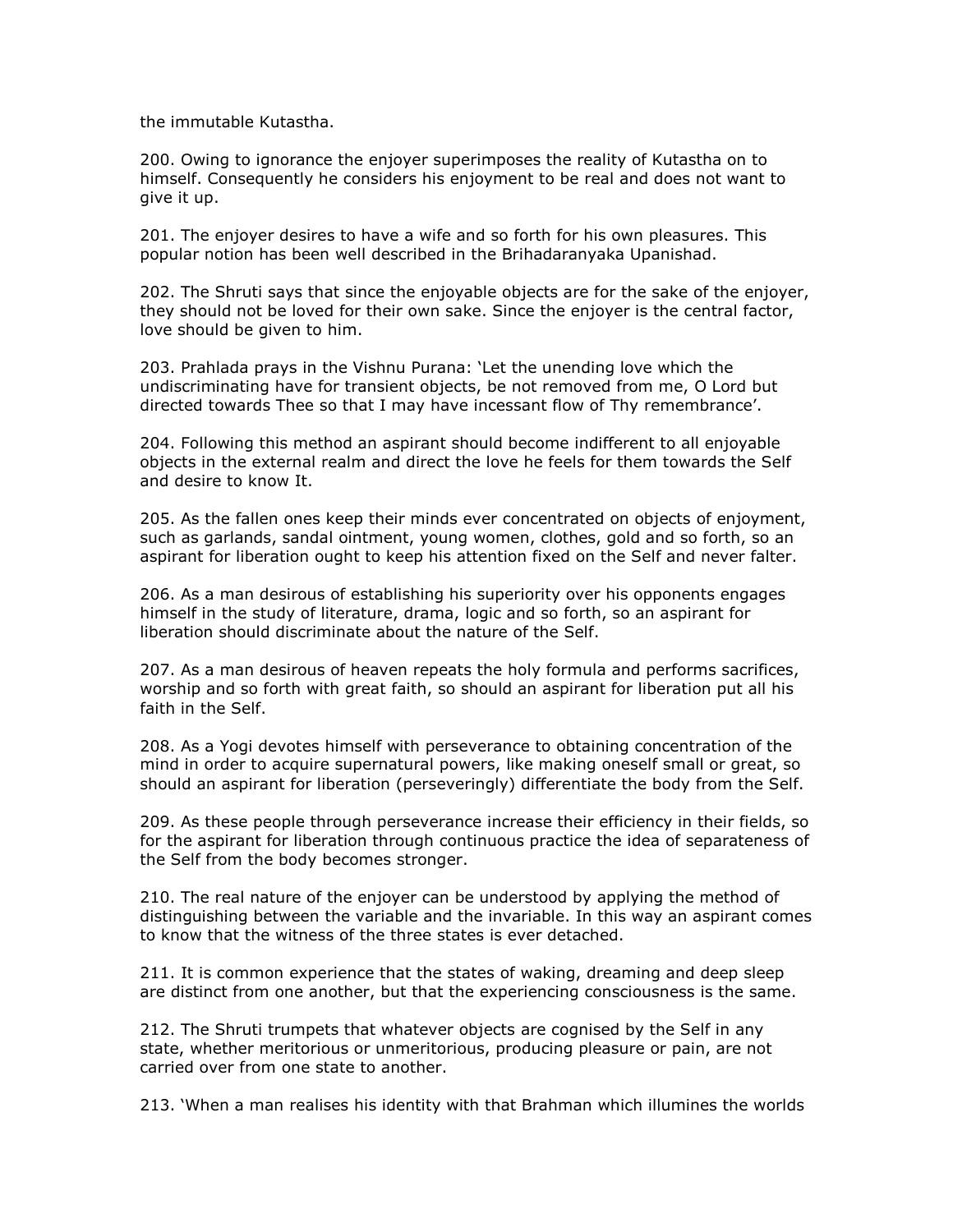of the waking, dreaming and sleeping states, he is released from all bonds'.

214. 'One should consider the Self to be the same in the waking, dreaming and sleeping states. That Atman which knows itself as beyond the three states is free from rebirth'.

215. 'That Self which is not subject to experience in any of the three states, which can be called pure consciousness, the witness, the ever blissful and which is neither the enjoyer nor the enjoyment or the object of enjoyment, That I am'.

216. When the Self has been differentiated in this way, what remains as the enjoyer is Chidabhasa or Jiva who is also known as the sheath of the intellect and who is subject to change.

217. This Chidabhasa is a product of Maya. Shruti and experience both demonstrate this. The world is a magical show and Chidabhasa is included in it.

218. In deep sleep the unchanging witness consciousness perceives the absorption of Chidabhasa who is therefore unreal. By continually differentiating the Chidabhasa one comes to understand his unreality and his separateness from Kutastha.

219. When Chidabhasa or Jiva convinces himself that he is liable to destruction, he no longer has a desire for pleasure. Does a man lying on the ground in death-bed, desire to marry ?

220. He is ashamed to speak of himself as an enjoyer as before. He feels ashamed like one whose nose has been cut off and just endures the experience of his fructifying Karma.

221. When Chidabhasa is ashamed to think of himself as the enjoyer, how meaningless it is to say that he will superimpose the idea of being the enjoyer on to Kutastha.

222. Thus the words 'for whose gratification' in the first verse, are intended to denote that there is no enjoyer at all and consequently, to the enlightened there are no bodily miseries.

223. Bodies are known to be of three types, viz., gross, subtle and causal. And, of course, there are correspondingly three kinds of afflictions or affections.

224. The physical body, composed of wind, fire and water (the three-humours of the body), is subject to scores of diseases and also to many other troubles such as bad odour, deformity, inflammation and fracture.

225. The subtle body is affected on the one hand by desire, anger and so forth and on the other by inner and outer control, peace of the mind and serenity of the senses. The presence of the former affections and the absence of the latter lead to misery.

226. In deep sleep, the state of the causal body, the Jiva knows neither himself nor others and appears as if dead. The causal body is the seed of future births and their miseries. So saw Indra, as declared in the Chandogya Upanishad.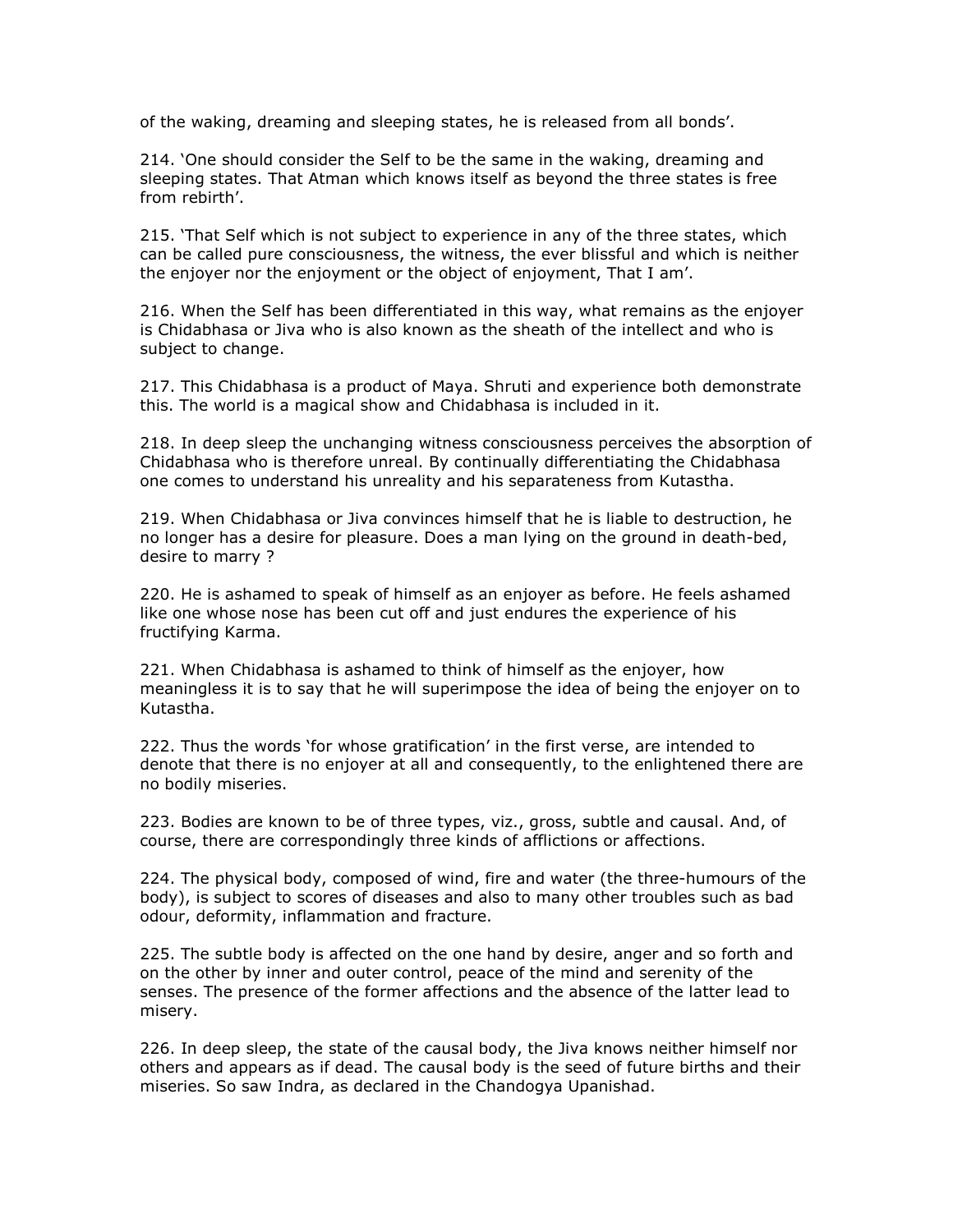227. These affections are said to be natural to the three bodies. When the bodies become free from them, they cease to function.

228. As there is no piece of cloth without cotton threads, no blanket without wool and no pot without clay, so the three bodies cannot exist without these affections.

229. Yet, as a matter of fact, these affections are not natural to Chidabhasa. (They belong only to the bodies with which Chidabhasa is identified.) It is to be noted that the reflected consciousness is not different from pure consciousness and both are self-luminous by nature.

230. None of these affections are natural to Chidabhasa. How then can they be attributed to Kutastha ? The fact is that through the force of ignorance (Avidya) Chidabhasa imagines himself to be identified with the three bodies and is affected.

231. Chidabhasa superimposes on the three bodies the reality of the Kutastha and imagines that these three bodies are his real Self.

232. As long as the illusion lasts Chidabhasa continues to take upon himself the states which the bodies undergo and is affected by them, as an infatuated man feels himself affected when something affects his family.

233. An ordinary man is afflicted when his son or wife suffers; similarly Chidabhasa unreasonably thinks that he is afflicted by bodily ailments.

234. By discrimination ridding himself of all illusion and without caring for himself the Chidabhasa always thinks of the Kutastha. How can he still be subject to the afflictions pertaining to the bodies ?

235. When a man takes a rope for a serpent, he runs away from it. When the illusion is negated and the true nature of the rope is known, he realises his error and is ashamed of it.

236. As a man who has injured another through ignorance humbly begs his forgiveness on realising his error, so Chidabhasa submits himself to Kutastha.

237. As a man does repeated penance of bathing etc., for repeated sins, so Chidabhasa too, repeatedly meditates on Kutastha and submits to It as his witness or substratum.

238. As a courtesan suffering from a certain disease is ashamed to demonstrate her charms to a lover who is acquainted with her condition, so Chidabhasa is ashamed to consider himself as the doer and enjoyer.

239. As a Brahmana defiled by contact with a vicious man of low caste undergoes penance and subsequently avoids the risk of touching such a man, so Chidabhasa, having known of his difference from the bodies, no longer identifies himself with them.

240. An heir-apparent imitates the life of his father, the king, in order to fit himself for accession to the throne. So Chidabhasa continually imitates the witness Kutastha with a view to his being one with It.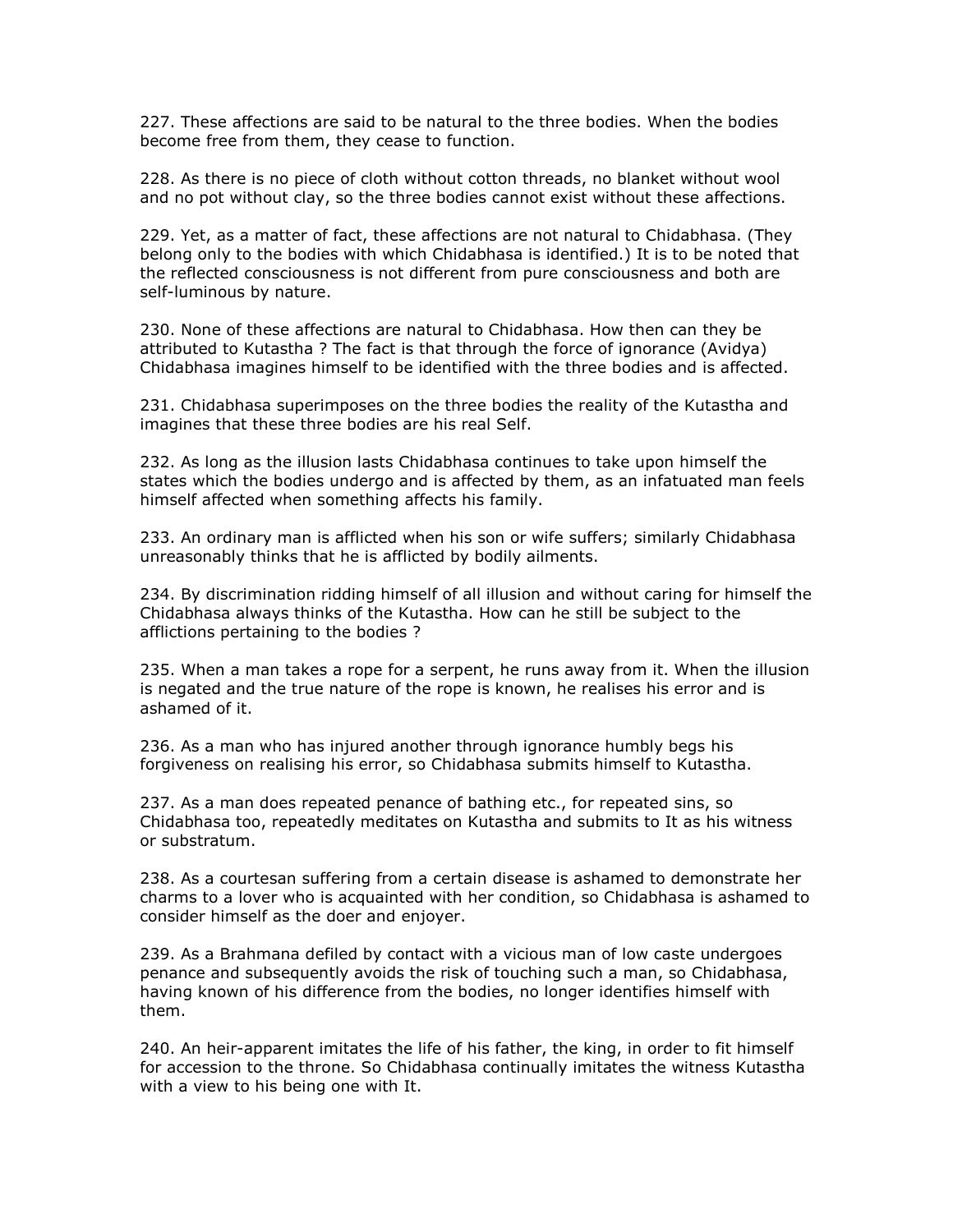241. He who has heard the declaration of Shruti: 'The knower of Brahman becomes Brahman', fixes his whole mind on Brahman and ultimately knows himself to be Brahman.

242. As people desirous of acquiring the state of the deities immolate themselves in the fire, so Chidabhasa renounces his identity in order to be absorbed in Kutastha.

243. In the course of self-immolation a man retains his manhood until his body is completely consumed. So the idea of Chidabhasa continues as long as the body, the result of fructifying Karma, continues.

244. After a man has realised the nature of the rope, the trembling caused by the erroneous idea of the snake disappears gradually only and the idea of the snake still sometimes haunts him when he sees a rope in darkness.

245. Similarly the fructifying Karma does not end abruptly but dies down slowly. In the course of the enjoyment of its fruits, the knower is occasionally visited by such thoughts as 'I am a mortal'.

246. Lapses like this do not nullify the realisation of truth. Jivanmukti (liberation in life) is not a vow, but the establishment of the soul in the knowledge of Brahman.

247. In the example already cited, the tenth man, who may have been crying and beating his head in sorrow, stops lamenting on realising that the tenth is not dead; but the wounds caused by beating his head take a month gradually to heal.

248. On realising that the tenth is alive, he rejoices and forgets the pain of his wounds. In the same way liberation in life makes one forget any misery resulting from the fructifying Karma.

249. As it is not a vow and a break does not matter, one should reflect on the truth again and again to remove the delusion whenever it recurs, just as a man who takes mercury to cure a certain disease eats again and again during the day to satisfy the hunger caused by the mercury.

250. As the tenth man cures his wounds by applying medicines, so the knower wears out his fructifying Karma by enjoyment and is ultimately liberated.

251. In the first verse, the expression 'Desiring what ?' indicates the release from suffering. This is the sixth state of Chidabhasa. The seventh state, which is now described, is the achievement of perfect satisfaction.

252. The satisfaction by external objects is limited, but the satisfaction of liberation in life is unlimited. The satisfaction of direct knowledge engenders the feeling that all that was to be achieved has been achieved and all that was to be enjoyed has been enjoyed.

253. Before realisation one has many duties to perform in order to acquire worldly and celestial advantages and also as an aid to ultimate release; but with the rise of knowledge of Brahman, they are as good as already done, for nothing further remains to be done.

254. The Jivanmukta always feels supreme self-satisfaction by constantly keeping in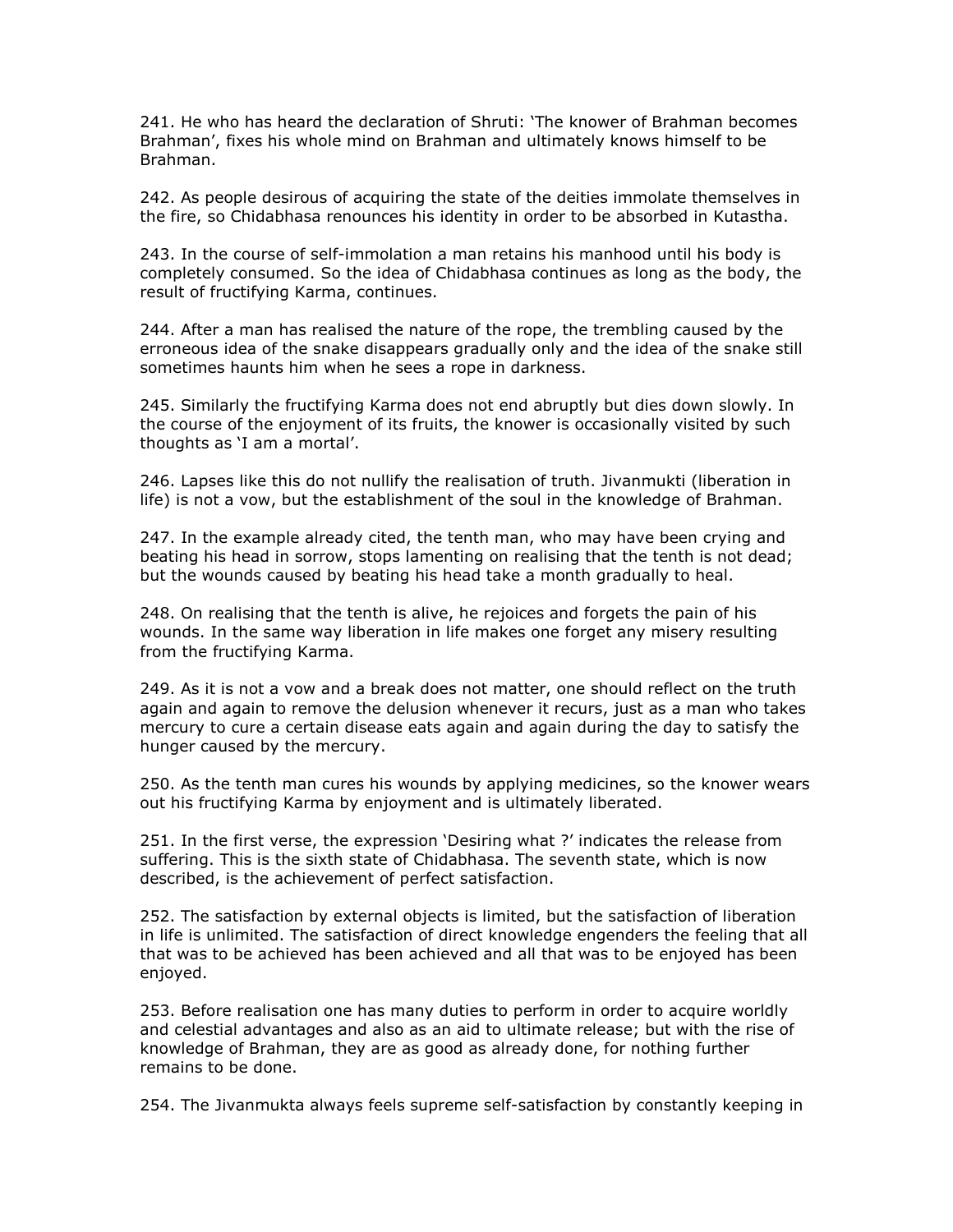view his former state and present state of freedom from wants and duties.

255. Let the ignorant people of the world perform worldly actions and desire to possess wives, children and wealth. I am full of supreme bliss. For what purpose should I engage myself in worldly concerns ?

256. Let those desirous of joy in heaven perform the ordained rituals. I pervade all the worlds. How and wherefore should I undertake such actions ?

257. Let those who are entitled to it, explain the scriptures or teach the Vedas. I am not so entitled because all my actions have ceased.

258. I have no desire to sleep or beg for alms, nor do I do so; nor do I perform the acts of bathing or ablution. The onlookers imagine these things in me. What have I to do with their imaginations ?

259. Seeing a bush of red gunja berries from a distance one may suppose that there is a fire, but such as imaginary fire does not affect the bush. So the worldly duties and qualities attributed to me by others do not affect me.

260. Let those ignorant of the nature of Brahman listen to the teachings of the Vedanta philosophy. I have Self-knowledge. Why again should I listen to them ? Those who are in doubt reflect on the nature of Brahman. I have no doubts, so I do not do so.

261. He who is subject to erroneous conviction may practise meditation. I do not confuse the Self for the body. So in the absence of such a delusion why should I meditate ?

262. Even without being subject to this delusion, I behave like a human being through the impressions and habits gathered over a long period.

263. All worldly dealings will come to an end when the fructifying Karma wears out. If it does not wear out, thousands of meditational bouts will not stop the dealings.

264. To bring to an end your worldly dealings, you may practise contemplation as much as you like, but I know the worldly dealings to be perfectly harmless. Why should I then meditate ?

265. There is no distraction for me, so for me there is no need of Samadhi too. Both distraction and absorption are states of the changeable mind.

266. I am the sum of all the experiences in the universe; where is the separate experience for me ? I have obtained all that was to be obtained and have done all that was to be done. This is my unshakable conviction.

267. I am associationless, neither the doer nor the enjoyer. I am not concerned with what the past actions make me do, whether in accordance with or against the social or scriptural codes.

268. Or, there is no harm if I engage myself in doing good to the world following the scriptural injunctions even though I have obtained all that was to be obtained.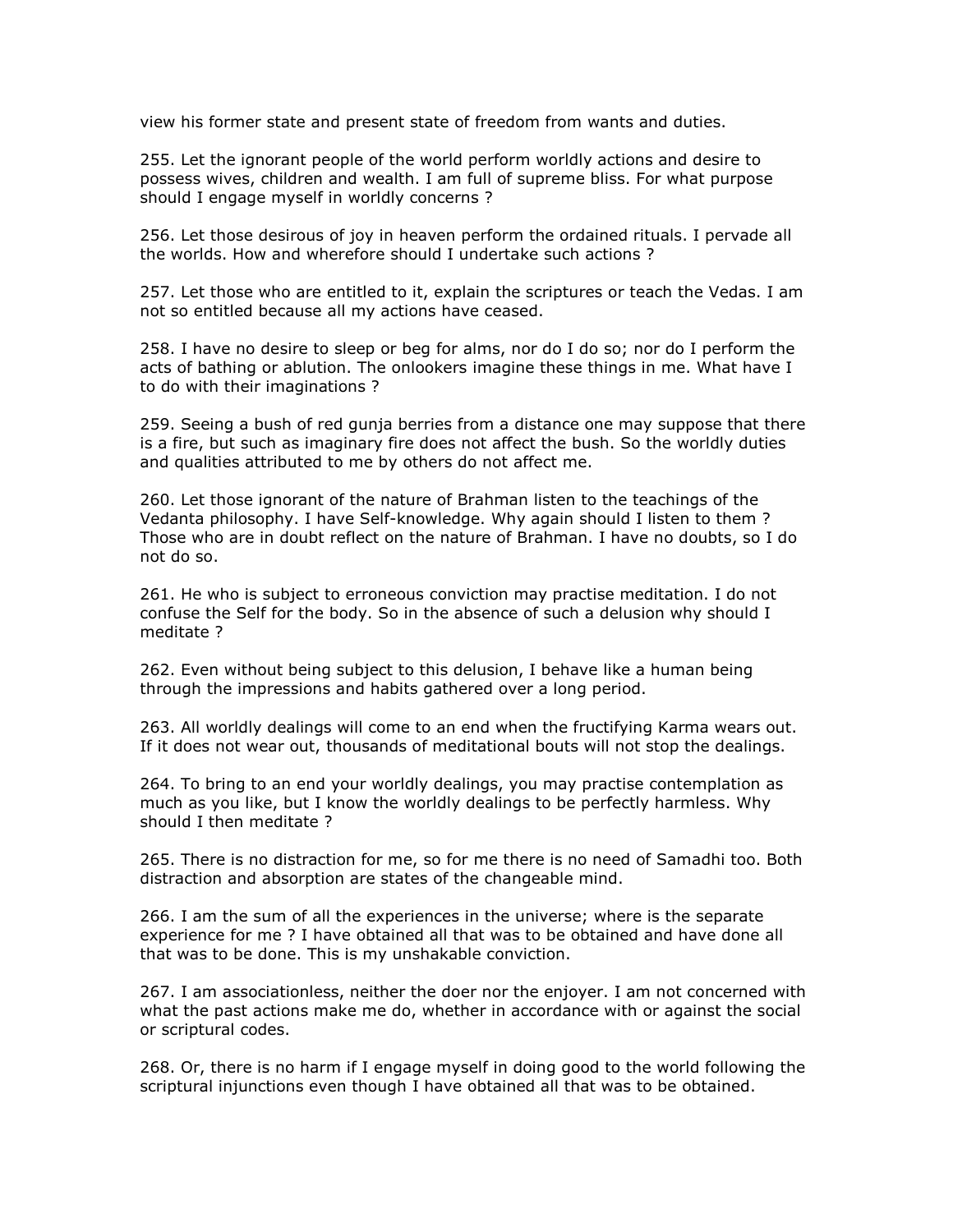269. Let my body worship God, take bath, preserve cleanliness or beg for alms. Let my mind recite 'Aum' or study the Upanishads.

270. Let my intellect meditate on Vishnu or be merged in the bliss of Brahman, I am the witness of all. I do nothing nor cause anything to be done.

271. How can there be any conflict between the actor and myself ? Our functions are as apart from each other as the eastern from the western ocean ?

272. An advocate of action is mainly concerned with the body, the organs of speech, the intellect and with Karma; he is not concerned with the witness-consciousness, whereas the illumined one is concerned with the associationless witness, not with other things.

273. If the advocates of Karma and Jnana, without understanding the difference of their topics, enter into a dispute, they are like two deaf persons quarrelling ! The illumined ones only laugh at seeing them.

274. Let the knower of truth know the witness-consciousness whom the Karmi does not recognise, as Brahman. What does the Karmi lose by this ?

275. The illumined man has rejected the body, speech and mind as unreal. What does he lose if a believer in action makes use of them ?

276. (Doubt): The knower of truth has no use for getting engaged in action. (Reply): What use has actionlessness ? (Doubt): Absence of action is a help to the acquisition of knowledge. (Reply): Action too is helpful in the search after knowledge.

277. (Doubt): Once the truth is known, there is no further desire to know it (and so he has no need for action). (Reply): He has not to know again (and so he has no need for inaction). The knowledge of truth remains unobstructed and needs nothing further to revive it.

278. Nescience (Avidya) and its effects (the realm of duality) cannot negate the knowledge of truth. The dawn of truth has already destroyed them for ever in the case of the knower.

279. The realm of duality, destroyed by knowledge, may still be perceived by the senses, but such perception does not affect illumination. A living rat cannot kill a cat; then how can it do so when dead ?

280. When a man is so invulnerable that even the mighty weapon Pasupata cannot kill him, how can you say that he will be killed by an edgeless weapon ?

281. The knowledge of truth has fought and overcome ignorance even when it was at the height of its power being helped by a variety of wrong notions produced by it. How can that knowledge, firmer now, be obstructed ?

282. Let the corpses of ignorance and its effects, destroyed by knowledge, remain; the Emperor, the conqueror, has no fear of them; on the contrary they only proclaim his glory.

283. To one who is not separated from this all-powerful knowledge, neither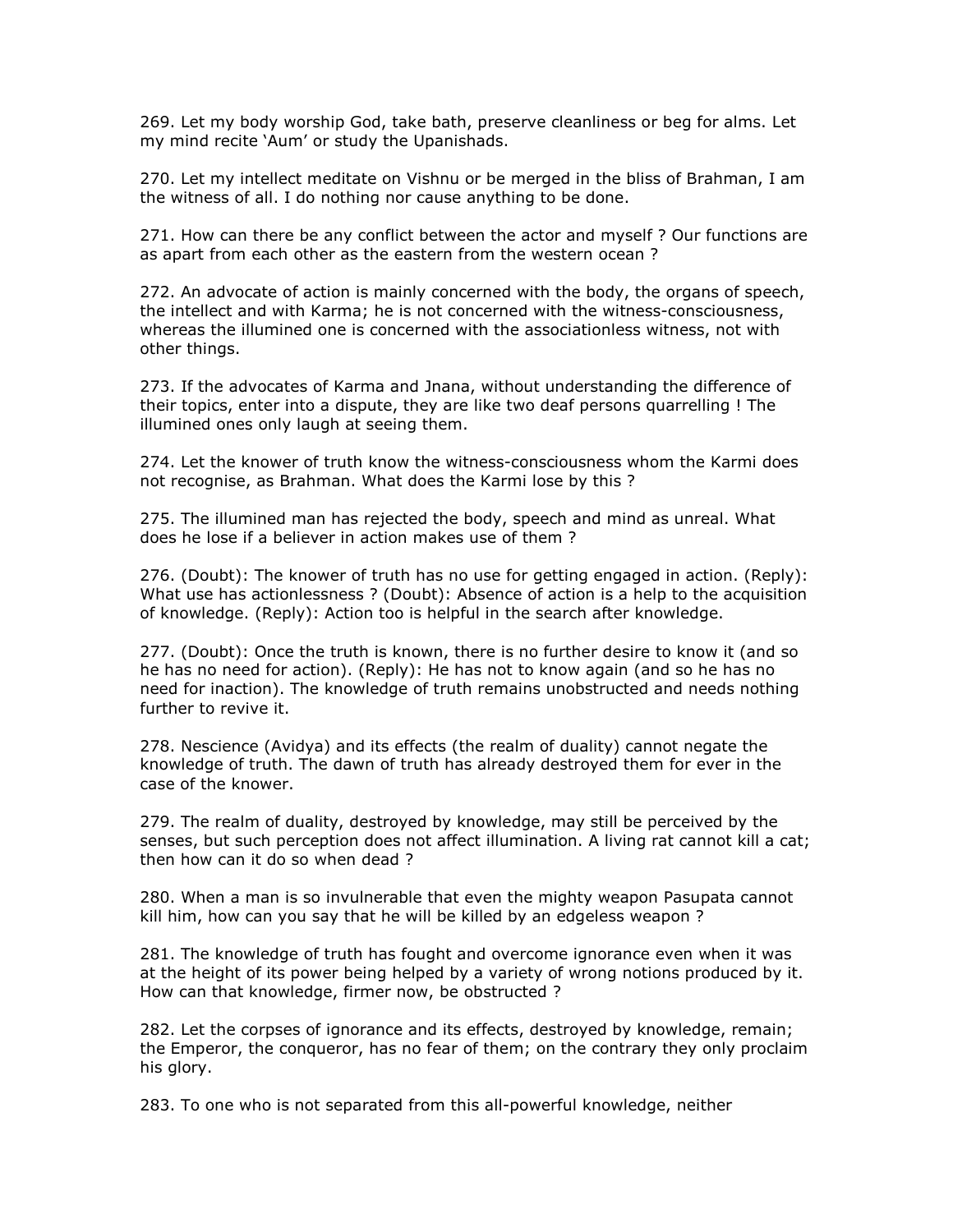engagement in action nor actionlessness does any injury. They relate only to the body.

284. He who is without knowledge of truth must always be enthusiastic about action, for it is the duty of men to make efforts for heaven or for liberation.

285. If the knower of truth is among people who are performing actions, he too performs all actions required of him with his body, mind and speech, so as to be in accord with them.

286. If on the other hand he happens to be among people who are aspirants to spiritual knowledge, he should show defects in all actions and himself give them up.

287. It is proper that the wise man when with the ignorant should act in accord with their actions, just as a loving father acts according to the wishes of his little children.

288. When his infant children show him disrespect or beat him, he neither gets angry with them nor feels sorry, but, on the contrary, fondles them with affection.

289. The enlightened man when praised or blamed by the ignorant does not praise or blame them in return. He behaves in such a way as to awaken a knowledge of the real entity in them.

290. With the ignorant a wise man should behave in such a way as will enable them to have realisation. In this world he has no other duty except awakening the ignorant.

291. As he has achieved all that was to be achieved and nothing else remains for him to do, he feels satisfied and always things thus:

292. Blessed am I, blessed, for I have the constant vision of my Self ! Blessed am I, blessed, for the bliss of Brahman shines clearly to me !

293. Blessed am I, blessed, for I am free from the sufferings of the world. Blessed am I, blessed, for my ignorance has fled away, I know not where.

294. Blessed am I, blessed, for I have no further duty to perform. Blessed am I, blessed, for I have now achieved the highest that one can aspire to.

295. Blessed am I, blessed, for there is nothing to compare with my great bliss ! Blessed am I, blessed, blessed, blessed, again and again blessed !

296. O my merits, my merits, how enduringly they have borne fruit ! Wonderful are we, the possessors of this great merit, wonderful !

297. O how grand and true are the scriptures, the scriptures, O how grand and great is my teacher, my teacher ! O how grand is this illumination, this illumination, O how grand is this bliss, this bliss !

298. The wise who study repeatedly this chapter called the 'Lamp of perfect Satisfaction' will dive in the bliss of Brahman and remain in perfect bliss.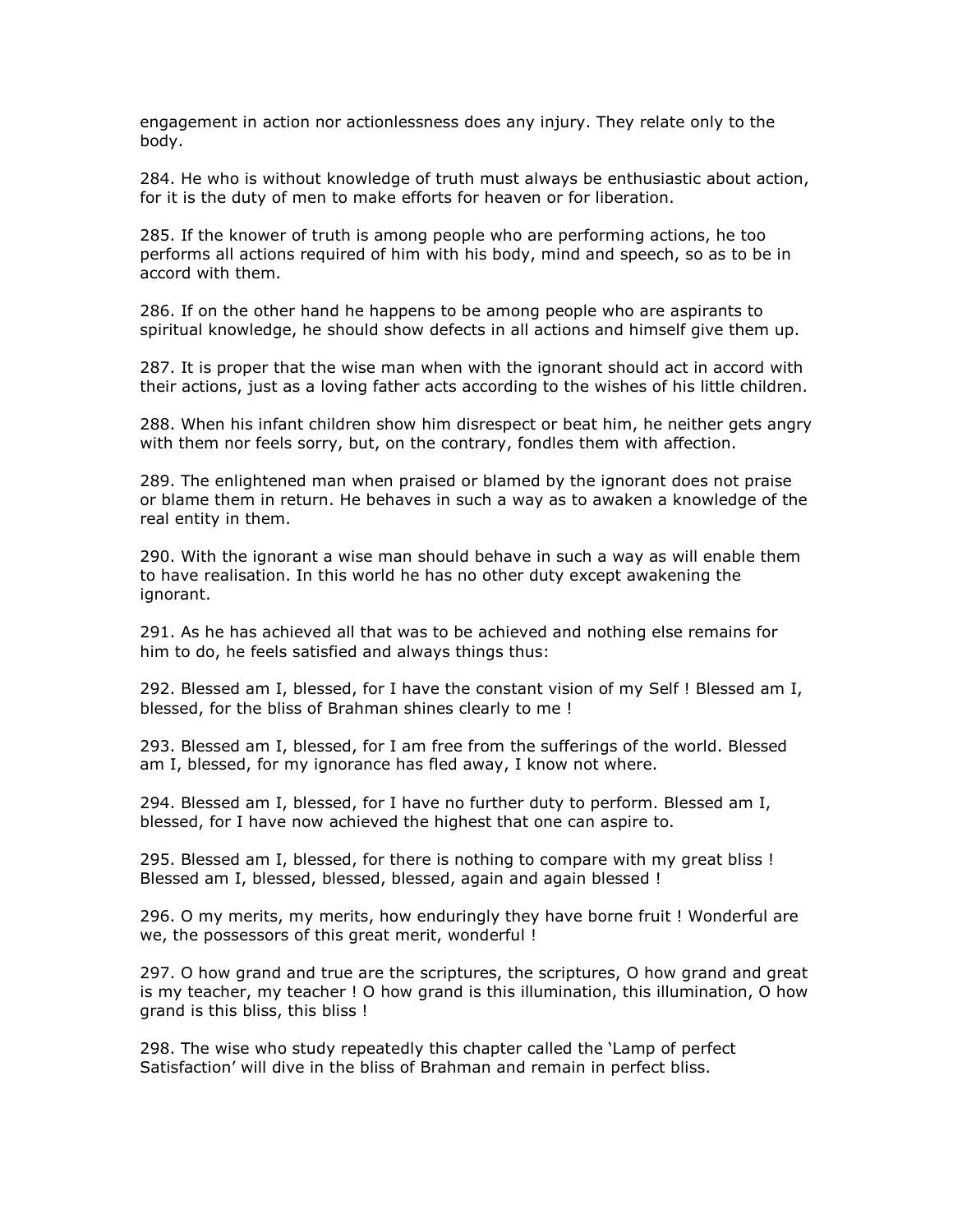## VIII. THE LAMP OF KUTASTHA

1. Just as a wall illumined by the rays of the sun is more illumined when the light of the sun reflected in a mirror falls on it, so the body illumined by Kutastha is more illumined by the light of Kutastha reflected in the intellect (Chidabhasa).

2. When many mirrors reflect the light of the sun on to a wall which is already illumined by the sun, spaces between the various reflections are illumined by the light of the sun alone; and even if the reflections are not there, the wall still remains illumined.

3. Similarly, both in the intervals between the modifications of the intellect (Vrittis), in which Chidabhasa is reflected and during their absence (in deep sleep) Kutastha abides self-illumined; and Kutastha is therefore to be known as different from Chidabhasa.

4. An external object, such as a pot, is cognised through the Vrittis (modifications of the intellect) assuming its form, but the knowledge 'I know the pot' comes (directly) through pure consciousness, Brahman.

5. Before the rise of the Vritti (i.e., before the intellectual operation) my experience was 'I do not know that there is a pot over there'; after the rise, the experience is 'I know that there is a pot over there'. This is the difference the intellectual operation or Vritti brings about. But both the above experiences of knowledge or nonknowledge of the pot are due to Brahman.

6. Cognition or knowledge (of external thing) is the action (thereon) of the intellectual modification tipped with Chidabhasa like the steel-head of a spear. And non-cognition is the (beginningless but not endless) dullness (of an external thing) covering its revelation. Thus an external thing is spoken of in two ways, as a thing (pot) known or unknown as the intellectual modification spear-headed by Chidabhasa pierces its cover of dullness or not.

7. If the cognition of an unknown pot can be had through Brahman why not that of a known pot ? It does produce the cognition, for the Chidabhasa ceases functioning, as soon as the pot is made known.

8. If the intellect is without Chidabhasa, the cognition of an object cannot take place. For how does intellect in such a case differ from a lump of clay which is unconscious and insentient ?

9. Nowhere is a pot said to be known when it is besmeared with clay. Similarly when a pot is besmeared or covered by a Vritti only (not along with Chidabhasa) it cannot be said to be known (for both the clay and the Vritti are themselves unconscious and insentient).

10. Hence cognition (of a pot) is that reflection of consciousness (on the pot) which is produced as a result of the enveloping operation of the Vritti-cum-Chidabhasa. Brahman or pure consciousness cannot be this resultant reflection of consciousness inasmuch as it (being the eternal and immutable existence) exists prior to cognition.

11. (But will it not go against Sureshvaracharya's opinion expressed in the following Vartika ?) 'According to the authoritative books on Vedanta an object of cognition, in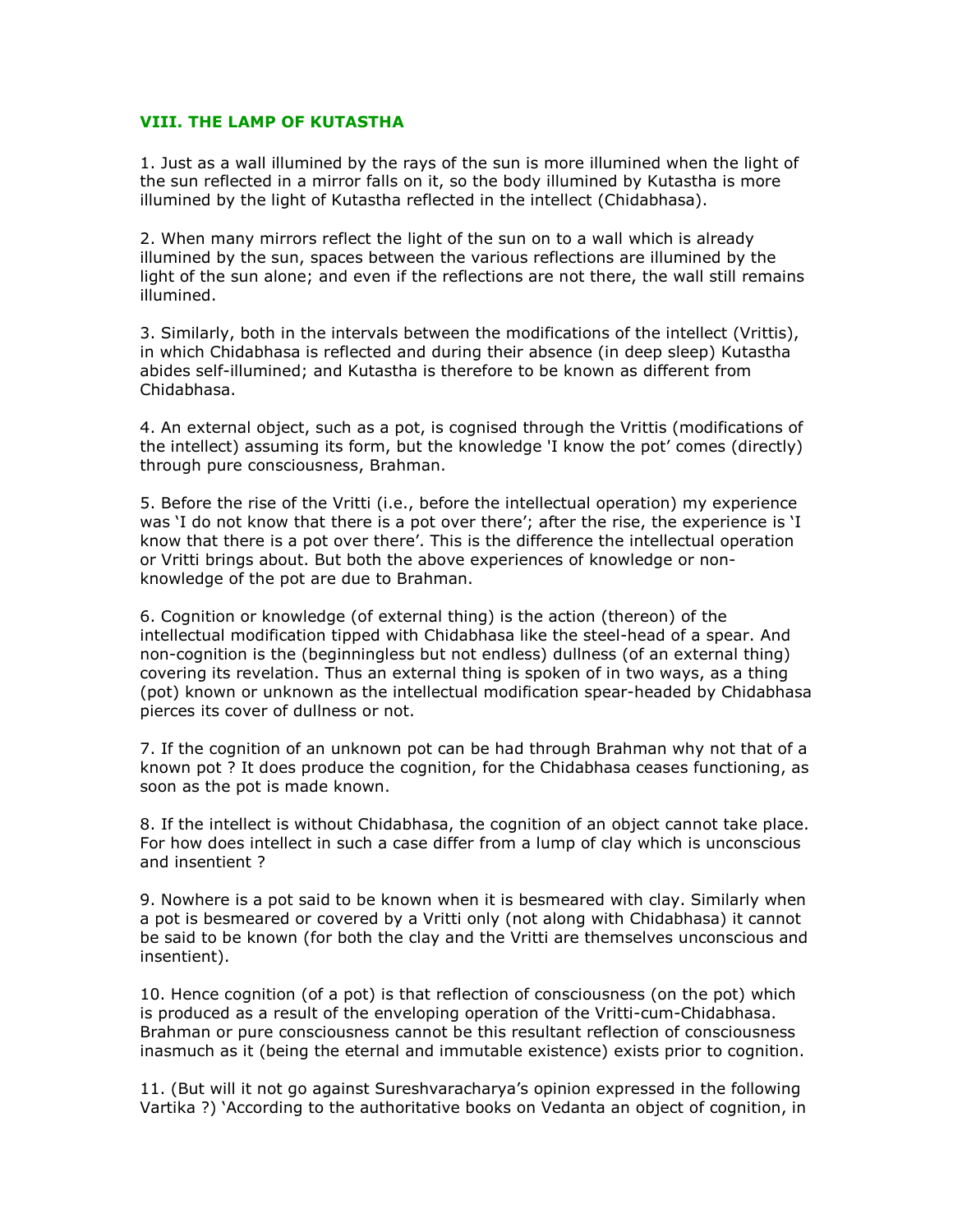matters of external objects, is that Samvit or consciousness which is the result of the act of cognition.'

12. Here by 'Samvit' or consciousness what Sureshvaracharya means is the resultant reflected consciousness, for the great Sankaracharya himself (Sureshvara's guru) in his Upadeshasahasri has made the distinction between Brahman-Chaitanya and the 'resultant'-Chaitanya amply clear.

13. Therefore the reflection of consciousness produced on the pot is the cause of its cognition; and the knownness or knowledge of this cognition, exactly as its ignorance, is the work of the Brahman-Chaitanya.

14. The Vritti of intellect, the reflection of Chit on the pot and the (object) pot – all three are made known by Brahman-Chaitanya; whereas the (object) pot's existence (at a particular place) is known by the reflection of Chit on the pot, inasmuch as it is the 'resultant' consciousness.

15. So the knowledge of a pot involves a double consciousness, viz., Brahmanconsciousness and Vritti-cum-Chidabhasa-consciousness (covering the pot). Brahman-consciousness corresponds to the consciousness which accompanies what the Naiyayikas call 'knowledge of knowledge' (Anuvyavasaya), the knowledge which follows the cognition of objects (that I know my knowledge or existence of objects).

16. The cognition 'This is a pot' is due to Chidabhasa, but the knowledge 'I know the pot' is derived from Brahman-consciousness.

17. Just as in objects outside the body, Chidabhasa has thus been differentiated from Brahman, so within the body too Chidabhasa is to be differentiated from the immutable Kutastha.

18. As fire pervades a red-hot piece of iron, so Chidabhasa pervades I-consciousness as well as lust, anger and other emotions.

19. Even as a red-hot piece of iron manifests itself only and not other objects, similarly the modifications of the intellect (Vrittis), aided by Chidabhasa, manifest themselves only, i.e., the things which they cover and not others.

20. All modifications are produced one after another (i.e., with gaps in between); and they all become latent during deep sleep and in the states of swoon and Samadhi.

21. That consciousness which witnesses the interval between the disappearance and the rise of successive Vrittis and the period when they do not exist and which is itself unmodifiable and immutable, is called Kutastha.

22. As in the (cognition of an) external pot, there is the play of double consciousness, so also in that of all internal Vrittis. This is evident from the fact that there is more consciousness in the Vrittis than in their intervals.

23. Unlike a pot, the intellect is neither an object of cognition nor of non-cognition. For it cannot grasp itself – no object can do so – so it cannot be cognised; since, again, it removes ignorance settled on objects it cannot be said to be non-cognised (for if you know what is produced you know what produced it as well).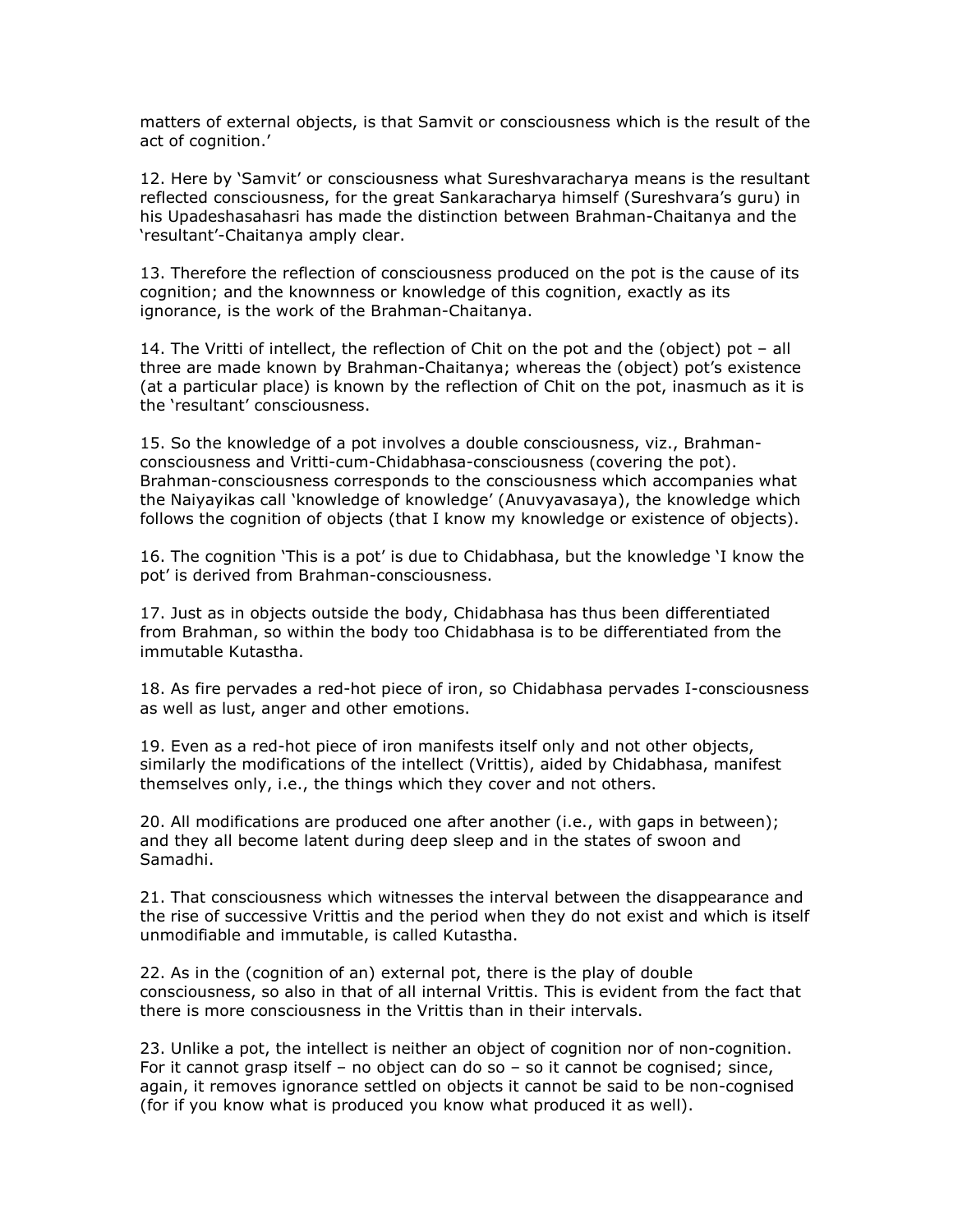24. Since Chidabhasa is a double consciousness we see it manifested and unmanifested, therefore, it cannot be called immutable, Kutastha; whereas the other is Kutastha, for it undergoes no such change.

25. The earlier teachers have made it clear that Kutastha is the witness in passages like '(It is) the witness of the intellect (Antahkarana) and its operations (Vrittis)'.

26. They have also declared that Kutastha, Chidabhasa and the mind are related in the same way as the face, its reflection and the mirror. This relationship is proved through scriptures and reasoning. Thus Chidabhasa also has been described.

27. (Objection): Kutastha conditioned by the intellect can pass to and return from the other worlds, like the Akasa enclosed in a pot. Then what is the necessity of postulating Chidabhasa ?

28. (Reply): Being merely conditioned by an object (such as the intellect), Kutastha does not become a Jiva. Otherwise, even a wall or a pot which is also pervaded by Kutastha would become a Jiva.

29. (Objection): The intellect is different from the wall, for it is transparent. (Reply): It may be so, but why do you bother about the opaqueness or transparency of the conditioner ? (For your concern is with the condition, not with the conditioner).

30. In measuring out rice and other grains, it makes no difference to their quantity whether the measure be made of wood or metal.

31. If you say, though it makes no difference in measuring, the metallic measure does give reflection, we reply that such is the property of the inner organ (Antahkarana), in that it can reflect consciousness as Chidabhasa.

32. 'Abhasa' means slight or partial manifestation, 'Pratibimba' is also like that i.e., partial manifestation. It does not have the properties of the real entity but resembles it in having some of them.

33. As the Chidabhasa is associated and variable, it is devoid of the characteristics of Kutastha. But as it renders objects capable of being cognised, it resembles Kutastha. Such is the opinion of the wise.

34. (Objection): Chidabhasa is not different from the intellect because its existence depends on the existence of the intellect. (Reply): You say little, for the intellect itself might also be similarly regarded as not different from the body.

35. (Objection): The scriptures declare the survival of the intellect after the body falls (and therefore the intellect is the same as Chidabhasa). (Reply): According to the Shruti passages which declare the entry of the Atman or the Self into the body, Chidabhasa is distinct from the intellect.

36. (Objection): Chidabhasa and the intellect enter the body together. (Reply): This is not so, for in the Aitareya Upanishad it is said that the Self enters the body by its own will apart from the intellect.

37. The Upanishad says that the Self (Atman) thought: 'This body with the organs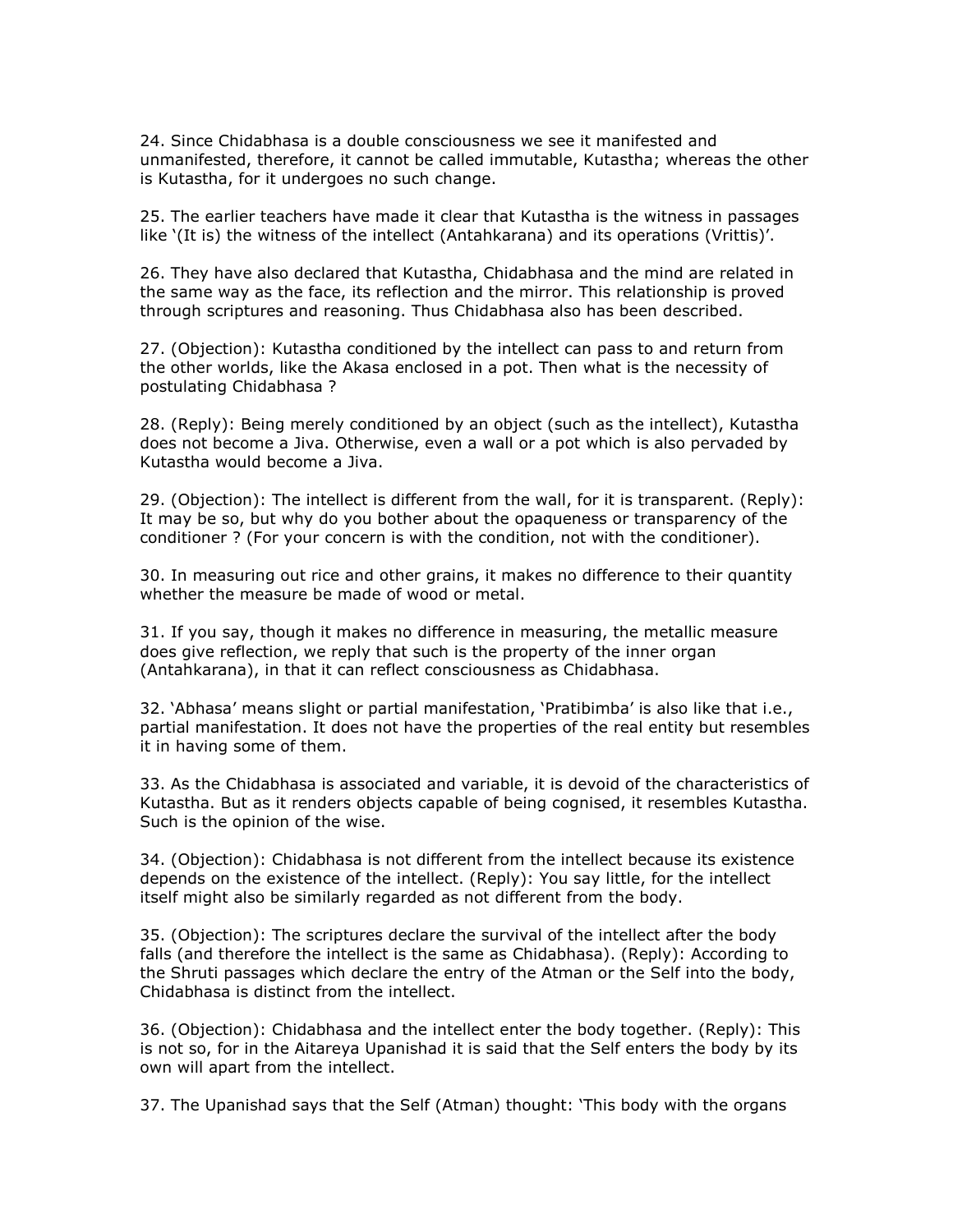cannot live without me', and so cleaving the centre of the skull it entered into the body and started experiencing the changeable states (e.g., wakeful, dreaming etc.,).

38. (Objection): How can the associationless Kutastha be said to animate the body by entering it ? (Reply): Then how did It create the universe ? (Objection): Both the acts of creation and entering the body are caused by Maya. (Reply): Then they vanish too when Maya is destroyed.

39. The Self becomes the ego identifying itself with the body composed of the five elements and when the body perishes (once for all) the ego too perishes with it. Thus said Yajnavalkya to Maitreyi.

40. 'This Self is not perishable' – thus the Shruti differentiates the Kutastha from everything else. 'The Self is associationless' – such statements sing the everdetached state of Kutastha.

41. The passage which says that the body only dies and not the Jiva does not mean that he is released but only that he transmigrates.

42. (Objection): How can the changeable Jiva say 'I am Brahman' since Brahman is immutable ? (Reply): He can, because, in spite of apparent discrepancy between Jiva and Brahman, the identity is established by giving up the false notion about the Jiva. (What appeared, under the influence of Maya, as Jiva is really none other than Brahman).

43. A man may be mistaken for the stump of a tree; but the notion of the stump is destroyed when the man is known to be a man. Similarly, when the Jiva knows 'I am Brahman', his notion 'I am Buddhi (the ego-consciousness in the mind)' is destroyed.

44. Acharya Sureshvara in his Naishkarmya Siddhi describes clearly how Jiva and Brahman are found to be identical when the false notion about the Jiva (viz., its identity with the Buddhi) is destroyed. Therefore, the text 'I am Brahman' is to be understood in this sense.

45. In another Shruti text: 'Everything is Brahman', Brahman and the universe are shown to be identical; it also is to be interpreted in the above sense, viz., what appears to be 'all this', i.e., the universe, is really Brahman. Similarly, in the text 'I am Brahman' the same identity of Jiva and Brahman is indicated.

46. It is true that the author of the Vivarana gloss has denied the Badha-Samanadhikaranya interpretation (and has accepted the Mukhya-Samanadhikaranya interpretation) of 'I am Brahman'. It is because he has taken the 'I' in the sense of Kutastha-Chaitanya and not in the sense of Chidabhasa.

47. In the text 'That thou art' the word 'thou', freed from all adjuncts, is Kutastha; and in Vivarana and other (advanced) works attempts are made to establish its identity with Brahman.

48. The consciousness, the substratum on which the illusion of Chidabhasa together with the body and the sense organs is superimposed, is known as Kutastha in Vedanta.

49. The substratum, on which stands the illusion of the whole world, is described in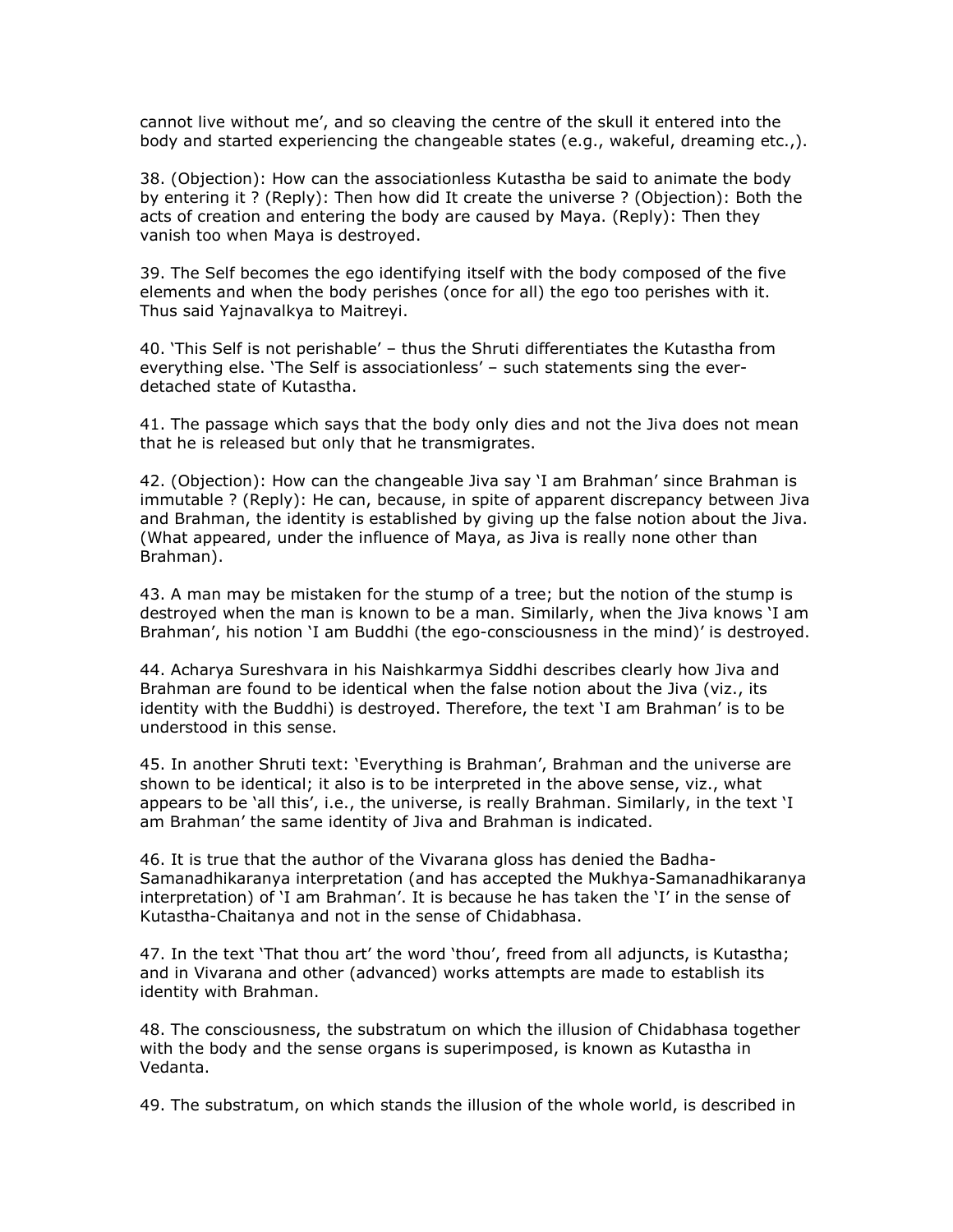the Vedanta by the word Brahman.

50. When the whole world of Maya is recognised as a superimposition on this one consciousness, Brahman, what to speak of Jiva who is only a part of this world.

51. The difference between the entities indicated by 'that' and 'thou' is due to that of the superposed world and Jiva, which is only a part of it; in reality they are one consciousness.

52. (That it is a genuine case of superposition is proved by the fact that) Chidabhasa, the reflected consciousness, partakes of the characteristics of both, the superposing intellect, such as agentship, enjoyership, etc., and the superposed Atman, which is consciousness. So the whole Chidabhasa is a creation of illusion.

53. 'What is the intellect ?' 'What is the reflected consciousness ?' 'And what is the Self ?' 'How is the world here ?' – Because of indecision about these questions ignorance has arisen. This illusion is also called Samsara.

54. He is the knower of truth, the liberated, who knows the true nature of the intellect, etc., mentioned above. Thus the Vedanta has decided.

55. The piece of sophistry advanced by the logicians and others, viz., 'Whose is the bondage ?' must be met by adopting the method of Khandana-Khanda-Khadya by Sri Harsa Mishra.

56. It is said in the Shiva Purana that pure consciousness (Kutastha) exists as a witness to (the rise and fall of) the mental modifications (Vrittis), their prior (and posterior) non-existence and the state of ignorance prior to inquiry about truth.

57-58. As the support of the unreal world, its nature is existence; as it cognises all insentient objects, its nature is consciousness; and as it is always the object of love, its nature is bliss. It is called Shiva, the infinite, being the means of revelation of all objects and being related to them as their substratum.

59. Thus in the Saiva-Puranas Kutastha has been described as having no particular characteristics of Jiva and Ishvara and as being non-dual, self-luminous and the highest good.

60. The Shruti declares that Jiva and Ishvara are both reflections of Brahman in Maya. They are, however, different from material things in that they are transparent (i.e., revealing) just as a glass jar is different from earthen ones.

61. Though both are products of food, the mind is subtler and purer than the body. Similarly, Jiva and Ishvara are more transparent than the grosser products of Maya.

62. Jiva and Ishvara, because they manifest the power of revealing, must be considered to be endowed with consciousness. For, nothing is difficult for Maya, that is endowed with the power to create all things.

63. When we sleep, our dreams create even Jiva and Ishvara. What wonder is there then that the Great Maya creates them in the waking state ?

64. The Maya creates omniscience and other qualities too in Ishvara. When it can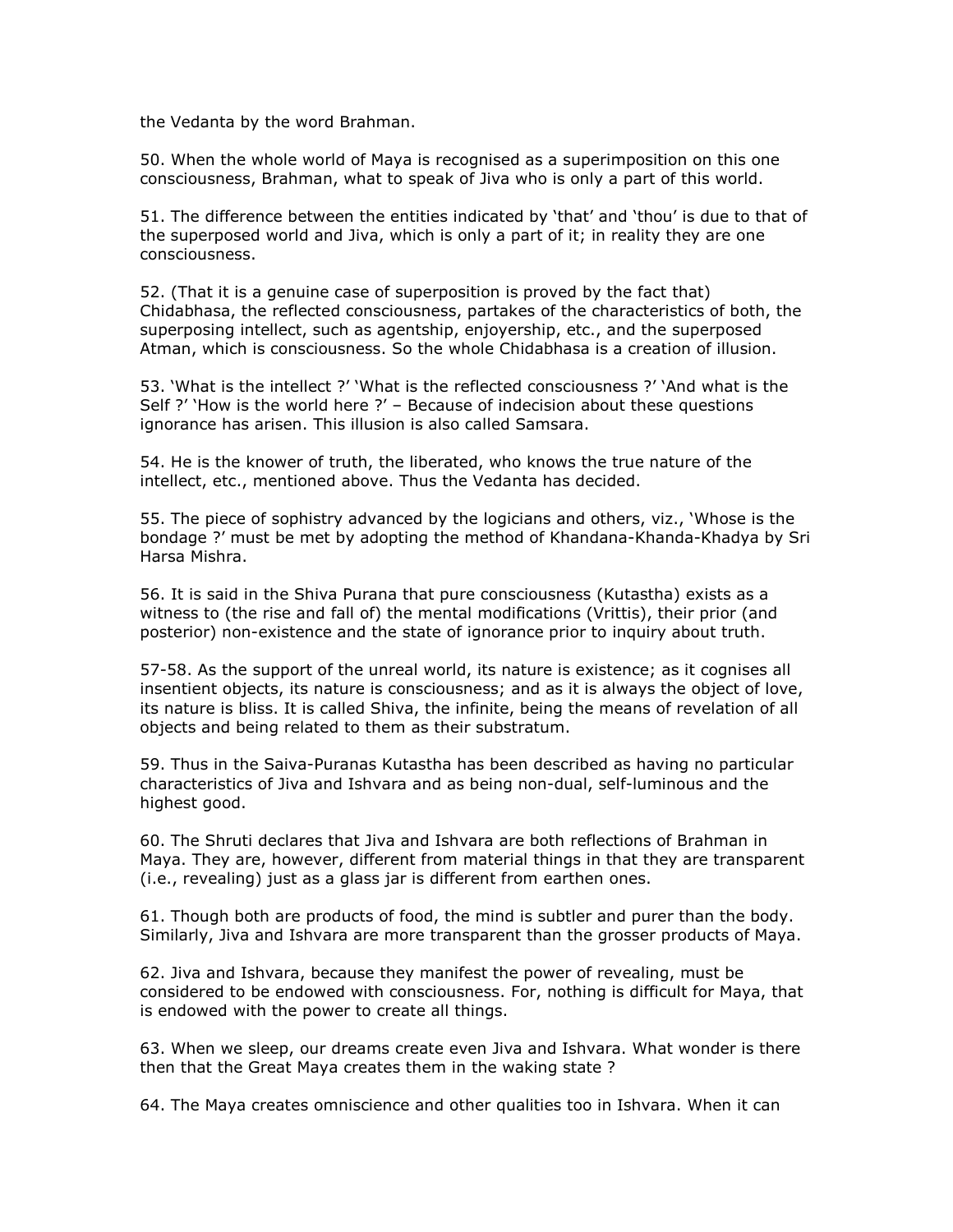create Ishvara, the receptacle of these qualities, is it difficult to conceive that it can also create these qualities in Him ?

65. If you raise the improper doubt about Kutastha, we say: do not imagine that Kutastha is also a creation of Maya. There is no evidence for that assumption.

66. All the classics of Vedanta proclaim the reality of Kutastha and they do not admit the existence of any entity other than It.

67. These verses show the real meaning of the Shruti and do not consider the matter from a logical point of view. The doubts of the logicians are not considered here.

68. The aspirant for release should give up sophistry and should base his conviction on the Shruti, which says that Jiva and Ishvara are creations of Maya.

69. Ishvara's creation extends from His willing to create the world to His entrance into His creation; Jiva's creation includes everything from the world of the waking state to his release from ignorance.

70. Kutastha is ever associationless, it does not change. Thus one should always meditate and reflect.

71. '(For Kutastha) there is no death and no birth, none in bondage and none engaged in working out release (Sadhaka), no aspirant for release (Mumukshu) and none liberated (Mukta). That is the supreme truth'.

72. The Shruti tries to indicate the reality which is beyond the body and the mind by using the conceptions of Jiva, Ishvara and Jagat.

73. Acharya Sureshvara has said that whatever method helps one to understand clearly the indwelling Atman is approved by the Vedantic classics.

74. The dull-witted, ignorant of the real meaning of the Shruti, wanders here and there, whereas the wise, understanding its purport, ever abides in the ocean of bliss.

75. Like a cloud which pours out streams of rain, Maya creates the world (Jagat). As the ether is not affected by the rain, so pure consciousness (that I am) suffers neither gain nor loss from anything in the phenomenal world. That is the conviction of the wise.

76. He who always reflects on this 'Lamp of Kutastha' ever abides as the selfrevealing Kutastha.

## IX. THE LAMP OF MEDITATION

1. One may perchance obtain a thing by following a wrong line by mistake; so also even by worshipping Brahman one may get release, the desired goal. So various ways of worship are described in the Nrisimha-Uttara-Tapaniya Upanishad.

2. A man sees a gleam of light emitted by a gem and another sees a gleam of light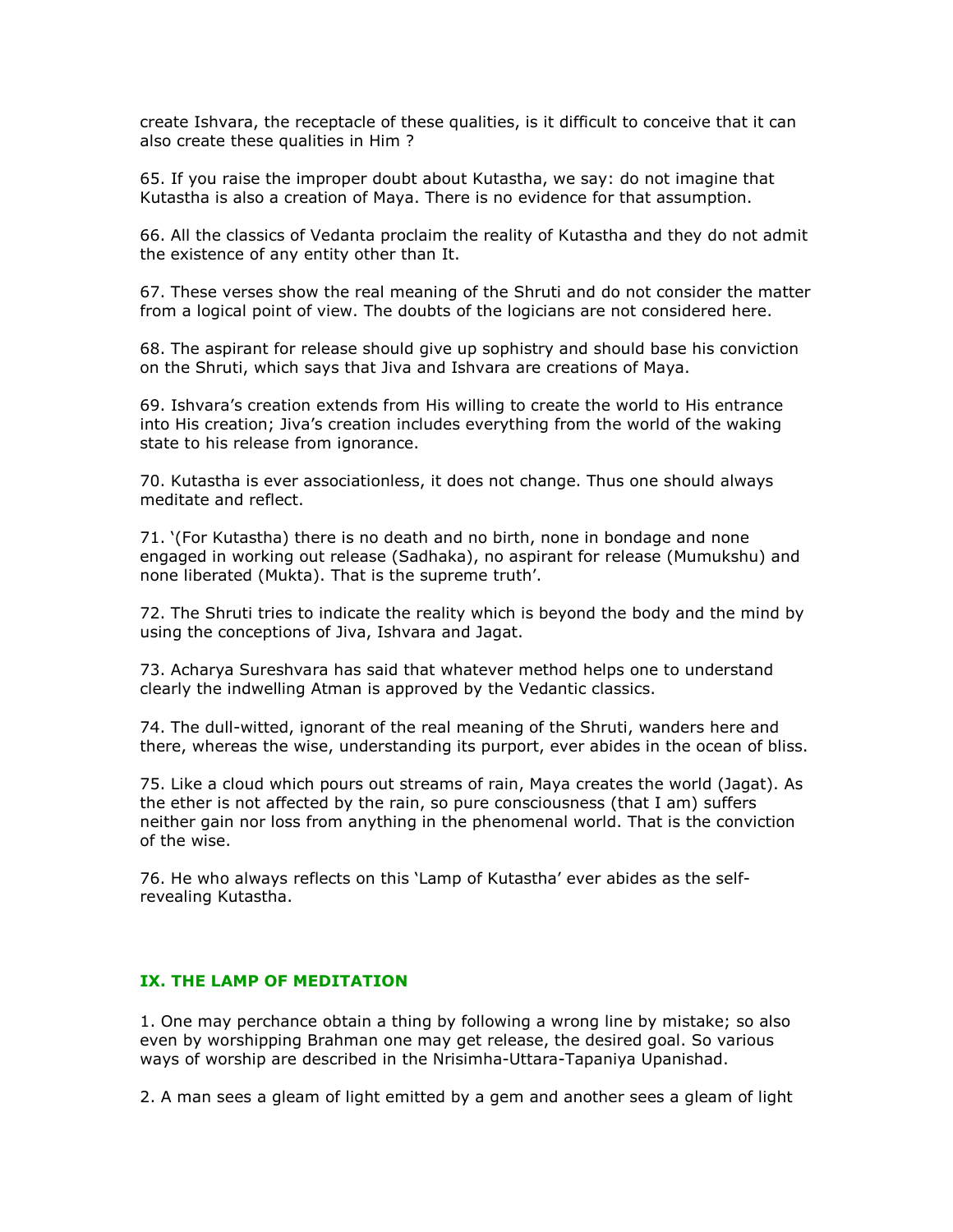coming from a lamp; and both imagining that they are gems run to get them. Though (in both the cases) the notions are wrong, the results are different.

3. There is a lamp inside the house, its light is visible from outside. Similarly elsewhere the light of a gem is seen (from outside).

4. On seeing the two gleams at a distance, both (the men) took them for gems and ran after them. Their notions are equally wrong, in that they took the gleams for gems.

5. The man who ran for the gleam of the lamp did not find the gem, but the man who ran for the gleam of the gem got it.

6. Mistaking the gleam of a lamp for a gem is called a Visamvadi Bhrama, 'misleading error' (or an error that does not lead to the goal). Mistaking the gleam of a gem for a gem is called a 'leading' or 'informative' error, though both are errors (or wrong observations).

7. On seeing a mist and mistaking it for smoke, if a man argues the existence of fire there and goes for getting charcoal and accidentally finds it, his mistake is called a 'leading' error, a chance coincidence.

8. Sprinkling on himself the water of the River Godavari thinking it to be that of the River Ganges, if a man is actually purified this is 'leading' error (Samvadi Bhrama).

9. A man suffering from a high fever repeats 'Narayana' in delirium and dies. He goes to heaven. This is again a 'leading' error.

10. In direct perception, in inference and in the application of scriptural authority, there are innumerable instances of such leading errors or chance coincidences.

11. Otherwise, how could images of clay, wood and stone be worshipped as deities or how could a woman be worshipped as fire ?

12. From the knowledge and (or) adoption of a wrong means, sometimes, by accident, as in the sitting of a crow on the branch of a palm tree and in the instantaneous fall of a fruit thereof, a desired result is obtained. This knowledge and (or) adoption of a wrong means is called a Samvadi Bhrama or a 'leading' error, or error leading to a right knowledge.

13. The 'leading' error though a wrong notion is potent enough to give the correct result. So also the meditation or worship of Brahman leads to liberation.

14. After indirectly knowing the one indivisible homogeneous Brahman from the books on Vedanta, one should meditate on or think repeatedly 'I am Brahman'.

15. Without realising Brahman to be one's own Self, the general knowledge of Him derived through the study of the scriptures, viz., 'Brahman is', is here called indirect knowledge, just as our knowledge of the forms of Vishnu etc., is called.

16. One may have knowledge of Vishnu from scriptures as having four arms etc., but if one does not have a vision of Him, he is said to have only indirect knowledge, inasmuch as he has not seen Him with his eyes.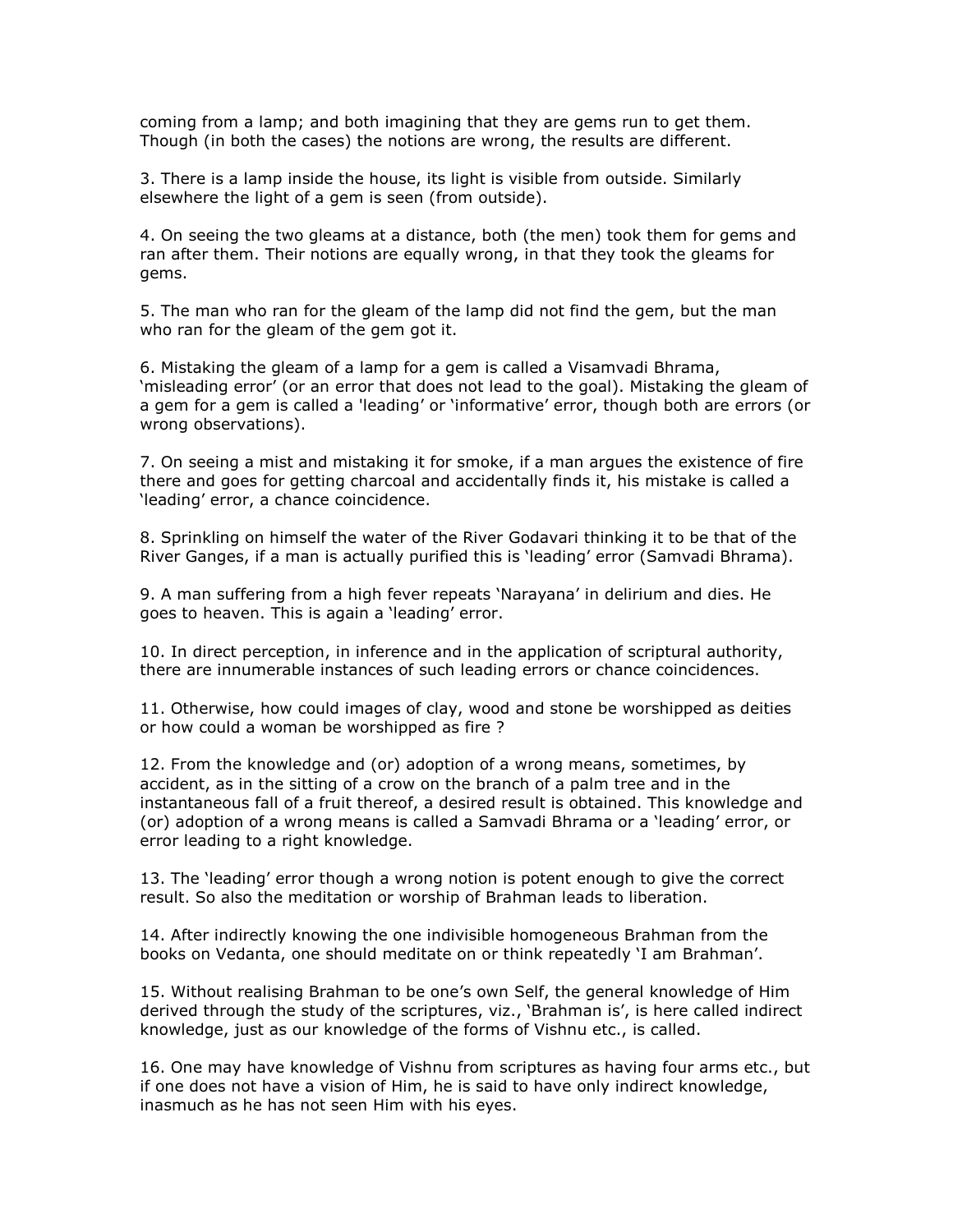17. This knowledge because of its defect of indirectness is not false, for the true form of Vishnu has been revealed by the scriptures which are authoritative.

18. From the scripture a man may have a conception of Brahman as existence, consciousness and bliss but he cannot have a direct knowledge of Brahman unless Brahman is cognised as the inner witness in his own personality.

19. As the knowledge of Sat-Chit-Ananda has been acquired in the scriptural method, it, though an indirect knowledge, is not an illusory one.

20. Though Brahman has been described as being one's own Self in the scriptures and the great Saying, still, one cannot understand It without the practice of enquiry.

21. As long as the delusion that the body is the Self, is strong in a man of dull intellect, he is not able at once to know Brahman as the Self.

22. As the perception of duality is not opposed to an indirect knowledge of nonduality, a man of faith, expert in the scriptures, can easily have the indirect knowledge of Brahman.

23. The perception of a stone image is not opposed to an indirect knowledge of the deity whom the image represents. Which devotee contradicts the idea of Vishnu in the image ?

24. The disbelief of those who have no faith need not be considered, for the believing alone are authorised to perform the Vedic actions.

25. An indirect knowledge of Brahman can arise even through a single instruction by a competent teacher. It is like the knowledge of the form of Vishnu which does not depend on intellectual enquiry.

26. As there may be doubts about them, ritualistic works and methods of worship have been discussed (in the scriptures). Who otherwise could have synthesised the directions about them, scattered as they are over many branches of the Vedas ?

27. Such rituals and methods of worship have been collected and co-ordinated in the Kalpa-Sutras. With their help man, who has faith, may practise them without further enquiry.

28. The methods of worship are described in other works by the seers. Those who are dull of ratiocination go to a teacher and learn the methods from him.

29. To determine the correct meaning of the Vedic texts let the learned resort to enquiry, but practical worship can be performed (with benefit) according to the teachings of a competent teacher.

30. The direct realisation of Brahman, however, is never possible only from the instructions of a competent teacher without the practice of inquiry.

31. Want of faith alone obstructs the indirect knowledge; want of enquiry is however the obstacle to the direct knowledge.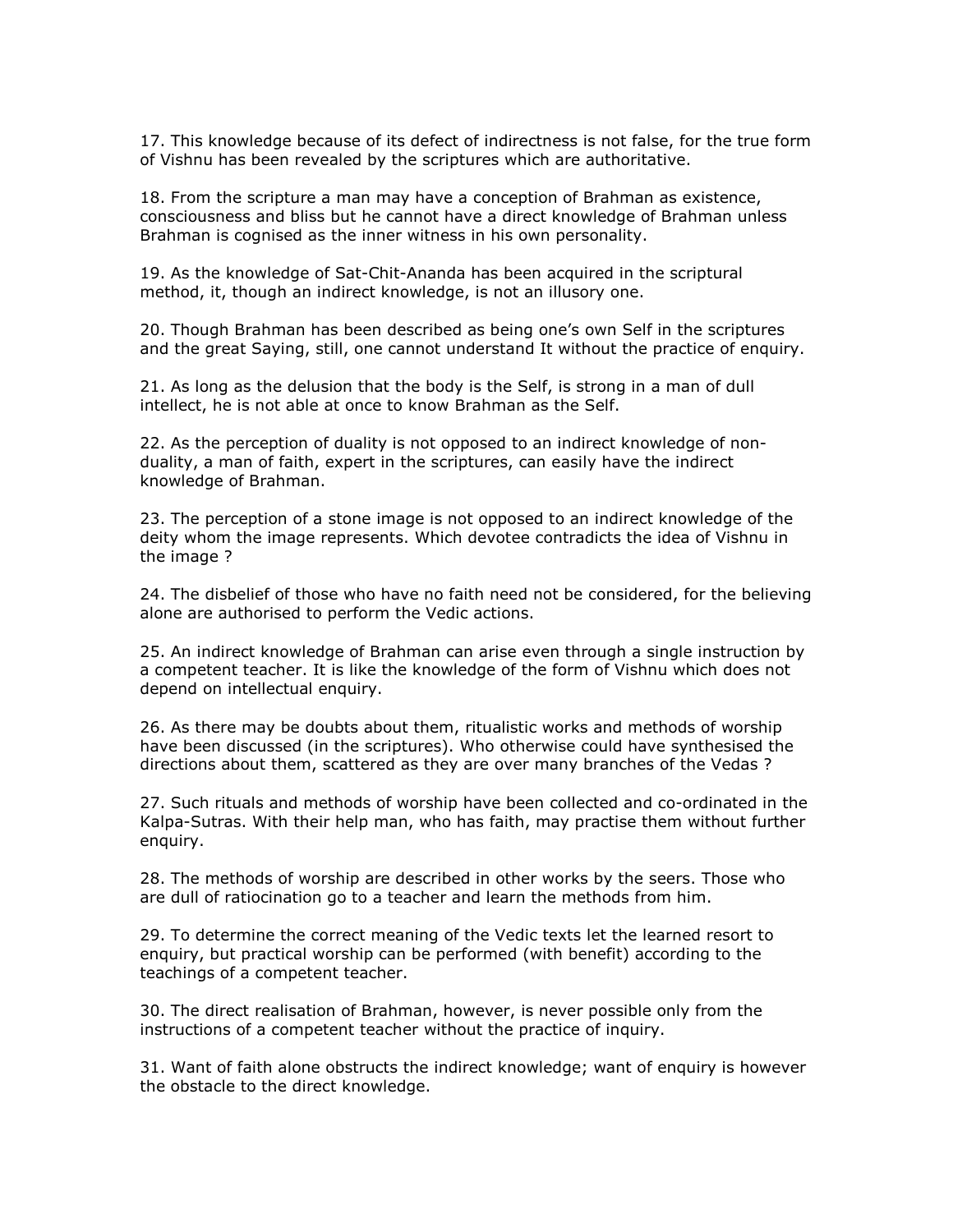32. If even by enquiry one does not get the direct knowledge of Brahman as the Self, one should repeatedly practise enquiry, for enquiry, it is prescribed, should continue until direct knowledge dawns.

33. If a person does not realise the Self even after practising till death, he will surely realise it in a future life when all the obstacles will have been eliminated.

34. Knowledge will arise either in this birth or the next, says the author of the Brahma Sutras. The Shruti also says that there are many who listen to the teachings on non-duality and yet do not realise in this life.

35. By virtue of the practice of spiritual enquiry in a previous birth, Vamadeva had realisation even while in his mother's womb. Such results are also seen in the case of studies.

36. In spite of reading many times a boy may not be able to memorise something, but sometimes, next morning, without any further study, he remembers all that he has read.

37. As the seed in the field or in the womb matures in time, so in the course of time the practice of self-enquiry gradually ripens and bears fruit.

38. In spite of repeated enquiry a man does not realise the truth because of three kinds of impediments. This has been clearly pointed out in his Vartika by Acharya Sureshvara.

39. If you ask why the realisation (which did not arise before) comes now, we shall reply that knowledge comes only with the total removal of impediments which may be past, present or future.

40. Therefore only by studying the Veda and its meaning a man is not released. This has been shown in the example of hidden gold.

41. There is the popular song saying that a monk could not realise the truth, the impediment being his past attachment to his queen (or a she-buffalo).

42. His teacher instructed him of Brahman knowing his attachment to her (by telling him that Brahman was her substratum). When the impediment was removed, the monk realised the truth properly.

43. The impediments of the present are (i) binding attachment to the objects of the senses, (ii) dullness of the intellect, (iii) indulgence in improper and illogical arguments and (iv) the deep conviction that the Self is an agent and an enjoyer.

44. Through the practice of inner control and other qualifications and through hearing the truth and so forth, suitable for counteracting the impediments, the latter slowly perish and one realises his Self as Brahman.

45. The future impediment has been well illustrated in the case of Vamadeva. He overcame it in one birth and Bharata in three births.

46. In the Gita, it has been told that a Yogi who has not attained illumination in this life may be freed from the impediment after many births. Yet his practice of enquiry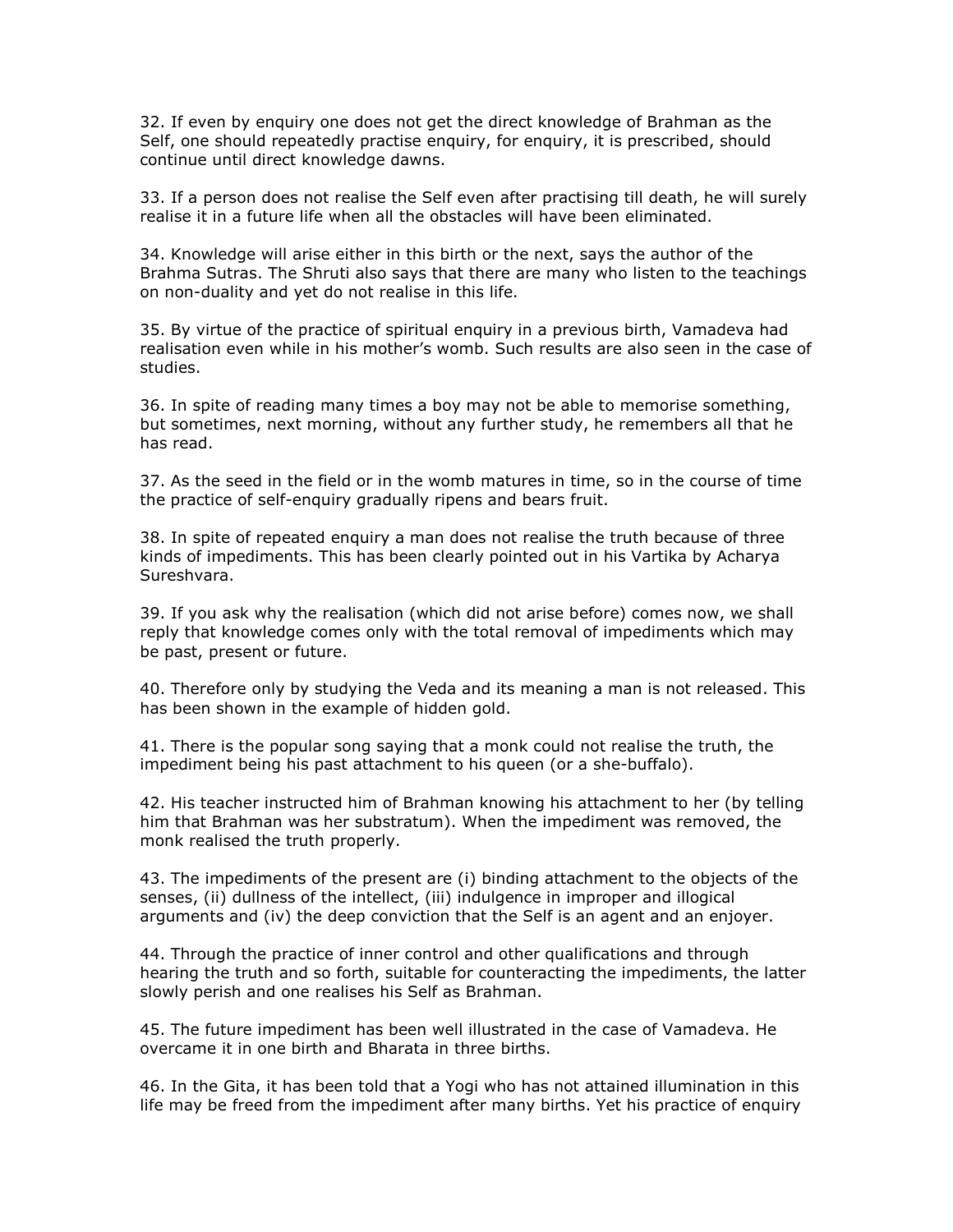is never fruitless.

47. Because of his practice of enquiry such a Yogi enters into the heaven of the meritorious and then if he is not freed from desires, he is born again in a pious and prosperous family.

48. Or, if he has no worldly desires, he is born in a family of Yogis who have pure intellect due to their practice of enquiry into the nature of Brahman, for such a birth is hard to obtain.

49. He regains the Yogic intellect acquired in his previous birth and so strives more vigorously; this birth is indeed hard to achieve.

50. He is borne on by the momentum of his Yogic practices in the previous birth even against his inclination. Thus after many births he achieves perfection and as a result is liberated.

51. A man who has a strong desire for Brahmaloka, but suppresses it and practises enquiry about the Self, will not have realisation.

52. As the scriptures say, the monk, who has well ascertained the meaning of Vedanta, goes to the realm of Brahma and is released at the end of the four Yugas along with Brahma.

53. In some cases the enquiry itself is impeded because of the result of their evil deeds as the Shruti says: 'Even to hear about Him it is not available to many'.

54. If a man cannot practise enquiry, either due to extreme dullness of intellect or for want of other favourable circumstances, let him always keep the mind on Brahman.

55. As it is possible to continue the thought-current regarding Brahman with attributes, meditation on the attributeless Brahman also is not impossible.

56. (Doubt): Brahman is beyond speech and mind and so cannot be meditated upon. (Reply): Then there can be no knowledge of Brahman too.

57. (Doubt): Brahman is known as beyond speech and mind. (Reply): Then why cannot Brahman be meditated upon as beyond speech and mind ?

58. (Doubt): If Brahman can be meditated upon He becomes invested with attributes. (Reply): That happens if He is taken as knowable. (Doubt): Brahman is knowable by Lakshana, indirect indication. (Reply): Then meditate upon Brahman that way, i.e., by Lakshana.

59. (Doubt): The Shruti saying, 'Know that alone to be Brahman which is beyond the range of speech and mind and not that which the people worship', prohibits meditation on Brahman.

60. (Reply): Equally Brahman cannot be an object of knowledge, for the Shruti says: 'Brahman is other than that which can be known'. (Doubt): The Shruti also says that Brahman can be known. (Reply): So also it says that He can be meditated upon. So meditate on Him basing upon those Vedic texts.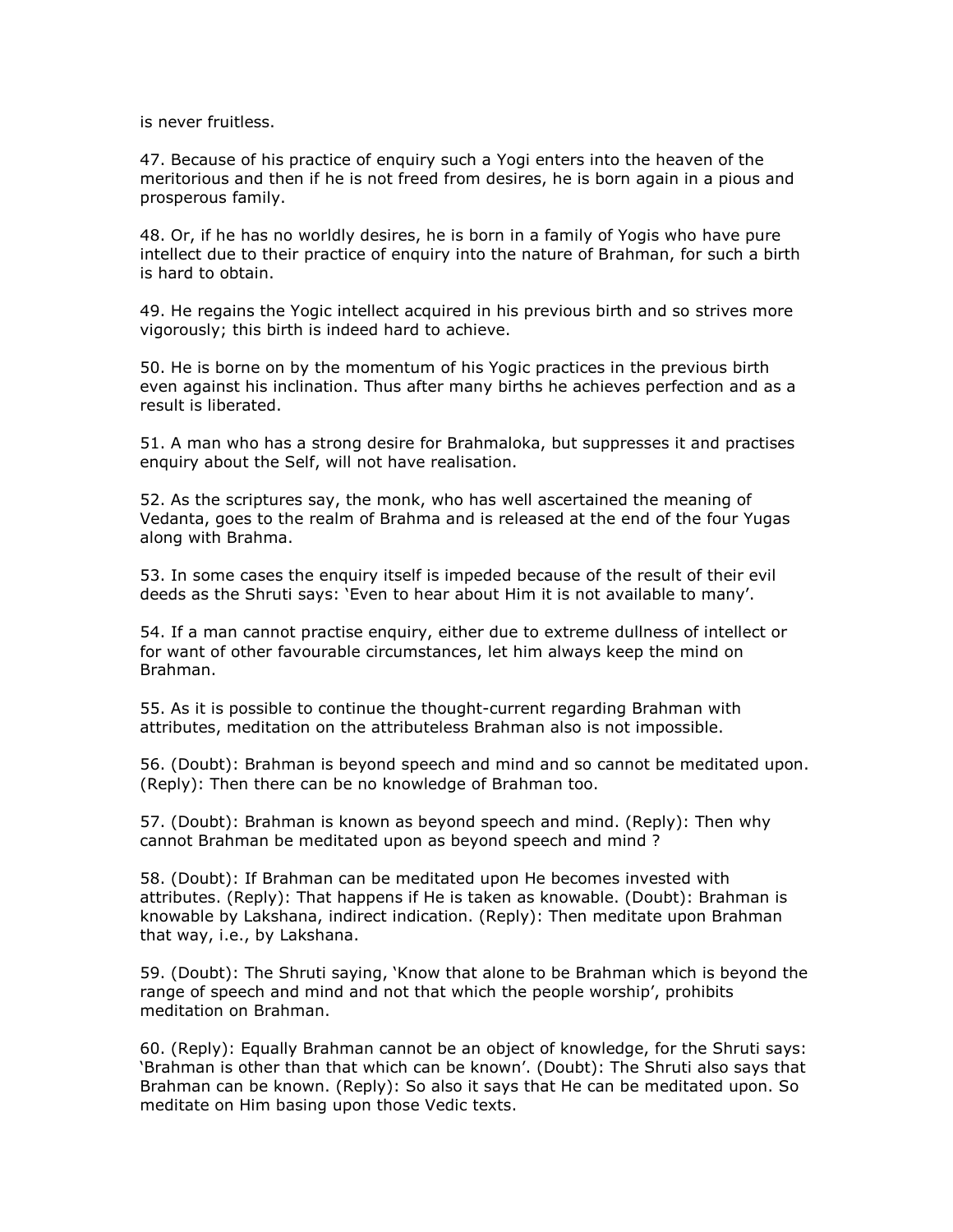61. (Doubt): But Brahman as an object of knowledge is unreal. (Reply): Why not as an object of meditation too ? (Doubt): Covering and apprehending by Vrittis is knowledge. (Reply): Similarly, doing that is meditation.

62. (Doubt): Why are you so devoted to meditation on the attributeless Brahman ? (Reply): Why are you so opposed to it ? Say that. As there are many Shruti texts prescribing meditation on the attributeless Brahman, it is not proper to say that there is no authority for it.

63. Meditation on the attributeless Brahman has been prescribed in the Nrisimha-Uttara-Tapaniya, Prasna (Saibya's fifth question), Katha, Mandukya and other Upanishads.

64. This method of meditation of the attributeless Brahman has been in the Panchikarana Vartika by Sureshvara. (Doubt): This meditation is the means of indirect knowledge of Brahman (but not of liberation). (Reply): We don't say that it is not so.

65. (Doubt): But most of the people do not practise this type of meditation. (Reply): Let them not do. How can the meditation be blamed for the short-comings of the meditator ?

66. People of spiritually dull intellect repeat sacred formulas to acquire power over others, finding it more immediately fruitful than meditation on Brahman with attributes. There are people still more dull-witted who concentrate only on agriculture.

67. Let the dull-witted do what they like ! Here we speak of meditation on the Absolute. Since it is of one Vidya or Upasana, all the qualifications of Brahman described in the various branches of the Veda must be gathered for meditation.

68. The positive qualities of bliss etc., are all to be co-ordinated into meditation on Brahman. This has been told by Vyasa in the 'Anandadaya..' Sutra.

69. Similarly Vyasa speaks of all the negative indications of Brahman such as 'not gross' in the 'Aksharadhiyam' Sutra.

70. (Doubt): Combining and thinking of these indications do not fit in with meditation on the attributeless Brahman. (Reply): Then your doubt is directed against Vyasa himself and not against me alone.

71. (Doubt): As (Vyasa) has not asked for the inclusion of the forms such as of the sun with golden beard etc., meditation on the attributeless is not contradicted. (Reply): Be satisfied with that; we also do not ask for that.

72. (Doubt): Qualities are only indirect indications; they cannot enter into the true nature of Brahman. (Reply): Let them be so. Meditate on Brahman thus indicated.

73. The Self is here indirectly indicated by positive qualities like 'bliss' etc., and by negative qualities like 'not gross' etc. One should meditate on the indivisible, homogeneous Self as 'That I am'.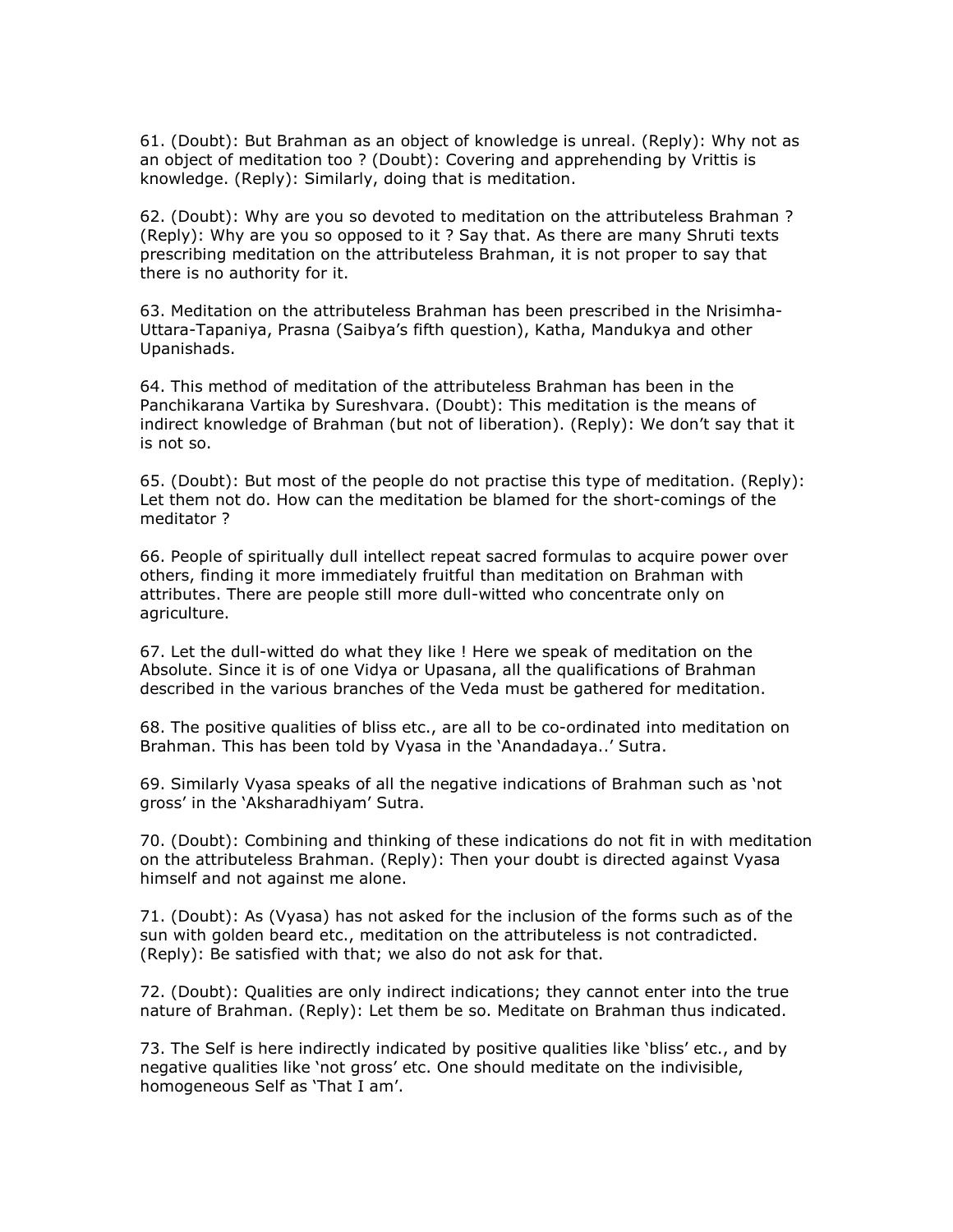74. (Doubt): What is the difference between knowledge and meditation ? (Reply): Listen; knowledge depends on the object, whereas meditation depends on the will of the person meditating.

75. By the practice of enquiry, the knowledge of Brahman arises; then it cannot be prevented whether one likes it or not. Such knowledge, by the mere fact of its arising, destroys all ideas of the reality of the world.

76. On acquiring knowledge the aspirant experiences unbroken satisfaction and a feeling of having accomplished all that was to be accomplished. He becomes liberated in life and awaits the wearing-out of his fructifying Karma.

77. On the other hand, a believing man, putting his faith in the teachings of his teacher and without practising enquiry, should meditate on the object prescribed without being distracted by other thoughts.

78. He should continue the practice of meditation until he realises himself to be identical with his object of meditation and then continue this thought till death.

79. A certain Brahmachari used to go for alms keeping in his mind his identity with the vital air within him.

80. Meditation depends on the will of a man whether he is to do or not to do or to do it in a different way. One should therefore always continue the thought current.

81. A student, diligent in reciting the Vedas, reads or recites them even in his dreams through the force of habit. Similarly, one who practises meditation, continues it even in his dreams.

82. Giving up contrary thoughts, if a man ceaselessly meditates, he meditates even in his dreams because of the deep impression.

83. There is no doubt that while experiencing the results of his fructifying Karma a man, because of his strong impression, is able to meditate without intermission, just as a man attached to worldly objects always thinks of them.

84. A woman devoted to a paramour, though engaged in household duties, will all the time be dwelling in mind on the pleasures with him.

85. While enjoying in mind the pleasure of the company of her lover, her household duties though not much disturbed, are managed indifferently.

86. The woman with attachment to a paramour cannot fully do the work as a woman attached to her domestic duties does, with enthusiasm.

87. Similarly, a man who practises meditation one-pointedly, indifferently performs his worldly affairs; but a man who has realised the truth fulfils his worldly duties well, as they do not come in conflict with his knowledge.

88. This world is illusory, Maya and the Self is by nature pure consciousness. How can such knowledge be opposed to his worldly activities ?

89. To perform activities, the world need not be thought real nor Self as insentient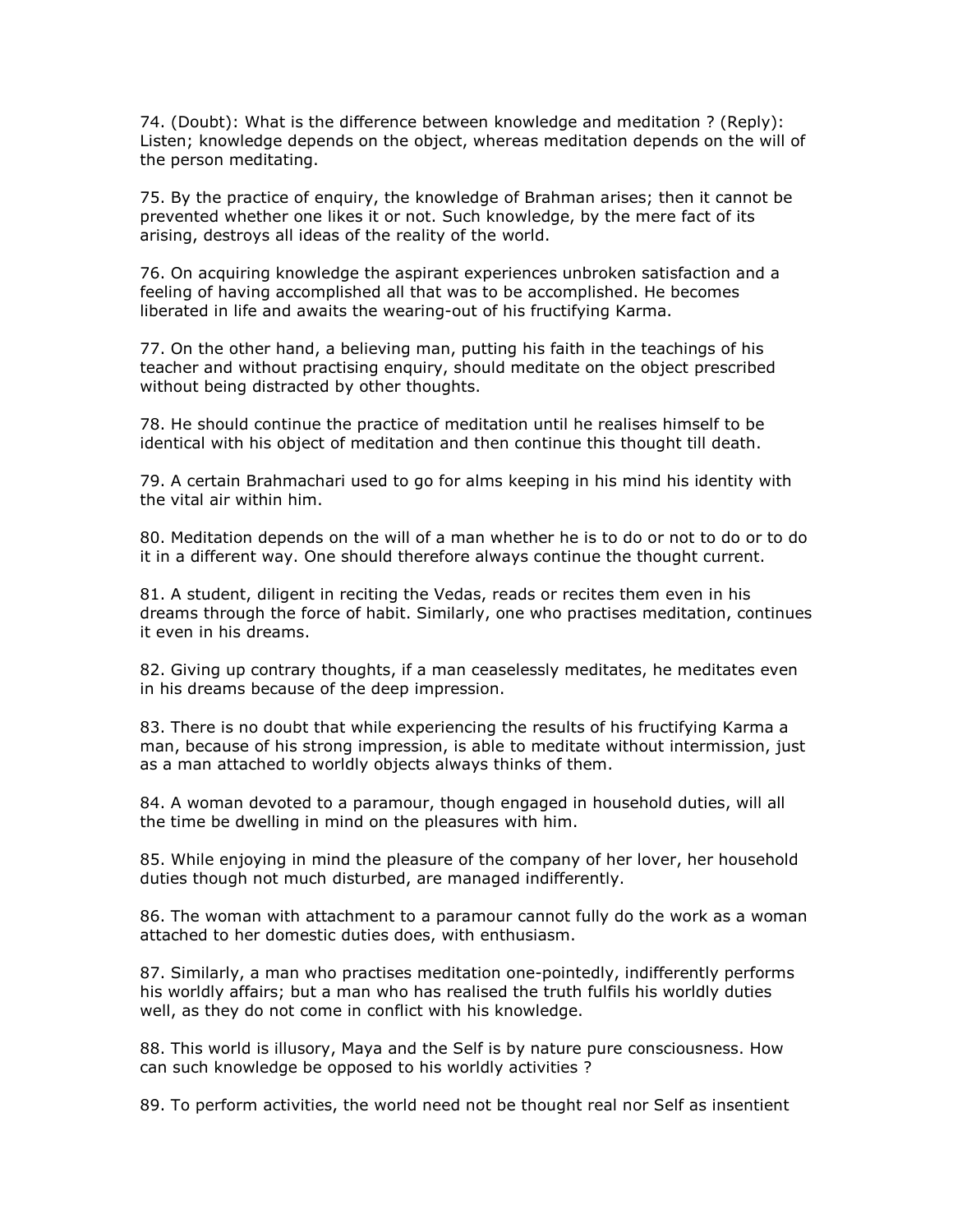matter. To do so the right means only are necessary.

90. These means are the mind, the speech, body and external objects. They do not disappear on enlightenment. So why can't he engage himself in worldly affairs ?

91. If he controls and concentrates his mind, he is a meditator and not a knower of truth. To know a pot the mind need not be controlled.

92. (Doubt): A pot once known by a modification of intellect, Vritti, remains so always. (Reply): Is not the self-illumined Self also ever manifest ?

93. (Doubt): Does the self-luminous property of the Self give you the knowledge of Brahman ? The Vritti with Brahman as the object is the cognition of truth, but the Vritti perishes in a moment. (Reply): This objection also applies to the cognition of a pot.

94. (Doubt): Once an intellectual conviction of the pot's existence is established, the cognition (Vritti) of the pot perishes. Afterwards it can be recognised at the will of the cogniser. (Reply): The same applies to the cognition of the Self.

95. Once the nature of the Self has been conclusively determined, the knower can speak of it, think of it or meditate on it at will.

96. (Doubt): The knower too, like a meditator, forgets worldly affairs in his contemplation. (Reply): Let him forget. This forgetfulness is due to his meditation and not because of his knowledge of the Self.

97. Meditation is left to his will, for his release has been achieved through knowledge. From knowledge alone comes release. This the scriptures announce with drum-beats.

98. (Doubt): If a knower does not meditate, he would be drawn to external affairs. (Reply): Let him happily engage himself in them. What is the objection for a knower to be so engaged ?

99. (Doubt): This sort of reasoning is wrong, for there the scriptures will be violated. (Reply): If so, what is right reasoning please ? (Doubt): Right reasoning is to follow the injunctions and prohibitions of the scriptures. (Reply): But they do not apply to the enlightened.

100. All these injunctions and prohibitions are meant for those who believe themselves to belong to a certain caste or station and stage of life.

101. The knower is convinced that caste, station etc., are creations of Maya and that they refer to the body and not to the Self whose nature is pure consciousness.

102. The clear-sighted knower from whose heart all attachment has vanished is a liberated soul whether he performs or not concentration or action.

103. He whose mind is free from all desires or former impressions has nothing to gain from either action or inaction, meditation (Samadhi) or repetitions of holy formulas.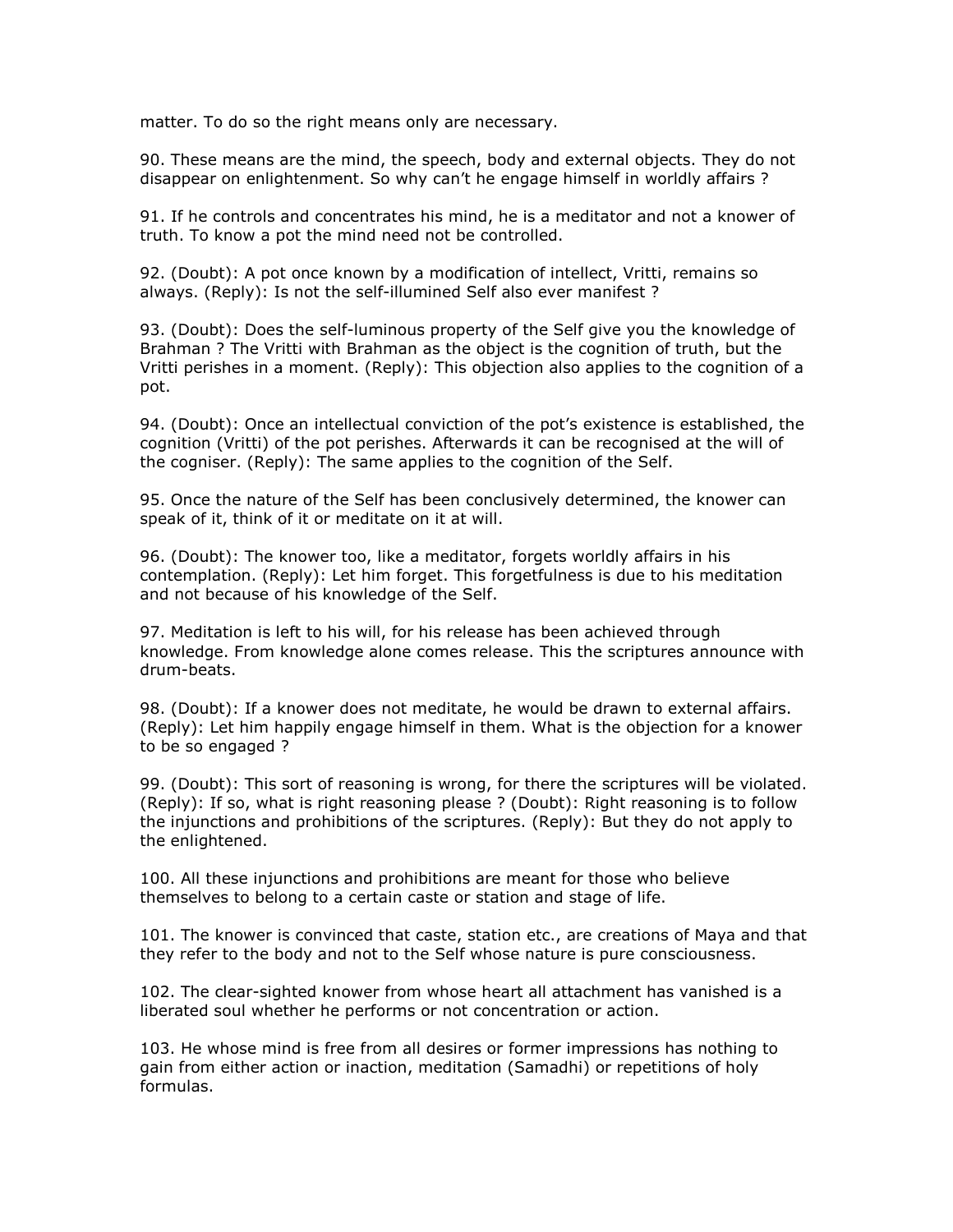104. The Self is associationless and everything other than the Self is a display of the magic of Maya. When a mind has such a firm conviction, wherefrom will any desire or impression come in it ?

105. Thus when for an illumined sage there is no injunction on prohibition, where is his violating them ? Only for him can violation be possible who is bound by them.

106. As a child is not subject to any injunctions and prohibitions, he cannot be charged with their violation. In their absence, in the case of a man of realisation too, how can there be any violation ?

107. (Doubt): But a boy does not know anything. (Reply): A knower of truth knows everything. The law applies to one who knows a little, not to the other two.

108. (Doubt): He is a knower of truth who can bless or curse with effect. (Reply): Not that, for these powers result from the practice of austerities.

109. (Doubt): Vyasa and others had these powers. (Reply): But these were produced by some austerities. Austerities meant for knowledge are different from them.

110. Those who practise both the types of austerities possess both powers and knowledge. So each type of practice will produce the result appropriate to it.

111. (Doubt): Ascetics and ritualists, despise the saintly monk who has neither such powers nor follow the injunctions. (Reply): Their austerities and rituals are also despised by the votaries of worldly pleasures.

112. (Doubt): Monks too find a pleasure in the acquisition of alms, clothes and shelter. (Reply): Then what wonderful renunciation they must have being unable to move as it were with their dispassion !

113. (Doubt): It does not matter if the ritualists observing the scriptural rules are abused by the ignorant. (Reply): It also does not matter if a man of realisation is abused by the ritualists who identify themselves with the body and so observe the rules.

114. Therefore as knowledge of truth does not affect the means, such as the mind and so forth, a man of realisation is able to do worldly activities such as ruling a country.

115. (Doubt): He may not have any desire for worldly affairs since he is convinced of the unreality of the empirical world. (Reply): Let it be; let him be engaged in meditation or work according to his fructifying Karma.

116. On the other hand, a meditator should always engage himself in meditation, for through meditation his feeling of identity with Brahman arises, as a devotee has it by meditating on Vishnu.

117. The feeling of identity, which is the effect of meditation, ceases when the practice is given up; but the true Brahmanhood does not vanish even in the absence of knowledge.

118. The eternal Brahmanhood is revealed by knowledge and not created by it, for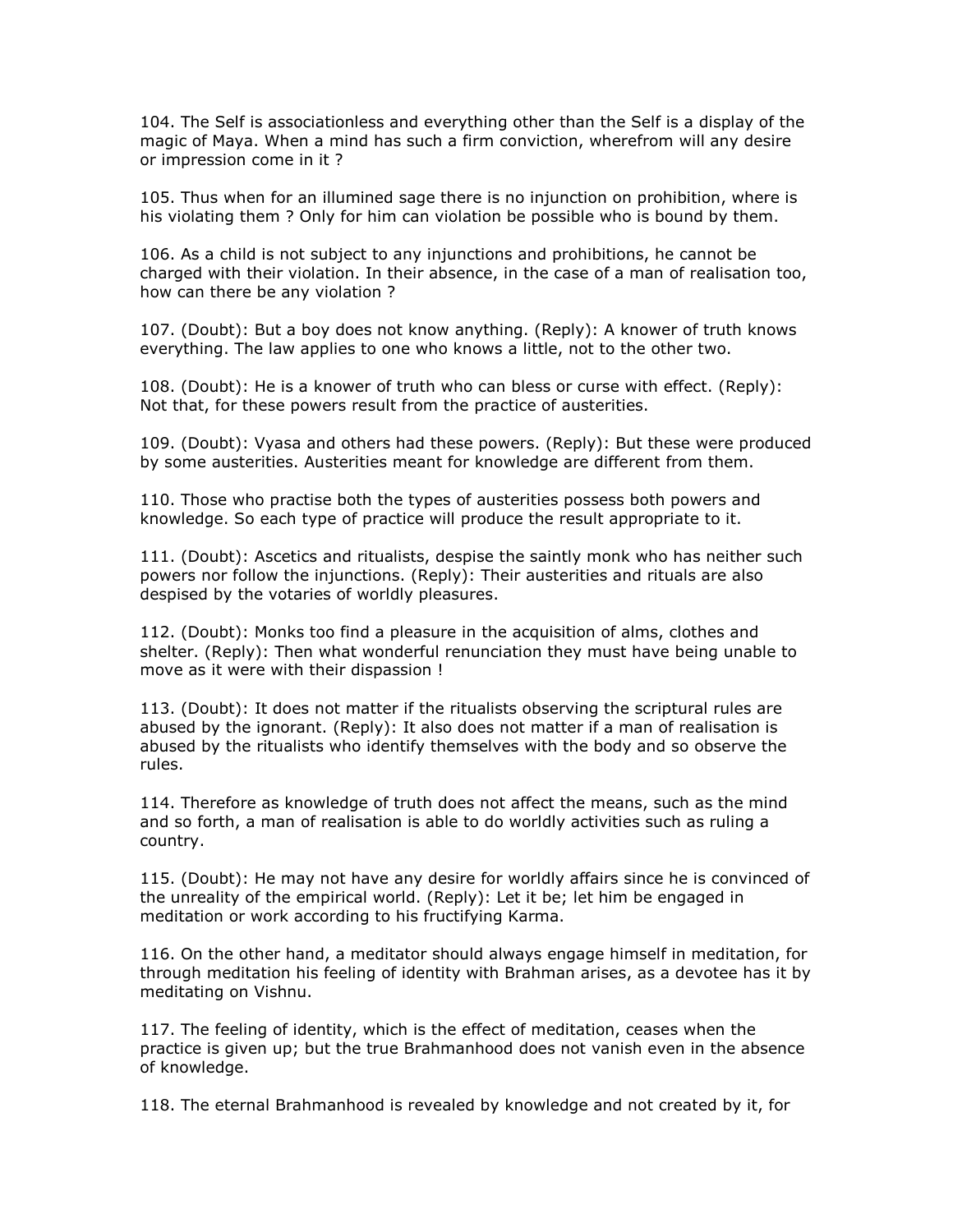even in the absence of the revealer the real entity does not cease to exist.

119. (Doubt): But the Brahmanhood of a meditator also is real. (Reply): True, is not the Brahmanhood of the ignorant and the lower creatures also real ?

120. Since nescience is common, they do not realise the purpose of their life. But just as begging is better than starving, so also it is better to practise devotion and meditation than to engage in other pursuits.

121. It is better to perform the works ordained in the scriptures than be engrossed in worldly affairs. Better than this is to worship a personal deity and meditation on the attributeless Brahman is still better.

122. That which is nearer to the realisation of Brahman is superior; and meditation on the Absolute gradually becomes like direct realisation of Brahman.

123. A 'leading' error leads to the desired goal, when it becomes knowledge. Similarly meditation on Brahman when ripened, leads to release and becomes real knowledge.

124. (Doubt): A man working prompted by a 'leading' error gets correct knowledge not by the leading error but by another evidence. (Reply): The meditation on the Absolute may also be taken as the cause of other evidence (Nididhyasana leading to direct realisation).

125. (Doubt): Meditation on the form of a deity and repetition of a sacred formula also lead to the goal. (Reply): Let it be so; but the speciality of meditation on the Absolute is that it is nearest to the goal of Self-realisation.

126. When meditation on the attributeless Brahman is mature it leads to Samadhi. This state of intense concentration at case leads on to the Nirodha state in which the distinction between subject and object is eliminated.

127. When such complete cessation of mental activity is achieved, only the associationless entity (Atman) remains in his heart. By ceaseless meditation on It based on the great Sayings, arises the knowledge 'I am Brahman'.

128. There is then a perfect realisation of Brahman as the immutable, associationless, eternal, self-revealed, secondless whole, as indicated in the scriptures.

129. The Amritabindu and other Upanishads recommend Yoga for the same object. It is clear therefore that meditation on the attributeless Brahman is superior to other types of worship.

130. Those who give up meditation on the attributeless Brahman and undertake pilgrimages, recitations of the holy formulas and other methods, may be compared to 'those who drop the sweets and lick the hand'.

131. (Doubt): This applies also to those who meditate on the attributeless Brahman giving up enquiry into Its nature. (Reply): True, therefore only those who are not able to practise enquiry have been asked to meditate on the attributeless Brahman.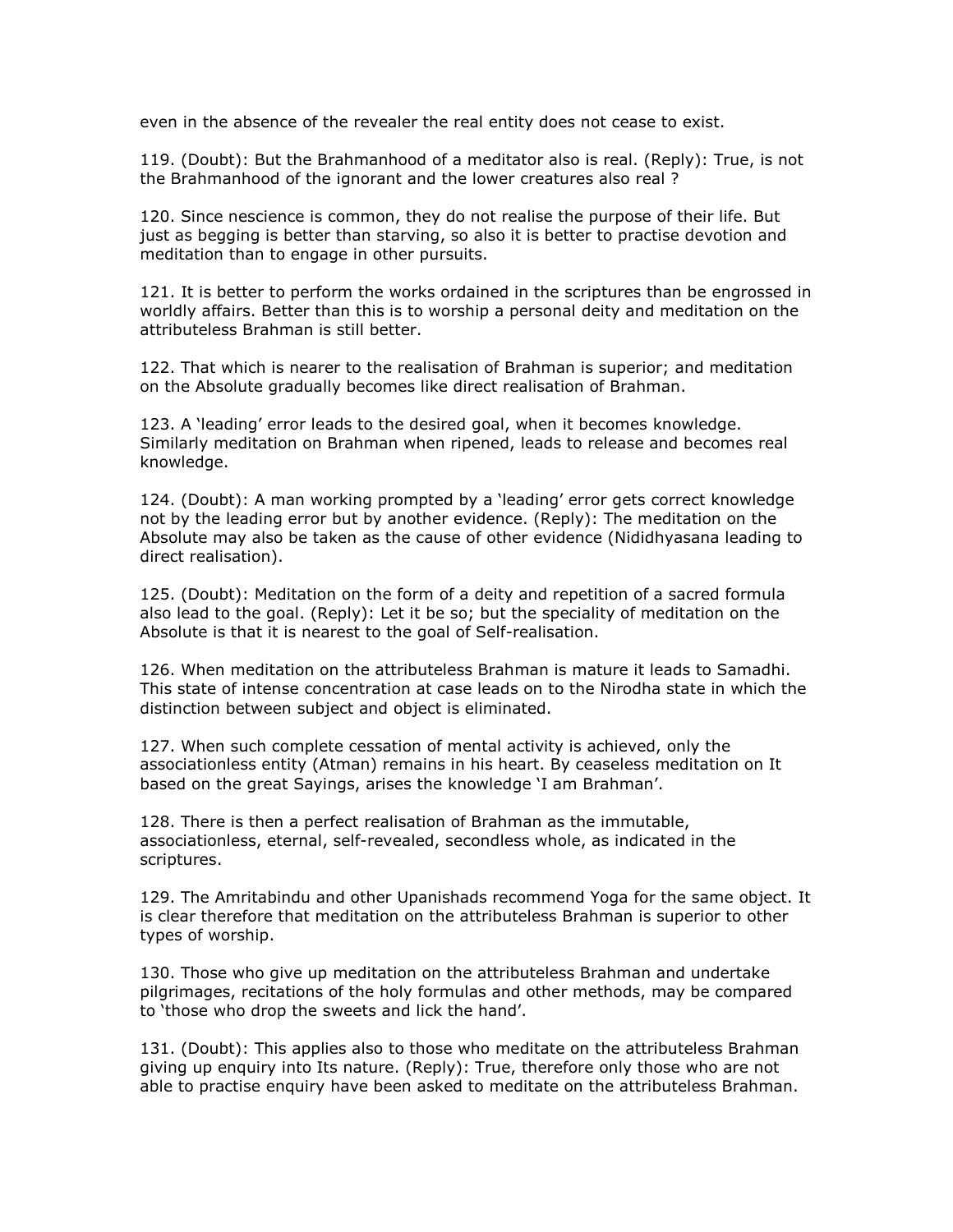132. Those who are very fickle-minded and agitated do not have the knowledge of Brahman by the practice of enquiry. Therefore control of the mind is the chief means for them. By it their mind becomes free from distractions.

133. For those whose intellects are no longer distracted nor restless but are merely covered by a veil of ignorance, the analytical system called Sankhya (intellectual enquiry) is prescribed. It will quickly lead them to spiritual illumination.

134. 'The state of spiritual balance is obtainable by both the Sankhyas (those who follow the path of enquiry) and the Yogis (those who practise meditation). He really knows the meaning of the scriptures who knows that the paths of enquiry and meditation are the same'.

135. The Shruti too declares that with both enquiry and meditation people know the Highest; but whatever in the books of Sankhya and Yoga are against the Shruti are to be rejected.

136. If one fails to perfect the practice of meditation in this life, one does so either at the time of death or in the region of Brahma. Then, obtaining direct knowledge of the reality, one is liberated.

137. The Gita says that a man attains that which he thinks of at the time of death. Wherever his mind is fixed, there he goes, says the Shruti too.

138. So the future life of a man is determined by the nature of his thoughts at the time of death. Then as a devotee of the Personal God is absorbed in Him, so a meditator on the attributeless Brahman is absorbed in It and obtains Liberation.

139. Brahman is called 'eternal' and 'attributeless' but in fact It is of the nature of liberation itself, just as 'leading' error is an error in name only, for it leads to the desired object.

140. As by meditation on the Personal God knowledge of the nature of Ishvara arises, so by meditation on the attributeless Brahman, knowledge of Its nature arises and destroys the ignorance which is the root of rebirth.

141. A meditator becomes Brahman who is 'unattached, desireless, free from body and organs and fearless'. Thus the Tapaniya Upanishad speaks of liberation as the result of meditation on the attributeless Brahman.

142. By the strength of meditation on the attributeless Brahman knowledge arises. So the scriptural verse, 'Verily there is no other path to liberation (except knowledge)' does not conflict with this.

143. So the Tapaniya Upanishad points out that liberation comes from desireless meditation. The Prasna Upanishad also says that by meditation with desire one enters into the region of Brahma.

144. The Prasna Upanishad says that he who meditates with desires on the threelettered Aum, is taken to the region of Brahma. There he comes to know the attributeless Brahman who is beyond Hiranyagarbha, the sum total of souls and becomes free.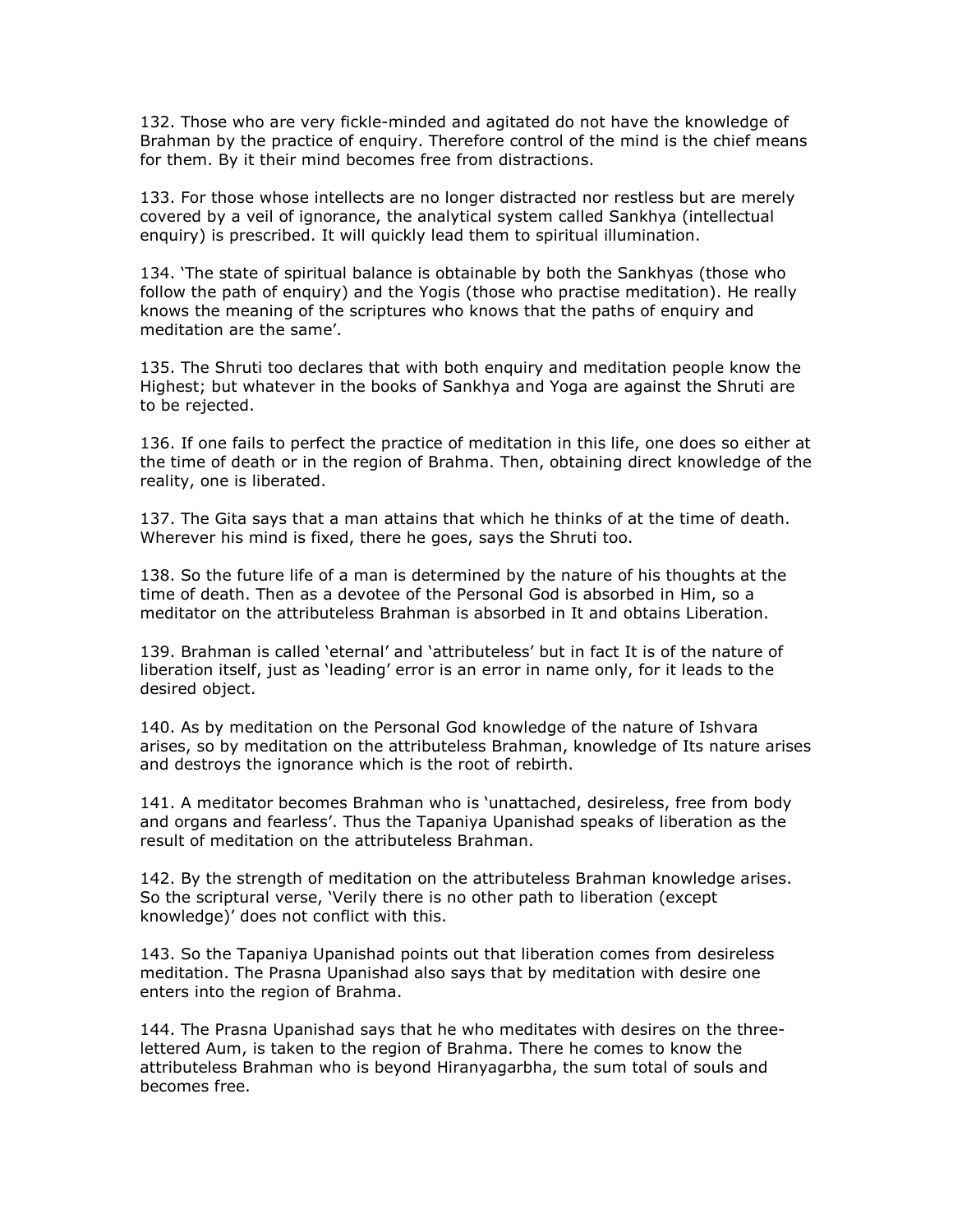145. The Brahma Sutras in the Apratikadhikarana say that he who desires the region of Brahma and meditates with desires on the attributeless Brahman attains that region.

146. Such a worshipper, by virtue of his meditation on the attributeless Brahman, enters the world of Brahma and there obtains direct knowledge of Brahman. He is not born again, he gets ultimate release at the end of the four Yugas.

147. In the Vedas meditation on the holy syllable Aum in most places means meditation on the attributeless Brahman, though in some places it means meditation on Brahman with attributes.

148. Pippalada being asked by his pupil Satyakama says that Aum means Brahman both with and without attributes.

149. Yama too, questioned by his pupil Nachiketas, replied that he who meditates on Aum knowing it as the attributeless Brahman obtains the fulfilment of his desires.

150. He who meditates properly on the attributeless Brahman gets direct knowledge of Brahman either in this life or at the time of death or in the world of Brahma.

151. The Atma Gita also clearly says that those who cannot practise discrimination should always meditate on the Self.

152. (The Self as if says): 'Even if direct knowledge of Me does not seem to be possible, a man should still meditate on the Self. In the course of time, he doubtlessly realises the Self and is freed'.

153. 'To reach treasures deeply hidden in the earth, there is nothing for it but to dig. So to have direct knowledge of Me, the Self, there is no other means than meditation on one's Self'.

154. 'A man should remove the stones of body consciousness from the field of the mind and then by repeatedly digging with the pick-axe, the intellect, he can get the hidden treasure of the Self.'

155. Even if there is no realisation, think 'I am Brahman'. Through meditation a man achieves even other things (like the Deities), why not Brahman who is ever-achieved ?

156. If a man, who is convinced by his experience that meditation, practised day by day, destroys the idea that the not-Self is the Self, nevertheless becomes idle and neglects meditation, what difference, tell us, is there between him and a brute ?

157. Destroying his idea that the body is the Self, through meditation a man sees the secondless Self, becomes immortal and realises Brahman in this body itself.

158. The meditator who studies this Chapter called the 'Lamp of Meditation', is freed from all his doubts and meditates constantly on Brahman.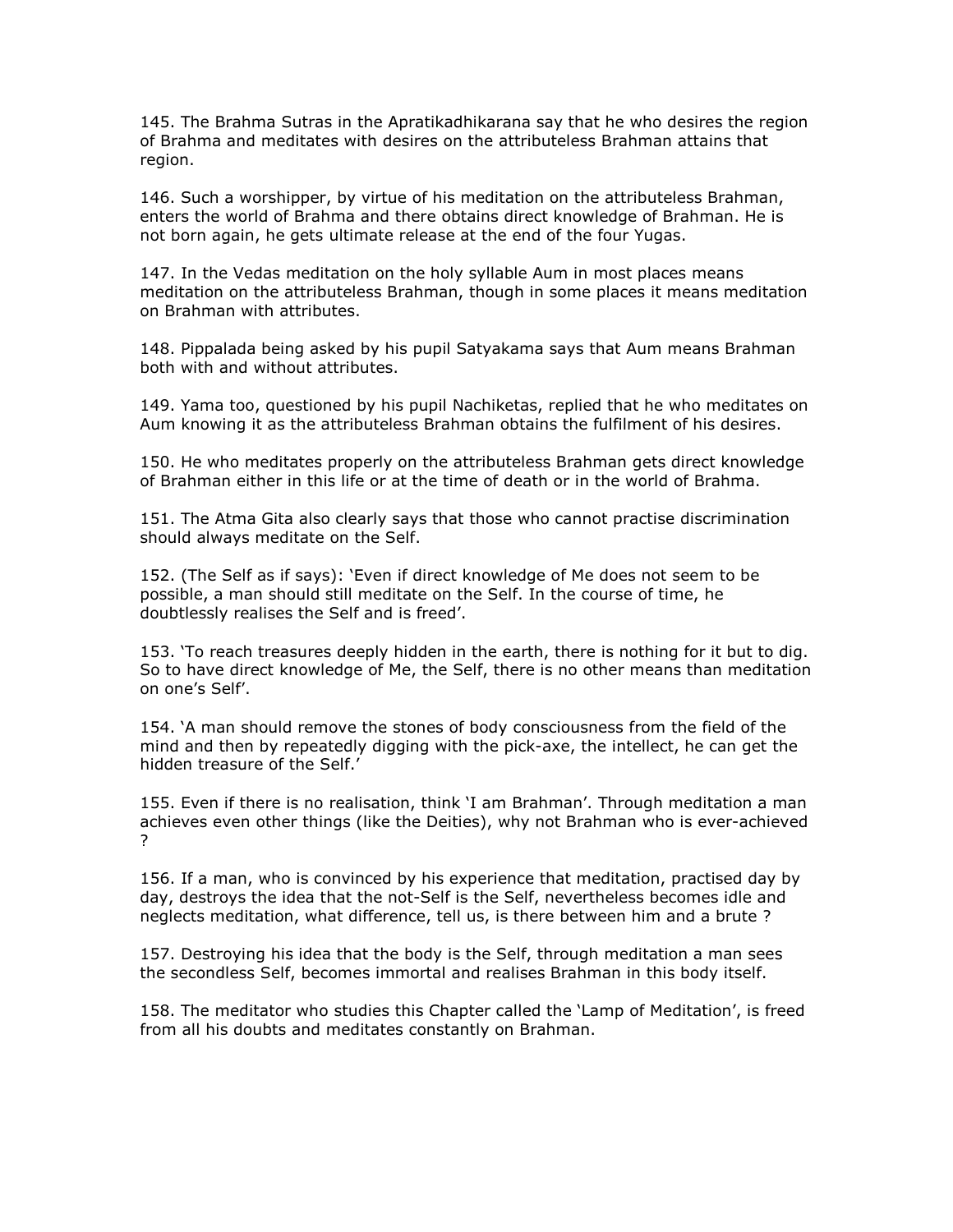## X. THE LAMP OF THE THEATRE

1. Before the projection of the world the Supreme Self, the secondless, all-bliss and ever complete, alone existed. Through His Maya He became the world and entered into it as the Jiva, the individual Self.

2. Entering the superior bodies like that of Vishnu, He became the deities; and remaining in the inferior bodies like that of men He worships the deities.

3. Due to the practice of devotions in many lives the Jiva desires to reflect upon his nature. When by enquiry and reflection Maya is negated, the Self alone remains.

4. The duality and misery of the secondless Self, whose nature is bliss, is called bondage. Abiding in Its own nature is said to be liberation.

5. Bondage is caused by want of discrimination and is negated by discrimination. Hence one should discriminate about the individual and supreme Self.

6. He who thinks 'I am' is the agent. Mind is his instrument of action and the actions of the mind are two types of modifications in succession, internal and external.

7. The internal modification of the mind takes the form of 'I'. It makes him an agent. The external modification assumes the form of 'this'. It reveals to him the external things.

8. The external things (that are cognised by the mind in a general way, their special qualities having been jumbled up) are cognised by the five sense-organs quite distinctly as sound, touch, colour, taste and smell.

9. That consciousness which reveals at one and the same time the agent, the action and the external objects is called 'witness' in the Vedanta.

10. The witness, like the lamp in a dancing hall, reveals all these as 'I see', 'I hear', 'I smell', 'I taste', 'I touch' as pieces of knowledge.

11. The light in the dancing hall uniformly reveals the patron, the audience and the dancer. Even when they are absent, the light continues to shine.

12. The witness-consciousness lights up the ego, the intellect and the sense-objects. Even when ego etc., are absent, it remains self-luminous as ever.

13. The unchangeable witness is ever present as self-luminous consciousness; the intellect functions under its light and dances in a variety of ways.

14. In this illustration the patron is the ego, the various sense-objects are the audience, the intellect is the dancer, the musicians playing on their instruments are the sense-organs and the light illumining them all is the witness-consciousness.

15. As the light reveals all the objects remaining in its own place, so the witnessconsciousness, itself ever motionless, illumines the objects within and without (including the operations of the mind).

16. The distinction between external and internal objects refers to the body and not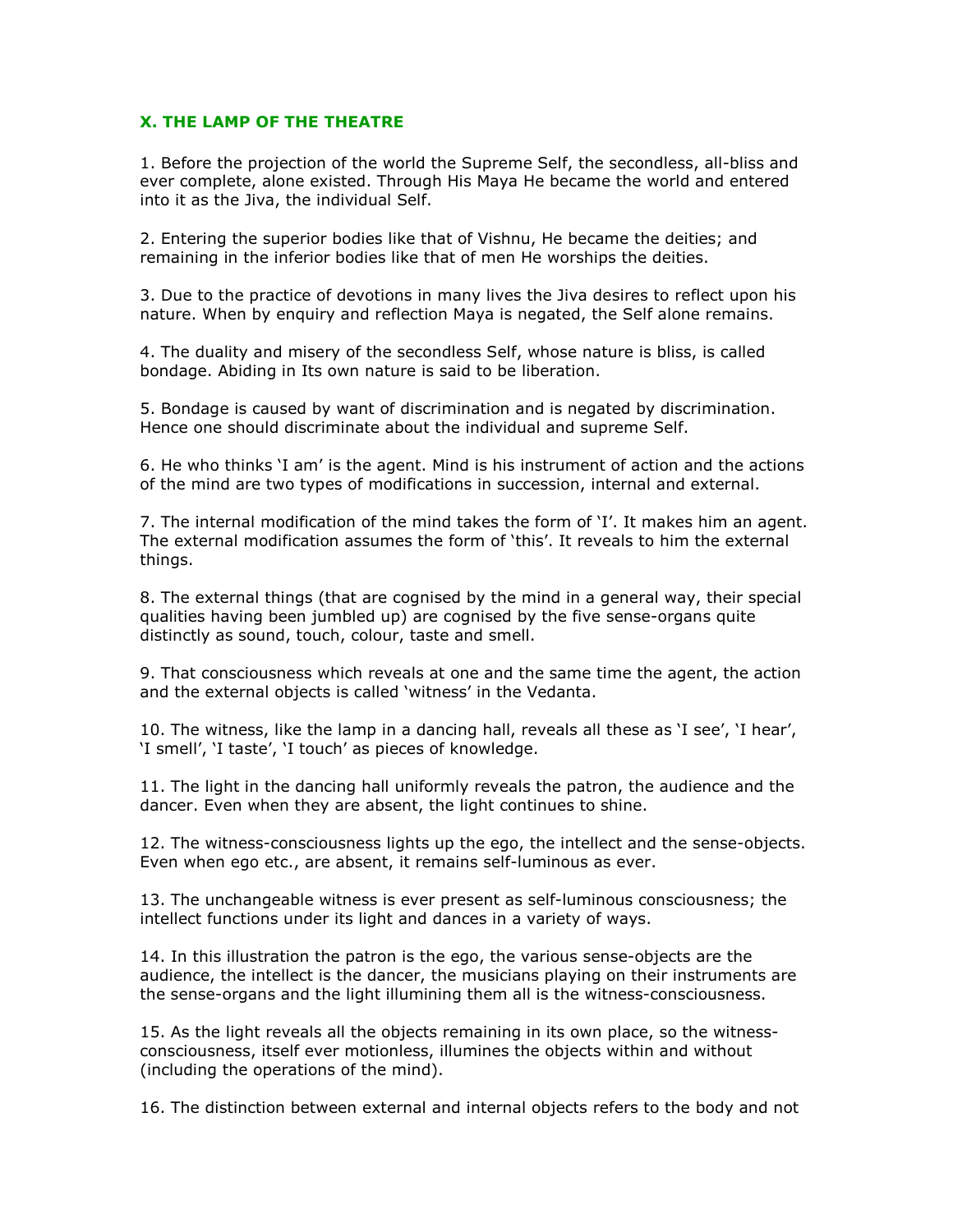to the witness-consciousness. Sense-objects are outside the body whereas the ego is within the body.

17. The mind seated within goes out again with the sense organs. In vain, people seek to impose the fickleness of the mind illumined by the witness-consciousness on the latter.

18. The streak of sunlight coming into the room through an opening is motionless; but, if one dances one's hand in the rays, the light appears to be dancing.

19. Similarly, the witness-consciousness, though really fixed in its own place and neither going out nor returning within, yet appears to move owing to the restless nature of the mind.

20. The witness-consciousness can neither be called external nor internal. Both these terms have reference to the mind. When the mind becomes fully tranquil, the witness exists where it shines.

21. If it be said that (when all mental operations cease) there is no space at all, we reply: let it have no space. It is called all-pervasive, because of the mind's creation of space.

22. Whatever space, internal or external, the intellect imagines, is pervaded by the witness-consciousness. Similarly will the witness-consciousness be related to all other objects.

23. Whatever form the intellect imagines, the supreme Self illumines it as its witness, remaining Itself beyond the grasp of speech and mind.

24. If you object 'How such a Self could be grasped by me ?', our answer is: Let it not be grasped. When the duality of the knower and the known comes to an end, what remains is the Self.

25. Since Atman is self-luminous in its nature, its existence needs no proof. If you need to be convinced that the existence of Atman needs no proof, hear the instruction of the Shruti from a spiritual teacher.

26. If you find the renunciation of all perceptible duality impossible, reflect on the intellect and realise the witness-consciousness as the one witness of all internal and external creations of the intellect.

## XI. THE BLISS OF YOGA

1. We now describe the bliss of Brahman, knowing which one becomes free from present and future ills and obtains happiness.

2. 'A knower of Brahman achieves the Supreme'; 'A knower of the Self goes beyond sorrow'; 'Brahman is bliss'; 'One becomes blissful through the attainment of the blissful Brahman' and in no other way.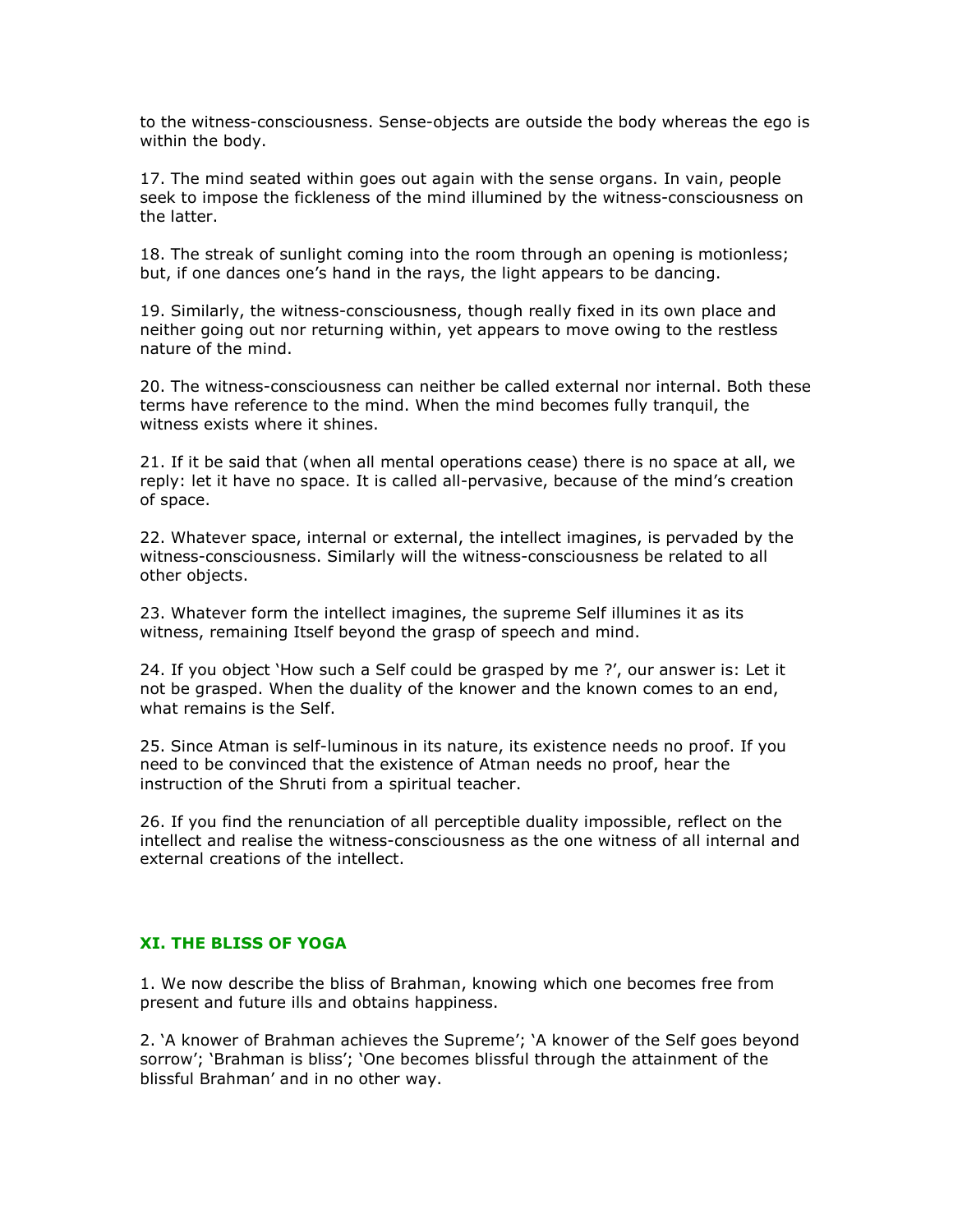3. He who establishes himself in his own Self becomes fearless, but he who perceives any difference from the Self is subject to fear.

4. Even Wind, Sun, Fire, Indra and Death, having performed the religious practices in earlier lives, but failing to realise their identity with Him, carry out their tasks in fear of Him.

5. One who has attained the bliss of Brahman experiences fear from nothing. Anxiety regarding his good and bad actions which consumes others like fire, no longer scorches him.

6. Such a knower through his knowledge takes himself beyond good and evil and is ever engaged in meditation on the Self. He looks upon good and bad actions done as the manifestations of his Self.

7. 'When a man has seen the Highest the knots of his heart are sundered; all his doubts are dispelled and all his actions perish'.

8. 'Knowing Him, one crosses death; there is no other path than this'. 'When a man has known the effulgent Self, all his bonds are cut asunder, his afflictions cease; there is no further birth for him.'

9. 'The man of steady wisdom, having known the effulgent Self, leaves behind, even in this life, all joys and sorrows'. 'He is not scorched by thoughts of the good or bad deeds which he may have done or omitted to do'.

10. Thus many texts in the Shruti, Smritis and Puranas declare that the knowledge of Brahman destroys all sorrows and leads to bliss.

11. Bliss is of three kinds: The bliss of Brahman, the bliss which is born of knowledge and the bliss which is produced by contact with outer objects. First the bliss of Brahman is being described.

12. Bhrigu learnt the definition of Brahman from his father Varuna and negating the food-sheath, the vital-sheath, the mind-sheath and the intellect-sheath as not being Brahman, he realised Brahman reflected in the bliss-sheath.

13. All beings are born of bliss and live by It, pass on to It and are finally reabsorbed in it; there is therefore no doubt that Brahman is bliss.

14. Before the creation of beings there was only the infinite and no triad of knower, known and knowing; therefore in dissolution the triad again ceases to exist.

15. When created, the intellect-sheath is the knower; the mind-sheath is the field of knowledge; sound etc., are the objects known. Before creation they did not exist.

16. In the absence of this triad, the secondless, indivisible Self alone exists. The Self alone existed before the projection of the world. Similarly It exists in the states of Samadhi, deep sleep and swoon.

17. The infinite Self alone is bliss; there is no bliss in the finite realm of the triad. This Sanatkumara told the grieving Narada.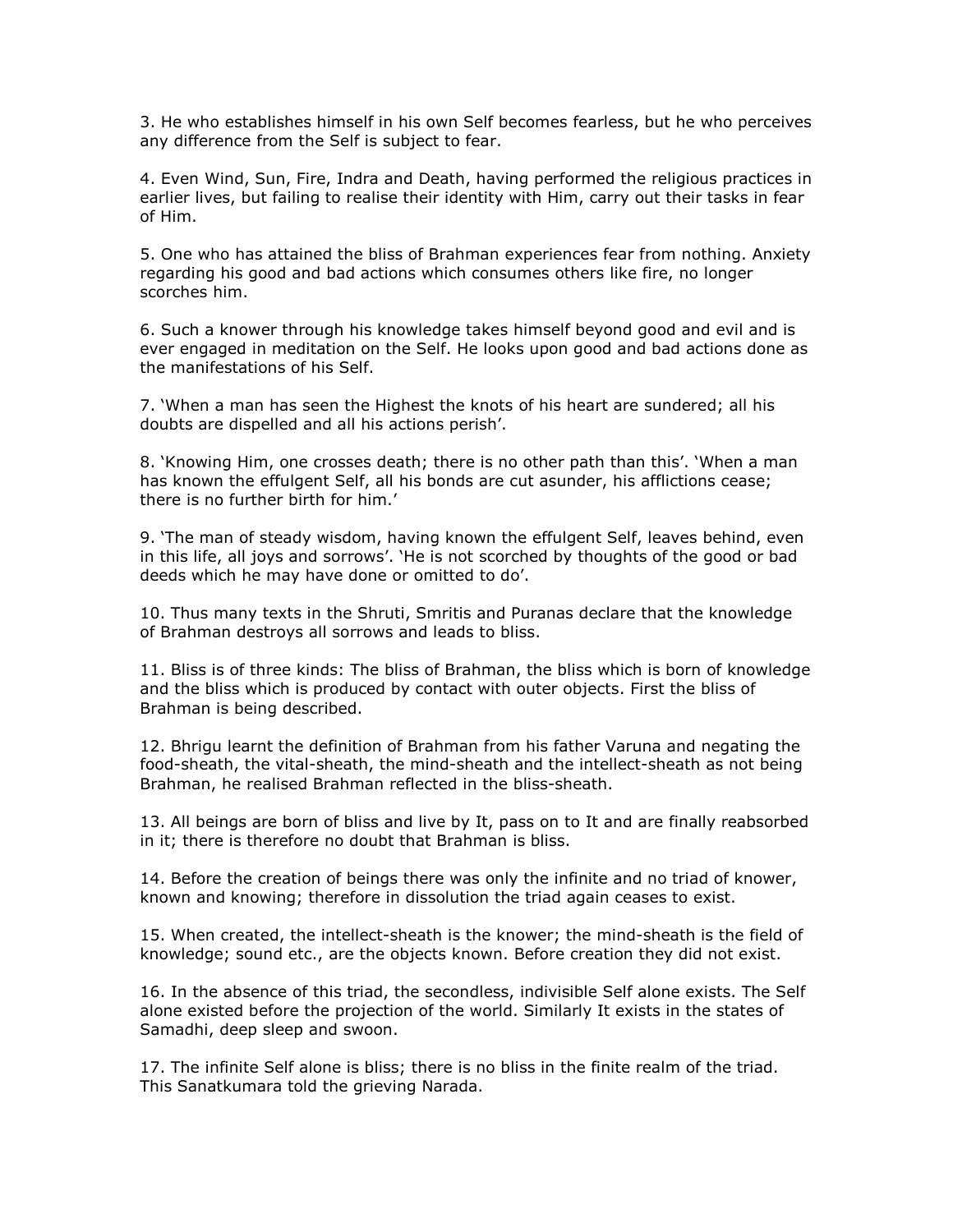18. Even though Narada was versed in the Vedas, the Puranas and the various studies, he was full of grief because of not knowing the Self.

19. Before he began the study of the Vedas he was subject to the three usual kinds of misery, but afterwards he was more grieved because of the added afflictions of the practices of the study, the fear of forgetting and slips or defeat and conceit.

20. 'O Sage', said Narada to Sanatkumara, 'learned as I am in the studies, I am subject to grief. Please take me beyond this ocean of misery'. The Rishi told Narada in reply that the farther shore of the ocean of misery is the bliss of Brahman.

21. As the happiness derived from sense-objects is covered by thousands of afflictions, it is misery only. There is therefore no happiness in the limited.

22. (Objection): Granting there is no happiness in duality, there is no happiness in non-duality either. If you maintain that there is, then it must be experienced and then there will be the triad.

23. (Reply): 'Let there be no experience of happiness in the state of non-duality. But non-duality itself is bliss.' 'What is the proof ?' 'The self-revealing requires no other proof'.

24. Your objection itself is evidence of the self-revealing nature of the existence of self-conscious non-duality; for you admit the existence of the secondless and merely contend that it is not bliss.

25. (Objection): I do not admit non-duality but only accept it as a hypothesis to be refuted. (Reply): Then tell us what existed before duality emerged.

26. Was it non-duality or duality or something different from both ? It cannot have been the last because it is impossible to conceive so. It cannot have been duality because it had not yet emerged. Hence non-duality alone remains.

27. (Objection): The truth of non-duality is established by argument only and not by experience, it cannot be experienced. (Reply): Then tell whether your argument can or cannot be supported by illustration; it must be the one or the other.

28. You deny (the possibility of) the non-dual experience. (At the same time if you say) there is no illustration (in support of the argument that establishes non-duality) it would be a wonderful logic ! (You cannot say there is no illustration in its favour, for an argument must be supported by an illustration). In case there are examples please give us an acceptable one.

29. (Objection): (Here is the argument with illustration). In dissolution there is nonduality, since duality is not experienced there, as in deep sleep. (Reply): Please give an illustration to support your affirmation of the absence of duality in deep sleep.

30. (Objection): The sleeping state of some other person may be an illustration. (Reply): You are indeed a clever man; you have no knowledge of your own experience in deep sleep, which you are going to prove by giving the illustration of another's deep sleep and yet you profess to know that of another.

31. (Objection): The other person is in deep sleep since he is inactive as in my case.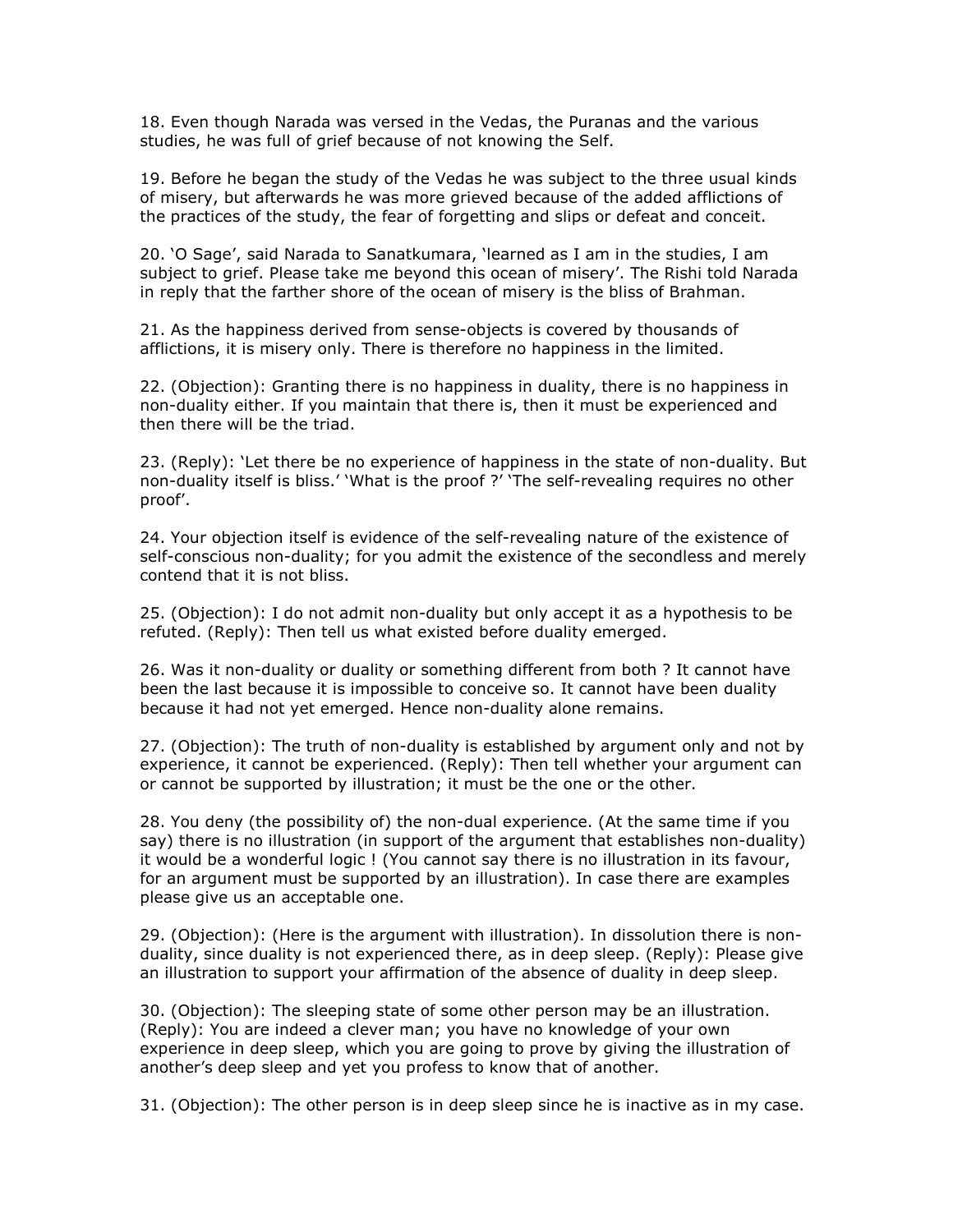(Reply): Then from the force of your illustration you admit the self-revealing nature of the non-dual truth in your own sleep.

32. (How ?) There are no sense-organs (for you say you are inactive); there is no illustration (for the illustration adduced by you is inadmissible) and yet there is the non-dual (which you admit); this is what is known as the self-revealing nature of the non-dual. So you are forced to admit it.

33. (Objection)): Admitted that there is the non-dual in deep sleep and that it is selfrevealing, what about the bliss you spoke of ? (Reply): When all misery is absent, that which remains is bliss.

34. In deep sleep the blind are not blind, the wounded not wounded and the ill no longer ill, say the scriptures. All people too know this.

35. (Objection): The absence of misery does not necessarily imply bliss, since objects like stone or clay are not seen to experience either misery or happiness. (Reply): This is a false analogy.

36. One infers another's grief or joy from his face, melancholy or smiling, but in clay this inference of grief etc., from such indications is impossible.

37. Our happiness and misery, however, are not to be known by inference; both their presence and absence are directly experienced.

38. In the same way the absence of all miseries is directly experienced in deep sleep and since they are the opposites to bliss their total absence is unhindered bliss which has to be accepted as our experience.

39. If sleep does not produce an experience of bliss why do people make so much efforts to procure soft beds etc., ?

40. (Objection): It is only to remove pain. (Reply): That is true for the sick alone. But since healthy people do so too, it must be to obtain happiness.

41. (Objection): Then the happiness in sleep is born of objects due to the bed etc. (Reply): It is true that the happiness before going to sleep is due to these accessories.

42. But the happiness experienced in deep sleep is not obtained from any object. A man may go to sleep expecting to be happy, but before long he experiences a happiness of a higher order.

43. A man fatigued in the pursuit of worldly affairs lies down and removes the obstacles to happiness. His mind being calm, he enjoys the pleasure of resting in bed.

44. Directing his thoughts towards the Self, he experiences the bliss of the Self reflected in the intellect. But experiencing this, even here he becomes tired of the pleasures derived of the triad (of experiencer, experience and experienced).

45. To remove that weariness the Jiva rushes towards his real Self and becoming united with it experiences the bliss of Brahman in sleep.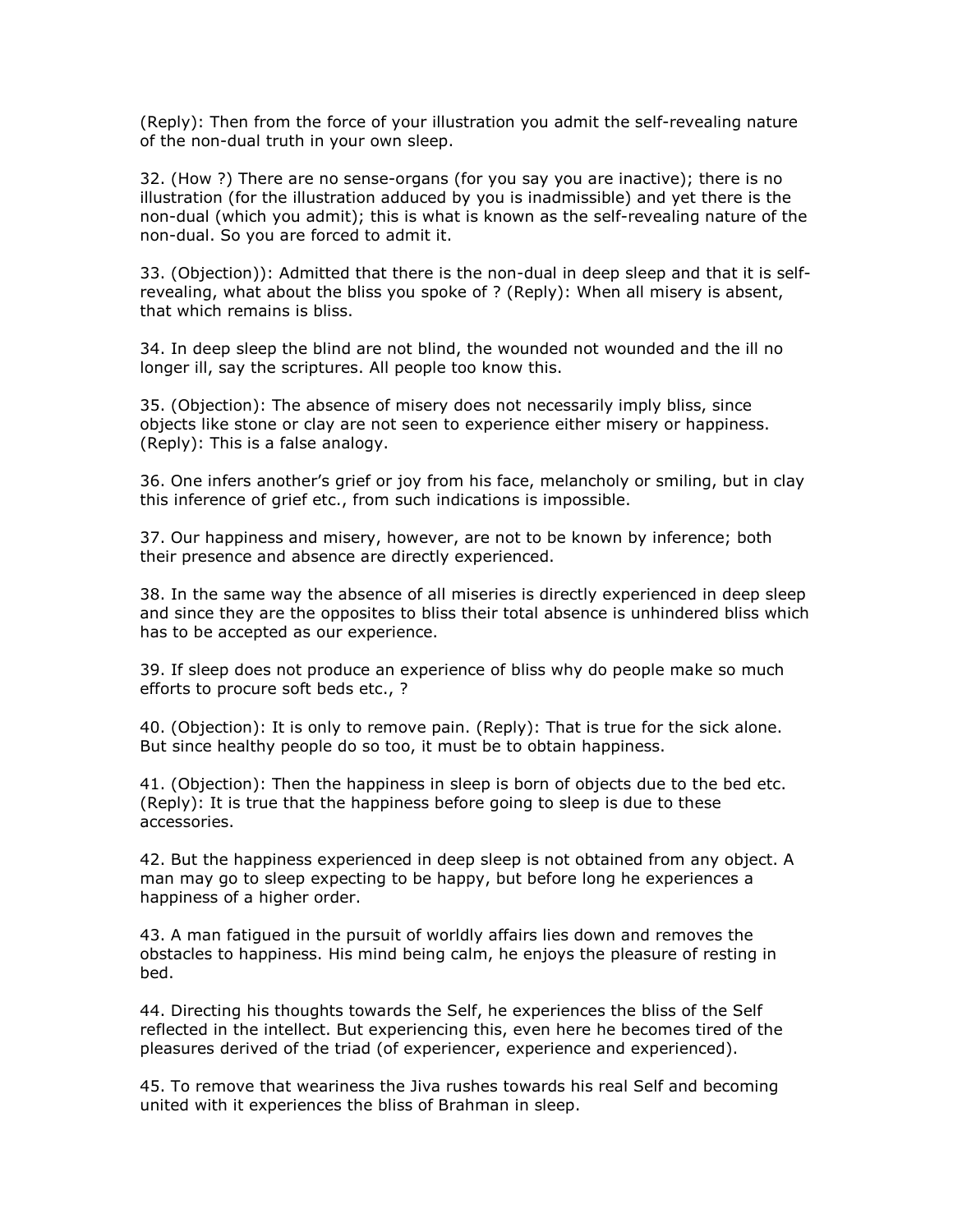46. The scriptures give the following examples to illustrate the bliss enjoyed in sleep: the falcon, the eagle, the infant, the great king and the knower of Brahman.

47. Tied to a string, the falcon, flying hither and thither but failing to find a resting place, returns to rest on the wrist of its master or on the post to which it is tied.

48. Similarly the mind, which is the instrument of the Jiva, moves on in the dreaming and waking states in order to obtain the fruits of righteous and unrighteous deeds. When the experiencing of these fruits ceases, the mind is absorbed in its cause, undifferentiated ignorance.

49. The eagle rushes only to its nest hoping to find rest there. Similarly the Jiva eager only to experience the bliss of Brahman rushes to sleep.

50. A tiny tot having fed at the breast of its mother, lies smiling in a soft bed. Free from desire and aversion it enjoys the bliss of its nature.

51. A mighty king, sovereign of the world, having obtained all the enjoyments which mark the limits of human happiness to his full contentment, becomes the very personification of bliss.

52. A great Brahmana, a knower of Brahman, has extended the bliss of knowledge to its extreme limit; he has achieved all that was to be achieved and sits established in that state.

53. These examples of the ignorant, infant, the discriminative king and the wise Brahmana are of people considered to be happy. Others are subject to misery and are not very happy.

54. Like the infant and the other two, man passes into deep sleep and enjoys only the bliss of Brahman. In that state he, like a man embraced by his loving wife, is not conscious of anything either internal or external.

55. Just as what happens outside in the street may be called external and what is done inside the house internal, so the experiences of the waking state may be called external and the dreams produced inside the mind and the nervous system may be called internal.

56. The Shruti says: 'In sleep even a father is no father'. Then in the absence of all worldly ideas the Jivahood is lost and a state of pure consciousness prevails.

57. One having such notions as 'I am a father' experiences joy and grief. When such attachment perishes, he rises beyond all sorrow.

58. A text of the Atharva Veda says: 'In the state of deep sleep, when all the objects of experience have been absorbed and only darkness (Tamas) prevails, the Jiva enjoys bliss'.

59. A man from deep sleep remembers his happiness and ignorance and says: 'I was sleeping happily; I knew nothing then'.

60. Recollection presupposes experience. So in sleep there was experience. The bliss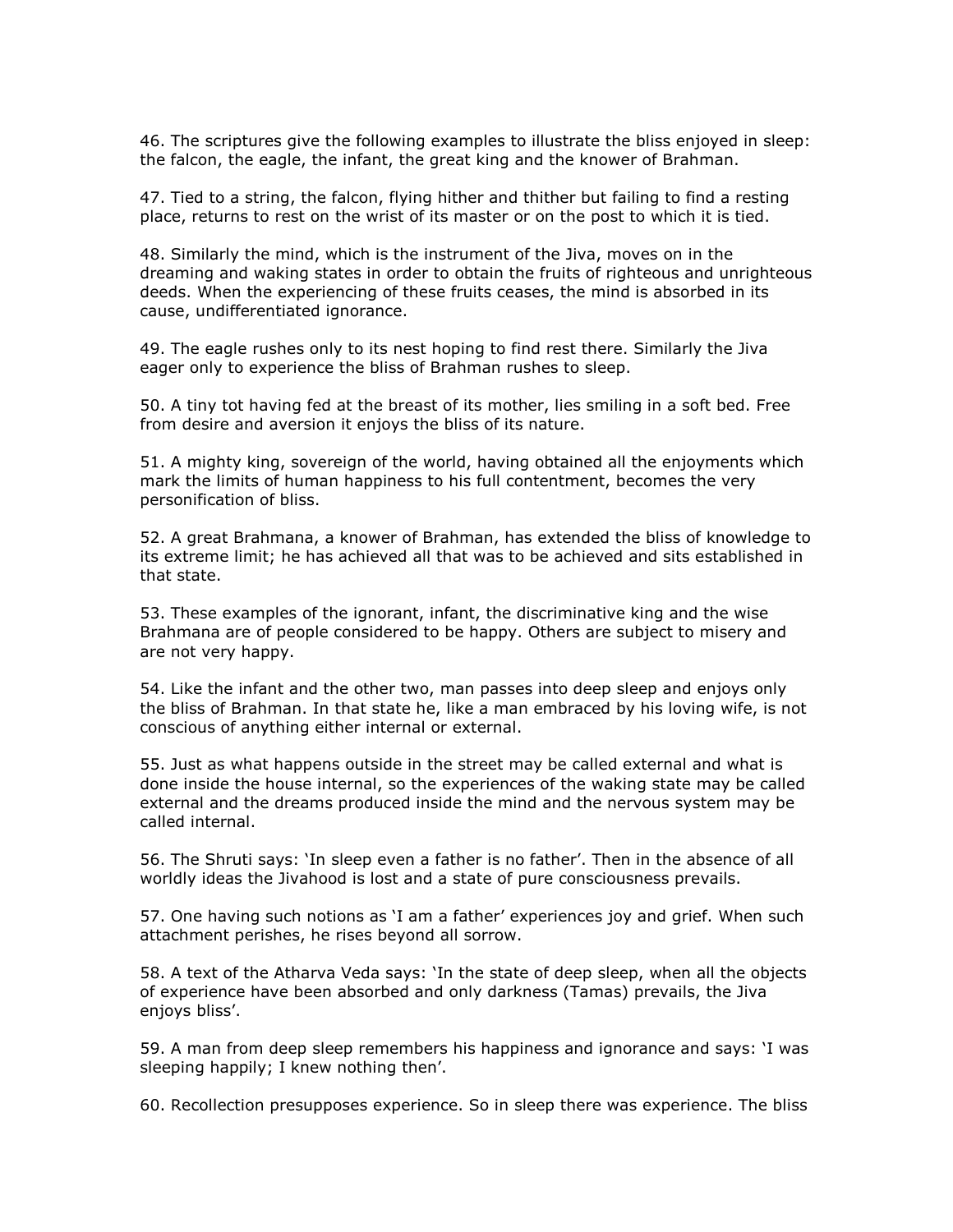experienced in dreamless sleep is revealed by consciousness itself which also reveals the undifferentiated ignorance (Ajnana) covering bliss in that state.

61. The Vajasaneyins say: 'Brahman is of the nature of consciousness and bliss'. Therefore the self-luminous bliss is Brahman itself and nothing else.

62. The mind and the intellect sheaths are latent in the state called ignorance. Deep sleep is the condition in which these sheaths are latent and it is therefore a state of ignorance.

63. Just as melted butter again becomes solid, the two sheaths in the states following deep sleep again become manifest. The state in which the mind and intellect are latent is called the bliss-sheath.

64. The modifications (Vritti) of the intellect in which, just before sleep, bliss is reflected becomes latent in the state of deep sleep along with the reflected bliss and is known as the bliss-sheath.

65. This Vritti thus turned within, which is termed the bliss-sheath, enjoys the bliss reflected on it in association with the modifications of ignorance, catching the reflection of consciousness.

66. The adepts in Vedanta say that the modifications of ignorance are subtle, whereas those of the intellect are gross.

67. This is fully explained in the Mandukya and Tapaniya Upanishads. It is the sheath of bliss which is the enjoyer and it is the bliss of Brahman which is enjoyed.

68. This profusion of bliss (Anandamayah), having become concentrated into one mass of consciousness in the deep sleep, enjoys the (reflected) bliss of Brahman with the help of modifications (Vrittis) reflecting a superabundance of consciousness.

69. The self (Chidabhasa) in the waking and dream states, is connected or associated with various sheaths such as Vijnanamaya and appears as many (i.e., plays various roles). In the deep sleep state, however, they get merged and become latent like a dough of many (powdered) wheat-grains.

70. The modifications of the intellect, which are instruments of cognition, unite and become one in the state of sleep, just as drops of cold water in the Himalayan regions solidify into a mass of ice.

71. This witness state of compact consciousness, ordinary people and the logicians say, is characterised by the absence of suffering, because in that state the mental modifications of pain and misery subside.

72. In the enjoyment of the bliss of Brahman in deep sleep, the consciousness reflected in ignorance is the means. Prompted by its Karma, good or bad, the Jiva gives up the enjoyment of bliss and goes out to the waking state.

73. The Kaivalya Upanishad says that a Jiva passes from the sleeping to the waking state owing to the effects of the actions of former births. Reawakening thus is a result of actions.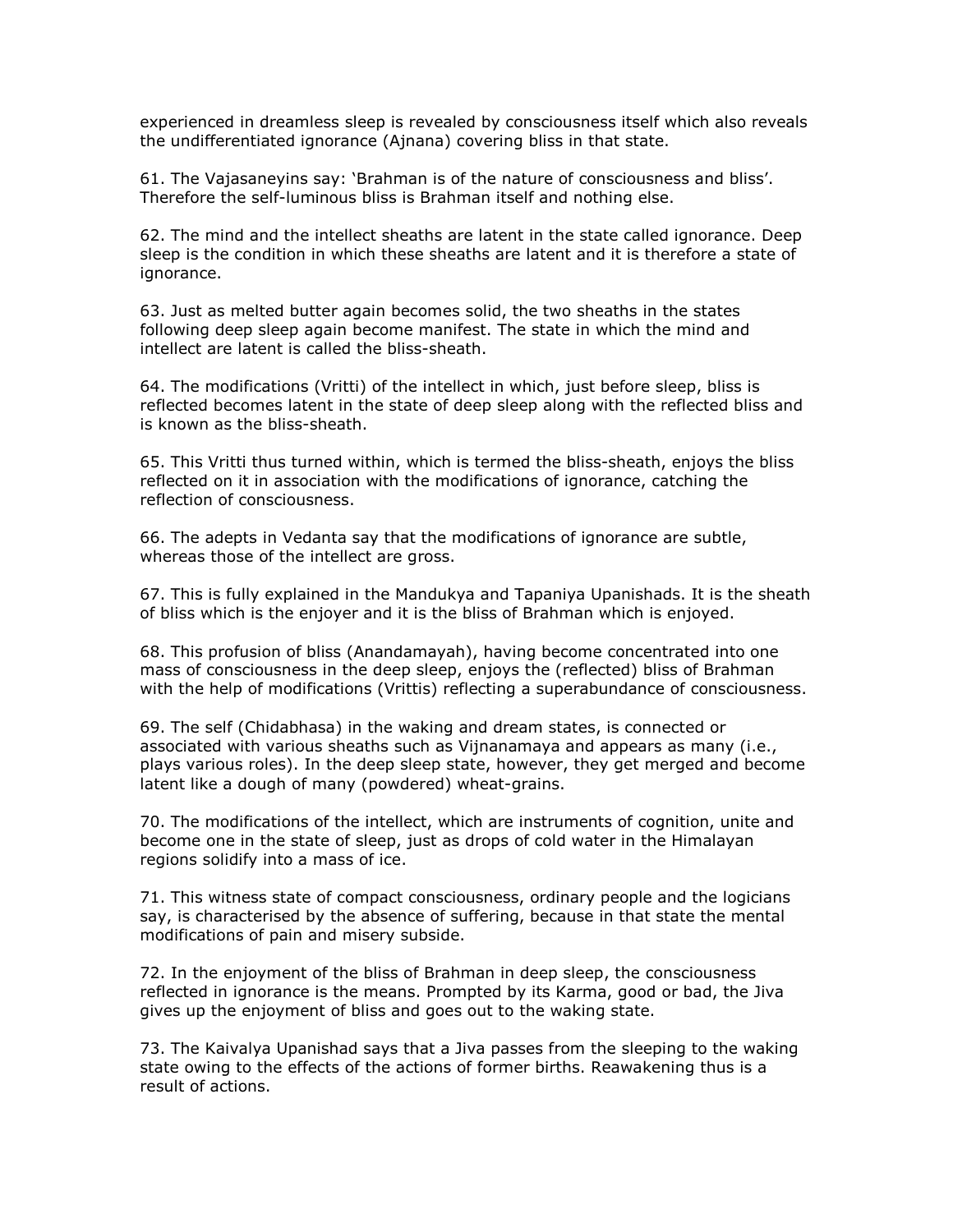74. For a short time after the waking up the impression of the bliss of Brahman enjoyed during sleep continues. For he remains for some time calm and happy, without taking any interest in the enjoyment of external objects.

75. Then, impelled by his past actions ready to bear fruits, he begins to think of duties and their implementation entailing sufferings of many kinds and gradually forgets the bliss of Brahman experienced (a few minutes before).

76. Experiencing the bliss of Brahman before and after sleep day after day man develops a predilection for it. How can a man, therefore, doubt it (i.e., the existence of the bliss of Brahman) ?

77. (Objection): Well, if a mere state of quietude were enjoyment of the bliss of Brahman then the lazy and the worldly would achieve the end of their life. What then is the use of the teacher and the scriptures ?

78. (Reply): Your contention would be correct, if he realised that the bliss that he experienced was the bliss of Brahman. But who can know Brahman that is so immensely profound without the help of the teacher and the scripture ?

79. (Objection): I know what Brahman is from what you yourself have said. Why then am I without the bliss of realisation ? (Reply): Listen to the story of a man who like yourself imagined that he was wise.

80. This man, hearing that a large reward was offered to anyone who knew the four Vedas, said, 'I know from you that there are four Vedas. So give me the reward'.

81. (Objection): He knew the number, not the text, of the Vedas fully. (Reply): You too have not known Brahman fully.

82. (Objection): Brahman is by nature indivisible and is bliss absolute, untouched by Maya and its effects. How can you speak of the knowledge of Brahman as complete or incomplete ?

83. (Reply): Do you simply say the word 'Brahman' or do you see its meaning ? If you know only the word, it remains for you to acquire knowledge of its meaning.

84. Even if with the help of grammar and so forth you learn its meaning, still realisation remains. Serve your teacher until you have realised Brahman and known that there is nothing further to be known.

85. Leave the vain argument alone and know that whenever happiness is felt in the absence of objects, that happiness is an impression of the bliss of Brahman.

86. Even when on the acquisition of the desired external objects the desire becomes quiescent and the Vritti is directed inward, it reflects the bliss of Brahman. (This is what is known as 'reflected' bliss or Vishayananda or bliss derived from the enjoyment of external things.)

87. There are thus only three kinds of bliss experienced in the world: (1) Brahmananda, the bliss of Brahman; (2) Vasanananda, the bliss arising in the quiescent mind out of the impressions of Brahmananda and (3) Vishayananda, the bliss resulting from the fulfilment of the desire to be in contact with external objects.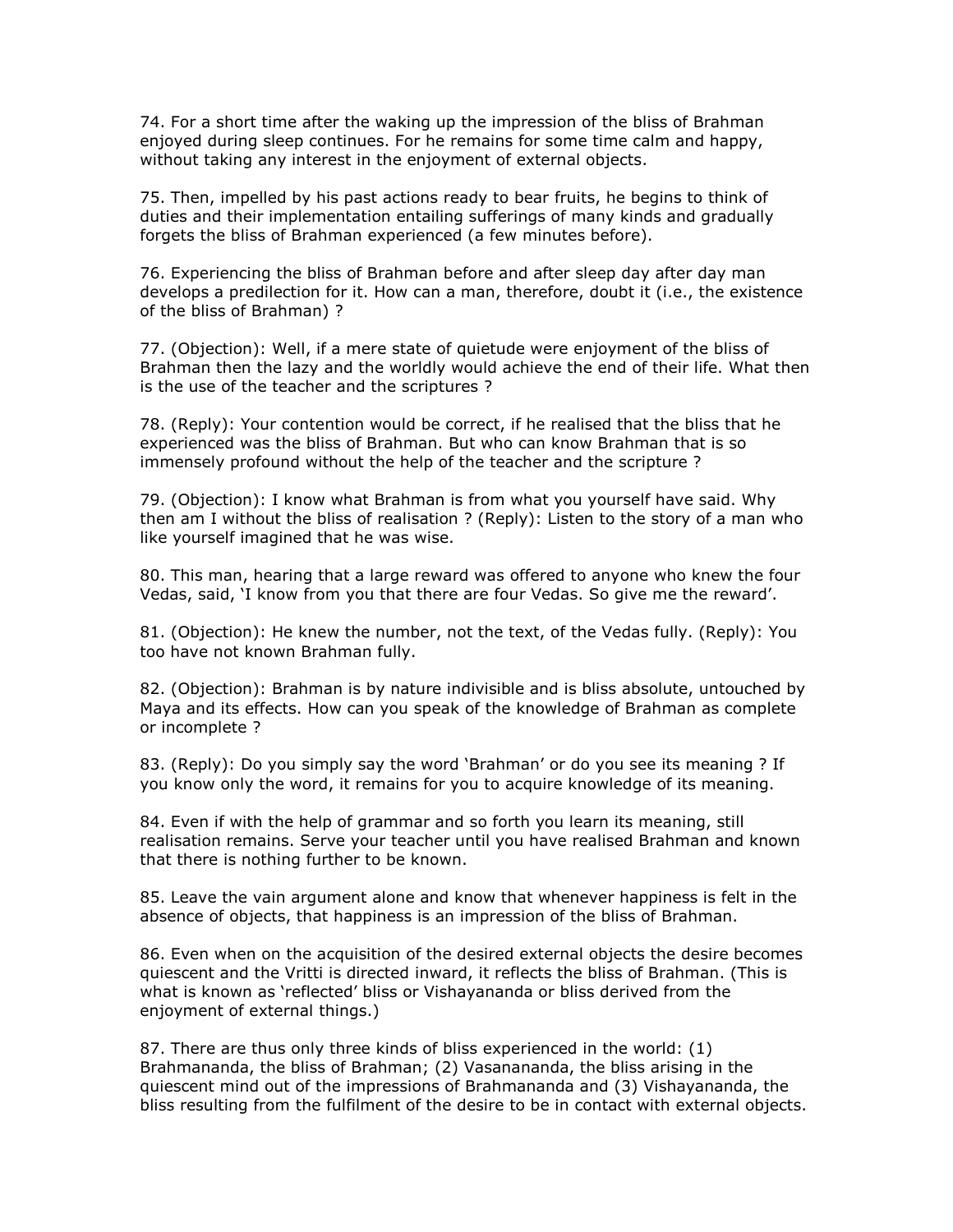88. Of these, the self-revealing bliss of Brahman gives rise to the other two kinds of bliss, the Vasanananda and the Vishayananda.

89. The fact that the bliss of Brahman is self-revealing in deep sleep is established by the authority of the scriptures, by reasoning and by one's experience. Now hear about its experience at other times.

90. The Jiva which is called Anandamaya, enjoying bliss of Brahman during sleep gets identified with the intellect-sheath during the dreaming and waking states, as he changes his seat from one state to another.

91. The Shruti says that in the waking state the Jiva abides in the eye i.e., the gross body; in the dreaming state in the throat and in deep sleep in the lotus of the heart. In the waking state the Jiva pervades the whole gross body from head to foot.

92. In the waking state the Jiva gets identified with the body, as fire with a red-hot ball of iron. As a result of this he comes to feel with certainty: 'I am a man'.

93. The Jiva experiences the three states of detachment, joy and suffering. Joy and suffering are the results of actions; detachment comes naturally.

94. Pain and pleasure are of two sorts as the experience is limited within the mind or is external to it also. The state of detachment appears in the intervals between pain and pleasure.

95. 'Now I have no worries, I am happy', thus do people describe the natural bliss of the Self in the state of detachment.

96. But in this state the natural bliss of the Self is not primary for it is obscured by the idea of egoity and the bliss so experienced is not the bliss of Brahman but only an impression of it.

97. The outside of a pot full of water feels cold. Actually there is no water outside but coldness only. It is from this property of water that the presence of water inside is inferred.

98. Similarly, as one forgets one's egoity by continued practice, one can comprehend through intuitive perception one's natural state of bliss.

99. By continued practice of all kinds the ego becomes exceedingly refined. This state is not sleep because the ego is not completely absorbed; moreover the body does not, as in sleep, fall to the ground.

100. The bliss in which there is no experience of duality and which is not sleep either, is the bliss of Brahman. So said Lord Krishna to Arjuna.

101. 'By the steady application of reason and discrimination an aspirant should gradually control his mind. He should keep the mind fixed on the Self and restrain it from thinking of anything else'.

102. 'Whenever the mind which is restless and fickle, wanders away, the aspirant should restrain it and concentrate it on the Self'.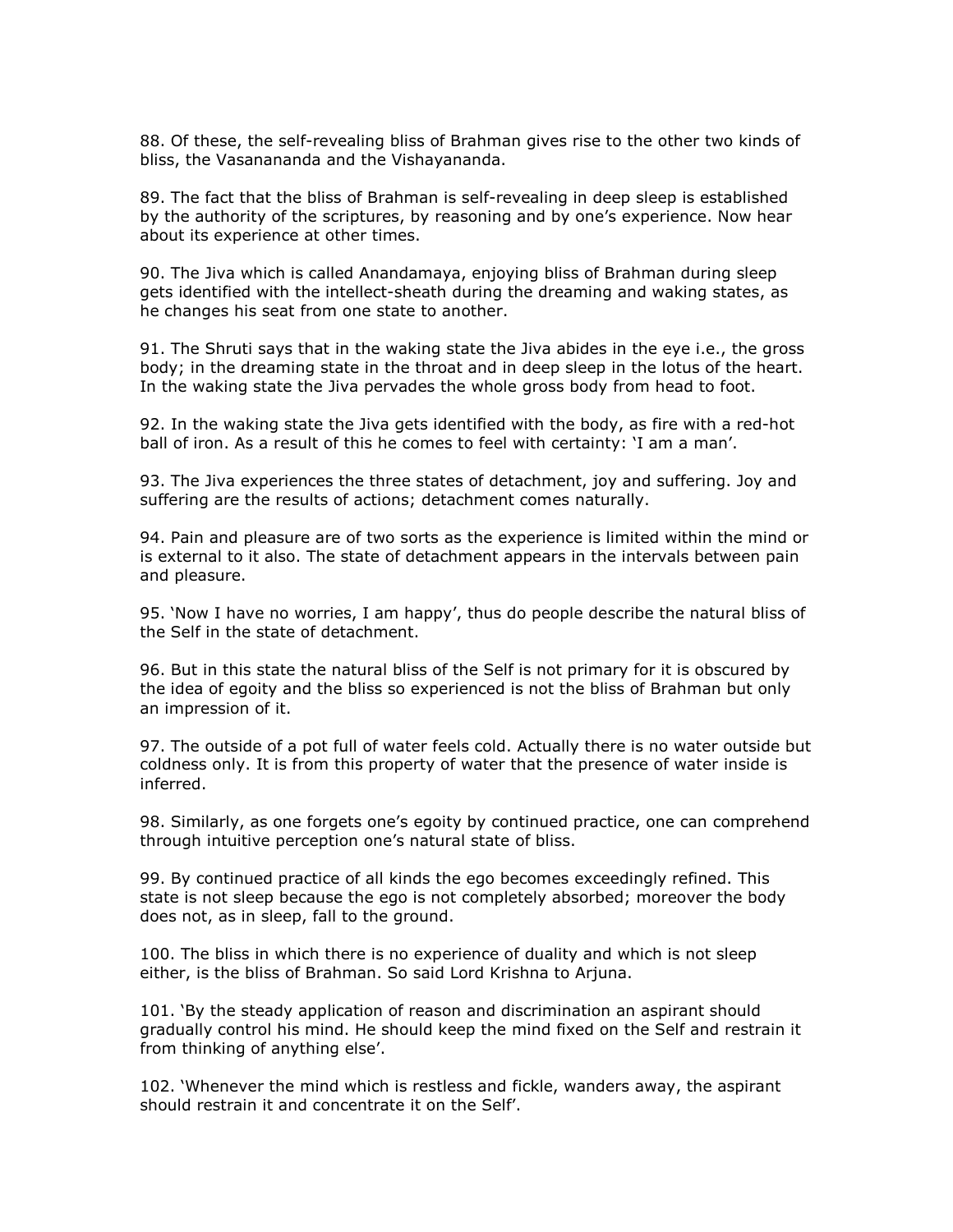103. 'The Yogi whose mind is perfectly tranquil, whose passions are subdued, who is sinless and has become Brahman, attains the supreme bliss'.

104. 'When by practice of Yoga, his mind is withdrawn and concentrated, the Yogi sees the Self by the Self and finds supreme satisfaction in the Self'.

105. 'When he obtains that supreme bliss which is beyond the senses, but which can be grasped by the intellect, he becomes firmly rooted in it and is never moved from it'.

106. 'Attaining it he considers no other gain as superior. Once established in it he is not disturbed even by great sorrow'.

107. 'This science of separation from the painful association is called Yoga. This Yoga must be practised with faith and a steady and undespairing mind'.

108. 'A Yogi who is free from imperfections and is ever united with his Self, experiences easily the supreme bliss of identity with Brahman'.

109. 'The control of the mind can be achieved by untiring practice over a long period, even as the ocean can be dried up by baling its waters out drop by drop with a blade of grass.'

110. In the Maitrayani Upanishad of the Yajur Veda, sage Sakayanya spoke of the great bliss experienced in Samadhi to the royal sage Brihadratha while discoursing on Samadhi.

111. 'As fire without fuel dies down and becomes latent in its cause, so the mind, when its modifications have been silenced, merges in its cause'.

112. 'To the mind fixed on Reality, merged in its cause and impervious to the sensations arising from the sense-objects, the joys and sorrows (together with their occasions and materials) experienced as a result of the fructifying Karma seem unreal'.

113. 'The mind is indeed the world. It should be purified with great effort. It is an ancient truth that the mind assumes the forms of the objects to which it is applied.'

114. 'Through the purification of his mind a man destroys the impressions of his good and evil Karma and the purified mind abiding in Atman enjoys undiminishing bliss'.

115. 'If a man were to focus his mind on Brahman, as he commonly does on the objects of senses, what bondage would he not be free from ?'

116. 'Mind has been described as of two types, pure and impure. The impure is that which is tainted by desires, the pure is that which is free from desires'.

117. 'The mind alone is the cause of bondage and release. Attachment to objects leads to bondage and freedom from attachment to them leads to release'.

118. 'The bliss arising from absorption in the contemplation of the Self, when all sins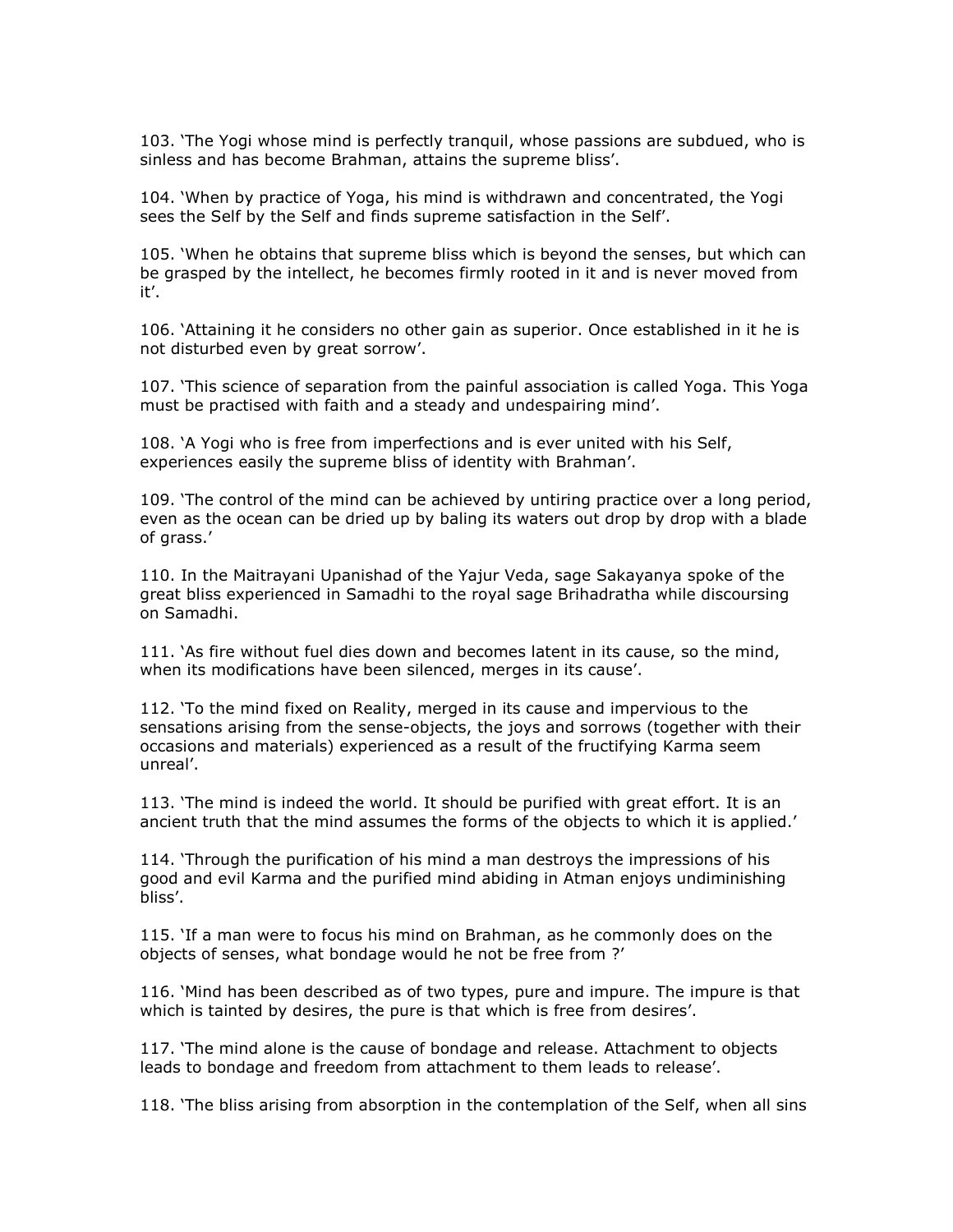and taints are washed off through the practice of Samadhi, cannot be described in words. One must feel it in one's own heart'.

119. Though it is rare for men to keep their minds long in the state of absorption, still even a glimpse of it confers conviction about the bliss of Brahman.

120. A man who has full faith in the truth of this bliss and is ceaselessly industrious about getting it, is sure to have it even for a short while; but this is enough to convince him of its reality at other times also.

121. Such a man ignores the bliss experienced in the state of mental quiescence and is ever devoted to the supreme bliss and meditates on it.

122. A woman devoted to a paramour, though engaged in household duties, with all the time be dwelling in mind on the pleasures with him.

123. Similarly the wise one who has found peace in the supreme Reality will be ever enjoying within the bliss of Brahman even when engaged in worldly matters.

124. Wisdom consists in subjugating the desires for sense-pleasure, even when the passions are strong and in engaging the mind in meditation on Brahman with the desire to enjoy the bliss.

125. A man carrying a burden on his head feels relief when he removes the load; similarly a man freed from worldly entanglements feels he is in rest.

126. Thus relieved of burden and enjoying rest, he fixes his mind on the contemplation of the bliss of Brahman, whether in the state of detachment or experiencing pain or pleasure according to fructifying Karma.

127. As a Sati about to enter the fire considers the delay in putting on clothes and ornaments to be irritating, so also one devoted to the achievement of the bliss of Brahman, feels about worldly objects that obstruct the practice of meditation on bliss.

128. The sage, looking now at the bliss of Brahman and now at such worldly objects as are not opposed to it, is like a crow that turns its eye from one side to another.

129. The crow has only a single vision which alternates between the right and left eye. Similarly the vision of the knower of Truth alternates between the two types of bliss (of Brahman and the world).

130. Enjoying both the bliss of Brahman taught in the scriptures and the worldly bliss unopposed to it, the knower of truth knows them both in the same way as one who knows two languages.

131. When the knower experiences sufferings, he is not disturbed by them as he would have been before. Just as a man half-immersed in the cool water of the Ganges feels both the heat of the sun and the coolness of the water, so he feels the misery of the world and the bliss of Brahman at the same time.

132. The knower of truth, experiencing the bliss of Brahman in the waking state experiences it also in the dreaming state, because it is the impressions received in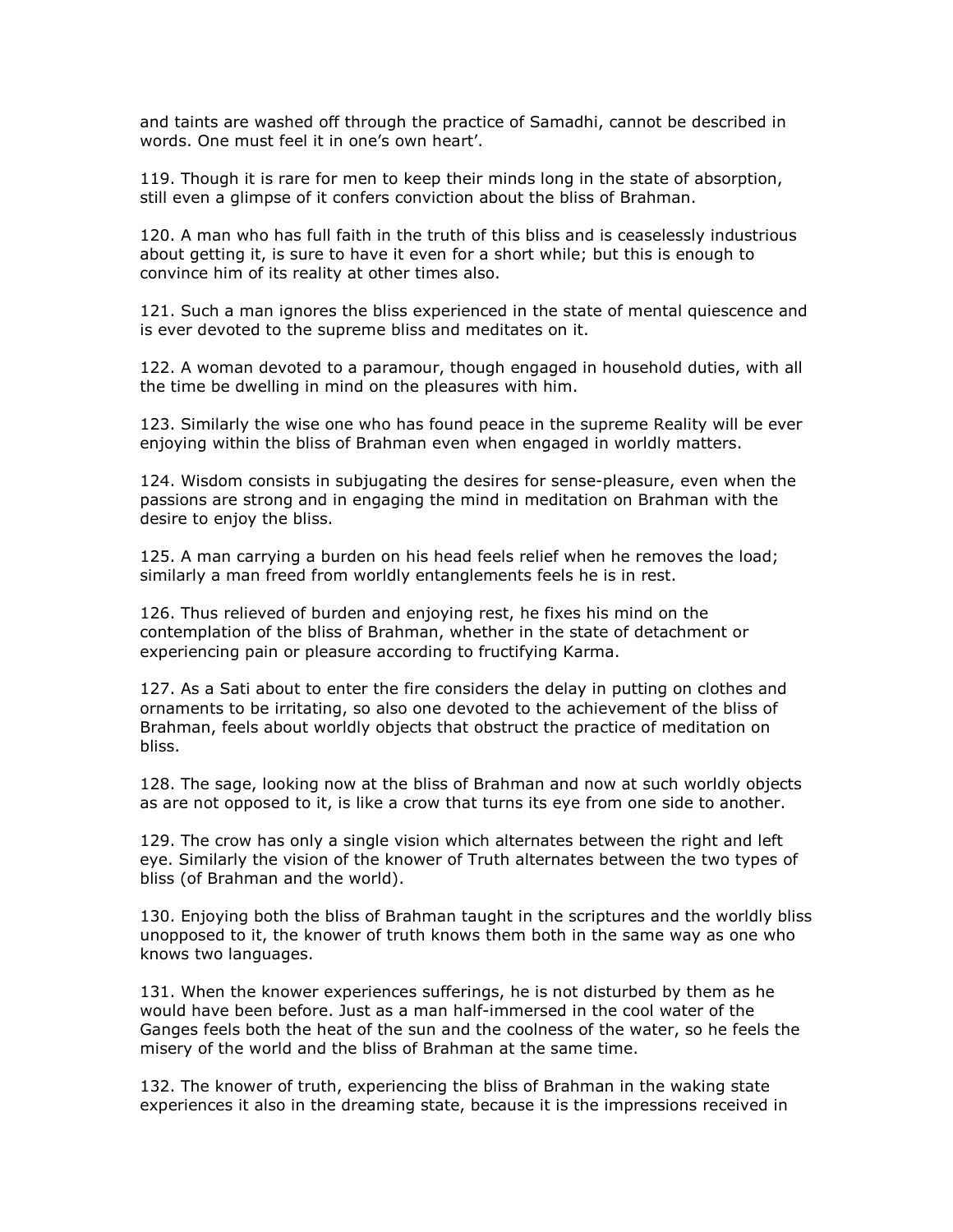the waking state that give rise to dreams.

133. The impressions of ignorance still continue in the dreaming state. So in a dream a wise man will experience sometimes joy and sometimes suffering, without being affected by either.

134. In this Chapter, the first of the five dealing with the bliss of Brahman, is described direct realisation of the Yogi revealing the bliss of Brahman.

## XII. THE BLISS OF THE SELF

1. (Question): A Yogi can enjoy the natural bliss of the Self which is different from the bliss of mental quiescence and the bliss of deep sleep; but what will happen to the ignorant man ?

2. (Reply): The ignorant are born in innumerable bodies and they die again and again – all owing to their righteous or unrighteous deeds. What is the use of our sympathy for them ?

3. (Doubt): Because of the desire of the teacher to help his ignorant pupils he can do something for them. (Reply): Then you must tell whether they are willing to learn the spiritual truth or are averse to it.

4. If they are still devoted to external objects, some suitable kind of worship or ritual can be prescribed for them. If, on the other hand, they, though spiritually dull, desire to learn the truth, they can be instructed in the knowledge of the bliss of the Self.

5. Yajnavalkya instructed this by pointing out to his beloved wife, Maitreyi, that 'a wife does not love her husband for his sake'.

6. The husband, wife or son, riches or animals, Brahmanahood or Kshatriyahood, the different worlds, the gods, the Vedas, the elements and all other objects are dear to one for the sake of one's own Self.

7. A wife shows affection to her husband when she desires his company; the husband too reciprocates but not when he is engaged in worship or afflicted with illness, hunger and so forth.

8. Her love is not for her husband's sake but for her own. Similarly the husband's love also is for his own satisfaction and not for hers.

9. Thus even in the mutual love between husband and wife the incentive is one's own desire for happiness.

10. A child, when kissed by its father, may cry, being pricked by the latter's bristly beard, still its father goes on kissing the child – it is not for its sake but for his own.

11. Wealth and gems have no likes or dislikes of their own, but their owner looks after them with love and care. It is for his own sake, none doubts it to be for theirs.

12. A merchant forces his bullock, though unwilling, to carry a load. He loves the bullock for his own sake, how can it be for the bullock's ?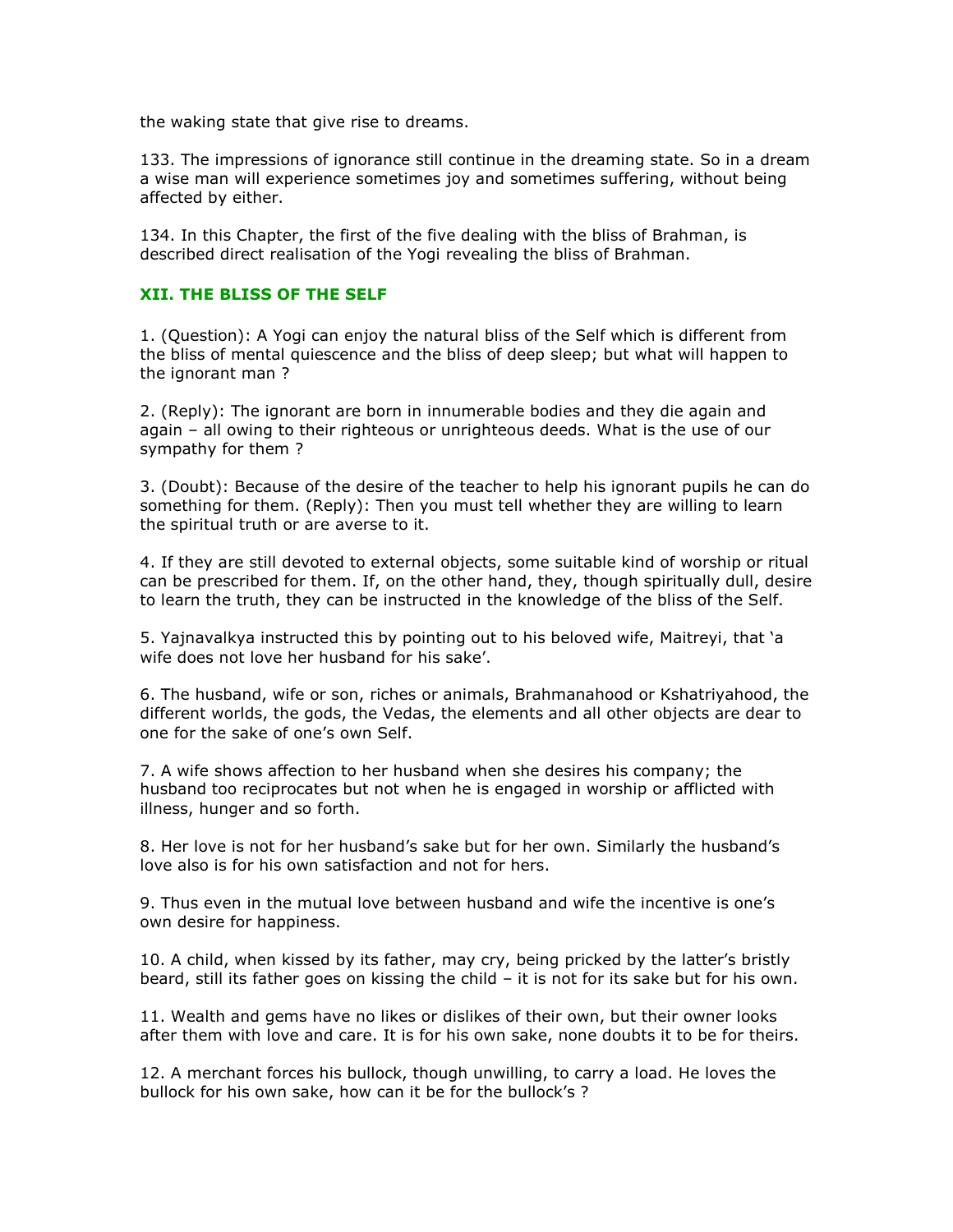13. A Brahmana knowing that he deserves respect, is satisfied when he receives it. This satisfaction is not felt for his caste, an insentient abstraction, but for the man himself.

14. A king feels exalted that he is a Kshatriya and hence is a ruler, but the feeling is not for the caste. The same applies to men of Vaishya and other castes also.

15. The desire, 'May I attain the region of heaven or of Brahma', is not for the wellbeing of those regions but only for one's own enjoyment.

16. People worship Shiva, Vishnu and other deities to destroy sins. It is not for the sake of the deities who are already free from sins, but for their own sake.

17. The Brahmanas study the Rig and other Vedas to avoid falling from their (respectable) Brahminhood; this applies to men only and not to the Vedas.

18. People want the five elements, viz., earth, water, fire, air and Akasa, because of their usefulness to them in giving shelter, quenching their thirst, cooking, drying and space for movement and not for the sake of the elements themselves.

19. People desire to have servants or masters for their own benefit and not for the benefit of (servants or masters) themselves.

20. There are plenty of such examples to enable one to study and come to the same conclusion on all occasions. By these one should convince one's mind that for every man the Self is the only real object of love.

21-22. (Doubt): What type of love is it that the scriptures say is felt towards the Self ? Is it the passionate attachment which is felt towards wife and other objects, the faith which is experienced in sacrifices and other rituals, the devotion which a man cherishes towards God and his teacher or is it the desire one feels for something one does not possess ? (Reply): The real love of the Self is that which, in the absence of these emotions, manifests itself owing to the preponderance of Sattvika quality in the intellect. This love of the Self is different from desire, for it exists even when desire is present or destroyed.

23. (Doubt): Be it so, but food, drink etc., are liked because of their quality of giving happiness (and not for their own sake).

24. If you say that the Self is also a means to happiness like food and drink, then we ask: who is it that enjoys happiness ? One and the same thing cannot be both the subject and the object of enjoyment.

25. Love for the means to happiness is partial love, but the love for the Self is infinite. The love for the means passes from one object to another, but the love for the Self is steadfast.

26. Love for an object of happiness always passes from one to another; (they are objects that can be accepted or rejected); but the Self cannot be treated like that; so how can love of Self change ?

27. (Doubt): Even though it cannot be accepted or rejected the Self may be regarded as an object of indifference, like a piece of straw. (Reply): No, because it is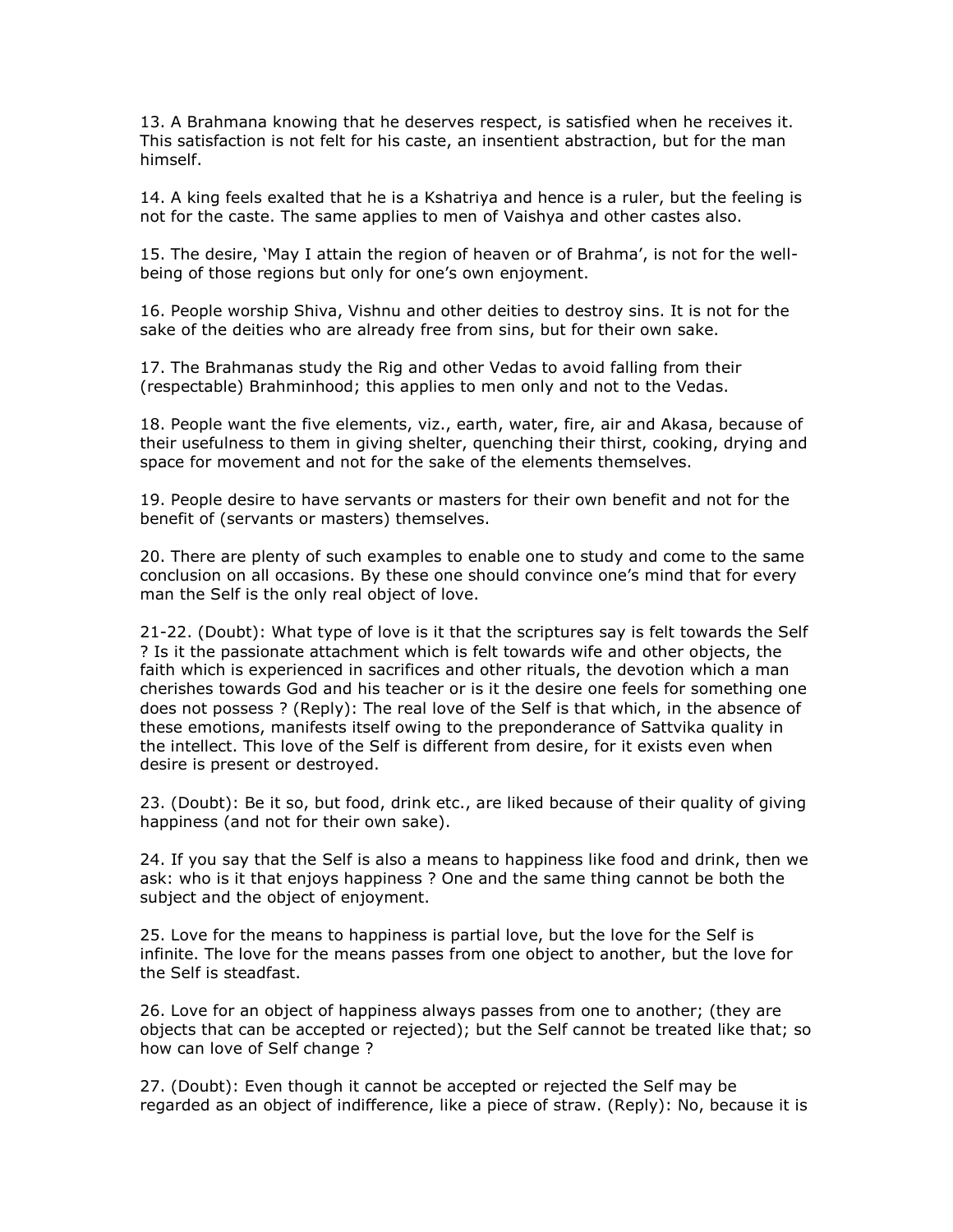the very Self of the person who is to regard it with indifference.

28. (Doubt): People begin to hate the Self when they are overpowered by disease or anger and wish to die. (Reply): This is not so.

29. When they desire to do away with the body it is an object for rejection, not their Self. The Self is the subject that desires the end of the body and it feels no hatred for itself. What harm is there if they hate the body, an object ?

30. All objects are desired for the sake of the Self and hence of all the objects that are loved the Self is dearest. A man's son is dearer to him than his son's friends.

31. 'May I never perish, may I ever exist' is the desire seen in all. So love for the Self is quite evident.

32. Though the Self as the object of the highest love is taught by the scriptures and proved both by reasoning and experience, there are some who hold that the Self is merely secondary to son, wife etc., as an object of love.

33. To support this they quote the Shruti: 'The son indeed is the Self', which shows the superiority of the son. This has been clearly spoken of in the Upanishad.

34. 'The (father's) Self, born in the form of the son, becomes his substitute for the performance of meritorious deeds. The Self of the father, having fulfilled its purpose (by begetting a son) and having reached old age, departs'.

35. A verse in the Brihadaranyaka Upanishad says that in spite of the existence of the Self a man who has no son does not go to heaven. So the thinkers said that a son who is well trained in the Vedas helps his father to attain heaven.

36. The joys of this world can be attained through the son and not by other things. The dying father therefore should instruct his son the Vedic truth, "You are Brahman".

37. These Vedic verses are quoted to prove the importance of son, wife and so forth (and one's own Self as secondary). Ordinary people too admit the greater importance of a son.

38. A father labours hard to acquire wealth for the maintenance of his sons and others after his death. Hence the son is superior to the Self.

39. All right, but these texts do not prove the Self to be less important. It is to be remembered that the word 'Self' is used in three senses, figurative, illusory and fundamental.

40. In the expression 'Devadatta is a lion', the identification is figurative, for the difference between the two is evident. Similar is the case of the son and others as the Self.

41. Difference exists between the five sheaths and the Witness, though it is not evident and so the sheaths are illusory, like the thief seen in the stump of a tree.

42. The witness-consciousness is without a second and therefore in it there neither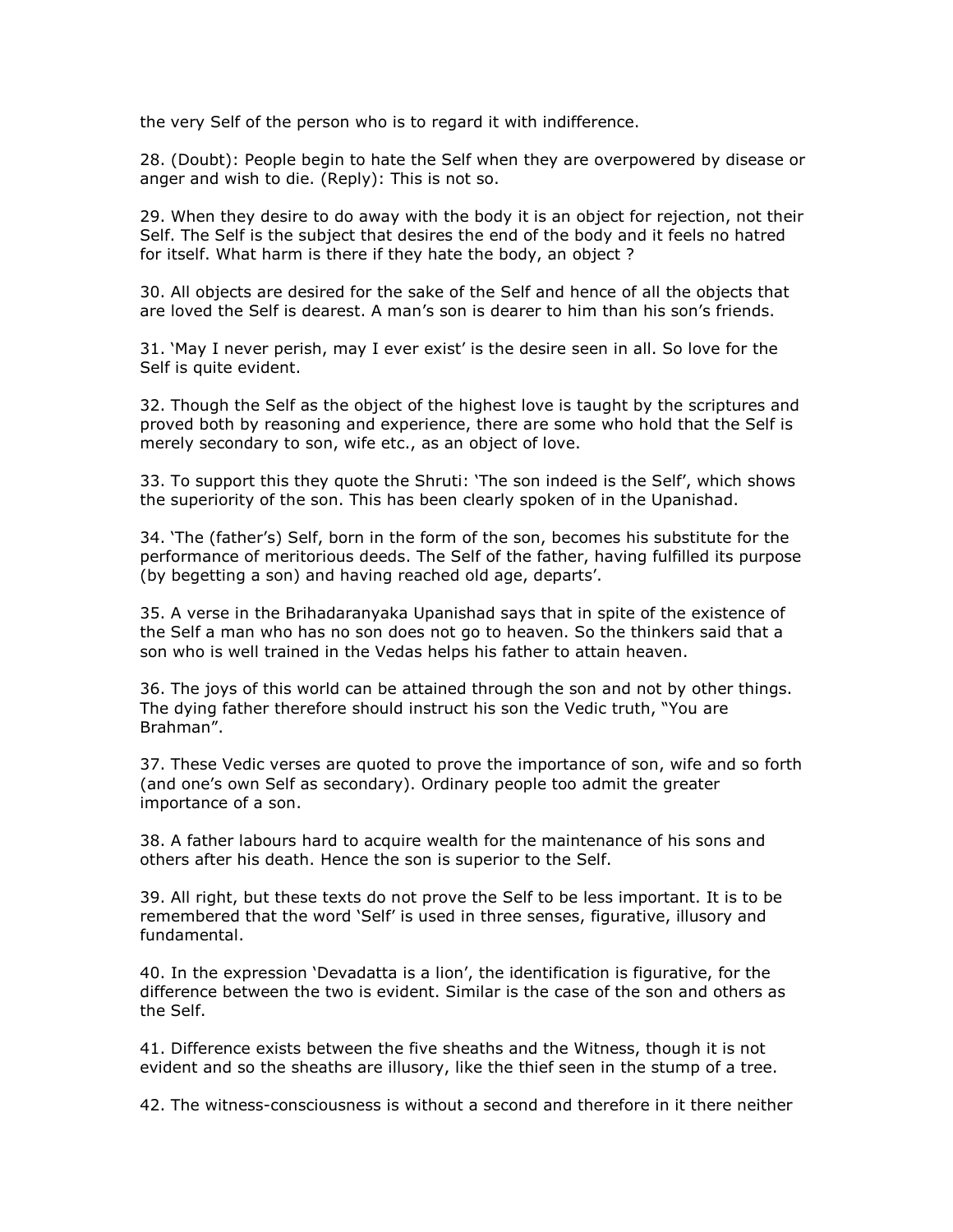appears nor is any difference. As it is the innermost essence it is accepted that the word 'Self' in its fundamental sense refers to the Witness itself.

43. As the word 'Self' has these three meanings in daily use the suitable one becomes primary, the other two becoming merely secondary.

44. In the case of a dying man, giving charge of the family property and tradition to his son, the figurative meaning of 'Self' fits in, not the primary or the illusory meaning.

45. In the sentence 'the reciter is the fire' the term 'reciter' cannot actually refer to fire, for the latter is incapable of reciting, but must mean a Brahmachari who is able to do so.

46. In such expressions as 'I am thin and I must get fatter', the body should be taken as the Self. For the sake of one's own growing fat nobody engages his son in eating.

47. In such expressions as 'I shall attain heaven by austerities' the doer (the intellect-sheath) should be regarded as the Self. So ignoring the physical enjoyment people practise severe austerities.

48. When a man says, 'I shall be free', he then acquires knowledge (of the Self) from the teacher and the scripture and desires nothing else. Here the word 'I' should be regarded as the witness Self.

49. Just as Brahmanas, Kshatriyas and Vaishyas are entitled to perform the sacrifices called Brihaspati-sava, Rajasuya and Vaishyastoma according to their fitness, so the figurative, illusory and fundamental selves are meant in different contexts.

50. Infinite love is always left for the Self which is primary in any particular context; and for whatever is related to it there is just moderate love and for all other things there is no love whatsoever.

51. Other things are of two kinds, to be ignored or hated. Straws lying on the road are disregarded, whereas tigers and snakes are hated. So things are of four kinds, loved, dearly loved, disregarded or hated.

52. The primary Self, things related to the Self and objects to be disregarded or hated – of these four categories of things there is no sacro-sanctity attached to any one of them that it would always be primary or secondary etc. But it (their being primary or secondary etc.,) depends on the effect they produce under particular circumstances.

53. When a tiger confronts man, it is hated; when it is away, it is disregarded; and when it has been tamed and made friendly, it causes joy; thus it is related to him and is loved.

54. Even though no thing is primary or secondary by itself, there are some characteristics to distinguish them under certain circumstances. These characteristics are: their being favourable, unfavourable, or neither of these.

55. The popular conclusion is that the Self is the dearest, the objects related to it are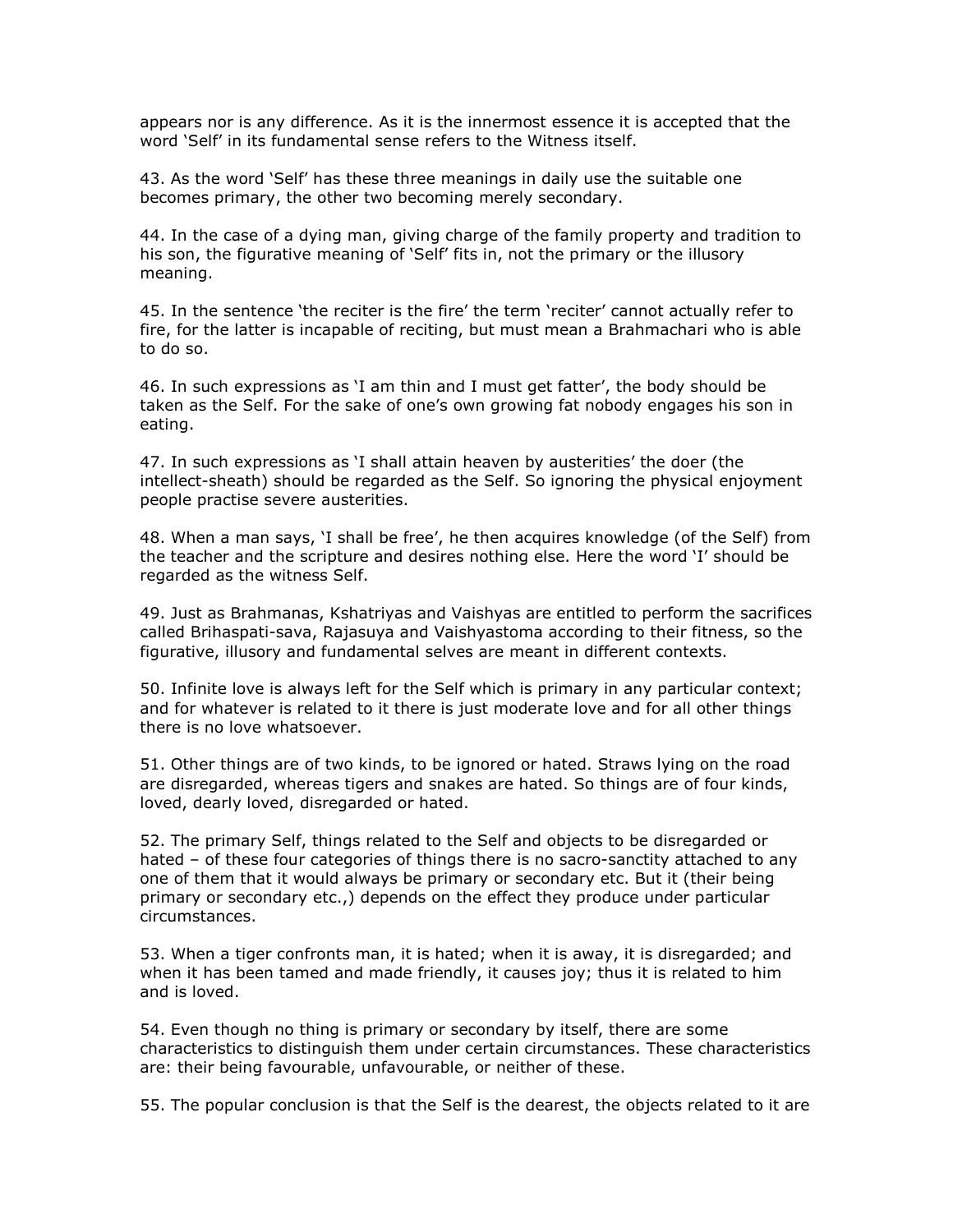dear and the rest are either disregarded or hated. This is also the verdict of Yajnavalkya.

56. Elsewhere too the Shruti declares: 'Know this Self as the dearest which is more intrinsic than son, wealth and so forth'.

57. Through the eye of discrimination following the Shruti it becomes clear that the witness-consciousness is the real Self. Discrimination means separating the five sheaths and seeing the inner substance.

58. That is the self-luminous consciousness, the Self, which is the witness of the presence and absence of the states of waking, dreaming and deep sleep.

59. The various objects of enjoyment, from life down to wealth, are objects of varying degrees of love according to their proximity to the Self.

60. A son is dearer than wealth, the body dearer than the son, the sense-organs dearer than the body, life and mind dearer than the sense organs and the Self is supremely dearer than life and mind.

61. In the Shruti there is a dialogue between a wise and a dull-witted man which illustrates the point that the Self is the dearest of all objects.

62. The wise man holds that the witness-consciousness, is dearer than all objects. The dull-witted man maintains that son and other objects are dearer and that the witness-consciousness enjoys the happiness caused by these objects.

63. The ignorant disciple and the confirmed opponent both assert that something other than the Self (Atman) is the object of greatest love. The reply given will prove to be an instruction to the disciple and a curse to the confirmed opponent.

64. The wise man quotes the scripture in his reply: 'Your dearest thing will make you weep'. The pupil analyses this reply and finds out his error in considering something other than the Self as the dearest.

65. When a married couple desire to have a son and do not have one, they are disappointed and miserable. After conception, a miscarriage or the pain of labour causes sorrow.

66. When a son is born he may suffer from diseases or from the position of the planets at his birth, or he may be stupid or obstinate, or after the investiture of sacred thread, he may study nothing or if he is learned, he may remain unmarried.

67. Again he may start pursuing the wives of others, or he may have an unwieldy family and remain in poverty, or he may grow wealthy and yet die in his youth. Infinite are the sorrows of parents.

68. Having considered all this, the disciple must abstain from forming an attachment to other things. He should focus his love on the Self and contemplate It day and night.

69. The confirmed opponent, who does not give up his contention due to obstinacy and hostility to the knower of truth, sinks into the depths of darkness and suffers the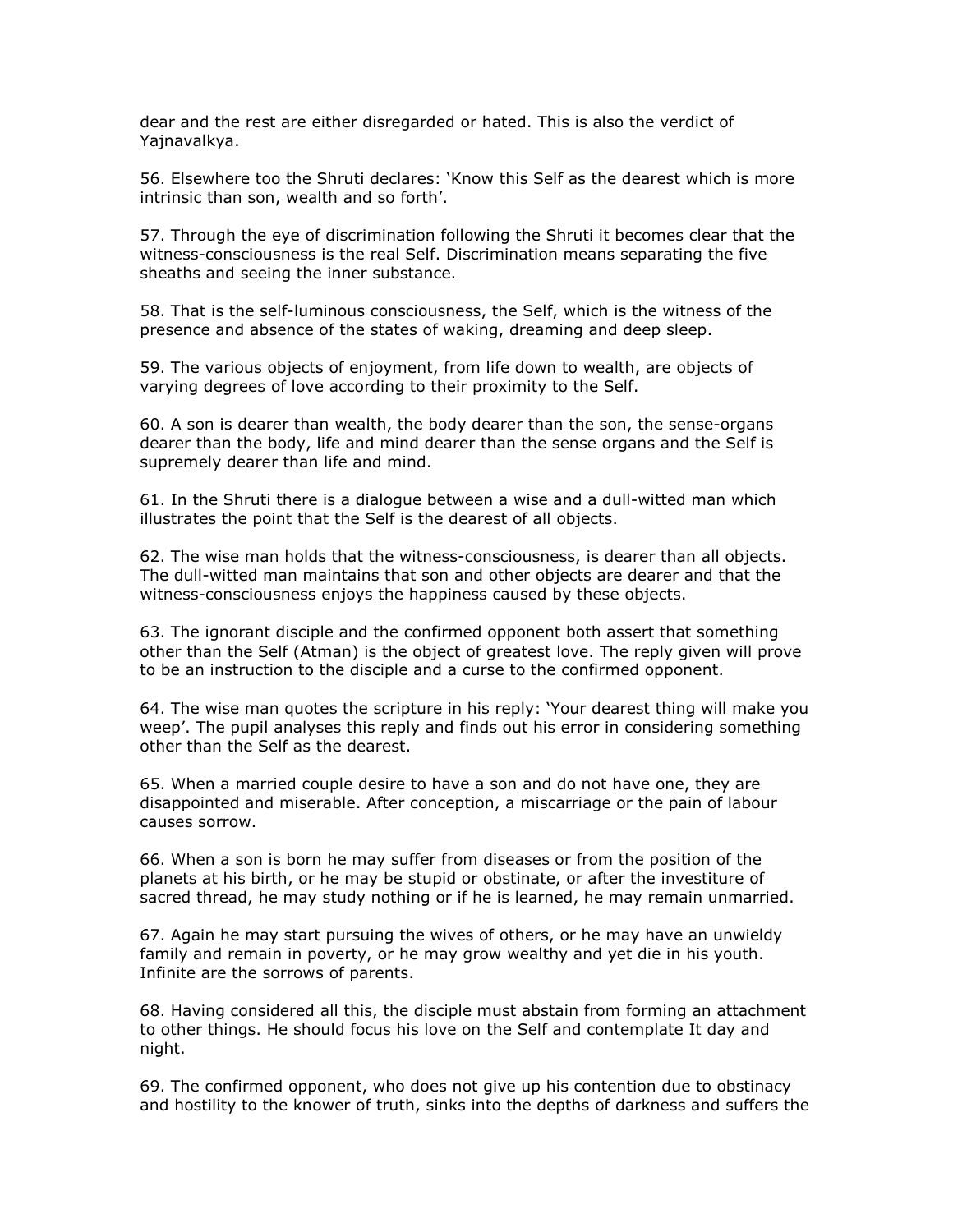pains of innumerable births.

70. The knower of Brahman is of the nature of Brahman and is described as Ishvara, the all-powerful. Whatever he says will come to pass for the pupil and the opponent.

71. He who contemplates the witness Self as the dearest of all objects will find that this dearest Self never suffers destruction.

72. The Supreme Self, being the object of dearest love, is the source of infinite joy. The Shruti has it that from the sovereignty of this world to position of Hiranyagarbha, everywhere, wherever there is greater love there is greater bliss.

73. (Doubt): If the nature of the Self is bliss as well as consciousness, bliss should be found in all the modifications of the mind, as is consciousness.

74. (Reply): Not so. A lamp burning in a room emits both light and heat, but it is only the light that fills the room and not heat; similarly, it is only consciousness which accomplishes the Vrittis (and not bliss).

75. An object may be characterised by odour, colour, taste and touch, yet each of these properties is cognised by one particular sense-organ and not the others. It is the same with the bliss of the Self.

76. (Doubt): Odours, taste and so forth differ from one another, but in the Self consciousness and bliss are identical. (Reply): Tell whether this identity is in the witness Self or elsewhere ?

77. The odour, colour and other properties of a flower are not separate from one another in the flower. If it be said that the separation of these properties is brought about by the sense-organs, we rejoin that the seeming difference between consciousness and bliss is produced by (the predominance of Rajas or Sattva in) the Vrittis.

78. When there is a predominance of Sattva in the Vrittis, we realise, because of their purity, that bliss and consciousness are one and the same, but when Rajas predominates, because of its impurity, the bliss is obscured.

79. As the intensely sour taste of tamarind when mixed with salt is lessened and taste less sour, so with bliss (when it is obscured by Rajas).

80. (Doubt): By discrimination one can feel that the Self is the dearest, but without the practice of Yoga what good is it (for liberation) ?

81. (Reply): The goal which is reached by Yoga can also be reached by discrimination. Yoga is a means to knowledge; doesn't knowledge arise from discrimination ?

82. 'The state achieved by the Sankhyas is also achieved by the Yogis'. Thus it has been said in the Gita about the identity of the fruit of both Yoga and discrimination.

83. Knowing that for some Yoga is difficult and for some others knowledge, the great Lord Sri Krishna speaks of these two paths.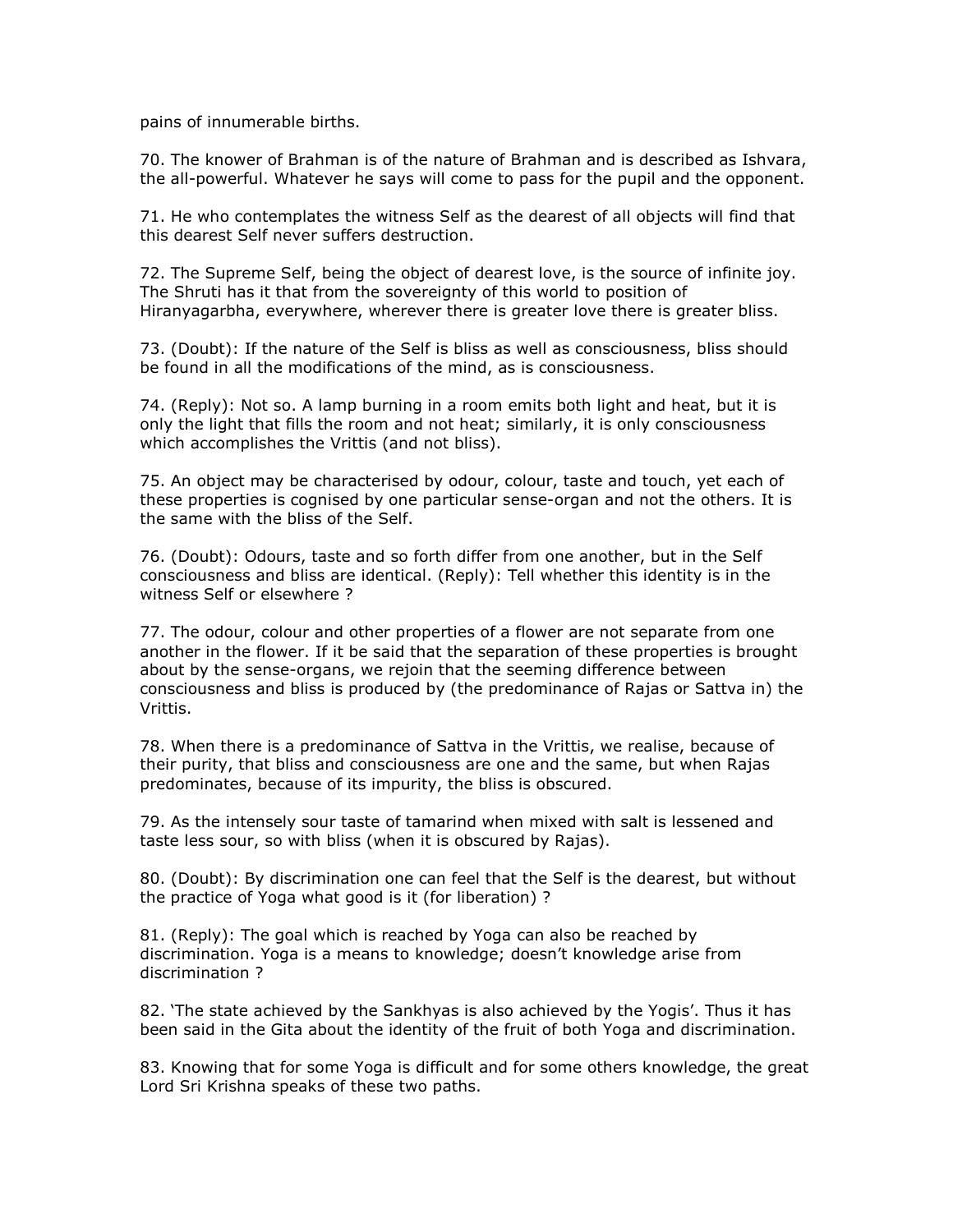84. What speciality is there in Yoga when knowledge has been declared as common to both ? Both the Yogi and the Viveki (he who practises discrimination) are alike freed from attachment and aversion.

85. One who knows the Self as the dearest has no love for any object of enjoyment. So how can he have attachment ? And how can he who sees no object inimical to himself have any aversion ?

86. Both the Yogi and the Viveki dislike objects unfavourable to the body, mind etc. If it be said that he who has aversion for such objects is not a Yogi, then we rejoin that equally so is he not a Viveki.

87. It may be said that though in the world of relative experience both accept the conception of duality, the Yogi has the advantage that there is no duality for him while in the state of Samadhi. Our reply is that he who practises discrimination about the non-duality does not experience duality at that time.

88. In the next chapter, called the 'Bliss of Non-duality' we will enlarge on the theme of the absence of duality. Therefore things told till now are free from defects.

89. (Doubt): He is a true Yogi who in his contemplation is ever-conscious of the bliss of the Self and is unconscious of the external world. (Reply): May the blessings of contentment ever abide with you. (For the point is gained, this is the position of the Vivekin also).

90. In this second chapter of the section in which the bliss of Brahman is discussed we have dealt with the bliss of the Self (Atmananda) for the good of persons of spiritually dull intellect.

# XIII. THE BLISS OF NON-DUALITY

1. The bliss of Yoga which was described earlier may be said to be the bliss of the Self. (Doubt): How can the bliss of the embodied Self which is in duality be identical with the bliss of Brahman (who is non-dual) ? (Reply): Please listen.

2. As described in the Taittiriya Upanishad, the whole world, from Akasa to the physical body, is not different from bliss. Therefore the bliss of the Self is of the nature of the non-dual Brahman.

3. The world is born of bliss, it abides in bliss and is merged in bliss. How then can it be anything other than this bliss ?

4. The pot made by a potter is different from him, but let this not create any doubt, for like the clay, bliss is the material cause of the universe, not like the potter the efficient cause.

5. The existence and destruction of the pot are never seen to rest in the potter, but its material cause, the clay. Similarly, according to the Shruti passages their (the existence and destruction of the universe) material cause is bliss.

6. The material cause is of three kinds: (1) the Vivarta, which gives rise to a phenomenal appearance, not materially related to the cause; (2) the Parinama which gives rise to an effect which is a modification or change of state of the cause; and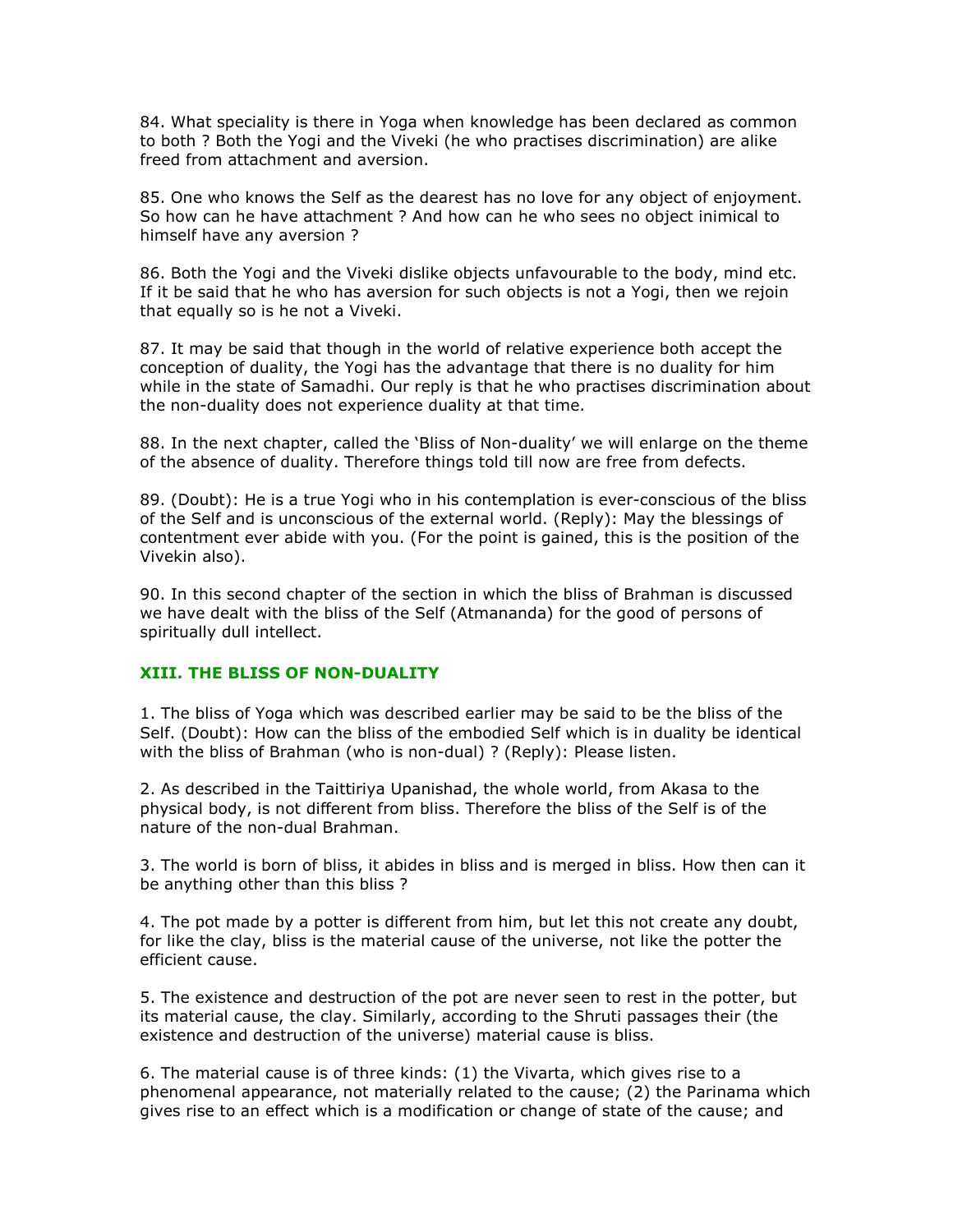(3) the Arambha which consists of effect being different from the causes. The last two (which presuppose parts) have no scope with reference to partless Brahman.

7. The Arambhavadins accept the production of one kind of material from another, as cloth from threads and they consider threads and cloth to be quite different.

8. Parinama is the change of one state of the same substance into another, as milk into curd, clay into a pot and gold into an ear-ring.

9. But Vivarta is mere appearance of change of a thing or its state, not a real change: like a rope appearing as a snake. It is seen even in a partless substance, e.g., the Akasa (which has no shape or colour) appearing as the blue dome.

10. So the illusive appearance of the world in the partless bliss can be explained. Like the power of a magician, the power of Maya may be said to bring the objective world into being.

11. Power does not exist apart from the possessor of power, for it is always seen as inseparable from him. Nor can it be said to be identical with him, for its obstruction is met with. If identical, in the absence of power, of what is the obstruction ?

12. Power is inferred from its effect. When its effects are not seen we conclude that there is some obstruction to it. For instance, if the flames of a fire do not burn, we infer the presence of some obstruction, such as incantation etc.

13. The sages perceived that the power of Brahman called Maya is concealed by its own qualities. Many are the aspects of this divine power, which is manifest as action, knowledge and will.

14. "The supreme Brahman is eternal, perfect, non-dual and omnipotent", so says the Veda and Vasistha supports this.

15. 'With whatever power He means to sport, that power becomes manifest. O Rama, the power of Brahman which manifests itself as consciousness is felt in the bodies of all beings'.

16. 'This power abides as movement in the air, as hardness in stone, as liquidity in water, as the power to burn in fire'.

17. 'Similarly it abides as emptiness in Akasa and as perishability in the objects which are subject to destruction. As a huge serpent is latent in the egg, so the world is latent in the Self'.

18. 'Just as a tree with its fruits, leaves, tendrils, flowers, branches, twigs and roots is latent in the seed, so does this world abide in Brahman'.

19. 'Due to variations in space and time, somewhere, some times, some powers emanate from Brahman, just as varieties of paddy from the earth.'

20. 'O Rama, when the all-pervasive, eternal and infinite Self assumes the power of cognition, we call it the mind'

21. 'O Prince, first arises the mind, then the notion of bondage and release and then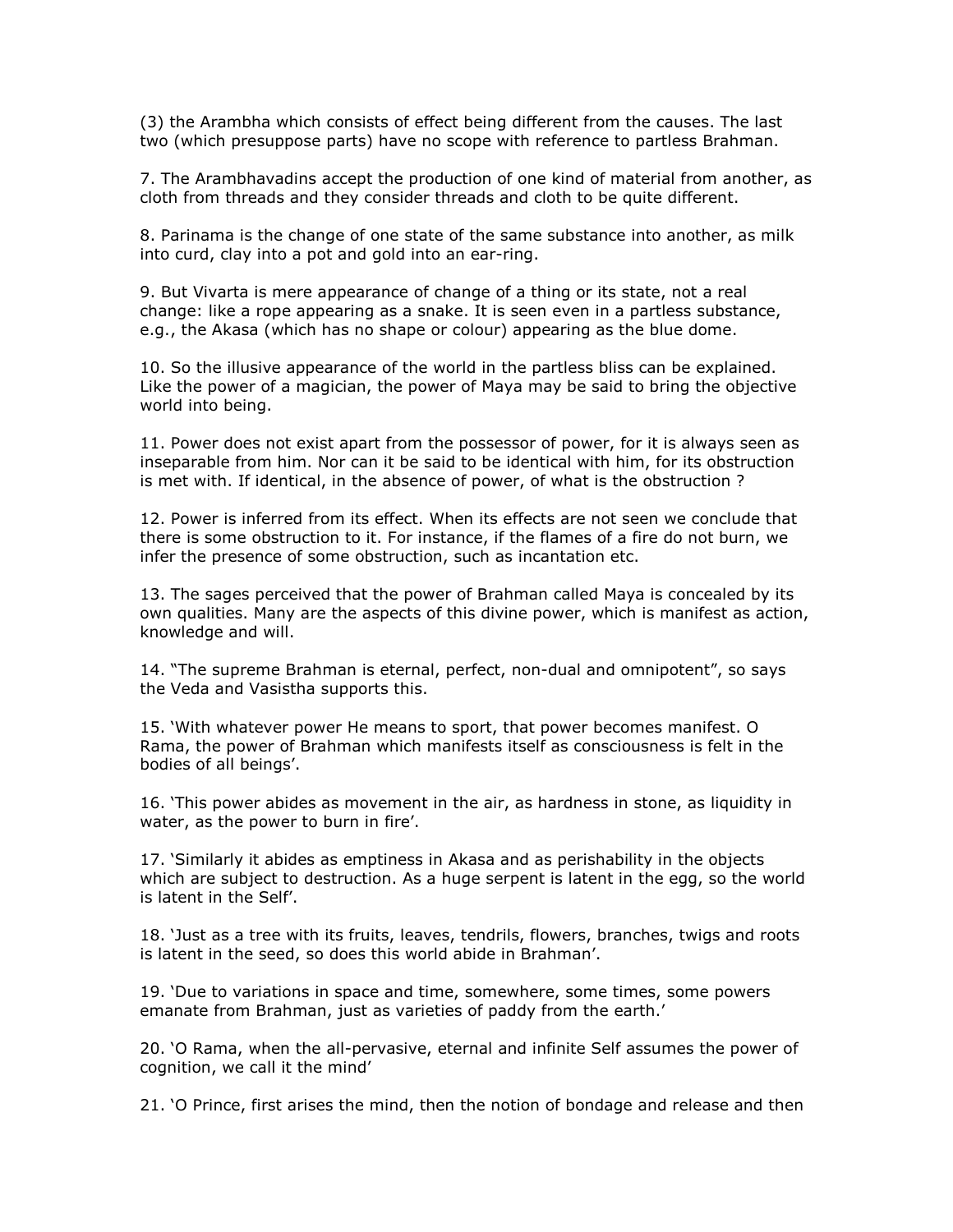the universe consisting of many worlds. Thus all this manifestation has been fixed or settled (in human minds), like the tales told to amuse children'.

22. 'To amuse a child, O mighty one, the nurse relates some beautiful story: Once upon a time there were three handsome princes'.

23. 'Two of them were never born and the third was never even conceived in his mother's womb. They lived righteously in a city which never existed.'

24. 'These holy princes came out of their city of non-existence and while roaming saw trees, laden with fruits, growing in the sky'.

25. 'Then the three princes, my child, went to a city which was yet to be built and lived there happily, passing their time in games and hunting'.

26. 'O Rama, the nurse thus narrated the beautiful children's tale. The child too through want of discrimination believed it to be true.

27. 'Thus to those who have no discrimination the world appears to be real like the tale repeated to the child'.

28. By such entertaining tales Vasistha described the power of Maya. This power is now being described more fully.

29. This power is different both from its effect and also from its substratum. The blister (which is the effect) and the charcoal (the substratum) are cognised objects; but the power to burn is inferred from the effect (viz., the blister).

30. The pot with its properties of thickness, roundness and so forth, is the product of power acting on the clay with its five properties of sound, touch, form, taste and smell, but the power is different here (from both the pot and the clay).

31. In the power (that creates the pot) there is neither form nor quality; as it is it remains (even when it has produced the effect, it undergoes no change). It is therefore said to be beyond thought and description.

32. Before the creation of the pot, the power (of giving rise to a pot) is implicit in the clay. With the help of the potter and other means the clay is transformed into a pot.

33. People of immature minds confound the properties of the effect with those of the cause, the clay and speak of it as the pot.

34. The clay, before the potter worked on it, cannot be called a pot. But it is proper to call it a pot when it acquires the properties such as thickness, hollowness and so forth.

35. The pot is not different from the clay, as it has no existence apart from the clay; it is neither identical with the clay, as in the unmoulded clay it is not perceived.

36. Therefore the pot (a product of power) can only be called indescribable, like the power which produces it. Hence the product of power when imperceptible is simply called power and when perceptible it is called a pot.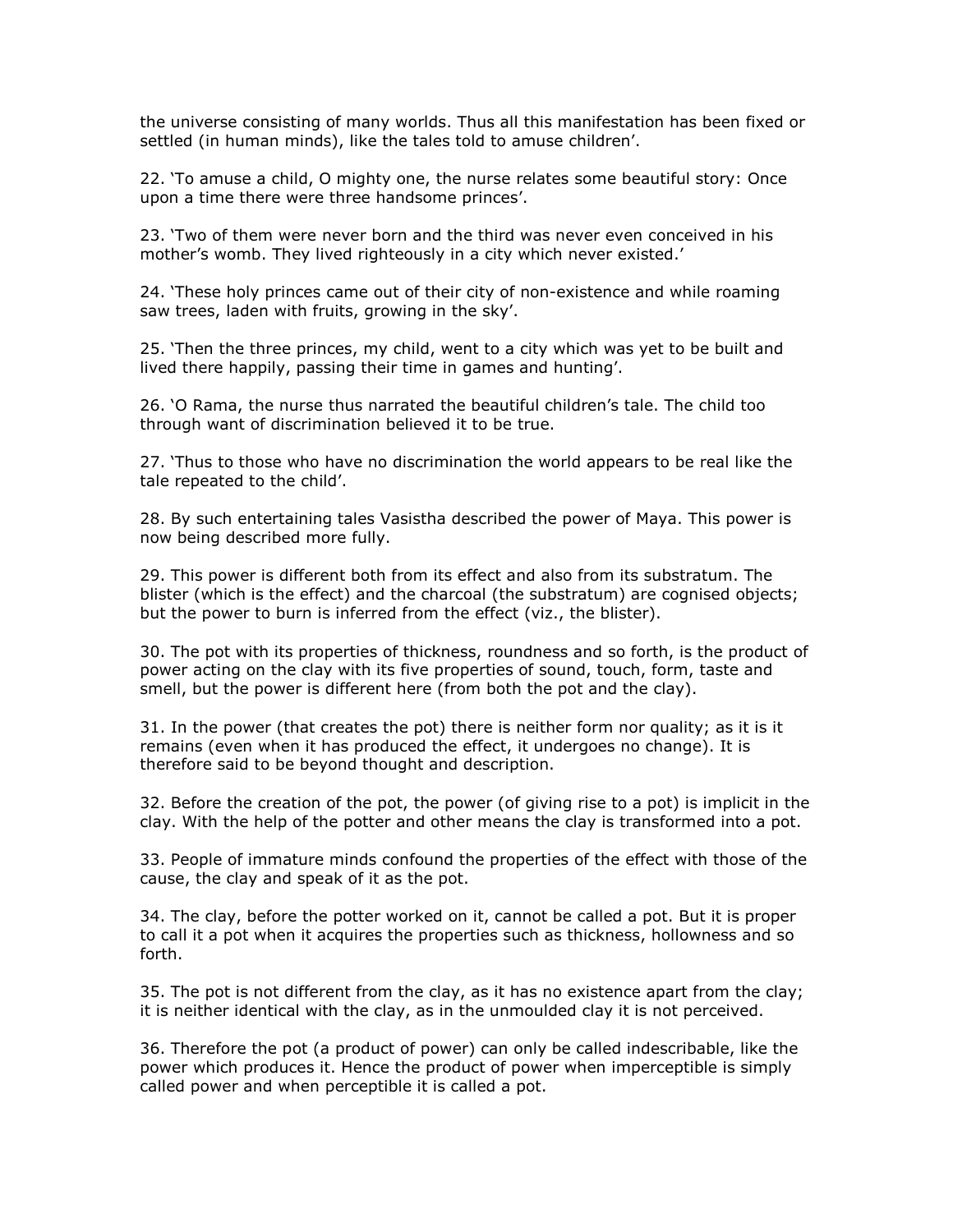37. A magician's power is not apparent earlier; it is only when he brings it into operation that it appears as an army of Gandharvas and the like.

38. Thus being illusive, in the scriptures, the products of power are called unreal whereas reality is predicated only of the entity in which the power inheres, e.g., of the clay in which the pot inheres.

39. A pot taken as a product of power is only a name composed of words; it is not a real entity. Only the clay that possesses sound, touch, form, taste and smell, is a real entity.

40. Of the three entities, the manifest (i.e., product of power), the unmanifest (i.e., the power itself), and the substratum in which they both inhere, the first two exist by turns (thus cancelling one another); but the third persists in both (and at all times).

41. A product of power though visible has no real substance, as it is subject to creation and destruction. When it appears, it is given a name by men.

42. When the product perishes, its name continues to be used by men. Since it is indicated only by name, it is said to be of nominal existence.

43. This form of the product (of power, like the pot) is not real like clay, because it is unsubstantial, destructible and a mere name based upon words.

44. The substance clay is said to be the real entity because by nature it is unchanged, substantial and indestructible at all times, before the production of the pot, after its destruction and even while it is manifest.

45. (Doubt): If the thing indicated by the three terms i.e., the manifest, the pot and the modified form is unreal, why is it not destroyed when the knowledge of its substratum (clay) dawns ?

46. (Reply): With the knowledge of the substratum the pot is destroyed, for your idea of the reality of the pot is removed. This is what is meant by the destruction of the pot through knowledge; it does not mean that the pot would cease to appear.

47. Though a man appears head downwards when reflected in water, he is not so. No one would ever mistake it for the real person standing on the bank.

48. According to the doctrine of the non-dualists, such knowledge (i.e., the knowledge of the unreality of the superimposed thing, the world), gives liberation, the supreme goal of life. As the substratum clay is not rejected, the appearance of a pot in it is accepted.

49. In an actual modification of the substratum, when milk is turned into curd (for example), the former form, milk, disappears. But in the modification of clay into a pot or gold into an ear-ring, the substratum does not change.

50. (Doubt): When a pot is broken into pieces, they do not resemble the original clay, for broken pieces only are seen. (Reply): It is not so, for when reduced to powder they do. The persistence of gold in the ear-ring is very clear.

51. When milk is turned into curd, actual change of substance takes place. Milk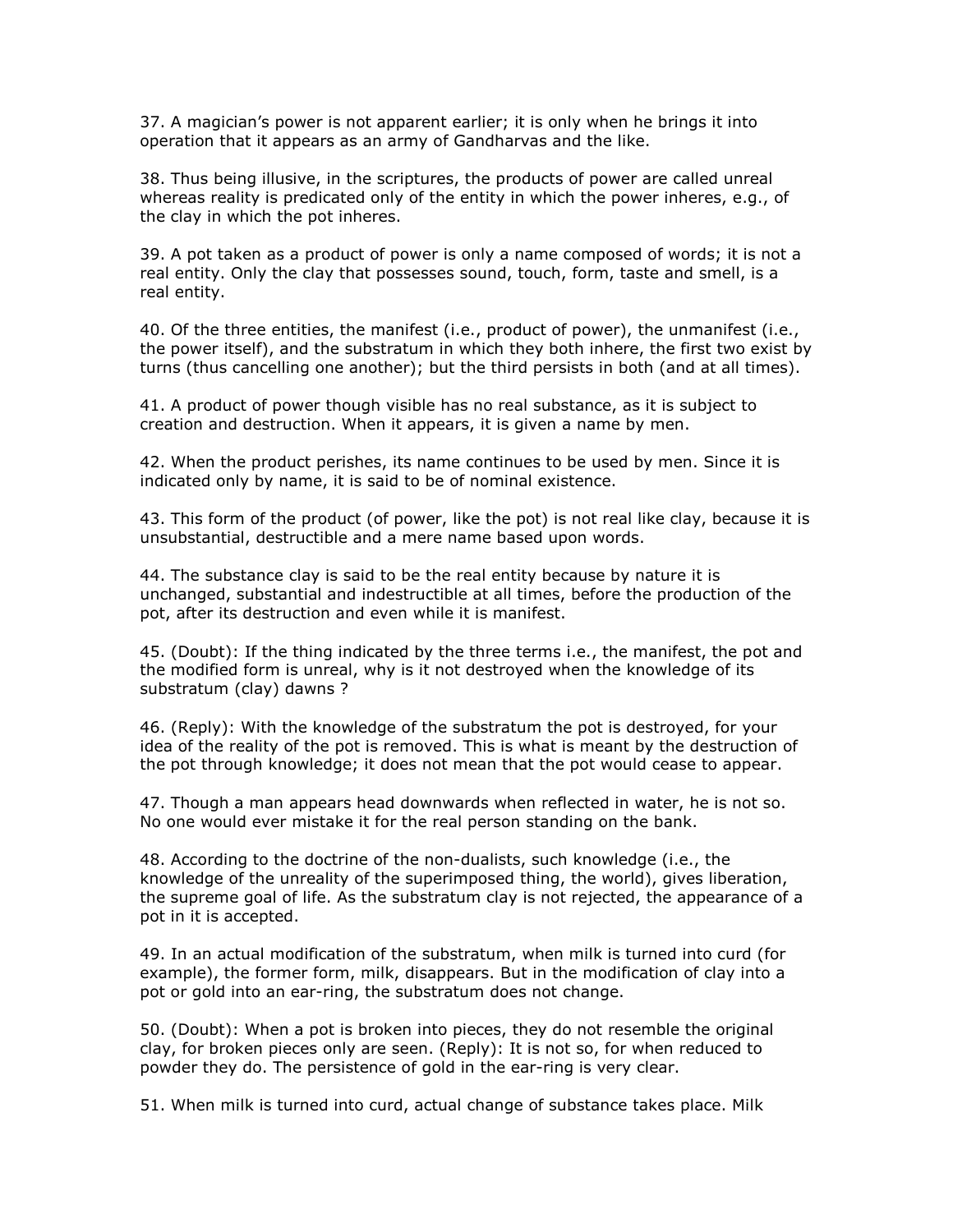ceases to exist as such and cannot be recovered from the curd. By this, the case of a clay-pot or a gold-ring (as examples of Vivarta) does not suffer.

52. According to the Arambhavadins, clay should have two sets of properties, viz., those of the cause and those of the effect, for they hold, the properties of the effects are different from those of the cause, which is, however, not the case.

53. The sage Aruni mentions the three examples of clay, gold and iron (only to show that all effects are only phenomenal). Therefore one should fix in mind the unreality of all effects.

54. Aruni holds that a knowledge of the cause implies a knowledge of all its effects. But how would a knowledge of the unreal effects arise from a knowledge of their real cause ?

55. According to the common view, an effect, such as a pot, is a modification of its material cause, clay; the clay portion of the pot is the real substance. Therefore when the cause of the pot is known, the real portion of substance of the pot is also known.

56. The unreal portion of the effect need not be known, because its knowledge serves no useful purpose. A knowledge of the real substance is necessary for men, whereas a knowledge of the unreal portion is useless.

57. (Doubt): The statement that through the knowledge of the cause you arrive at a knowledge of the effect amounts to saying that by a knowledge of clay you acquire a knowledge of clay. What is there wonderful about it ?

58. (Reply): The real substance in the effect (pot) is identical with its cause. This may not be surprising to the wise but who can prevent the ignorant being surprised at this ?

59. The followers of Arambhavada and Parinamavada and ordinary men may find it puzzling to hear that a knowledge of the cause should give a knowledge of all its effects.

60. To direct the attention of the pupil to the non-dual truth, the Chandogya Upanishad teaches that by a knowledge of the one cause all its effects are known. It does not speak of the multiplicity of effects.

61. Just by knowing a lump of clay one knows all objects made of clay, so by knowing the one Brahman one knows (the real element of) the whole phenomenal world.

62. The nature of Brahman is existence, consciousness and bliss, whereas the nature of the world is name and form. In the Nrisimha-Uttara-Tapaniya Upanishad existence, consciousness and bliss are said to be the 'indications' of Brahman.

63. Aruni described Brahman as of the nature of existence, the Bahvirchas of the Rig-Veda as consciousness and Sanatkumara as bliss. The same is declared in other Upanishads.

64. After creating names and forms Brahman remains established in His nature, i.e.,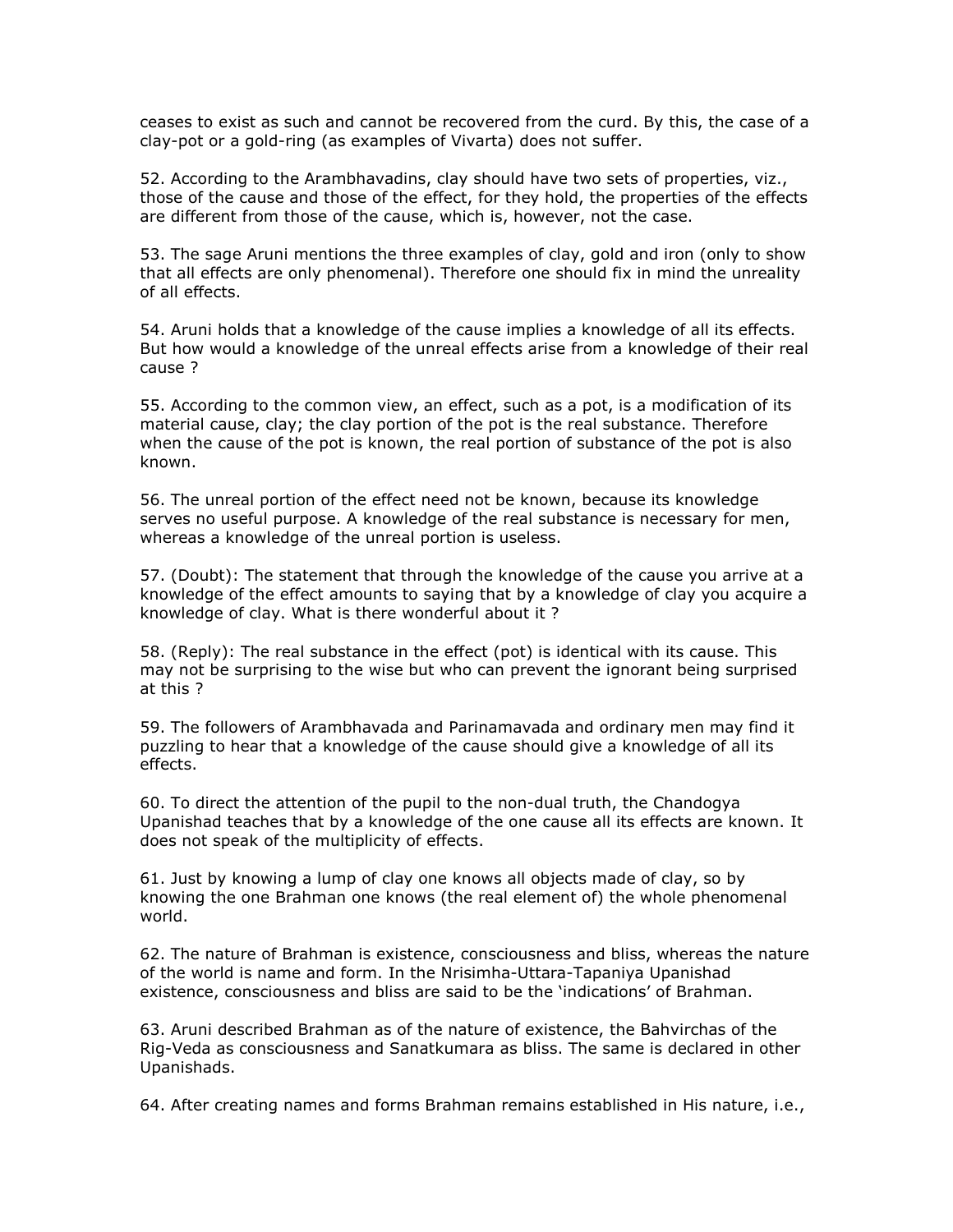remains as immutable as ever, says the Purusha Sukta. Another Shruti says that Brahman as the Self reveals names and forms.

65. Another Shruti says that before creation the universe was unmanifest and that afterwards it became manifest as name and form. Here Maya, the inexplicable power of Brahman, is referred to as 'unmanifest'.

66. This Maya, which rests unmanifest in the immutable Brahman, subsequently undergoes numerous modifications. 'Know Maya as Prakriti (the material cause of the universe), and the supreme Lord as the Ruler (substratum) of Maya'.

67. The first modification of Maya is Akasa; it exists, is manifest and is dear to all. The special form of Akasa is space which is unreal, but its other three properties (derived from its cause, Brahman), are not unreal.

68. The spatial property does not exist before manifestation and ceases also to exist after destruction. That which is non-existent before creation and after dissolution is so even in the present (i.e., during creation).

69. Sri Krishna said to Arjuna: 'O descendant of Bharata, beings are unmanifest in the beginning, manifest in the present and unmanifest again at the end'.

70. Just as clay exists (in its modifications such as the pot) in all the three divisions of time, so existence, consciousness and bliss ever pervade the Akasa, when the idea of space is negated from Akasa, what remains is one's own Self-existence, consciousness and bliss (infinity).

71. When the idea of space is negated from Akasa, what remains of it ? If you say, 'Nothing remains', we accept it and say that that which is represented by the word 'nothing' is revealed.

72. Because it is such that we must attribute existence to the remaining entity. Being productive of no misery, it is bliss, for the absence of both the favourable and the unfavourable is the bliss of the Self.

73. One gets pleasure from a favourable object and grief from an unfavourable one; but in the natural state, free from both, there is the natural bliss of the Self. There is never any experience of misery in that state.

74. The natural bliss of the Self is uniform and steady, but the mind due to its fickle nature, passes in a moment from joy to sorrow. So both are to be looked upon as the creations of the mind.

75. Thus in Akasa also we accept bliss, i.e., it is fundamentally existence, consciousness and bliss and similarly we can establish that the fundamental nature of all objects from air to the physical body is essentially the same.

76. The special properties of air have been determined as motion and touch; of fire, heat and light; of water, liquidity; and of earth, solidity.

77. Similarly the special properties of plants, foods, bodies and other objects can be thought of by the mind.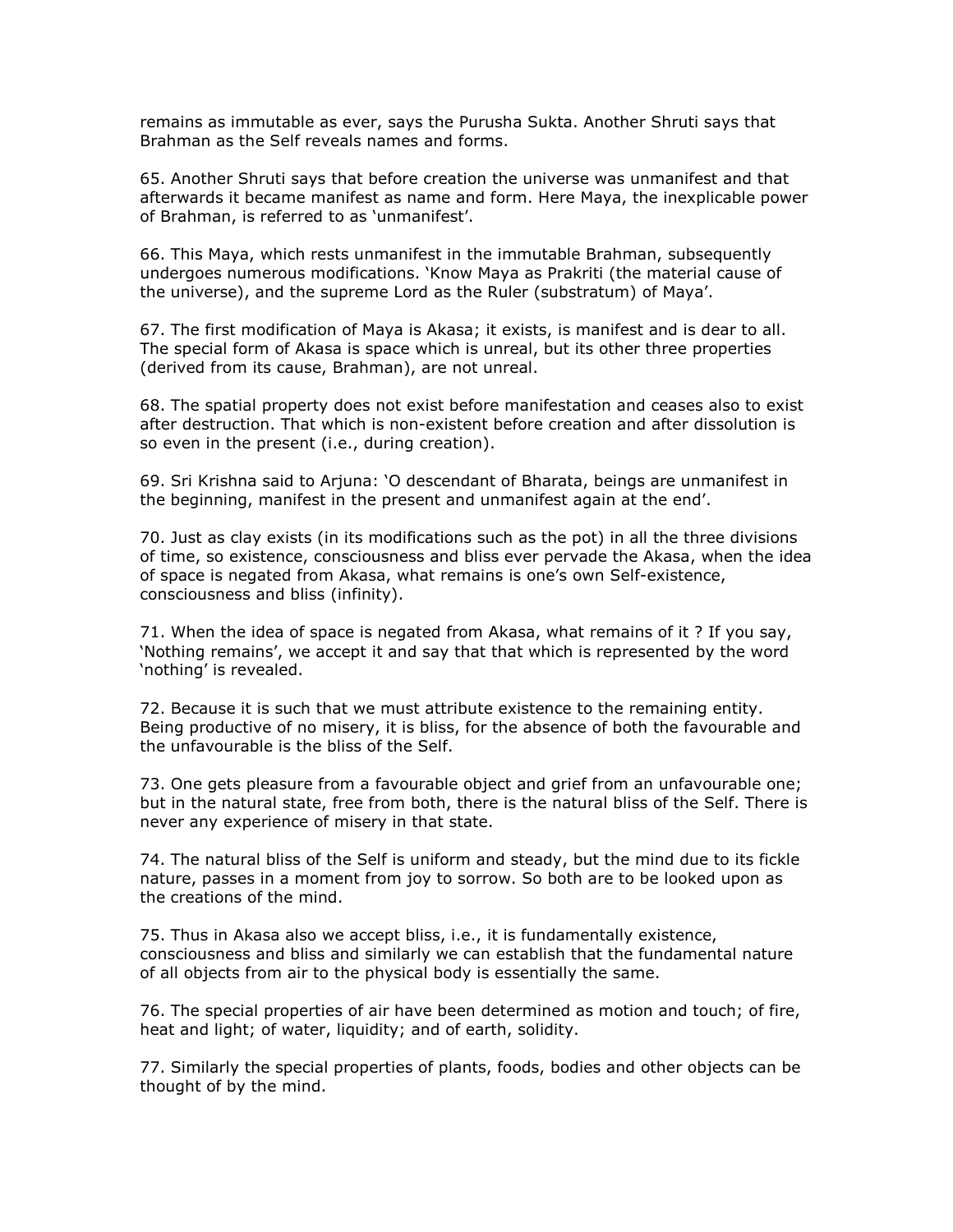78. In the manifold objects, different in names and forms, the common element is existence, consciousness and bliss. Nobody can dispute this.

79. Both name and form are without any real existence because they are subject to creation and destruction. So know them as superimposed by the intellect on Brahman, just as waves and foam are on the ocean.

80. With the direct knowledge of Brahman, the eternal existence, consciousness and bliss, names and forms slowly come to be disregarded.

81. The more is duality negated, the clearer does the realisation of Brahman become and as realisation becomes perfect, names and forms come to be disregarded of themselves.

82. When through the continuous practice of meditation a man is established in the knowledge of Brahman, he becomes liberated even while living. Then the fate of his body does not matter.

83. Thinking of Him, speaking of Him and making one another understand Him – this is what the wise call 'practice of Brahman-realisation'.

84. The longstanding impressions of the world on the mind are loosened if this training of knowledge is constantly practised with earnestness for a long time.

85. As the power inherent in the clay brings the pot into existence, so the power of Maya inherent in Brahman creates many unreal things. This is illustrated by sleep and dream conditions of living beings.

86. Just as in the sleeping state a power inherent in the Jiva gives rise to impossible dreams, so the power of Maya inherent in Brahman, projects, maintains and destroys the universe.

87. In dream a man may see himself flying in the sky or being beheaded. In a moment he may live through the experience of many years. Or he may dream of seeing a dead son and so forth.

88. 'This is proper (possible) and this is not' such discrimination is not possible then. Whatever one perceives in dreams seems to be in the right place.

89. When such is the glory of the power of sleep and dream, what is there to wonder at the unimaginable glory of the power of Maya ?

90. In a sleeping man various dreams are created; similarly the power of Maya creates diverse appearances in the immutable Brahman.

91. Akasa, air, fire, water, earth, the universe, the different Lokas (worlds) and animate and inanimate objects are appearances produced by Maya. Pure consciousness appears as a reflection in the intellects of living beings.

92. Brahman characterised as existence, consciousness and bliss is the common basis of both the animate and inanimate objects; they differ only in their names and forms.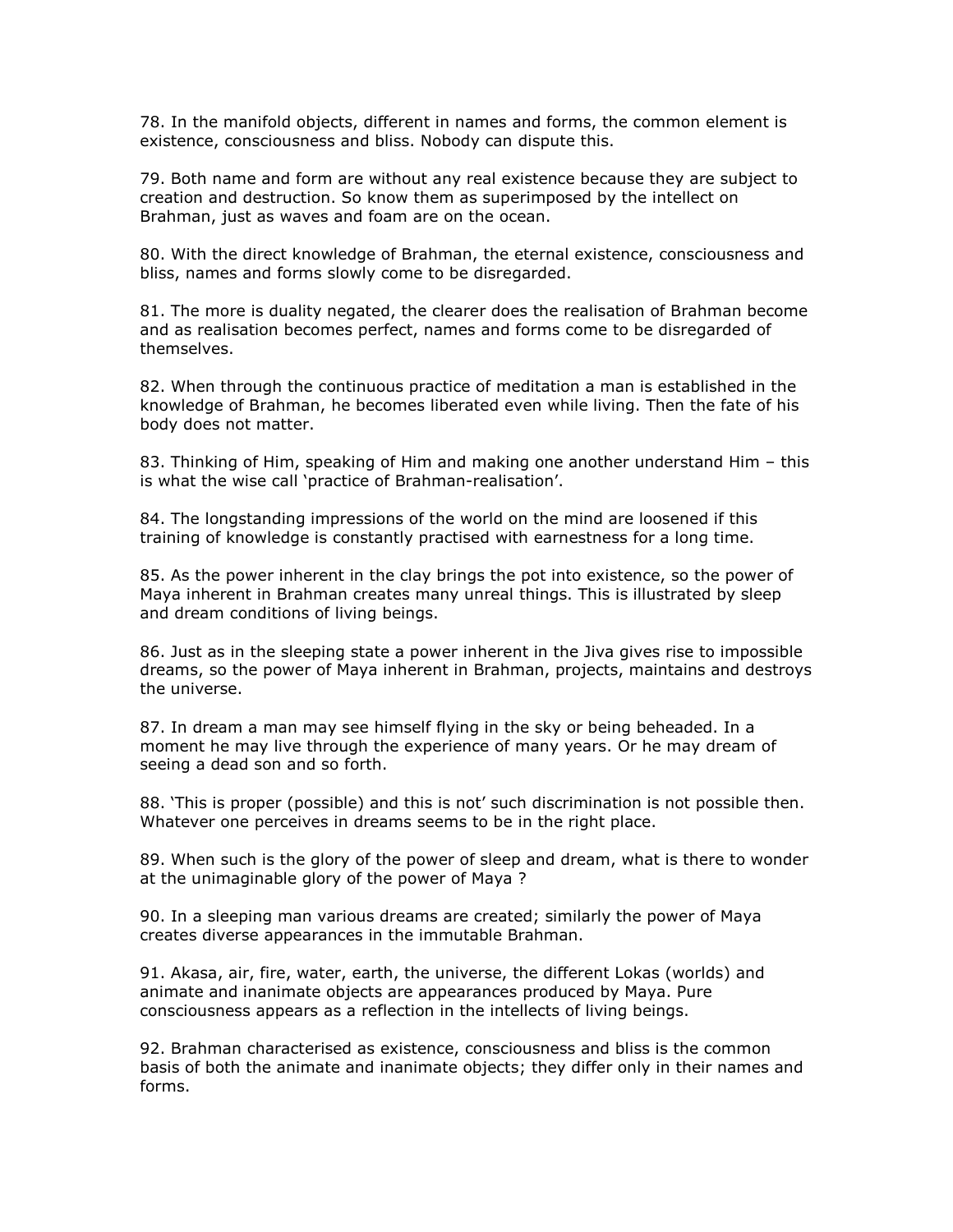93. Just as many objects are seen in a picture, so the various names and forms exist in Brahman. By negating both names and forms, one can understand that what remains is existence, consciousness and bliss.

94. Even though a man standing on the bank of a river sees his body reflected upside down in the water, he nevertheless identifies himself with his own body in the shore; similarly an aspirant after realisation of Brahman should know himself as Brahman.

95. Just as in day-dreaming, people see thousands of mental pictures, but in the practical world they disregard them all, so should names and forms be disregarded.

96. Different mental creations are formed every moment, while those which pass are lost for ever. The objects of the practical world should be looked upon similarly.

97. Childhood is lost in youth and youth is lost in old age. The father once dead does not return. The day which is past never comes back.

98. How do the objects of the practical world, which are destroyed every moment, differ from the forms created by the mind in imagination ? Though they appear, the idea of their reality should be given up.

99. When the objects of the world are disregarded, the mind freed from obstacles rests in the contemplation of Brahman. Then like an actor, a wise man is engaged in worldly concerns with assumed faith (and so is not affected by them).

100. As the big rock lying in the bed of a river remains unmoved, though the water flows over it, so also while names and forms constantly change, the unchanging Brahman does not become otherwise.

101. As the sky with all its contents is reflected in a flawless mirror, so the Akasa with all the universe within it is reflected on the one partless Brahman, who is nothing but absolute consciousness and existence.

102. Without seeing the mirror it is impossible to see the objects reflected in it. Similarly wherefrom can there be any knowledge of names and forms without a knowledge of their substratum, which is existence, consciousness and bliss ?

103. Having learnt of Brahman as existence, consciousness and bliss, one should fix the mind firmly on Him and should restrain it from dwelling on names and forms.

104. Thus Brahman is realised as existence, consciousness and bliss and devoid of the phenomenal universe. May all people find rest in this secondless bliss of Brahman.

105. In this third chapter of the section called 'the Bliss of Brahman', is described the bliss of Non-duality which is to be obtained by meditating on the unreality of the world.

## XIV. THE BLISS OF KNOWLEDGE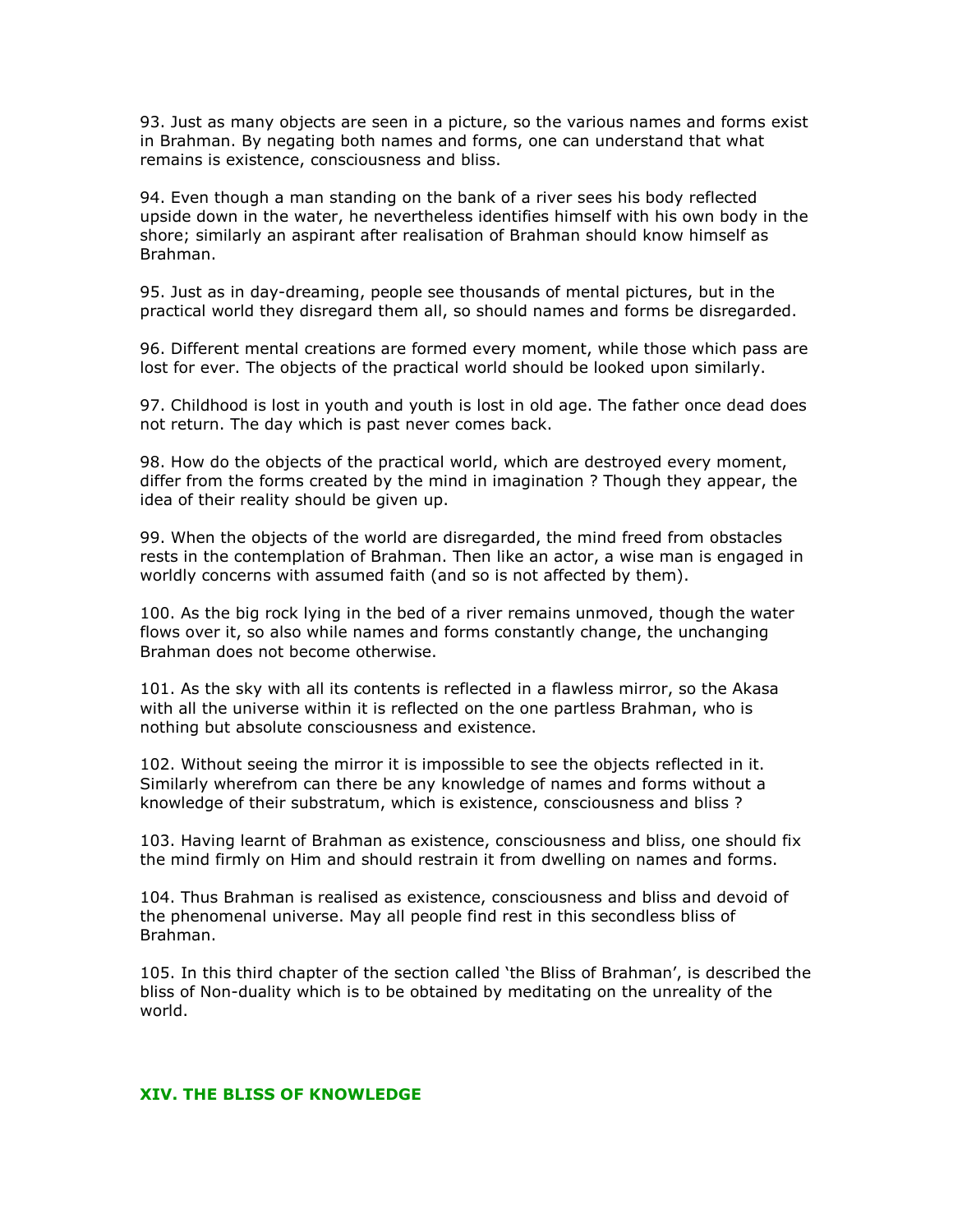1. Now is being described the bliss of knowledge experienced by him who has realised the bliss of Brahman through Yoga, discrimination of the Self and thinking of the unreality of duality.

2. Like the bliss arising from the contact of the mind with external objects, the bliss arising from the knowledge of Brahman is a modification of the intellect. It is said to have four aspects, in the forms of absence of sorrow etc.

3. The four aspects of the bliss of knowledge are: absence of sorrow, the fulfilment of all desires, the feeling 'I have done all that was to be done', and also the feeling 'I have achieved all that was to be achieved'.

4. Sorrow is twofold, that of this world and that of the next. The cessation of the sorrow of this world has been described in the words of the Brihadaranyaka Upanishad.

5. 'When a man (Purusha) has realised the identity of his own Self with That (Paramatman), desiring what and to please whom should he allow his body and mind to be afflicted ?'

6. The Self is spoken of as of two types: the individual Self and the supreme Self. The consciousness, through identification with the three bodies, thinks itself as the Jiva and becomes an enjoyer.

7. The supreme Self, who is by nature existence, consciousness and bliss, identifying itself with names and forms becomes the objects of enjoyment. When by discrimination it is disidentified from the three bodies and names and forms, there is neither the enjoyer nor anything to be enjoyed.

8. Desiring the objects of enjoyment for the sake of the enjoyer, the Jiva suffers, being identified with the body. The sufferings are in the three bodies, but there are no sufferings for the Self.

9. The diseases due to the disequilibrium of the bodily humours are the suffering of the gross body; desire, anger etc., are the suffering of the subtle body; and the source of the sufferings of both the gross and subtle bodies is the suffering of the causal body.

10. The knower of the supreme Self, while discriminating about it as mentioned in the Chapter on the 'Bliss of Non-duality', sees no reality in any object of enjoyment. What then should he desire ?

11. When the individual Self is determined (to be identical with the immutable) through the methods mentioned in Chapter 12 on the 'Bliss of the Self', there remains no enjoyer in this body. So how can there be sufferings which are the result of identification with the body ?

12. Anxiety regarding virtue and vice are the sufferings of the future life. It has already been told in Chapter 11 that such anxiety cannot affect the illumined man.

13. As water does not stick to the leaves of a lotus so after realisation future actions cannot stick to the knower.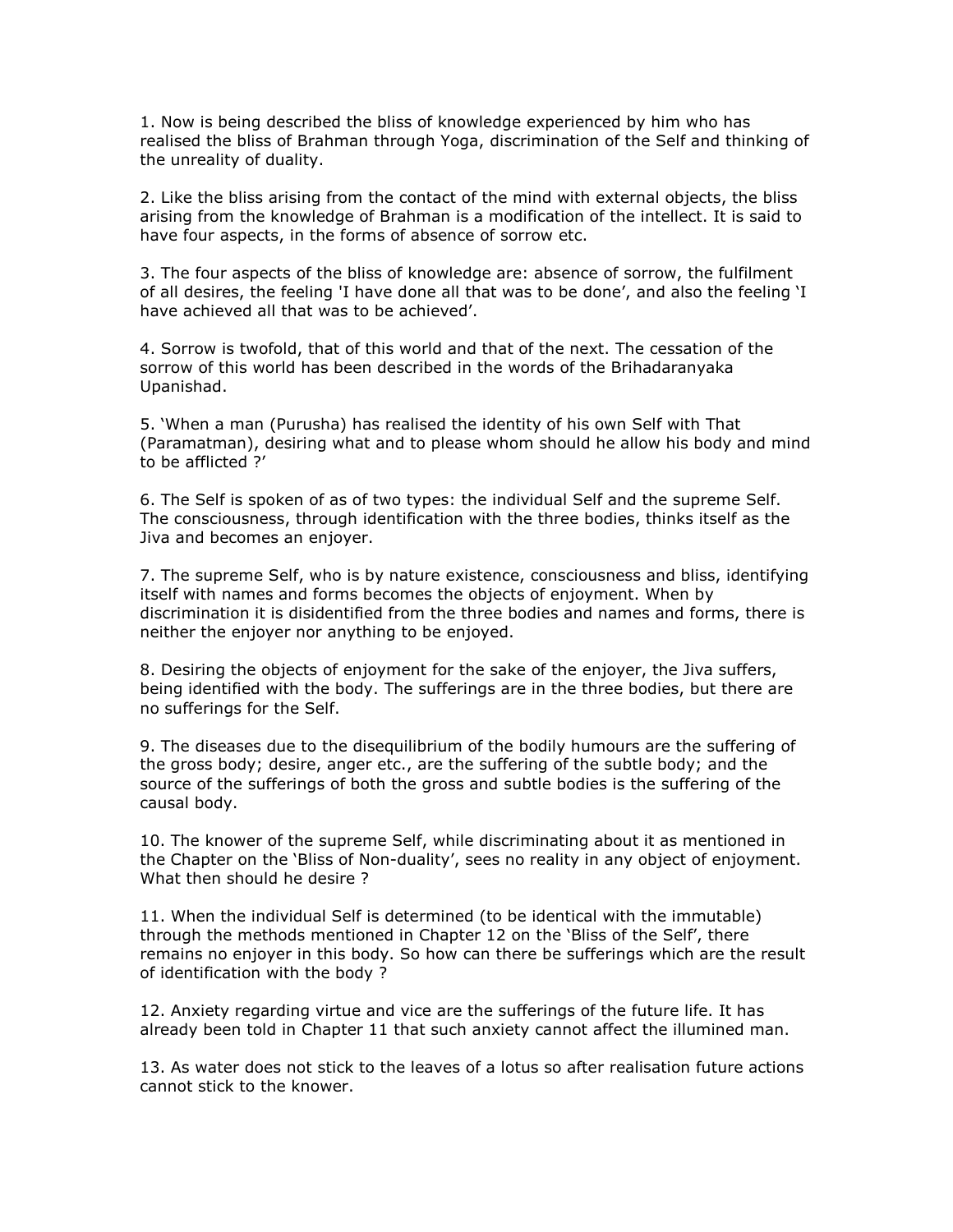14. Just as the cotton-like flowers of the Ishika reed are burnt by fire in a moment, so the accumulated past actions of the knower are burnt up because of realisation.

15. Sri Krishna says: 'Just as a blazing fire reduces the fuel to ashes, so, O Arjuna, the fire of knowledge burns up all actions'.

16. 'He who has no notion of I-ness and whose mind is not tainted by desire for results of action is not really a killer even if he kills people; he is not bound by his actions'.

17. In the Kausitaki Upanishad it is said that killing of parents, stealing, causing abortion and such other sins do not affect his illumination, nor is the colour (serenity) of his countenance marred.

18. It has been said in the Aitareya Upanishad that like the cessation of all sorrows, the knower achieves all the desired objects also: 'He becomes immortal, achieving all the desired objects'.

19. In the Chandogya Upanishad it is said that the knower of Truth may be seen laughing, playing, rejoicing with women, vehicles and other things but he does not remember the body. The vital breath, impelled by his fructifying actions keeps him alive.

20. 'The knower of Brahman attains fulfilment of all his desires'. For him unlike others, there are no enjoyments through rebirths and actions. His bliss is unqualified and immediate and devoid of sequence or degree.

21-22. Whatever bliss is attained by a satisfied king who is young, handsome, learned, healthy, strong of mind, who has suitable army and rules over the whole world full of wealth and as such is endowed with the totality of all human enjoyments, even that bliss the knower of Brahman achieves.

23. For both the king and the knower there is no attraction for worldly enjoyment and so their happiness and contentment are comparable. One has desirelessness because of enjoyment, the other because of discrimination.

24. The knower of Brahman knows through his knowledge of the Vedic scriptures the defects of the objects of enjoyment. King Brihadratha gave examples of those defects in some songs.

25. Thus Brihadratha described the defects pertaining to the body, the mind and the objects of enjoyment. As no one has liking for porridge vomited by a dog, likewise the man of discrimination also has no liking for the body etc.

26. Though there is similarity between the king and the knower of Truth in desirelessness, there was misery for the king in accumulating the objects of enjoyment and the fear of losing them in future follows him.

27. Both these miseries are absent for the knower; so his bliss is more than that of the king. Besides, the king may have desire for the bliss of the Gandharvas, but the knower has none.

28. One who has become a Gandharva, because of the particular result of his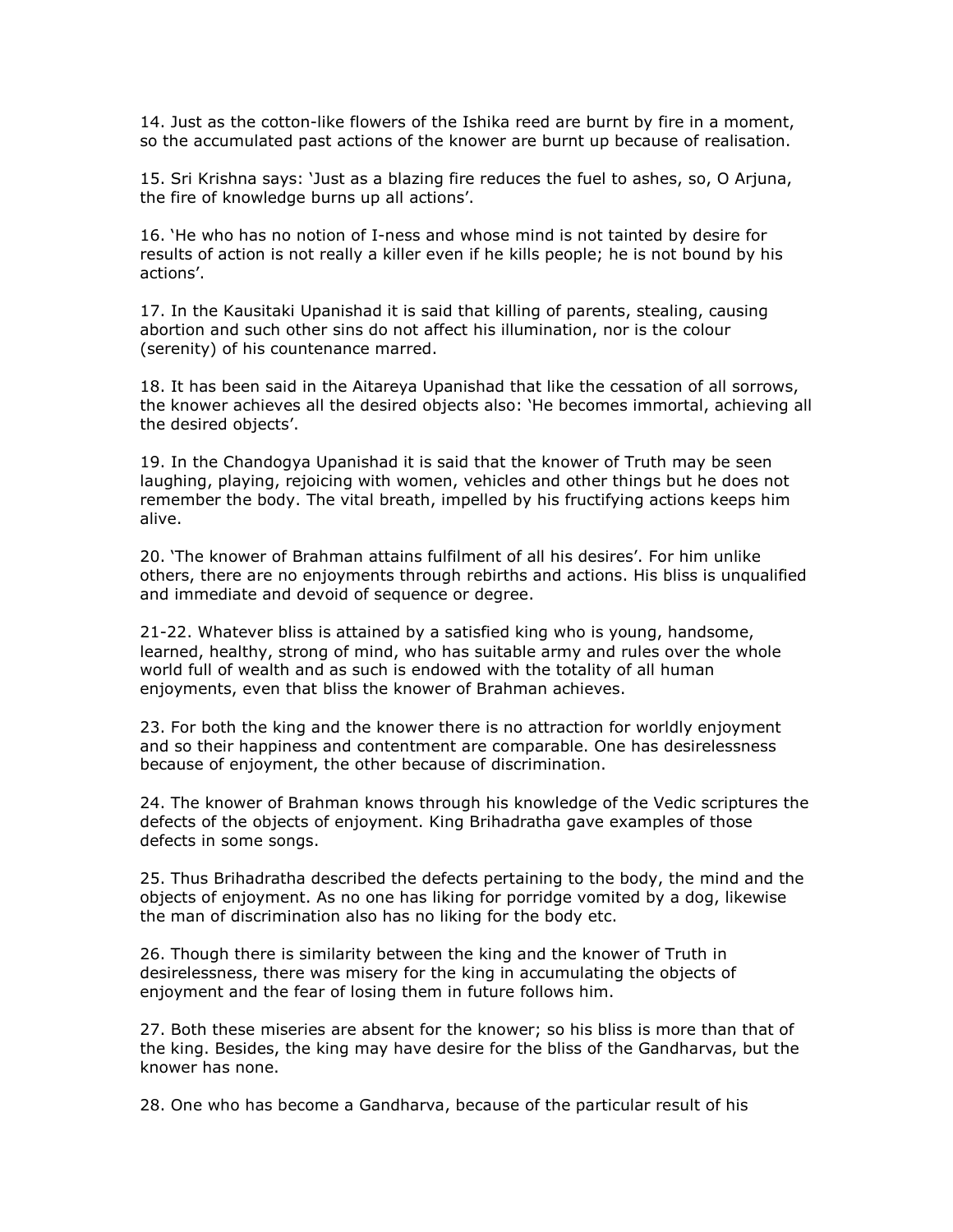meritorious actions as a man in the present cycle, is called a 'human Gandharva'.

29. If one becomes a Gandharva in the very beginning of the cycle, because of his meritorious actions in the earlier cycle, he is called a 'celestial Gandharva'.

30. The Agnisvattas and others who dwell for a long time in their region are called the Pitris. Those who have achieved the state of deities in the beginning of their cycle are called Ajana-devatas.

31. Those who obtain the glorious position and are fit for worship by the Ajanadevatas by performing the Asvamedha sacrifice and other good actions, are the Karma-devatas.

32. Yama and Agni are foremost among the gods. Indra and Brihaspati are well known (and superior to them). Prajapati is mentioned as Virat and Brahma is called the Sutratman or Hiranyagarbha.

33. From the king to Brahma each desires the joy of the one higher than himself; but the bliss of the Self which is beyond the grasp of the mind and the senses, is superior to that of all others.

34. As the knower of the Vedas has no desire for all those coveted pleasures, the bliss of all creatures are his.

35. This is described as 'achieving all the desired objects'. Or it may be explained as the witness-consciousness of the knower experiencing the enjoyments of all the bodies, like those through his own body.

36. (Doubt): Being the witness-consciousness, even the ignorant man has this (universal enjoyment). (Reply): No, being devoid of the knowledge of himself as the witness he does not experience satisfaction. The Shruti says that he who knows the truth achieves all the desired objects.

37. Or he enjoys everything because he becomes all, as that famous passage which expresses his all-pervading selfhood sings: 'I am the food as well as the eater of the food'.

38. Thus are established the nature of both the absence of misery and the fulfilment of desires (experienced by the knower of the Self). His other experiences, viz., the satisfaction of having done all that was to be done and of having achieved all that was to be achieved may be seen elsewhere.

39. Both the topics have properly been dealt with in Chapter 7 on the 'Lamp of Perfect Satisfaction'. These verses quoted below should be meditated upon for the purification of the mind.

40. Before realisation one has many duties to perform in order to acquire worldly and celestial advantages and also as an aid to ultimate release; but with the rise of knowledge of Brahman, they are as good as already done, for nothing further remains to be done.

41. The Jivanmukta always feels supreme self-satisfaction by constantly keeping in view his former state and present state of freedom from wants and duties.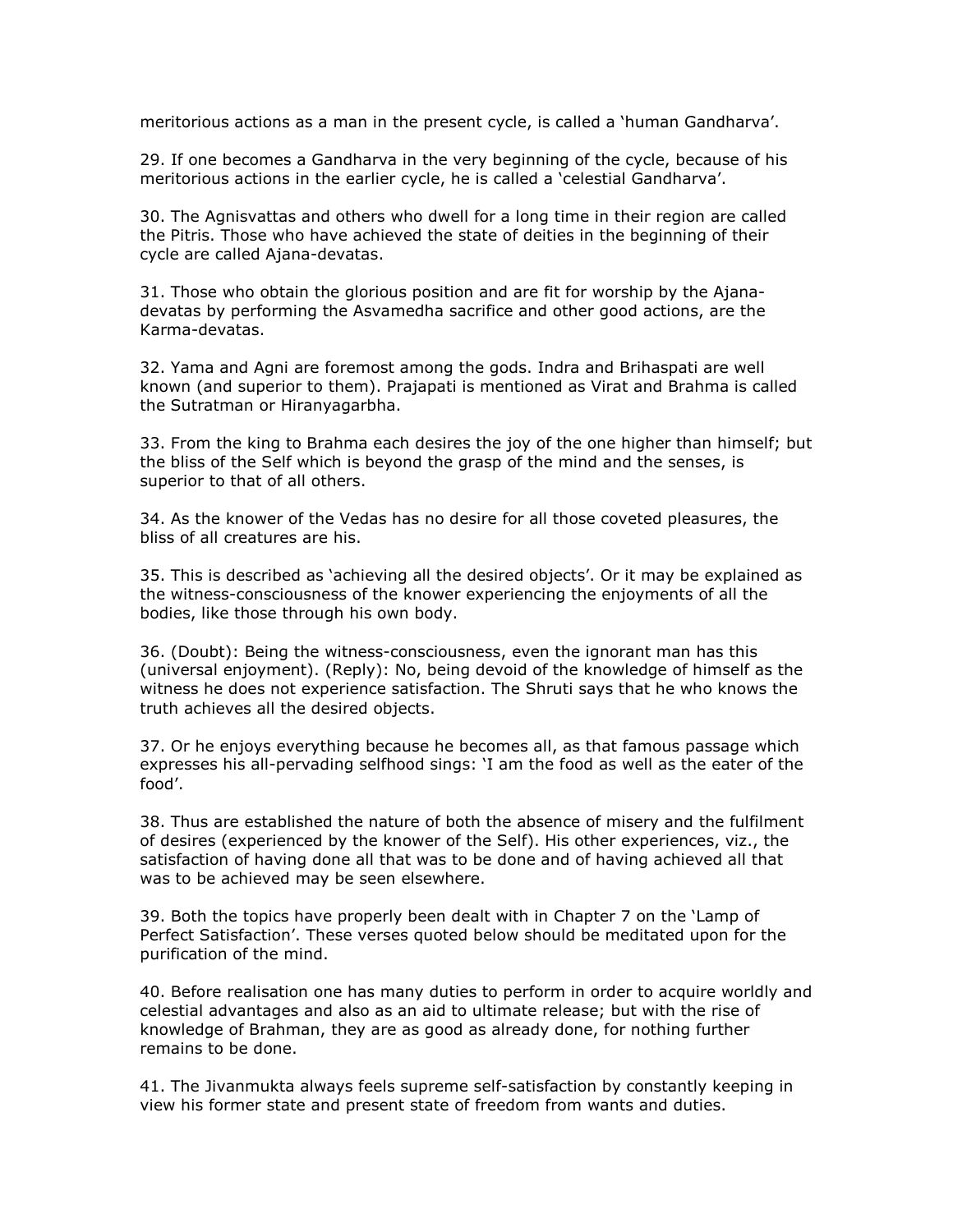42. Let the ignorant people of the world perform worldly actions and desire to possess wives, children and wealth. I am full of supreme bliss. For what purpose should I engage myself in worldly concerns ?

43. Let those desirous of joy in heaven perform the ordained rituals. I pervade all the worlds. How and wherefore should I undertake such actions ?

44. Let those who are entitled to it, explain the scriptures or teach the Vedas. I am not so entitled because all my actions have ceased.

45. I have no desire to sleep or beg for alms, nor do I do so; nor do I perform the acts of bathing or ablution. The onlookers imagine these things in me. What have I to do with their imaginations ?

46. Seeing a bush of red gunja berries from a distance one may suppose that there is a fire, but such as imaginary fire does not affect the bush. So the worldly duties and qualities attributed to me by others do not affect me.

47. Let those ignorant of the nature of Brahman listen to the teachings of the Vedanta philosophy. I have Self-knowledge. Why again should I listen to them ? Those who are in doubt reflect on the nature of Brahman. I have no doubts, so I do not do so.

48. He who is subject to erroneous conviction may practise meditation. I do not confuse the Self for the body. So in the absence of such a delusion why should I meditate ?

49. Even without being subject to this delusion, I behave like a human being through the impressions and habits gathered over a long period.

50. All worldly dealings will come to an end when the fructifying Karma wears out. If it does not wear out, thousands of meditational bouts will not stop the dealings.

51. To bring to an end your worldly dealings, you may practise contemplation as much as you like, but I know the worldly dealings to be perfectly harmless. Why should I then meditate ?

52. There is no distraction for me, so for me there is no need of Samadhi too. Both distraction and absorption are states of the changeable mind.

53. I am the sum of all the experiences in the universe; where is the separate experience for me ? I have obtained all that was to be obtained and have done all that was to be done. This is my unshakeable conviction.

54. I am associationless, neither the doer nor the enjoyer. I am not concerned with what the past actions make me do, whether in accordance with or against the social or scriptural codes.

55. Or, there is no harm if I engage myself in doing good to the world following the scriptural injunctions even though I have obtained all that was to be obtained.

56. Let my body worship God, take bath, preserve cleanliness or beg for alms. Let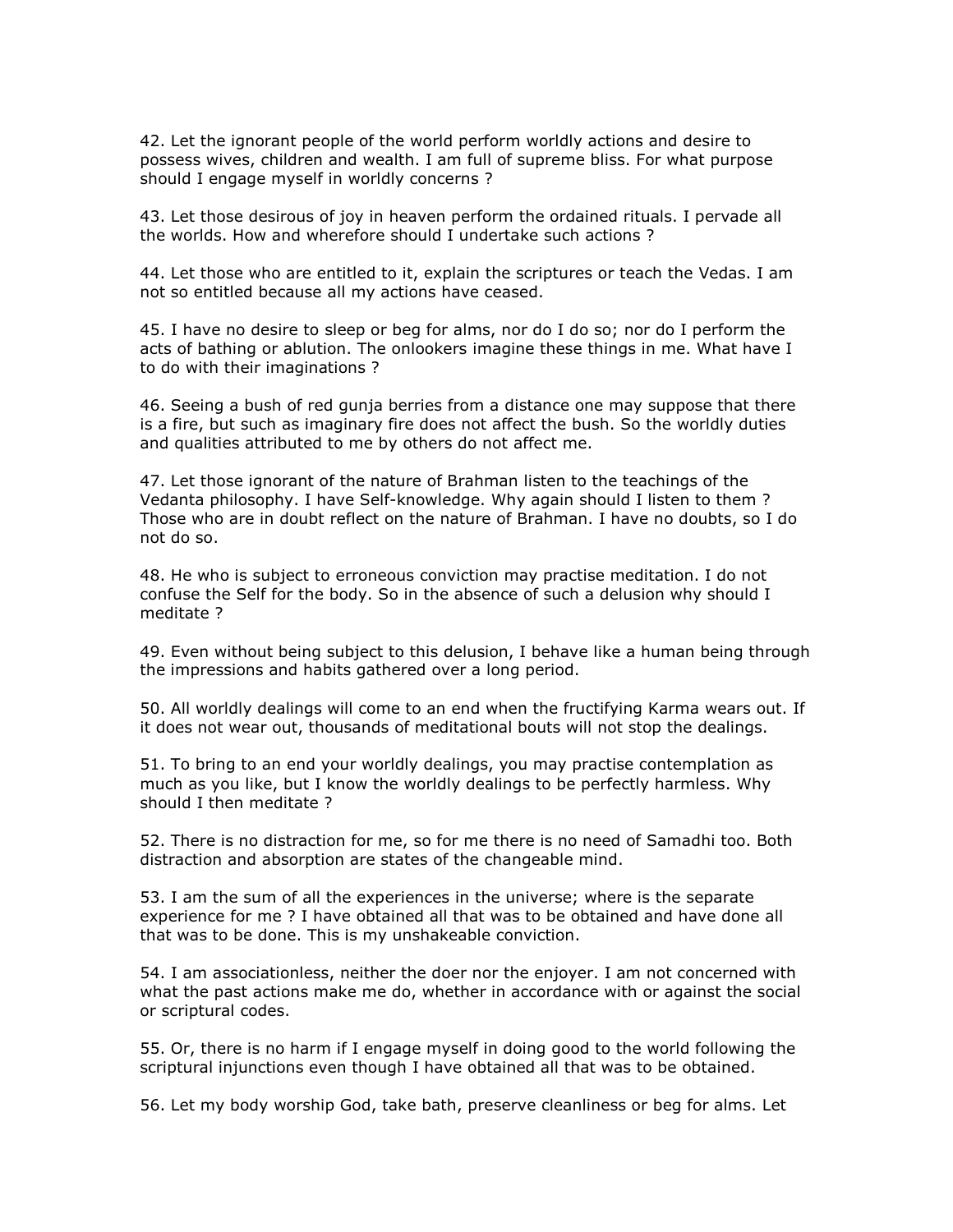my mind recite 'Aum' or study the Upanishads.

57. Let my intellect meditate on Vishnu or be merged in the bliss of Brahman, I am the witness of all. I do nothing nor cause anything to be done.

58. As he has achieved all that was to be achieved and nothing else remains for him to do, he feels satisfied and always things thus:

59. Blessed am I, blessed, for I have the constant vision of my Self ! Blessed am I, blessed, for the bliss of Brahman shines clearly to me !

60. Blessed am I, blessed, for I am free from the sufferings of the world. Blessed am I, blessed, for my ignorance has fled away, I know not where.

61. Blessed am I, blessed, for I have no further duty to perform. Blessed am I, blessed, for I have now achieved the highest that one can aspire to.

62. Blessed am I, blessed, for there is nothing to compare with my great bliss ! Blessed am I, blessed, blessed, blessed, again and again blessed !

63. O my merits, my merits, how enduringly they have borne fruit ! Wonderful are we, the possessors of this great merit, wonderful !

64. O how grand and true are the scriptures, the scriptures, O how grand and great is my teacher, my teacher ! O how grand is this illumination, this illumination, O how grand is this bliss, this bliss !

65. This fourth chapter of the section called the 'Bliss of Brahman' describes the 'Bliss of Knowledge'. Until that bliss is attained a man should engage himself in the practice of the contemplation of Brahman.

## XV. THE BLISS OF OBJECTS

1. Now, in this Chapter is described the bliss which is derived from (the contact of the mind with) external objects, which may be called a door to the bliss of Brahman and an aspect of it. The Shruti has established that it is an aspect of that bliss.

2. The Shruti says that this is the supreme bliss which is indivisible and homogeneous, it is Brahman Himself and that other beings (individuated by Avidya) enjoy only a fraction of it.

3. The mental modifications are of three kinds: serene (Sattvika), agitated (Rajasika) and dull (Tamasika). The Sattvika modifications are detachment, fortitude, liberality and so forth.

4. The Rajasika modifications are thirst and love for objects, attachment (to them as if they were real), greed and so forth. The Tamasika modifications are said to be delusion, fear and so forth.

5. The consciousness aspect of Brahman is reflected in all these modifications, but in the Sattvika modifications alone joy also is reflected.

6. The Shruti says that entering into different bodies the supreme Self assumes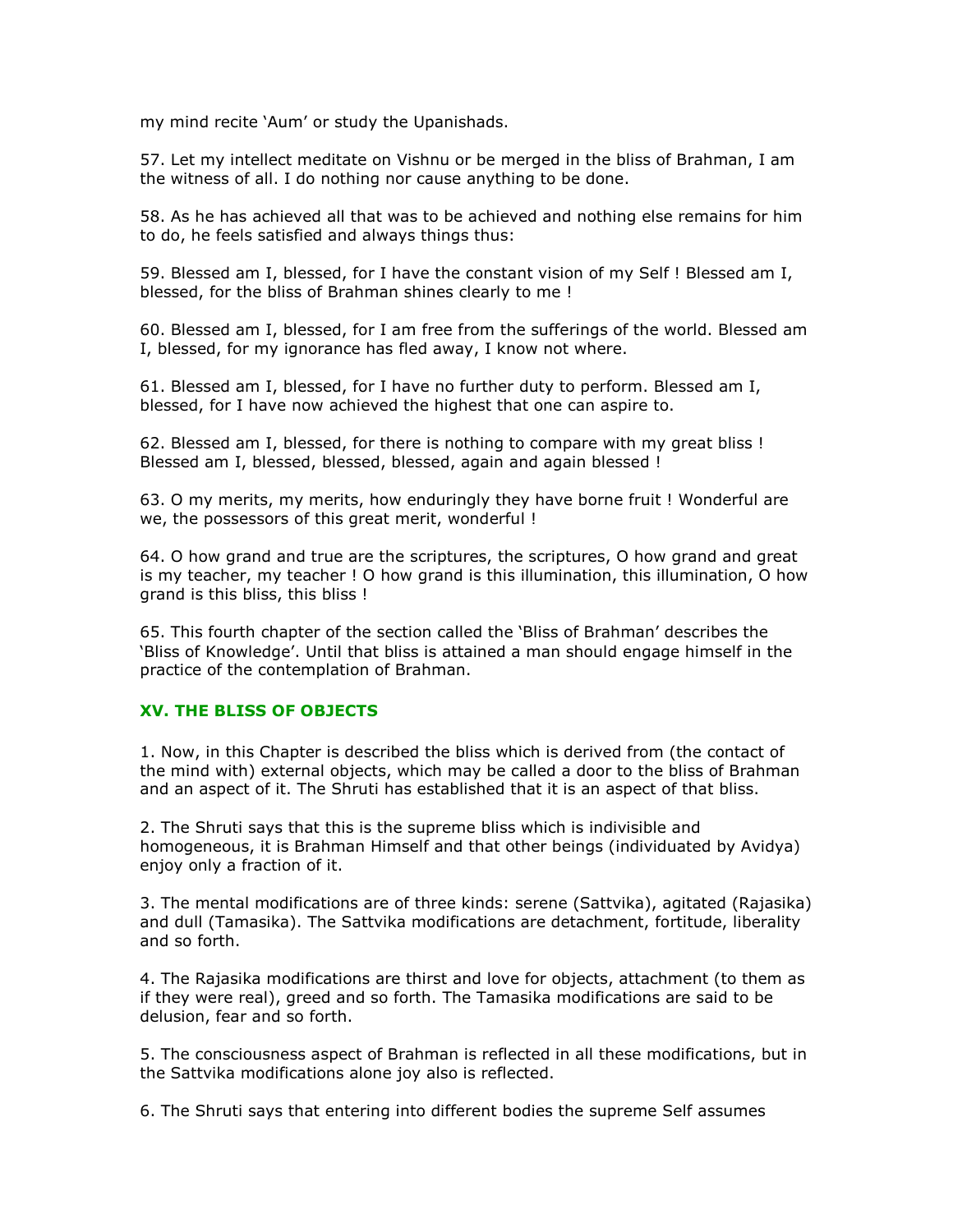different forms. Vyasa, the author of the Brahma-Sutras, wrote the Sutra which illustrates the entry of Brahman into the bodies by the example of the sun (taking different forms) when reflected in different water-vessels.

7. (Another Shruti says): 'The supreme Self, though one only, exists in every object. Like the moon reflected in water, though one It appears as many'.

8. The moon which is reflected in water is faint in muddy water and clear in pure water. Similarly Brahman is two-fold according to the quality of the Vrittis (modification) of the mind.

9. Because of the preponderance of impurities of the Rajasika and Tamasika Vrittis, the blissfulness of Brahman is obscured; but because of their slight purity the consciousness of Brahman is reflected.

10. Or as in pure water when heated there is the transmission of heat of the fire and not its light, similarly in the Vrittis (in which Rajas and Tamas predominate) there is the manifestation of consciousness only.

11. But as in (a piece of burning) wood both heat and light are manifested, similarly in the Sattvika Vrittis both consciousness and bliss are manifested.

12. These two illustrations make it clear that it is the nature of things which determines what kind of manifestation they may give and it is by experience that these properties are established.

13. Neither in Rajasika nor in Tamasika Vrittis the experience of bliss is seen but in Sattvika Vrittis experience of happiness is seen to a greater or lesser degree.

14. When a man has desires for houses, lands and other objects then because of the agitated quality of this desire which is an effect of Rajas, there is no happiness for him.

15. There is misery in thinking whether it will succeed; in failure this misery increases; when there are obstacles to success, anger arises or if opposed, hatred.

16. If the opposition is too formidable to be overcome, there is despair; that is born of Tamas. In anger etc., there is great misery; indeed even the chance of happiness is remote.

17. With the acquisition of the desired object the pleasing Vritti is calmed and there is great happiness; and in actual enjoyment, the happiness is greater. Even in the prospect of acquiring it, there is some happiness.

18. But the greatest happiness is the outcome of detachment. This subject has been dealt with in the Chapter on the 'Bliss of Knowledge'. Like this there is happiness in fortitude as well as in liberality, because there are no anger and greed.

19. Whatever happiness is experienced it is Brahman alone because it is a reflection of the bliss of Brahman. When the Vritti is directed inward or is withdrawn, the reflection of bliss is unobstructed.

20. Existence, consciousness and bliss – these are the threefold nature of Brahman.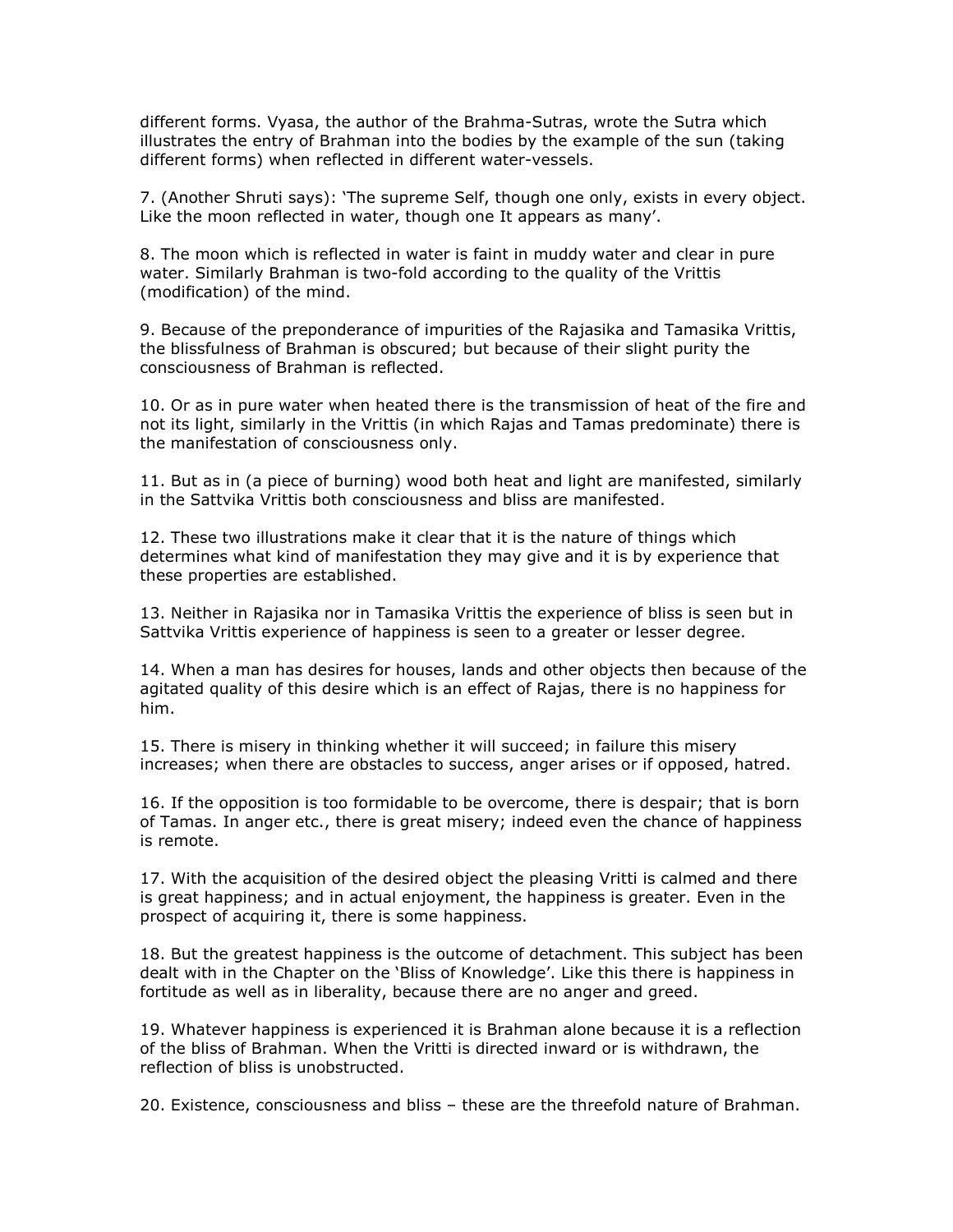In objects like clay, stone and so forth, only existence is manifest, whereas the other two are not.

21. Both existence and consciousness are manifest in the Rajasika and Tamasika Vrittis of the intellect and all the three are manifest in the Sattvika Vrittis. Brahman associated with the world including the Vrittis is thus described.

22. Brahman not associated with the world is comprehended by knowledge and Yoga. They have been spoken of earlier, the topic of Yoga in Chapter 11 and knowledge in the next two chapters.

23. The two, absence of consciousness and misery, and non-existence – these are the three forms of Maya. Non-existence is illustrated by such expressions as 'the horns of a man'; absence of consciousness is seen in such objects as wood, stone etc.

24. There is misery in the Rajasika and Tamasika Vrittis. Thus Maya is manifested. Because of His identification with the Vrittis of the intellect, which are Sattvika, Rajasika and Tamasika, Brahman is called 'associated Brahman' i.e., Brahman is associated with the world.

25. Such being the nature of Maya and Brahman, the man who wishes to meditate on Brahman should ignore the objects which have no existence (such as the horns of a man) and concentrate properly on other objects.

26. In stone etc., he should reject both name and form and meditate on existence; in Rajasika and Tamasika Vrittis he should reject the misery (which is associated with them) and meditate on existence and consciousness.

27. And in the Sattvika Vrittis he should contemplate on all the three – existence, consciousness and bliss. These three kinds of contemplation are successively called inferior, middling and superior contemplations.

28. Even for a man of dull intellect meditation on the characteristics of Brahman is good. To tell this only 'the Bliss of Objects' is described here.

29. After having had enough of enjoyments, when the mental modifications become indifferent to objects and become detached, the contemplation regarding the bliss of impressions arise, which is the highest. Thus are the four kinds of contemplation on Brahman described.

30. As in these four types of meditation there is an admixture of knowledge and Yoga they are not mere meditations; but should be considered as a (direct means of achieving) the knowledge of Brahman itself. The mind being concentrated by meditation, this knowledge of Brahman becomes steady.

31. In steady knowledge, existence, consciousness and bliss shine as a single homogeneous entity and not as separate entities, their difference having disappeared with the disappearance of their Upadhis or adjuncts.

32. It is said that the adjuncts creating difference are the Sattvika, Rajasika and Tamasika Vrittis. Through either Yoga or discrimination these disturbing Vrittis are removed.